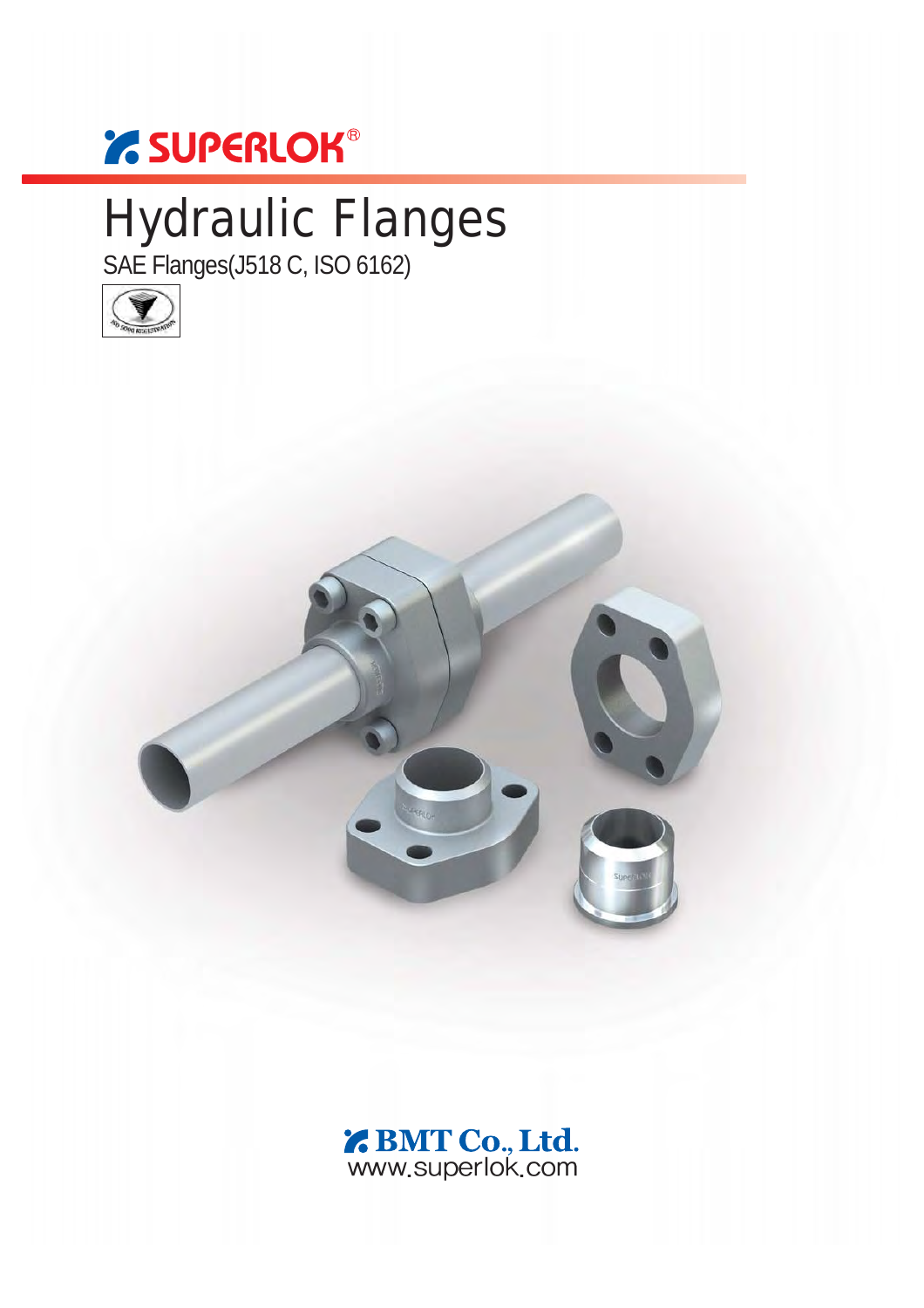### **CONTENTS / SAE FLANGES (J518 C, ISO 6162)**

| SAE - flange clamp (a) and a contract of the contract of the contract of the contract of the contract of the contract of the contract of the contract of the contract of the contract of the contract of the contract of the c |
|--------------------------------------------------------------------------------------------------------------------------------------------------------------------------------------------------------------------------------|
|                                                                                                                                                                                                                                |
|                                                                                                                                                                                                                                |
|                                                                                                                                                                                                                                |
|                                                                                                                                                                                                                                |
|                                                                                                                                                                                                                                |
|                                                                                                                                                                                                                                |
| SAE - pipe threaded flange-NPT- companion (a) and a set of the set of the set of the set of the set of the set of the set of the set of the set of the set of the set of the set of the set of the set of the set of the set o |
|                                                                                                                                                                                                                                |
|                                                                                                                                                                                                                                |
|                                                                                                                                                                                                                                |
|                                                                                                                                                                                                                                |
| SAE - socket weld flange enterprise research with the set of the contract of the set of the set of the set of the set of the set of the set of the set of the set of the set of the set of the set of the set of the set of th |
|                                                                                                                                                                                                                                |
| SAE - socket weld flange coupling we want to contact the control of the control of the socket weld flange coupling we were contact to contact the contact of the socket weld                                                   |
|                                                                                                                                                                                                                                |
|                                                                                                                                                                                                                                |
|                                                                                                                                                                                                                                |
|                                                                                                                                                                                                                                |
| SAE - butt weld flange companion we want with the set of the set of the set of the set of the set of the set of the set of the set of the set of the set of the set of the set of the set of the set of the set of the set of  |
| SAE - butt weld flange coupling www.accommunity.com/www.accommunity/set-                                                                                                                                                       |
|                                                                                                                                                                                                                                |
| SAE - butt weld flange schedule 40-companion enterpretation of the state of the schedule of the state of the s                                                                                                                 |
| SAE - butt weld flange - metric tube with the window of the content of the set of the set of the set of the set of the set of the set of the set of the set of the set of the set of the set of the set of the set of the set  |
|                                                                                                                                                                                                                                |
| SAE - welding head flange enterprise to serve the server of the server of the server of the server of the server of the server of the server of the server of the server of the server of the server of the server of the serv |
| SAE - welding head flange - coupling www.community.community of the state of the state of the state of the state of the state of the state of the state of the state of the state of the state of the state of the state of th |
|                                                                                                                                                                                                                                |
| SAE - closed flange enterprise research in the set of the contract of the set of the set of the set of the set of the set of the set of the set of the set of the set of the set of the set of the set of the set of the set o |
|                                                                                                                                                                                                                                |

2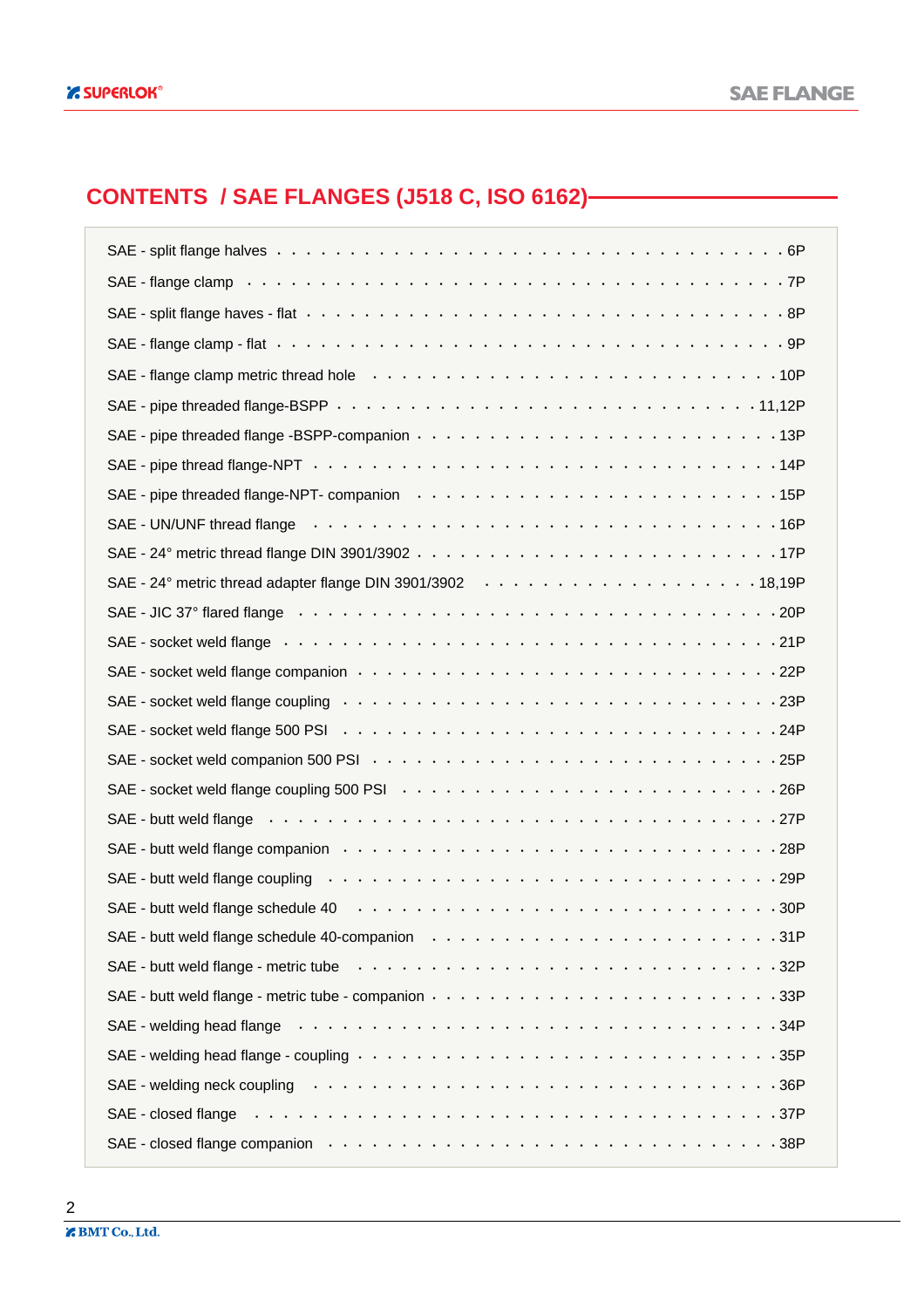| SAE - plug flange entertainment is not all that is not all the state of the state is not all the state in the state is not all the state in the state in the state in the state in the state in the state in the state in the  |
|--------------------------------------------------------------------------------------------------------------------------------------------------------------------------------------------------------------------------------|
|                                                                                                                                                                                                                                |
|                                                                                                                                                                                                                                |
|                                                                                                                                                                                                                                |
|                                                                                                                                                                                                                                |
|                                                                                                                                                                                                                                |
|                                                                                                                                                                                                                                |
|                                                                                                                                                                                                                                |
|                                                                                                                                                                                                                                |
|                                                                                                                                                                                                                                |
|                                                                                                                                                                                                                                |
| SAE - T - block $\cdots \cdots \cdots \cdots \cdots$                                                                                                                                                                           |
|                                                                                                                                                                                                                                |
|                                                                                                                                                                                                                                |
|                                                                                                                                                                                                                                |
|                                                                                                                                                                                                                                |
|                                                                                                                                                                                                                                |
| T - flange connection $\cdots$ $\cdots$ $\cdots$ $\cdots$ $\cdots$ $\cdots$ $\cdots$ $\cdots$ $\cdots$ $\cdots$ $\cdots$ $\cdots$ $\cdots$ $\cdots$ $\cdots$ 56P                                                               |
| Cetop - weld - on flange enterprise with the state of the state of the state of the state of the state of the state of the state of the state of the state of the state of the state of the state of the state of the state of |
|                                                                                                                                                                                                                                |
|                                                                                                                                                                                                                                |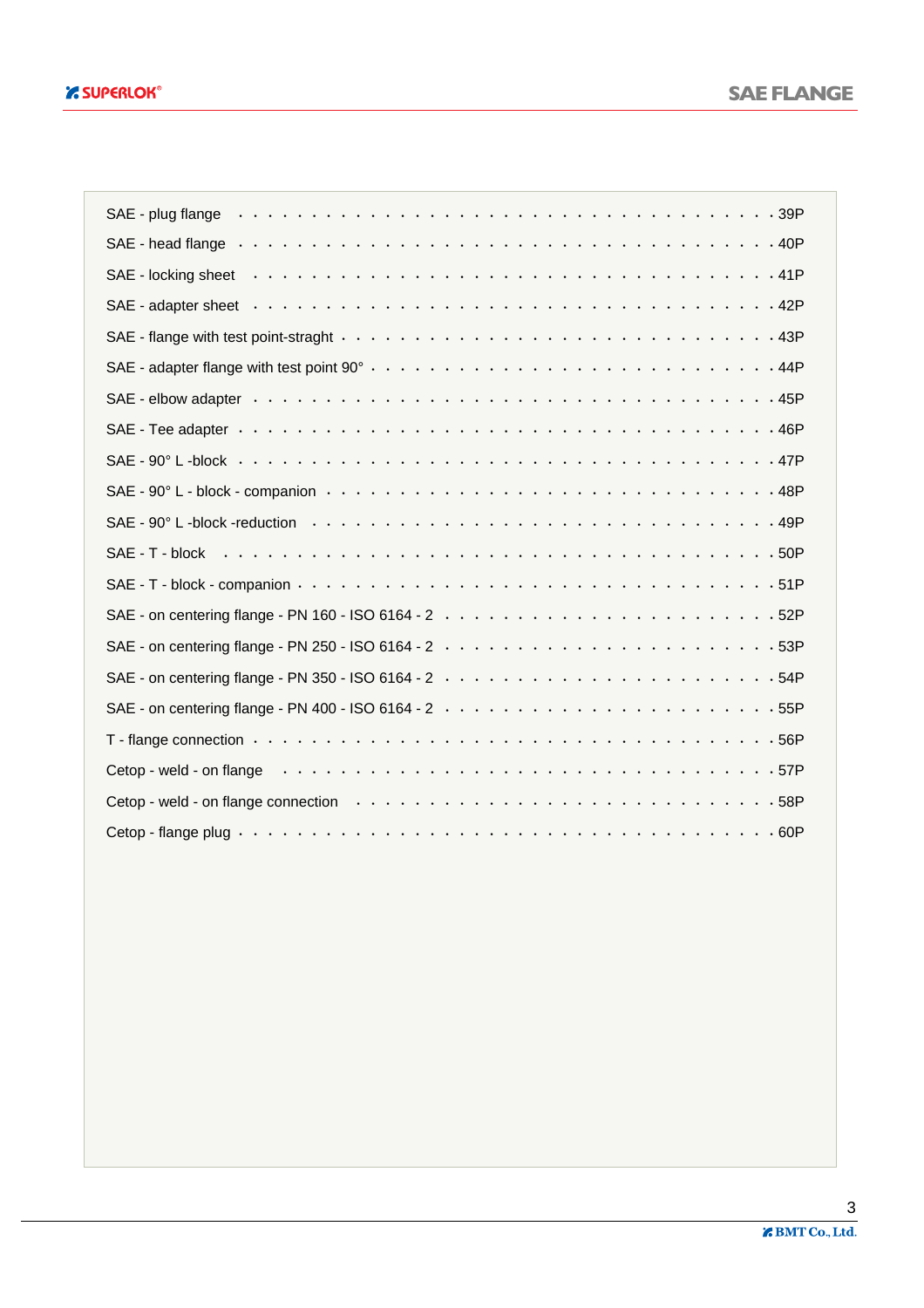#### **TECHNICAL INFORMATION**

#### **Used standards**

SUPERLOK flanges are based on the following standards:

| <b>SAE-flanges</b>    | standard: SAE J518 C, ISO 6162   |
|-----------------------|----------------------------------|
| <b>Cetop-flanges</b>  | standard: CETOP RP 63H, ISO 6164 |
| 4-bolt square flanges | standard: ISO / DIS 6164         |

#### **Pressure rates**

The maximum recommended working pressure is indicated in each article. Please note the appropriate pressure directives before using a part. All pressure directives are based on a working temperature from-20°C up to 90°C Beyond this temperature range, the pyhsical properties of the used material are effected and the maximum recommended working pressure is reduced accordingly. The indicated working pressure refers only to the flange itself. For used tubes, fittings and connections, the pressure directives of the respective manufacturer are the determining factor.

#### **Used materials**

Materials used for each product group are given. The manufacturer can within reason determine freely whether vary ing materials are to be implemeted.

#### **Flange kits**

If required, all flange connections can be supplied with accessories (bolt set and o-ring). The respective order code is then to be given as shown in the attached example.

|                       |                | Used bolts                                                         |
|-----------------------|----------------|--------------------------------------------------------------------|
|                       | metric bolts : | DIN 912 - 8.8 (ISO 4762 - 8.8)<br>DIN 912 - 10.9 (ISO 4762 - 10.9) |
| SAE Flange            | UNC bolts:     | ASA B 18.3 - grade 10                                              |
| 4-bolt square flanges | metric bolts:  | DIN 912 / 931/934-10.9 (ISO 4014/4017-10.9) *1)                    |
| Cetop flanges         | metric bolts:  | DIN 912 / 931/934-10.9 (ISO 4014/4017-10.9) *1)                    |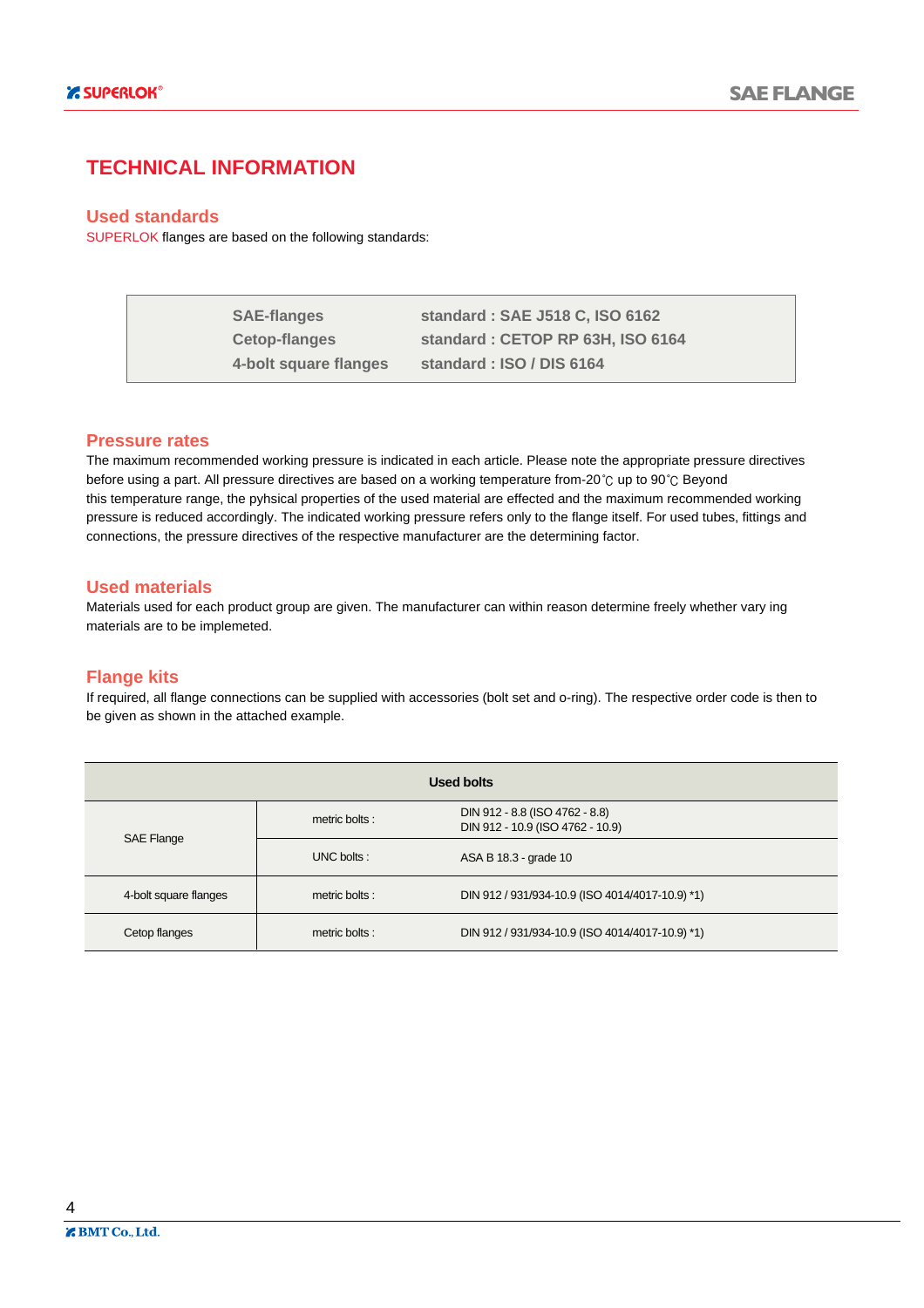#### **Seals**

All flange connections shown in this catalogue are sealed using o-rings. The o-rings supplied by SUPERLOK are made from the following materials:

- Buna 90 shore (standard)

- Viton 85~90 shore (option)

For all SAE flanges and Cetop flanges, the o-ring dimensions are to be read as according to the following table.

O-rings differing from these dimensions are listed in the respective article showing their exact dimensions accordingly.



#### **Flange tube connections**

We suggest that where applicable tubing to the following standards should be utilized Seamless precision steel tube to DIN2391, material grade C, ST 37-4 or ST 52-4. Tubing according to ASME B36.10M

we suggest the use of tubing to the following tube dimensions:

|                |                              |                 | Tubes to DIN 2391                |                                  |                                  |                     | Tubes to DIN 2448  | Tube to ASME B36.10M |                     |          |                     |  |  |
|----------------|------------------------------|-----------------|----------------------------------|----------------------------------|----------------------------------|---------------------|--------------------|----------------------|---------------------|----------|---------------------|--|--|
| size           |                              |                 | series                           |                                  |                                  |                     | series             |                      |                     | series   |                     |  |  |
|                | 100 <sub>bar</sub>           | <b>160 bar</b>  | 250 bar                          | 315 bar                          | 400 bar                          | <b>250 bar</b>      | 400 bar            | schedule             | 250                 | schedule | 400                 |  |  |
| 1/2"           | $15 \times 1$<br>$18\times1$ | $18 \times 1.5$ | $16 \times 2$<br>$20 \times 2.5$ | $16 \times 2.5$<br>$20 \times 3$ | $16 \times 3$<br>$20 \times 3.5$ | $21.3 \times 2.6$   | $21.3 \times 3.2$  | 40                   | $21.3 \times 2.8$   | 80       | $21.3 \times 3.7$   |  |  |
| 3/4''          |                              |                 | $25 \times 3$                    | $25 \times 3.2$                  | $25 \times 4$                    | $26.9 \times 2.6$   | $26.9 \times 4$    | 40                   | $26.7 \times 2.9$   | 80       | $26.7 \times 3.9$   |  |  |
| 1''            | $28\times2$                  |                 | $28\times3$<br>$30 \times 4$     | $30 \times 5$                    | $30\times 6$                     | $33.7 \times 4$     | $33.7\times6.3$    | 40                   | $33.7 \times 4.8$   | 160      | $33.7\times 6.4$    |  |  |
| 11/4"          | $35 \times 2$                |                 | $35 \times 4$<br>$38\times5$     | $38\times 6$                     | $38\times7$                      | $42.4 \times 5$     | $42.4 \times 6.3$  | 80                   | $42.4 \times 4.8$   | 160      | $42.4 \times 6.4$   |  |  |
| 11/2"          | $42 \times 3$                |                 | $42\times5$<br>$50\times 6$      | $50\times8$                      | $50\times9$                      | $48.3 \times 5$     | $48.3\times8$      | 80                   | $48.3 \times 5.1$   | 160      | $48.3 \times 7.1$   |  |  |
| 2 <sup>n</sup> |                              |                 |                                  | $65 \times 8$                    | $65 \times 10$                   | $60.3 \times 6.3$   | $60.3 \times 10$   | 160                  | $60.3 \times 8.7$   | 200      | $60.3 \times 11.1$  |  |  |
| 21/2"          |                              |                 |                                  | $80 \times 10$                   | $80 \times 12$                   | $76.1 \times 8$     | $76.1 \times 12.5$ | 160                  | $73\times9.5$       | 200      | $73 \times 14$      |  |  |
| 3''            |                              |                 |                                  |                                  |                                  | $88.9 \times 10$    | $88.9 \times 16$   | 160                  | $88.9 \times 11.1$  | 200      | $88.9 \times 15.2$  |  |  |
| 31/2"          |                              |                 |                                  |                                  |                                  | $101.6 \times 10$   | $101.6 \times 16$  |                      |                     |          |                     |  |  |
| 4''            |                              |                 |                                  |                                  |                                  | $114.3 \times 12.5$ | $114.3 \times 20$  | 160                  | $114.3 \times 13.5$ | 200      | $114.3 \times 17.1$ |  |  |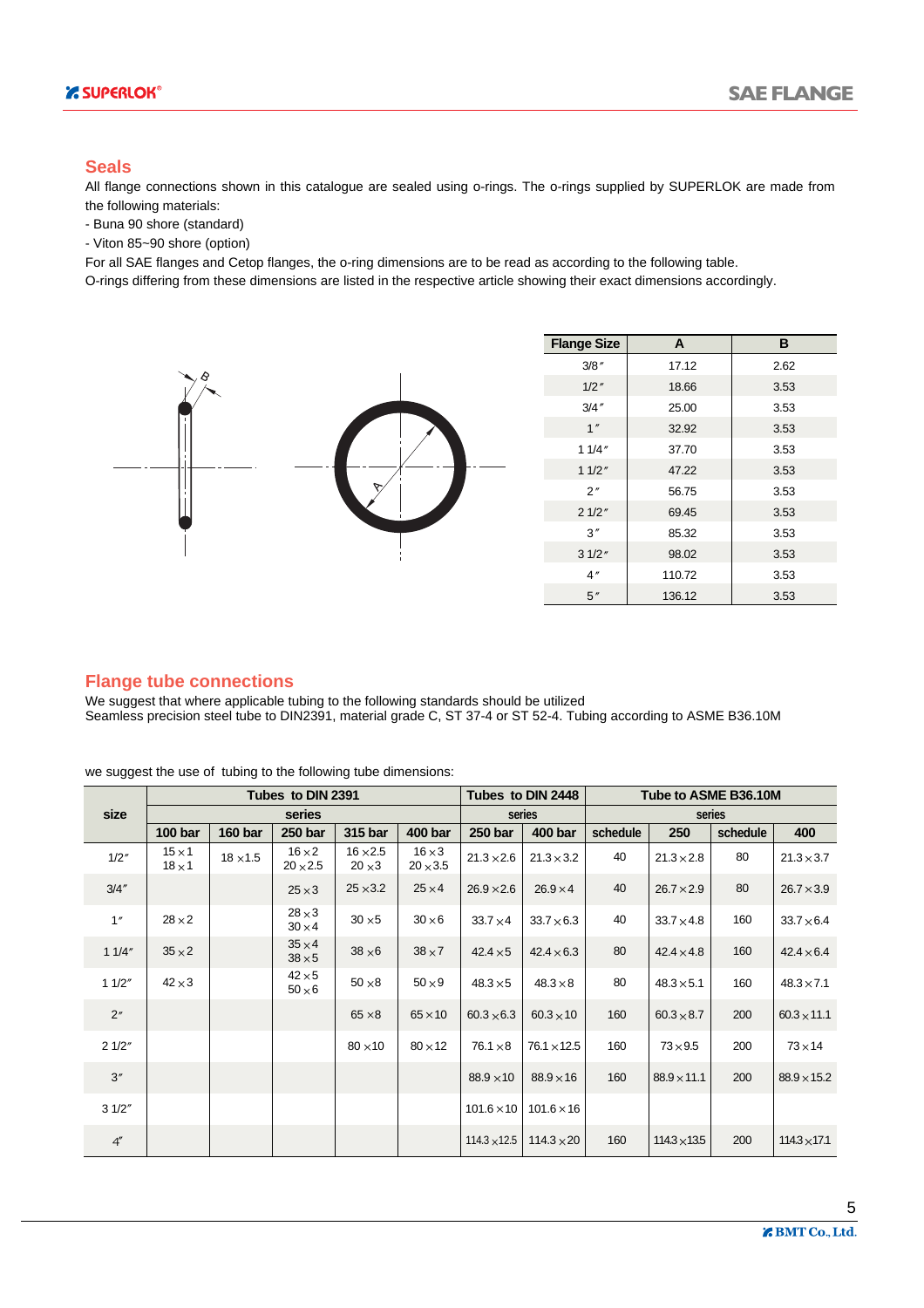### **SAE-SPLIT FLANGE HALVES**





| <b>Maximum</b><br>recommended<br>working<br>Pressusre | Nominal<br>flange<br>size | <b>Type</b>       |        | <b>Dimensions</b>    |                      |     |       |      |    |    |       |      |                 | <b>Bolts</b>       |      |  |  |
|-------------------------------------------------------|---------------------------|-------------------|--------|----------------------|----------------------|-----|-------|------|----|----|-------|------|-----------------|--------------------|------|--|--|
| (kg/cm <sup>2</sup> )                                 | (inch)                    |                   | A      | B                    | C                    | D   | E     | F    | G  | H  |       | L    | metr.           | unc                |      |  |  |
|                                                       |                           | Standard pressure |        |                      |                      |     |       |      |    |    |       |      |                 |                    |      |  |  |
| 350                                                   | 1/2"                      | FH3015            | 30.96  | 24.26                | 38.10                | 54  | 8.74  | 22.8 | 19 | 13 | 6.22  | 9.0  | $M8 \times 25$  | $5/16 \times 11/4$ | 0.07 |  |  |
| 350                                                   | 3/4''                     | FH3020            | 38.89  | 32.13                | 47.63                | 65  | 11.13 | 25.9 | 22 | 14 | 6.22  | 11.0 | $M10 \times 30$ | $3/8 \times 11/4$  | 0.09 |  |  |
| 315                                                   | 1''                       | FH3025            | 45.24  | 38.48                | 52.37                | 70  | 13.08 | 29.2 | 24 | 16 | 7.49  | 11.0 | $M10 \times 30$ | $3/8 \times 11/4$  | 0.11 |  |  |
| 250                                                   | 11/4''                    | FH3032            | 51.59  | 43.69                | 58.72                | 79  | 15.09 | 36.3 | 22 | 16 | 7.49  | 11.5 | $M10 \times 30$ | $7/16 \times 11/2$ | 0.15 |  |  |
| 250                                                   | 11/4''                    | FH3032-M10        | 51.59  | 43.69                | 58.72                | 79  | 15.09 | 36.3 | 22 | 16 | 7.49  | 11.0 | $M10 \times 30$ |                    | 0.15 |  |  |
| 250                                                   | 11/4''                    | FH3032-M12        | 51.59  | 43.69                | 58.72                | 79  | 15.09 | 36.3 | 22 | 16 | 7.49  | 13.0 | $M12 \times 35$ |                    | 0.15 |  |  |
| 200                                                   | 11/2''                    | FH3040            | 61.09  | 50.80                | 69.85                | 94  | 17.86 | 41.1 | 25 | 16 | 7.49  | 13.5 | $M12 \times 35$ | $1/2 \times 11/2$  | 0.23 |  |  |
| 200                                                   | 2"                        | FH3050            | 72.24  | 62.74                | 77.77                | 102 | 21.44 | 48.2 | 26 | 16 | 9.02  | 13.5 | $M12 \times 35$ | $1/2 \times 11/2$  | 0.25 |  |  |
| 160                                                   | 21/2"                     | FH3065            | 84.94  | 74.93                | 88.90                | 114 | 25.40 | 54.1 | 38 | 19 | 9.02  | 13.5 | $M12 \times 40$ | $1/2 \times 11/2$  | 0.37 |  |  |
| 160                                                   | 3''                       | FH3080            | 102.39 |                      | 90.93 106.38         | 135 | 30.96 | 65.3 | 41 | 22 | 9.02  | 17.0 | $M16 \times 50$ | $5/8 \times 2$     | 0.65 |  |  |
| 35                                                    | 31/2''                    | FH3090            |        | 115.10 102.36 120.65 |                      | 152 | 34.92 | 69.5 | 28 | 22 | 10.72 | 17.0 | $M16 \times 50$ | $5/8 \times 2$     | 0.75 |  |  |
| 35                                                    | 4"                        | FH3100            |        | 127.79 115.06 130.18 |                      | 162 | 38.88 | 76.0 | 35 | 25 | 10.72 | 17.0 | $M16 \times 50$ | $5/8 \times 2$     | 0.84 |  |  |
| 35                                                    | 5''                       | FH3125            |        |                      | 153.19 140.46 152.40 | 184 | 46.04 | 90.0 | 41 | 28 | 10.72 | 17.0 | $M16 \times 55$ | $5/8 \times 2$     | 1.25 |  |  |
|                                                       |                           | High pressure     |        |                      |                      |     |       |      |    |    |       |      |                 |                    |      |  |  |
|                                                       | 1/2"                      | FH6015            | 32.54  | 24.64                | 40.49                | 56  | 9.12  | 23.6 | 22 | 16 | 7.24  | 9.0  | $M8 \times 30$  | $5/16 \times 11/4$ | 0.08 |  |  |
|                                                       | 3/4''                     | FH6020            | 42.06  | 32.51                | 50.80                | 71  | 11.91 | 30.0 | 28 | 19 | 8.26  | 11.0 | $M10 \times 35$ | $3/8 \times 11/2$  | 0.18 |  |  |
|                                                       | 1''                       | FH6025            | 48.41  | 38.86                | 57.17                | 81  | 13.89 | 34.8 | 33 | 24 | 9.02  | 13.0 | $M12 \times 45$ |                    | 0.27 |  |  |
| 400                                                   | 11/4''                    | FH6032            | 54.76  | 44.45                | 66.68                | 95  | 15.88 | 38.6 | 38 | 27 | 9.78  | 15.0 | $M14 \times 45$ |                    | 0.40 |  |  |
|                                                       | 11/2''                    | FH6040            | 64.29  | 51.56                | 79.38                | 113 | 18.26 | 47.5 | 43 | 30 | 12.07 | 17.0 | $M16 \times 55$ | $5/8 \times 2$     | 0.68 |  |  |
|                                                       | 2"                        | FH6050            | 80.16  | 67.56                | 96.82                | 133 | 22.23 | 56.9 | 52 | 37 | 12.07 | 21.0 | $M20 \times 70$ | $3/4 \times 21/2$  | 1.05 |  |  |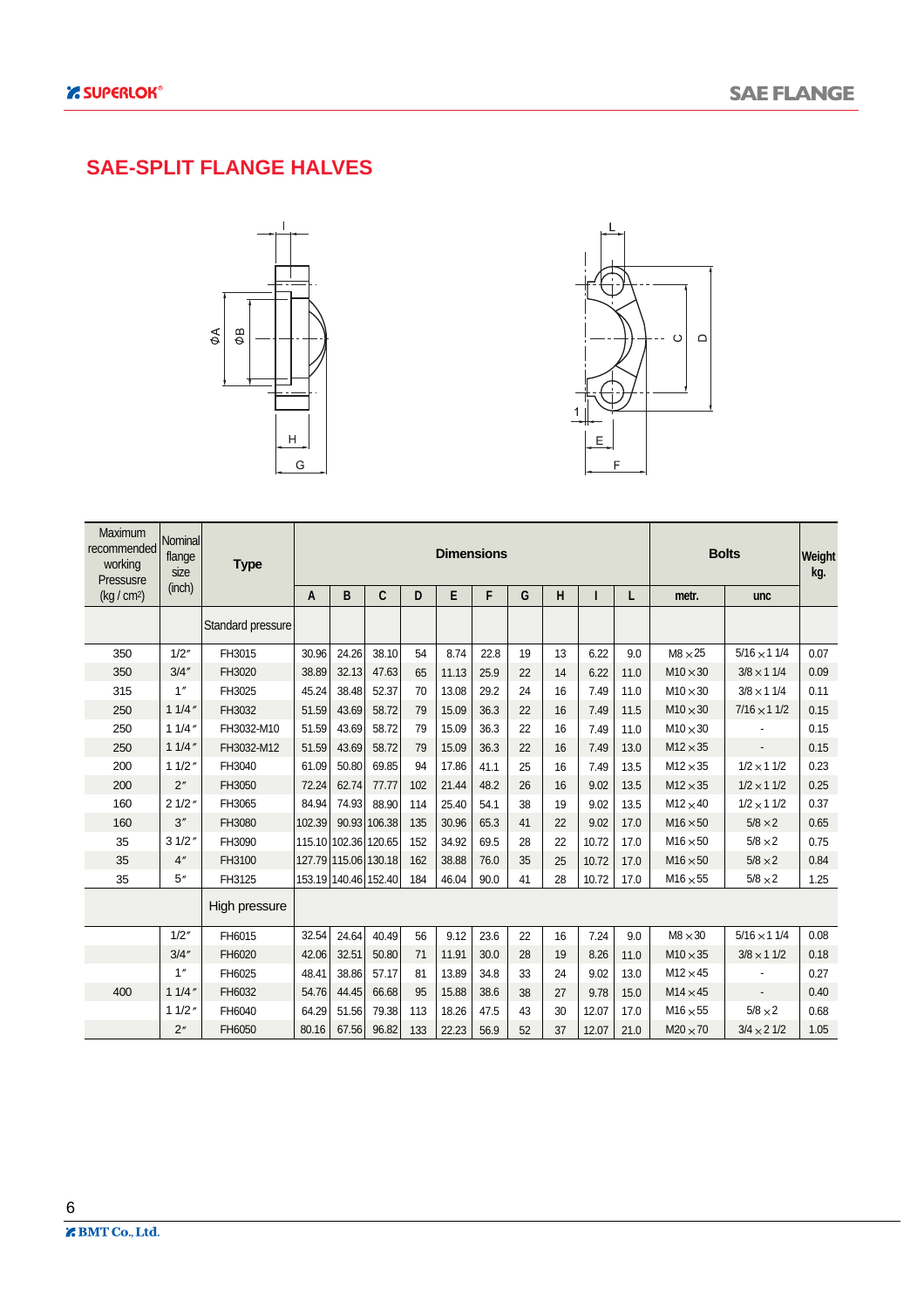#### **SAE-FLANGE CLAMP**





| <b>Maximum</b><br>recommended<br>working<br>Pressure | Nominal<br>flange<br>size | <b>Type</b>       | <b>Dimensions</b><br><b>Bolts</b> |                      |              |     |       |              |    |    |       |      |                 | Weight<br>kg.      |      |
|------------------------------------------------------|---------------------------|-------------------|-----------------------------------|----------------------|--------------|-----|-------|--------------|----|----|-------|------|-----------------|--------------------|------|
| kg / cm <sup>2</sup>                                 | (inch)                    |                   | A                                 | B                    | C            | D   | E     | F            | G  | H  |       | L    | metr.           | unc                |      |
|                                                      |                           | Standard pressure |                                   |                      |              |     |       |              |    |    |       |      |                 |                    |      |
| 350                                                  | 1/2''                     | FC3015            | 30.96                             | 24.26                | 38.10        | 54  | 17.48 | 45.60        | 19 | 13 | 6.22  | 9.0  | $M8 \times 25$  | $5/16 \times 11/4$ | 0.15 |
| 350                                                  | 3/4''                     | FC3020            | 38.89                             | 32.13                | 47.63        | 65  | 22.23 | 51.80        | 22 | 14 | 6.22  | 11.0 | $M10 \times 30$ | $3/8 \times 11/4$  | 0.17 |
| 315                                                  | 1''                       | FC3025            | 45.24                             | 38.48                | 52.37        | 70  | 26.19 | 58.40        | 24 | 16 | 7.49  | 11.0 | $M10 \times 30$ | $3/8 \times 11/4$  | 0.22 |
| 250                                                  | 11/4''                    | FC3032            | 51.59                             | 43.69                | 58.72        | 79  | 30.18 | 72.60        | 22 | 16 | 7.49  | 12.0 | $M10 \times 30$ | $7/16 \times 11/2$ | 0.30 |
| 400                                                  | 11/4''                    | FC3032-H          | 51.59                             | 43.69                | 58.72        | 80  | 30.18 | 73.00        | 33 | 24 | 7.49  | 13.0 | $M12 \times 45$ |                    | 0.64 |
| 200                                                  | 11/2''                    | FC3040            | 61.09                             | 50.80                | 69.85        | 94  | 35.71 | 82.20        | 25 | 16 | 7.49  | 13.5 | $M12 \times 35$ | $1/2 \times 11/2$  | 0.45 |
| 400                                                  | 11/2''                    | FC3040-H          | 61.09                             | 50.80                | 69.85        | 95  | 35.71 | 83.00        | 37 | 27 | 7.49  | 13.0 | $M12 \times 50$ |                    | 0.96 |
| 200                                                  | 2"                        | FC3050            | 72.24                             | 62.74                | 77.77        | 102 | 42.88 | 96.40        | 26 | 16 | 9.02  | 13.5 | $M12 \times 35$ | $1/2 \times 11/2$  | 0.50 |
| 400                                                  | 2"                        | FC3050-H          | 72.24                             | 62.47                | 77.77        | 103 | 42.88 | 97.00        | 43 | 30 | 9.02  | 13.0 | $M12 \times 50$ |                    | 1.38 |
| 160                                                  | 21/2"                     | FC3065            | 84.94                             | 74.93                | 88.90        | 114 | 50.80 | 108.20       | 38 | 19 | 9.02  | 13.5 | $M12 \times 40$ | $1/2 \times 11/2$  | 0.74 |
| 160                                                  | 3''                       | FC3080            | 102.39                            |                      | 90.93 106.38 | 135 | 61.93 | 130.60       | 41 | 22 | 9.02  | 17.0 | $M16 \times 50$ | $5/8 \times 2$     | 1.30 |
| 35                                                   | 31/2"                     | FC3090            |                                   | 115.10 102.36 120.65 |              | 152 | 69.85 | 139.00       | 28 | 22 | 10.72 | 17.0 | $M16 \times 50$ | $5/8 \times 2$     | 1.50 |
| 35                                                   | 4''                       | FC3100            |                                   | 127.79 115.06 130.18 |              | 162 | 77.77 | 152.00       | 35 | 25 | 10.72 | 17.0 | $M16 \times 50$ | $5/8 \times 2$     | 1.65 |
| 35                                                   | 5''                       | FC3125            |                                   | 153.19 140.46 152.40 |              | 184 |       | 92.08 180.00 | 41 | 28 | 10.72 | 17.0 | $M16 \times 55$ | $5/8 \times 2$     | 2.50 |
|                                                      |                           | High pressure     |                                   |                      |              |     |       |              |    |    |       |      |                 |                    |      |
|                                                      | 1/2''                     | FC6015            | 32.54                             | 24.64                | 40.49        | 56  | 18.24 | 47.20        | 22 | 16 | 7.24  | 9.0  | $M8 \times 30$  | $5/16 \times 11/4$ | 0.16 |
|                                                      | 3/4''                     | FC6020            | 42.06                             | 32.51                | 50.80        | 71  | 23.80 | 60.00        | 28 | 19 | 8.26  | 11.0 | $M10 \times 35$ | $3/8 \times 11/2$  | 0.35 |
|                                                      | 1''                       | FC6025            | 48.41                             | 38.86                | 57.15        | 81  | 27.76 | 69.90        | 33 | 24 | 9.02  | 13.0 | $M12 \times 45$ |                    | 0.53 |
|                                                      | 11/4''                    | FC6032            | 54.76                             | 44.45                | 66.68        | 95  | 31.75 | 77.20        | 38 | 27 | 9.78  | 15.0 | $M14 \times 45$ | $1/2 \times 13/4$  | 0.80 |
| 400                                                  | 11/2"                     | FC6040            | 64.29                             | 51.56                | 79.38        | 113 | 36.50 | 95.00        | 43 | 30 | 12.07 | 17.0 | $M16 \times 55$ | $5/8 \times 2$     | 1.35 |
|                                                      | 2''                       | FC6050            | 80.16                             | 67.56                | 96.82        | 133 | 44.45 | 113.80       | 52 | 37 | 12.07 | 21.0 | $M20 \times 70$ | $3/4 \times 21/2$  | 2.10 |
|                                                      | 21/2"                     | FC6065            | 108.90                            |                      | 90.00 123.80 | 180 | 58.80 | 150.20       | 45 | 45 | 20.50 | 25.0 | $M24 \times 75$ |                    | 4.10 |
|                                                      | 3''                       | FC6080            |                                   | 132.50 115.00 152.40 |              | 215 | 71.60 | 198.16       | 55 | 55 | 20.50 | 31.0 | $M30 \times 90$ |                    | 8.60 |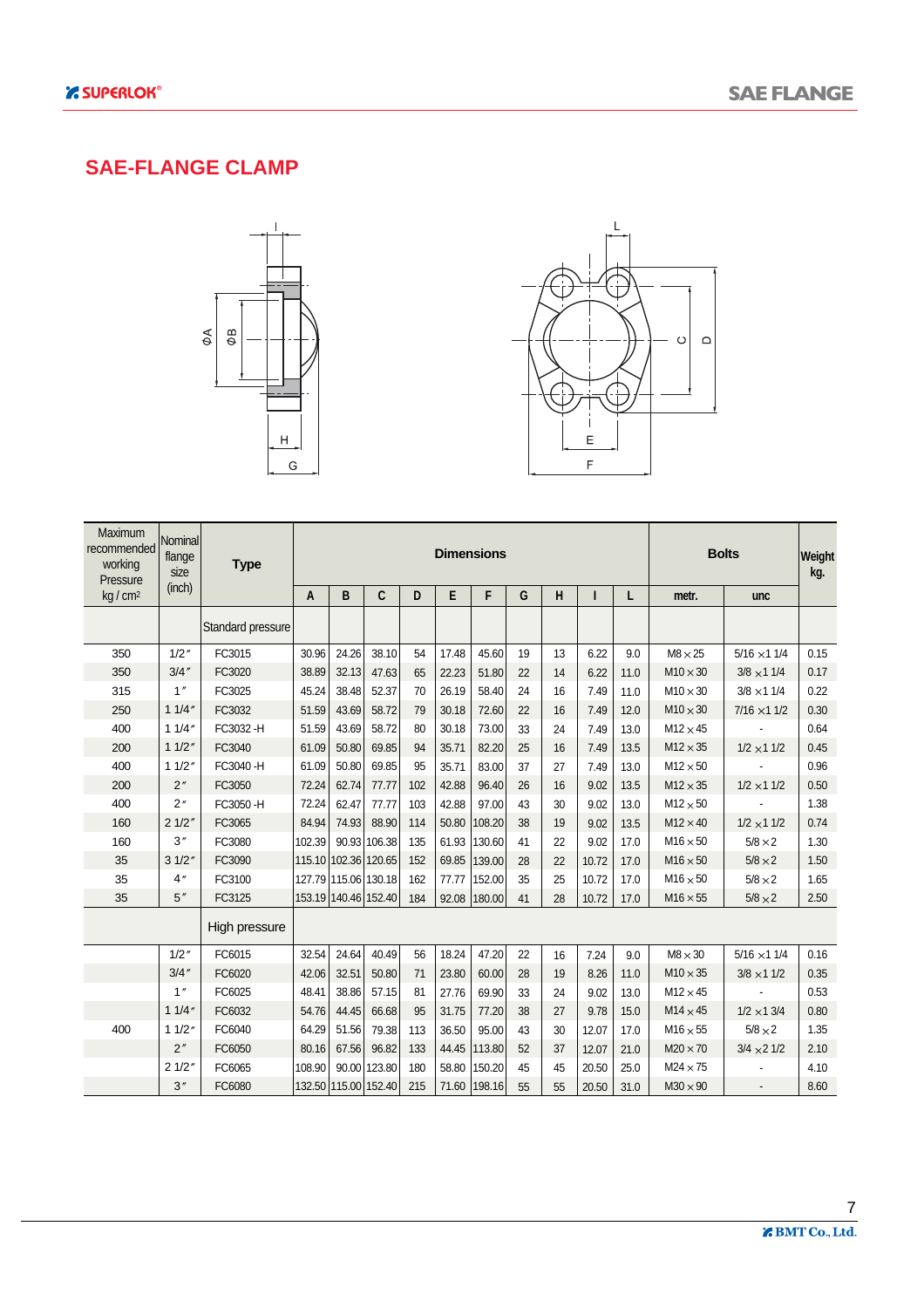#### **SAE-SPLIT FLANGE HAVES-FLAT**





| <b>Maximum</b><br>recommended<br>working<br>Pressusre | Nominal<br>flange<br>size | <b>Type</b>       |        |               |              | <b>Dimensions</b> |       | <b>Bolts</b> | Weight<br>kg. |       |    |                 |                    |      |
|-------------------------------------------------------|---------------------------|-------------------|--------|---------------|--------------|-------------------|-------|--------------|---------------|-------|----|-----------------|--------------------|------|
| kg/cm <sup>2</sup>                                    | (inch)                    |                   | A      | B             | $\mathbf{C}$ | D                 | E     | F            | H             |       | L  | metr.           | <b>unc</b>         |      |
|                                                       |                           | Standard pressure |        |               |              |                   |       |              |               |       |    |                 |                    |      |
| 350                                                   | 1/2''                     | FHF3015           | 30.96  | 24.26         | 38.10        | 54                | 8.74  | 22.80        | 13            | 6.22  | 9  | $M8 \times 25$  | $5/16 \times 11/4$ | 0.06 |
| 350                                                   | 3/4''                     | FHF3020           | 38.89  | 32.13         | 47.63        | 65                | 11.13 | 25.90        | 14            | 6.22  | 11 | $M10 \times 30$ | $3/8 \times 11/4$  | 0.07 |
| 315                                                   | 1''                       | FHF3025           | 45.24  | 38.48         | 52.37        | 70                | 13.08 | 29.20        | 16            | 7.49  | 11 | $M10 \times 30$ | $3/8 \times 11/4$  | 0.10 |
| 250                                                   | 11/4"                     | FHF3032           | 51.59  | 43.69         | 58.72        | 79                | 15.09 | 36.60        | 16            | 7.49  | 11 | $M10 \times 30$ |                    | 0.15 |
| 200                                                   | 11/2"                     | FHF3040           | 61.09  | 50.80         | 69.85        | 94                | 17.86 | 41.10        | 16            | 7.49  | 13 | $M12 \times 35$ | $1/2 \times 11/2$  | 0.18 |
| 200                                                   | 2"                        | FHF3050           | 72.24  | 62.74         | 77.77        | 102               | 21.44 | 48.20        | 16            | 9.02  | 13 | $M12 \times 35$ | $1/2 \times 11/2$  | 0.22 |
|                                                       |                           | High pressure     |        |               |              |                   |       |              |               |       |    |                 |                    |      |
|                                                       | 1/2''                     | FHF6015           | 32.54  | 24.64         | 40.49        | 56                | 9.12  | 23.60        | 16            | 7.24  | 9  | $M8 \times 30$  | $5/16 \times 11/4$ | 0.08 |
|                                                       | 3/4''                     | FHF6020           | 42.06  | 32.51         | 50.80        | 71                | 11.91 | 30.00        | 20            | 8.26  | 11 | $M10 \times 35$ | $3/8 \times 11/2$  | 0.16 |
|                                                       | 1''                       | FHF6025           | 48.41  | 38.86         | 57.15        | 81                | 13.89 | 34.80        | 25            | 9.02  | 13 | $M12 \times 45$ | $7/16 \times 13/4$ | 0.25 |
| 400                                                   | 11/4"                     | FHF6032           | 54.76  | 44.45         | 66.68        | 95                | 15.88 | 38.60        | 27            | 9.78  | 15 | $M14 \times 45$ | $1/2 \times 13/4$  | 0.34 |
|                                                       | 11/2"                     | FHF6040           | 64.29  | 51.56         | 79.38        | 113               | 18.26 | 47.50        | 30            | 12.07 | 17 | $M16 \times 55$ | $5/8 \times 2$     | 0.55 |
|                                                       | 2"                        | FHF6050           | 80.16  | 67.56         | 96.82        | 133               | 22.23 | 56.90        | 37            | 12.07 | 21 | $M20 \times 70$ | $3/4 \times 21/2$  | 1.02 |
|                                                       | 21/2"                     | FHF6065           | 108.90 | 90.00         | 123.80       | 180               | 29.40 | 75.08        | 45            | 20.50 | 25 | $M24 \times 75$ |                    | 2.05 |
|                                                       | 3''                       | FHF6080           | 132.50 | 115.00 152.40 |              | 215               | 35.80 | 99.08        | 55            | 20.50 | 31 | $M30 \times 90$ | $\overline{a}$     | 4.30 |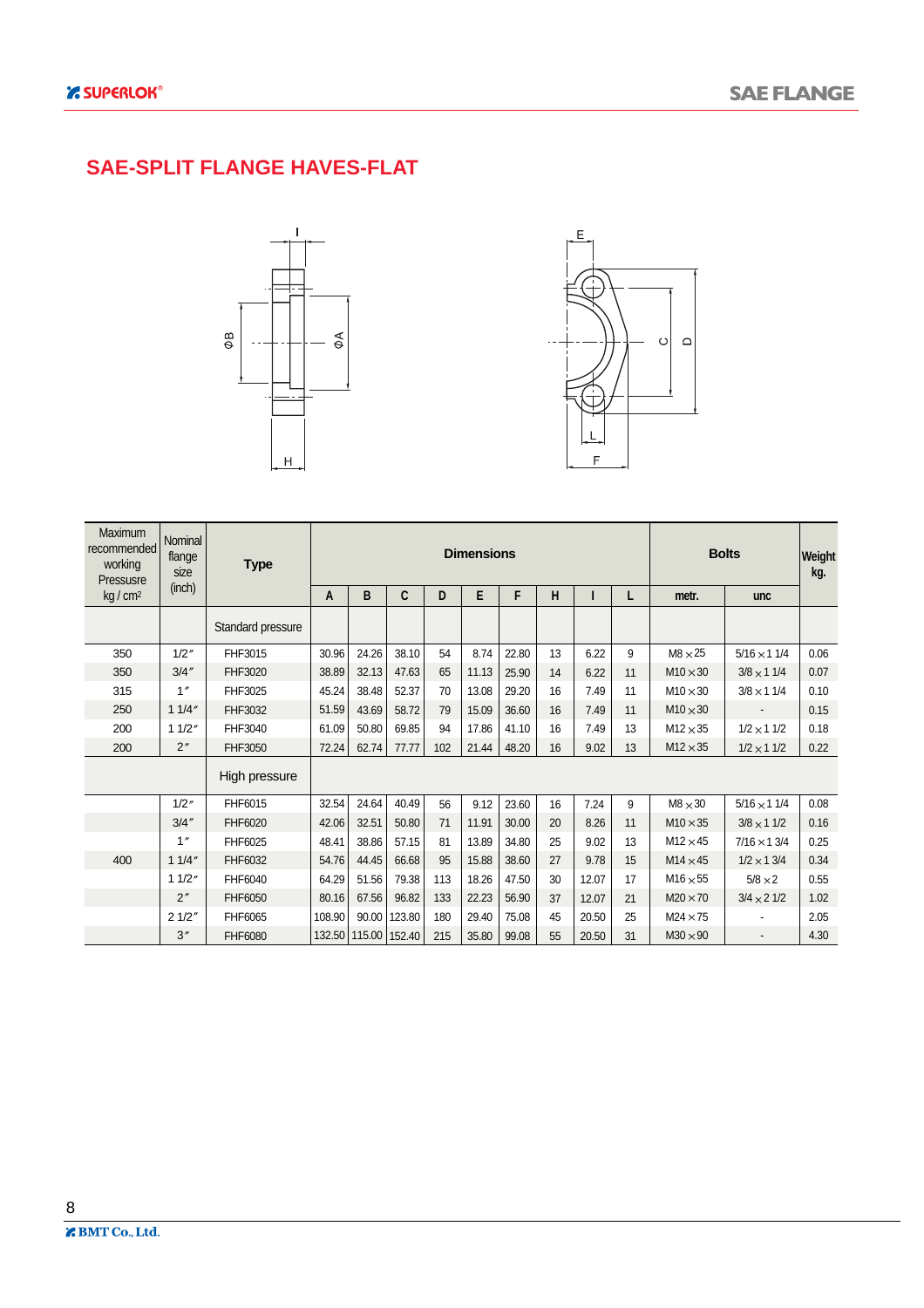#### **SAE-FLANGE CLAMP-FLAT**





| <b>Maximum</b><br>recommended<br>working<br>Pressusre | Nominal<br>flange<br>size | <b>Type</b>       | <b>Dimensions</b> |       |       |     |       |       |    |       |      |                 | <b>Bolts</b>       | Weight<br>kg. |
|-------------------------------------------------------|---------------------------|-------------------|-------------------|-------|-------|-----|-------|-------|----|-------|------|-----------------|--------------------|---------------|
| kg/cm <sup>2</sup>                                    | (inch)                    |                   | A                 | B     | C     | D   | E     | F     | н  | ı     | L    | metr.           | <b>unc</b>         |               |
|                                                       |                           | Standard pressure |                   |       |       |     |       |       |    |       |      |                 |                    |               |
| 350                                                   | 1/2"                      | FCF3015           | 30.96             | 24.26 | 38.10 | 54  | 17.48 | 45.6  | 13 | 6.22  | 9.0  | $M8 \times 25$  | $5/16 \times 11/4$ | 0.15          |
| 350                                                   | 3/4''                     | FCF3020           | 38.89             | 32.13 | 47.63 | 65  | 22.23 | 51.8  | 14 | 6.22  | 11.0 | $M10 \times 30$ | $3/8 \times 11/4$  | 0.17          |
| 315                                                   | 1''                       | FCF3025           | 45.24             | 38.48 | 52.37 | 70  | 26.19 | 58.4  | 16 | 7.49  | 11.0 | $M10 \times 30$ | $3/8 \times 11/4$  | 0.22          |
| 250                                                   | 11/4"                     | FCF3032           | 51.59             | 43.69 | 58.72 | 79  | 30.18 | 72.6  | 16 | 7.49  | 12.0 | $M10 \times 30$ | $7/16 \times 11/2$ | 0.30          |
| 200                                                   | 11/2"                     | FCF3040           | 61.09             | 50.80 | 69.85 | 94  | 35.71 | 82.2  | 16 | 7.49  | 13.5 | $M12 \times 35$ | $1/2 \times 11/2$  | 0.45          |
| 200                                                   | 2"                        | FCF3050           | 72.24             | 62.74 | 77.77 | 102 | 42.88 | 96.4  | 16 | 9.02  | 13.5 | $M12 \times 35$ | $1/2 \times 11/2$  | 0.50          |
|                                                       |                           | High pressure     |                   |       |       |     |       |       |    |       |      |                 |                    |               |
|                                                       | 1/2''                     | FCF6015           | 32.54             | 24.64 | 40.49 | 56  | 18.24 | 47.2  | 16 | 7.24  | 9.0  | $M8 \times 30$  | $5/16 \times 11/4$ | 0.16          |
|                                                       | 3/4''                     | FCF6020           | 42.06             | 32.51 | 50.80 | 71  | 23.80 | 60.0  | 20 | 8.26  | 11.0 | $M10 \times 35$ | $3/8 \times 11/2$  | 0.35          |
|                                                       | 1''                       | FCF6025           | 48.41             | 38.86 | 57.15 | 81  | 27.76 | 69.9  | 25 | 9.02  | 13.0 | $M12 \times 45$ |                    | 0.53          |
| 400                                                   | 11/4"                     | FCF6032           | 54.76             | 44.45 | 66.68 | 95  | 31.75 | 77.2  | 27 | 9.78  | 15.0 | $M14 \times 45$ | $1/2 \times 13/4$  | 0.80          |
|                                                       | 11/2"                     | FCF6040           | 64.29             | 51.56 | 79.38 | 113 | 36.50 | 95.0  | 30 | 12.07 | 17.0 | $M16 \times 55$ | $5/8 \times 2$     | 1.35          |
|                                                       | 2"                        | FCF6050           | 80.16             | 67.56 | 96.82 | 133 | 44.45 | 113.8 | 37 | 12.07 | 21.0 | $M20 \times 70$ | $3/4 \times 21/2$  | 2.10          |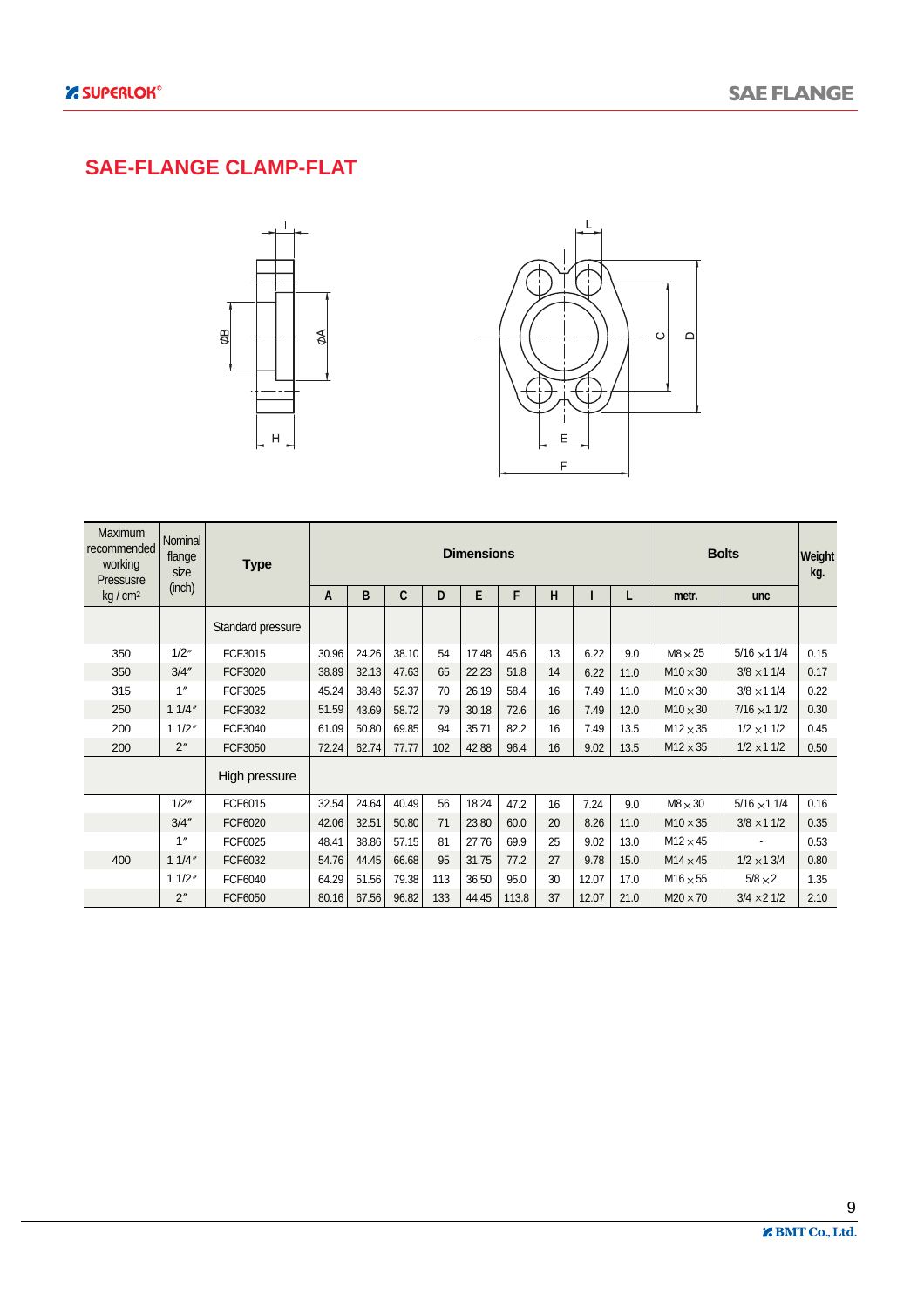#### **SAE-FLANGE CLAMP METRIC THREAD HOLE**





| Maximum<br>recommended<br>working<br>Pressusre | Nominal<br>flange<br>size | <b>Type</b>       | <b>Dimensions</b><br>Weight |        |              |     |       |        |    |    |       |      |      |  |  |
|------------------------------------------------|---------------------------|-------------------|-----------------------------|--------|--------------|-----|-------|--------|----|----|-------|------|------|--|--|
| kg/cm <sup>2</sup>                             | (inch)                    |                   | A                           | B      | $\mathbf{C}$ | D   | Е     | F      | G  | Н  | ı     | M    |      |  |  |
|                                                |                           | Standard pressure |                             |        |              |     |       |        |    |    |       |      |      |  |  |
| 350                                            | 1/2''                     | <b>FCMT 3015</b>  | 30.96                       | 24.26  | 38.10        | 54  | 17.48 | 45.60  | 19 | 13 | 6.22  | M8   | 0.15 |  |  |
| 350                                            | 3/4''                     | <b>FCMT 3020</b>  | 38.89                       | 32.13  | 47.63        | 65  | 22.23 | 51.80  | 22 | 14 | 6.22  | M 10 | 0.17 |  |  |
| 315                                            | 1''                       | <b>FCMT 3025</b>  | 45.24                       | 38.48  | 52.37        | 70  | 26.19 | 58.40  | 24 | 16 | 7.49  | M 10 | 0.22 |  |  |
| 250                                            | 11/4"                     | <b>FCMT 3032</b>  | 51.59                       | 43.69  | 58.72        | 79  | 30.18 | 72.60  | 22 | 14 | 7.49  | M 10 | 0.30 |  |  |
| 200                                            | 11/2"                     | <b>FCMT 3040</b>  | 61.09                       | 50.80  | 69.85        | 94  | 35.71 | 82.20  | 25 | 16 | 7.49  | M 12 | 0.45 |  |  |
| 200                                            | 2"                        | <b>FCMT 3050</b>  | 72.24                       | 62.74  | 77.77        | 102 | 42.88 | 96.40  | 26 | 16 | 9.02  | M 12 | 0.50 |  |  |
| 160                                            | 21/2"                     | <b>FCMT 3065</b>  | 84.94                       | 74.93  | 88.90        | 114 | 50.80 | 108.20 | 38 | 19 | 9.02  | M 12 | 0.74 |  |  |
| 160                                            | 3''                       | <b>FCMT 3080</b>  | 102.39                      | 90.93  | 106.38       | 135 | 61.93 | 130.60 | 41 | 22 | 9.02  | M 16 | 1.30 |  |  |
| 35                                             | 31/2"                     | <b>FCMT 3090</b>  | 115.10                      | 102.36 | 120.65       | 152 | 69.85 | 139.00 | 28 | 22 | 10.72 | M 16 | 1.50 |  |  |
| 35                                             | 4''                       | <b>FCMT 3100</b>  | 127.79                      | 115.06 | 130.18       | 162 | 77.77 | 152.00 | 35 | 25 | 10.72 | M 16 | 1.65 |  |  |
| 35                                             | 5''                       | <b>FCMT 3125</b>  | 153.19                      | 140.46 | 152.40       | 184 | 92.08 | 180.00 | 41 | 28 | 10.72 | M 16 | 2.50 |  |  |
|                                                |                           | High pressure     |                             |        |              |     |       |        |    |    |       |      |      |  |  |
|                                                | 1/2''                     | <b>FCMT 6015</b>  | 32.54                       | 24.64  | 40.49        | 56  | 18.24 | 47.20  | 22 | 16 | 7.24  | M8   | 0.16 |  |  |
|                                                | 3/4''                     | <b>FCMT 6020</b>  | 42.06                       | 32.51  | 50.80        | 71  | 23.80 | 60.00  | 28 | 19 | 8.26  | M 10 | 0.35 |  |  |
|                                                | 1''                       | <b>FCMT 6025</b>  | 48.41                       | 38.86  | 57.15        | 81  | 27.76 | 69.90  | 33 | 24 | 9.02  | M 12 | 0.53 |  |  |
| 400                                            | 11/4''                    | <b>FCMT 6032</b>  | 54.76                       | 44.45  | 66.68        | 95  | 31.75 | 77.20  | 38 | 27 | 9.78  | M 14 | 0.80 |  |  |
|                                                | 11/2"                     | <b>FCMT 6040</b>  | 64.29                       | 51.56  | 79.38        | 113 | 36.50 | 95.00  | 43 | 30 | 12.07 | M 16 | 1.35 |  |  |
|                                                | 2"                        | <b>FCMT 6050</b>  | 80.16                       | 67.56  | 96.82        | 133 | 44.45 | 113.80 | 52 | 37 | 12.07 | M 20 | 2.10 |  |  |
|                                                | 21/2"                     | <b>FCMT 6065</b>  | 108.90                      | 90.00  | 123.80       | 180 | 58.80 | 190.20 | 45 | 45 | 20.50 | M 24 | 4.10 |  |  |
|                                                | 3''                       | <b>FCMT 6080</b>  | 132.50                      | 115.00 | 152.40       | 215 | 71.60 | 198.16 | 55 | 55 | 20.50 | M 30 | 8.60 |  |  |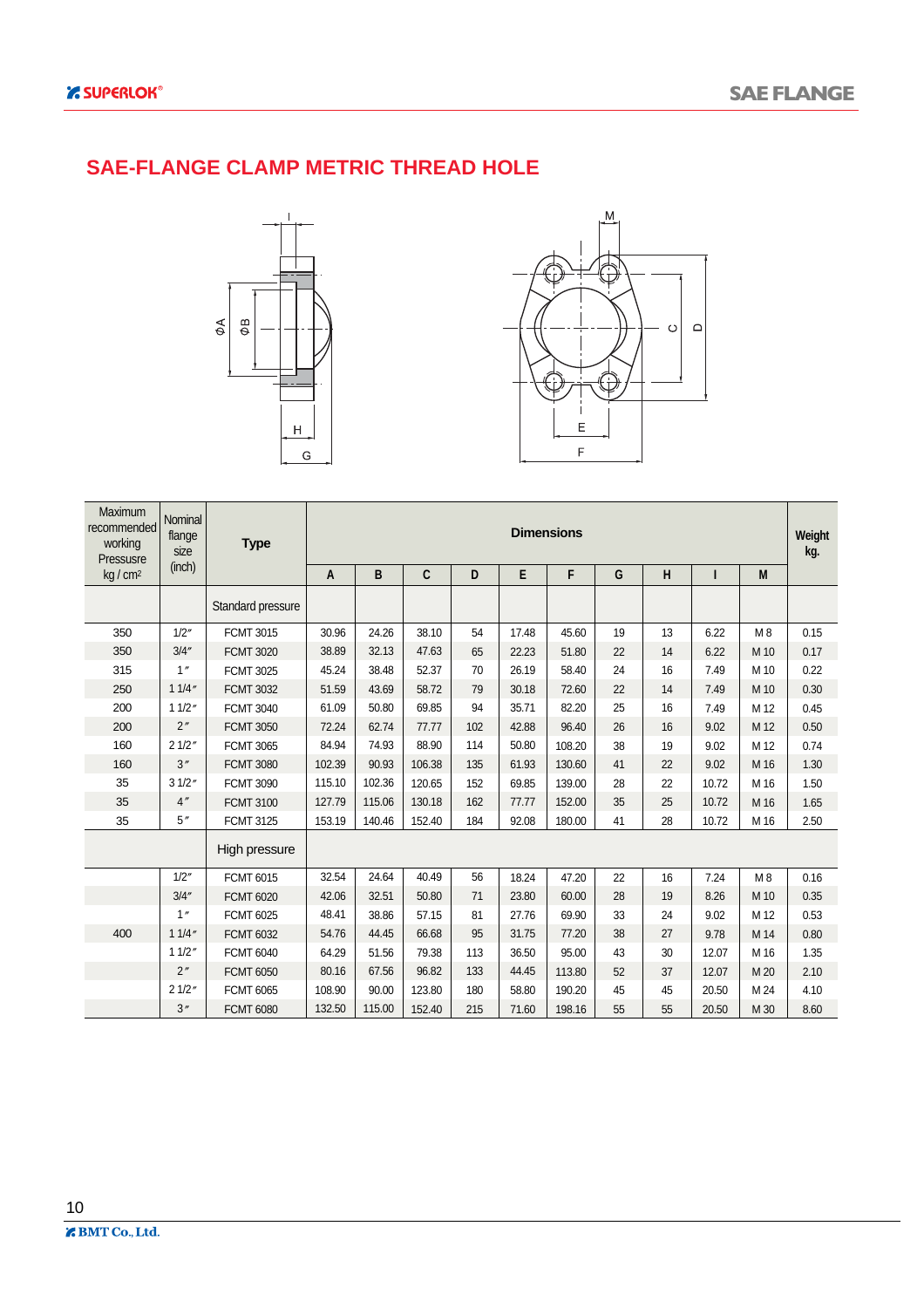#### **SAE-PIPE THREADED FLANGE-BSPP**





| Maximum<br>recommended<br>working | Nominal<br>flange | <b>Type</b>       | <b>Dimensions</b> |     |        |     |       |     |    |    |    | <b>Bolts</b> | Weight  |            |      |
|-----------------------------------|-------------------|-------------------|-------------------|-----|--------|-----|-------|-----|----|----|----|--------------|---------|------------|------|
| Pressusre                         | size              |                   | A                 | B   | C      | D   | E     | F   | G  | H  | Т  | L            |         | M          | kg.  |
| $kq/cm^2$                         | (inch)            |                   |                   |     |        |     |       |     |    |    |    |              | metr.   | unc        |      |
|                                   |                   | Standard pressure |                   |     |        |     |       |     |    |    |    |              |         |            |      |
| 350                               | 1/2"              | FT 3015-8G        | G 1/2             | 13  | 38.10  | 54  | 17.48 | 46  | 36 | 16 | 19 | 9.0          | M 8x30  | 5/16x1 1/4 | 0.25 |
| 350                               | 1/2''             | FT 3015-6G        | G 3/8             | 13  | 38.10  | 54  | 17.48 | 46  | 36 | 16 | 19 | 9.0          | M 8x30  | 5/16x1 1/4 | 0.28 |
| 350                               | 3/4''             | FT 3020-12G       | G 3/4             | 19  | 47.63  | 65  | 22.23 | 52  | 36 | 18 | 19 | 11.0         | M 10x35 | 3/8x1/2    | 0.39 |
| 350                               | 3/4''             | FT 3020-8G        | G 1/2             | 13  | 47.63  | 65  | 22.23 | 52  | 36 | 18 | 19 | 11.0         | M 10x35 | 3/8x1/2    | 0.42 |
| 315                               | 1"                | FT 3025-16G       | G <sub>1</sub>    | 25  | 52.37  | 70  | 26.19 | 59  | 38 | 18 | 22 | 11.0         | M 10x35 | 3/8x1/2    | 0.46 |
| 315                               | 1''               | FT 3025-12G       | G 3/4             | 19  | 52.37  | 70  | 26.19 | 59  | 38 | 18 | 20 | 11.0         | M 10x35 | 3/8x1/2    | 0.49 |
| 315                               | 1''               | FT 3025-8G        | G 1/2             | 13  | 52.37  | 70  | 26.19 | 59  | 38 | 18 | 22 | 11.0         | M 10x35 | 3/8x1/2    | 0.52 |
| 250                               | 11/4''            | FT 3032-20G       | G 1 1/4           | 32  | 58.72  | 79  | 30.18 | 73  | 41 | 21 | 22 | 11.5         | M 10x40 | 7/16x1 1/2 | 0.66 |
| 250                               | 11/4''            | FT 3032-20G       | G 1 1/4           | 32  | 58.72  | 79  | 30.18 | 73  | 41 | 21 | 22 | 13.0         | M 12x40 |            | 0.66 |
| 250                               | 11/4''            | FT 3032-16G       | G <sub>1</sub>    | 25  | 58.72  | 81  | 30.18 | 73  | 42 | 25 | 22 | 11.5         | M 10x40 | 7/16x1 3/4 | 0.75 |
| 250                               | 11/4''            | FT 3032-16G       | G <sub>1</sub>    | 25  | 58.72  | 81  | 30.18 | 73  | 42 | 25 | 22 | 13.0         | M 12x40 |            | 0.75 |
| 250                               | 11/4''            | FT 3032-12G       | G 3/4             | 19  | 58.72  | 79  | 30.18 | 73  | 41 | 21 | 22 | 11.5         | M 10x40 | 7/16x1 1/2 | 0.79 |
| 200                               | 11/2''            | FT 3040-24G       | G 1 1/2           | 38  | 69.85  | 93  | 35.71 | 83  | 45 | 25 | 24 | 13.5         | M 12x45 | 1/2x3/4    | 1.05 |
| 200                               | 11/2''            | FT 3040-20G       | G 1 1/4           | 32  | 69.85  | 95  | 35.71 | 83  | 45 | 27 | 24 | 13.5         | M 12x45 | 1/2x3/4    | 1.10 |
| 200                               | 11/2''            | FT 3040-16G       | G <sub>1</sub>    | 25  | 69.85  | 93  | 35.71 | 83  | 45 | 25 | 24 | 13.5         | M 12x45 | 1/2x3/4    | 1.16 |
| 200                               | 11/2''            | FT 3040-12G       | G 3/4             | 19  | 69.85  | 93  | 35.71 | 83  | 45 | 25 | 24 | 13.5         | M 12x45 | 1/2x3/4    | 1.23 |
| 200                               | 2"                | FT 3050-32G       | G <sub>2</sub>    | 51  | 77.77  | 102 | 42.88 | 97  | 45 | 25 | 30 | 13.5         | M 12x45 | 1/2x3/4    | 1.19 |
| 200                               | 2''               | FT 3050-24G       | G 1 1/2           | 38  | 77.77  | 102 | 42.88 | 97  | 45 | 25 | 26 | 13.5         | M 12x45 | 1/2x3/4    | 1.25 |
| 200                               | 2"                | FT 3050-20G       | G 1 1/4           | 32  | 77.77  | 102 | 42.88 | 97  | 45 | 25 | 24 | 13.5         | M 12x45 | 1/2x3/4    | 1.40 |
| 200                               | 2"                | FT 3050-16G       | G <sub>1</sub>    | 25  | 77.77  | 102 | 42.88 | 97  | 45 | 25 | 26 | 13.5         | M 12x45 | 1/2x3/4    | 1.44 |
| 160                               | 21/2"             | FT 3065-40G       | G 2 1/2           | 63  | 88.90  | 114 | 50.80 | 109 | 50 | 25 | 30 | 13.5         | M 12x45 | 1/2x3/4    | 1.40 |
| 160                               | 21/2"             | FT 3065-32G       | G <sub>2</sub>    | 51  | 88.90  | 114 | 50.80 | 109 | 50 | 25 | 30 | 13.5         | M 12x45 | 1/2x3/4    | 1.45 |
| 138                               | 3''               | FT 3080-48G       | G <sub>3</sub>    | 73  | 106.38 | 134 | 61.93 | 131 | 50 | 27 | 34 | 17.0         | M 16x50 | 5/8x2      | 2.15 |
| 138                               | 3"                | FT 3080-40G       | G 2 1/2           | 63  | 106.38 | 134 | 61.93 | 131 | 50 | 27 | 30 | 17.0         | M 16x50 | 5/8x2      | 2.25 |
| 35                                | 31/2''            | FT 3090-56G       | G 3 1/2           | 89  | 120.65 | 152 | 69.85 | 140 | 48 | 27 | 34 | 17.0         | M 16x50 | 5/8x2      | 2.40 |
| 35                                | 31/2''            | FT 3090-48G       | G <sub>3</sub>    | 73  | 120.65 | 152 | 69.85 | 140 | 48 | 27 | 34 | 17.0         | M 16x50 | 5/8x2      | 2.50 |
| 35                                | 4 <sup>''</sup>   | FT 3100-64G       | G <sub>4</sub>    | 99  | 130.18 | 162 | 77.77 | 152 | 48 | 27 | 34 | 17.0         | M 16x50 | 5/8x2      | 2.85 |
| 35                                | 4''               | FT 3100-56G       | G 3 1/2           | 89  | 130.18 | 162 | 77.77 | 152 | 48 | 27 | 34 | 17.0         | M 16x50 | 5/8x2      | 3.00 |
| 35                                | 5''               | FT 3125-80G       | G <sub>5</sub>    | 120 | 152.40 | 184 | 92.10 | 181 | 50 | 28 | 30 | 17.0         | M 16x50 | 5/8x2      | 5.80 |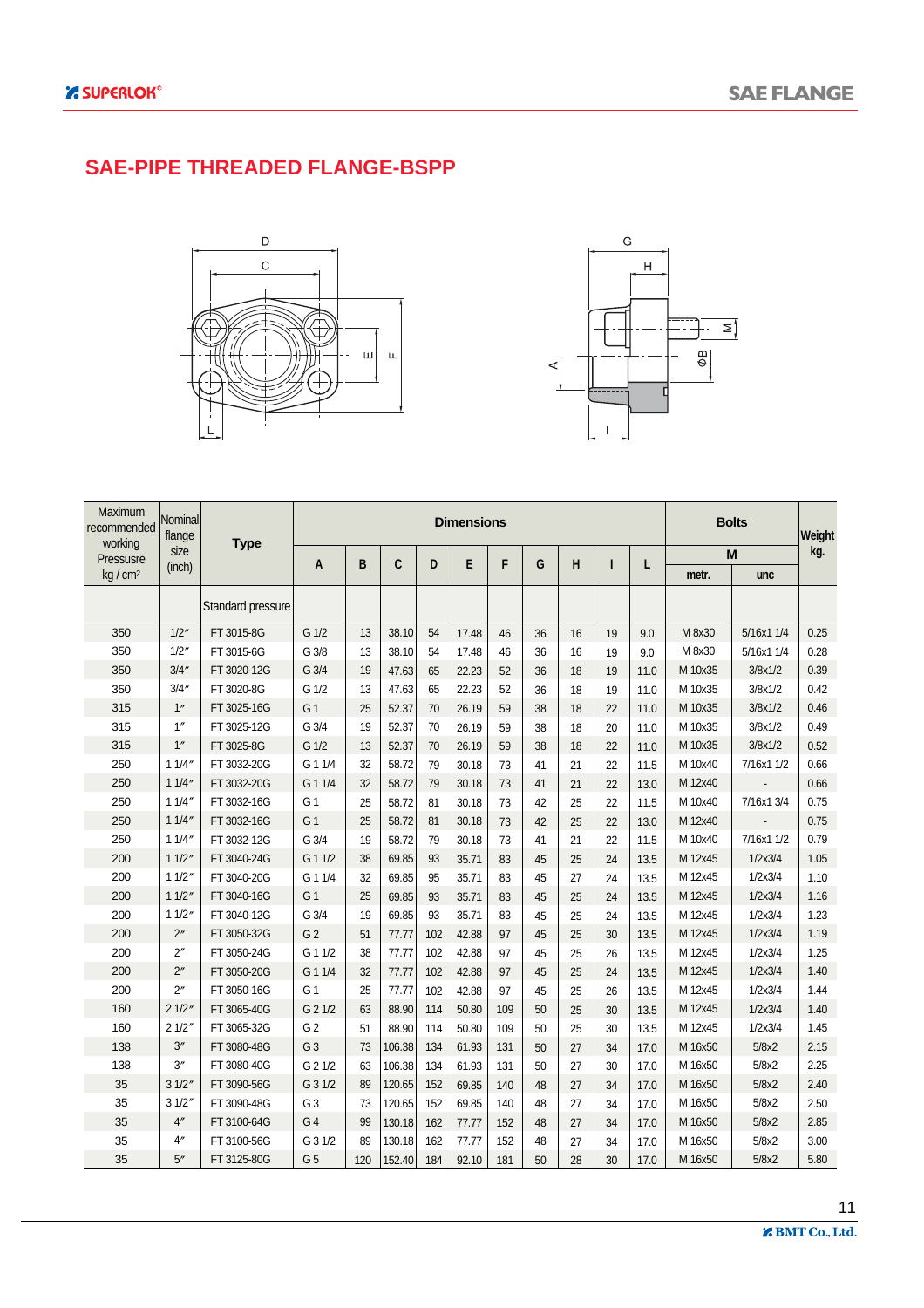#### **SAE-PIPE THREADED FLANGE-BSPP**





| <b>Maximum</b><br>recommended<br>working | Nominal<br>flange | <b>Type</b>   |                  |    |        |     | <b>Bolts</b> | Weight |    |    |    |    |          |                          |      |
|------------------------------------------|-------------------|---------------|------------------|----|--------|-----|--------------|--------|----|----|----|----|----------|--------------------------|------|
| Pressusre                                | size              |               | A                | B  | C      | D   | E            | F      | G  | н  |    |    |          | M                        | kg.  |
| kg/cm <sup>2</sup>                       | (inch)            |               |                  |    |        |     |              |        |    |    |    | L  | metr.    | unc                      |      |
|                                          |                   | High pressure |                  |    |        |     |              |        |    |    |    |    |          |                          |      |
|                                          | 1/2''             | FT 6015-8G    | G <sub>1/2</sub> | 13 | 40.49  | 54  | 18.24        | 48     | 36 | 16 | 19 | 9  | M 8x30   | 5/16"x1 1/4"             | 0.26 |
|                                          | 1/2''             | FT 6015-6G    | G 3/8            | 13 | 40.49  | 54  | 18.24        | 48     | 36 | 16 | 19 | 9  | M 8x30   | 5/16"x1 1/4"             | 0.29 |
|                                          | 3/4''             | FT 6020-12G   | G 3/4            | 19 | 50.80  | 71  | 23.80        | 60     | 35 | 21 | 22 | 11 | M 10x35  | 3/8"x1 1/2"              | 0.50 |
|                                          | 3/4''             | FT 6020-8G    | G 1/2            | 13 | 50.80  | 71  | 23.80        | 60     | 35 | 21 | 22 | 11 | M 10x35  | 3/8"x1 1/2"              | 0.55 |
|                                          | 1"                | FT 6025-16G   | G <sub>1</sub>   | 25 | 57.15  | 81  | 27.76        | 70     | 42 | 25 | 24 | 13 | M 12x45  | 7/16"x1 3/4"             | 0.76 |
| 400                                      | 1''               | FT 6025-12G   | G 3/4            | 19 | 57.15  | 81  | 27.76        | 70     | 42 | 25 | 24 | 13 | M 12x45  | 7/16"x1 3/4"             | 0.80 |
|                                          | 11/4"             | FT 6032-20G   | G 1 1/4          | 32 | 66.68  | 95  | 31.75        | 78     | 45 | 27 | 25 | 15 | M 14x45  | 1/2"x1 3/4"              | 1.20 |
|                                          | 11/4"             | FT 6032-16G   | G 1              | 25 | 66.68  | 95  | 31.75        | 78     | 45 | 27 | 25 | 15 | M 14x45  | 1/2"x1 3/4"              | 1.30 |
|                                          | 11/2''            | FT 6040-24G   | G 1 1/2          | 38 | 79.38  | 112 | 36.50        | 95     | 50 | 30 | 28 | 17 | M 16x50  | $5/8''$ x 2              | 1.65 |
|                                          | 11/2"             | FT 6040-20G   | G 1 1/4          | 32 | 79.38  | 112 | 36.50        | 95     | 50 | 30 | 28 | 17 | M 16x50  | $5/8$ " x 2              | 1.75 |
|                                          | 2''               | FT 6050-32G   | G <sub>2</sub>   | 51 | 96.82  | 134 | 44.45        | 114    | 65 | 37 | 30 | 21 | M 20x70  | 3/4" x 2 1/2"            | 2.45 |
|                                          | 2"                | FT 6050-24G   | G 1 1/2          | 38 | 96.82  | 134 | 44.45        | 114    | 65 | 37 | 30 | 21 | M 20x70  | 3/4" x 2 1/2"            | 2.55 |
|                                          | 21/2"             | FT 6065-40G   | G 2 1/2          | 63 | 123.80 | 180 | 58.80        | 152    | 80 | 45 | 32 | 26 | M 24x80  |                          | 6.75 |
|                                          | 3''               | FT 6080-48G   | G <sub>3</sub>   | 73 | 152.40 | 208 | 71.40        | 178    | 90 | 55 | 40 | 33 | M 30x100 | $\overline{\phantom{a}}$ |      |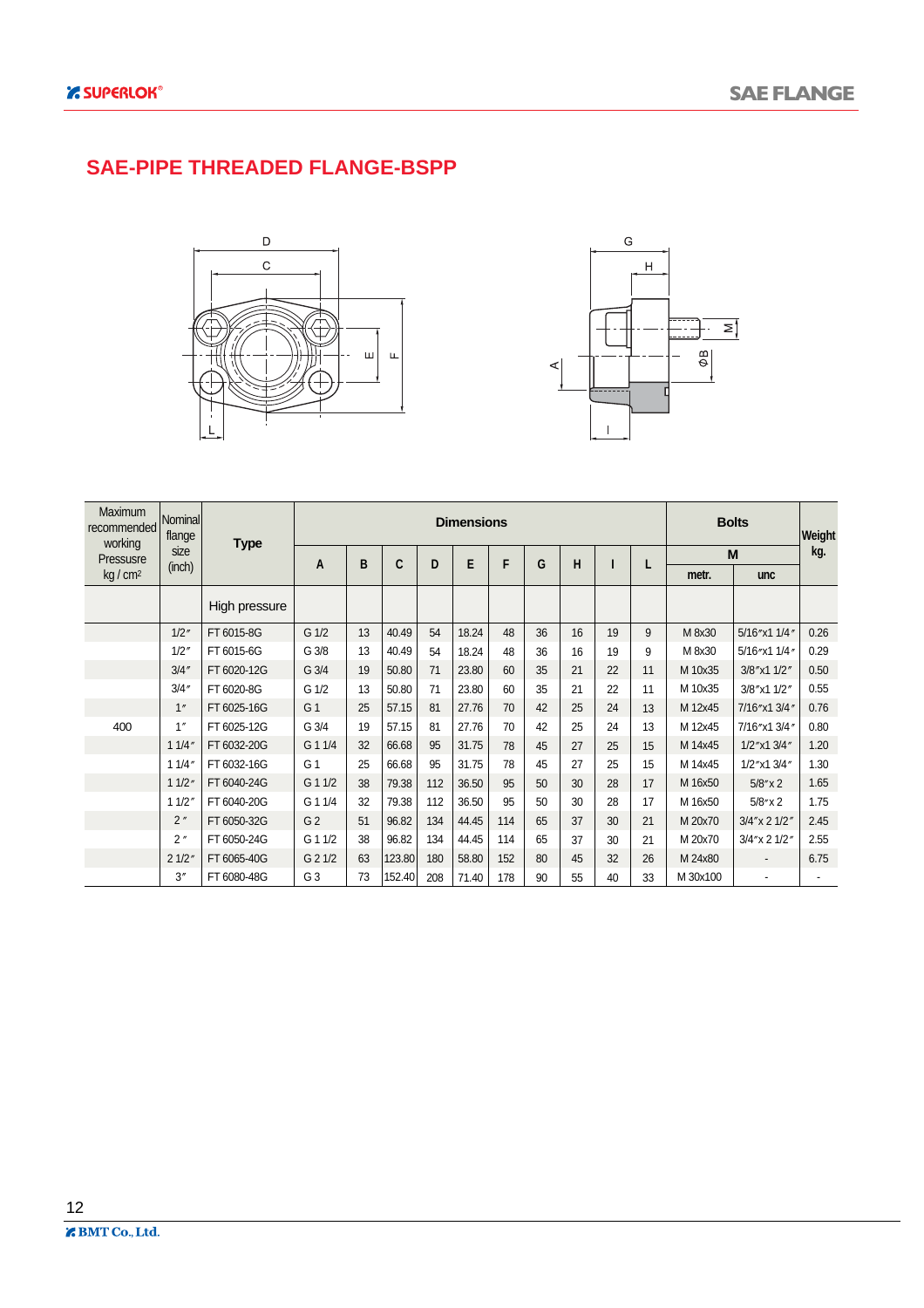#### **SAE-PIPE THREAD FLANGE-BSPP-COMPANION**





| Maximum<br>recommended<br>working | Nominal<br>flange     | Type              |                |     |        |     | <b>Dimensions</b> |     |    |    |    |                | <b>Bolts</b>   | Weight         |
|-----------------------------------|-----------------------|-------------------|----------------|-----|--------|-----|-------------------|-----|----|----|----|----------------|----------------|----------------|
| Pressusre                         | size                  |                   | A              | B   | C      | D   | E                 | F   | G  | Н  | ı  |                | M              | kg.            |
| kg/cm <sup>2</sup>                | (inch)                |                   |                |     |        |     |                   |     |    |    |    | metr.          | unc            |                |
|                                   |                       | Standard pressure |                |     |        |     |                   |     |    |    |    |                |                |                |
| 350                               | 1/2''                 | FTC 3015-8G       | G 1/2          | 13  | 38.10  | 54  | 17.48             | 46  | 36 | 16 | 19 | M <sub>8</sub> | 5/16           | 0.25           |
| 350                               | 1/2''                 | FTC 3015-6G       | G3/8           | 13  | 38.10  | 54  | 17.48             | 46  | 36 | 16 | 19 | M8             | 5/16           | 0.28           |
| 350                               | 3/4''                 | FTC 3020-12G      | G 3/4          | 19  | 47.63  | 65  | 22.23             | 52  | 36 | 18 | 19 | M 10           | 3/8            | 0.39           |
| 350                               | 3/4''                 | FTC 3020-8G       | G 1/2          | 13  | 47.63  | 65  | 22.23             | 52  | 36 | 18 | 19 | M 10           | 3/8            | 0.42           |
| 315                               | 1''                   | FTC 3025-16G      | G <sub>1</sub> | 25  | 52.37  | 70  | 26.19             | 59  | 38 | 18 | 22 | M 10           | 3/8            | 0.46           |
| 315                               | 1''                   | FTC 3025-12G      | G 3/4          | 19  | 52.37  | 70  | 26.19             | 59  | 35 | 21 | 19 | M 10           | 3/8            | 0.49           |
| 250                               | 11/4''                | FTC 3032-20G      | G 1 1/4        | 32  | 58.72  | 79  | 30.18             | 73  | 41 | 21 | 22 | M 10           | 7/16           | 0.66           |
| 250                               | 11/4''                | FTC 3032-16G      | G 1            | 25  | 58.72  | 81  | 30.18             | 73  | 42 | 25 | 22 | M 10           | 7/16           | 0.75           |
| 200                               | 11/2''                | FTC 3040-24G      | G 1 1/2        | 38  | 69.85  | 93  | 35.71             | 83  | 45 | 25 | 24 | M 12           | 1/2            | 1.05           |
| 200                               | 11/2''                | FTC 3040-20G      | G 1 1/4        | 32  | 69.85  | 95  | 35.71             | 83  | 45 | 27 | 24 | M 12           | 1/2            | 1.10           |
| 200                               | 2''                   | FTC 3050-32G      | G <sub>2</sub> | 51  | 77.77  | 102 | 42.88             | 97  | 45 | 25 | 30 | M 12           | 1/2            | 1.19           |
| 200                               | 2"                    | FTC 3050-24G      | G 1 1/2        | 38  | 77.77  | 102 | 42.88             | 97  | 45 | 25 | 26 | M 12           | 1/2            | 1.25           |
| 160                               | 21/2''                | FTC 3065-40G      | G 2 1/2        | 63  | 88.90  | 114 | 50.80             | 109 | 50 | 25 | 30 | M 12           | 1/2            | 1.40           |
| 160                               | 21/2''                | FTC 3065-32G      | G <sub>2</sub> | 51  | 88.90  | 114 | 50.80             | 109 | 50 | 25 | 30 | M 12           | 1/2            | 1.45           |
| 138                               | $3$ $^{\prime\prime}$ | FTC 3080-48G      | G <sub>3</sub> | 73  | 106.38 | 134 | 61.93             | 131 | 50 | 27 | 34 | M 16           | $5/8$          | 2.15           |
| 138                               | 3''                   | FTC 3080-40G      | G 2 1/2        | 63  | 106.38 | 134 | 61.93             | 131 | 50 | 27 | 30 | M 16           | 5/8            | 2.25           |
| 35                                | 31/2''                | FTC 3090-56G      | G 3 1/2        | 89  | 120.65 | 152 | 69.85             | 140 | 48 | 27 | 34 | M 16           | $5/8$          | 2.40           |
| 35                                | 31/2''                | FTC 3090-48G      | G <sub>3</sub> | 73  | 120.65 | 152 | 69.85             | 140 | 48 | 27 | 34 | M 16           | 5/8            | 2.50           |
| 35                                | 4''                   | FTC 3100-64G      | G <sub>4</sub> | 99  | 130.18 | 162 | 77.77             | 152 | 48 | 27 | 34 | M 16           | 5/8            | 2.85           |
| 35                                | 4''                   | FTC 3100-56G      | G 3 1/2        | 89  | 130.18 | 162 | 77.77             | 152 | 48 | 27 | 34 | M 16           | 5/8            | 3.00           |
| 35                                | 5''                   | FTC 3125-80G      | G <sub>5</sub> | 120 | 152.40 | 184 | 92.10             | 181 | 50 | 28 | 30 | M 16           | 5/8            | 5.80           |
|                                   |                       | High pressure     |                |     |        |     |                   |     |    |    |    |                |                |                |
|                                   | 1/2''                 | FTC 6015-8G       | G 1/2          | 13  | 40.49  | 54  | 18.24             | 48  | 36 | 16 | 19 | M8             | 5/16           | 0.26           |
|                                   | 1/2''                 | FTC 6015-6G       | G 3/8          | 13  | 40.49  | 54  | 18.24             | 48  | 36 | 16 | 19 | M8             | 5/16           | 0.29           |
|                                   | 3/4''                 | FTC 6020-12G      | G 3/4          | 19  | 50.80  | 71  | 23.80             | 60  | 35 | 21 | 22 | M 10           | 3/8            | 0.50           |
|                                   | 3/4''                 | FTC 6020-8G       | G 1/2          | 13  | 50.80  | 71  | 23.80             | 60  | 35 | 21 | 22 | M 10           | 3/8            | 0.55           |
|                                   | 1''                   | FTC 6025-16G      | G 1            | 25  | 57.16  | 81  | 27.76             | 70  | 42 | 25 | 24 | M 12           | 7/16           | 0.76           |
|                                   | 1''                   | FTC 6025-12G      | G 3/4          | 19  | 57.16  | 81  | 27.76             | 70  | 42 | 25 | 24 | M 12           | 7/16           | 0.80           |
| 400                               | 11/4''                | FTC 6032-20G      | G 1 1/4        | 32  | 66.68  | 95  | 31.75             | 78  | 45 | 27 | 25 | M 14           | 1/2            | 1.20           |
|                                   | 11/4''                | FTC 6032-16G      | G <sub>1</sub> | 25  | 66.68  | 95  | 31.75             | 78  | 45 | 27 | 25 | M 14           | 1/2            | 1.30           |
|                                   | 11/2"                 | FTC 6040-24G      | G 11/2         | 38  | 79.38  | 112 | 36.50             | 95  | 50 | 30 | 28 | M 16           | 5/8            | 1.65           |
|                                   | 11/2''                | FTC 6040-20G      | G 1 1/4        | 32  | 79.38  | 112 | 36.50             | 95  | 50 | 30 | 28 | M 16           | 5/8            | 1.75           |
|                                   | 2"                    | FTC 6050-32G      | G <sub>2</sub> | 51  | 96.82  | 134 | 44.45             | 114 | 65 | 37 | 30 | M 20           | 3/4            | 2.45           |
|                                   | $2$ $^{\prime\prime}$ | FTC 6050-24G      | G 11/2         | 38  | 96.82  | 134 | 44.45             | 114 | 65 | 37 | 30 | M 20           | 3/4            | 2.55           |
|                                   | 21/2"                 | FTC 6065-40G      | G 2 1/2        | 63  | 123.80 | 180 | 58.70             | 152 | 80 | 45 | 32 | M 24           | $\blacksquare$ | 6.98           |
|                                   | $3\,^{\prime\prime}$  | FTC 6080-48G      | G <sub>3</sub> | 73  | 152.40 | 208 | 71.40             | 178 | 90 | 55 | 40 | M 30           | ۰              | $\blacksquare$ |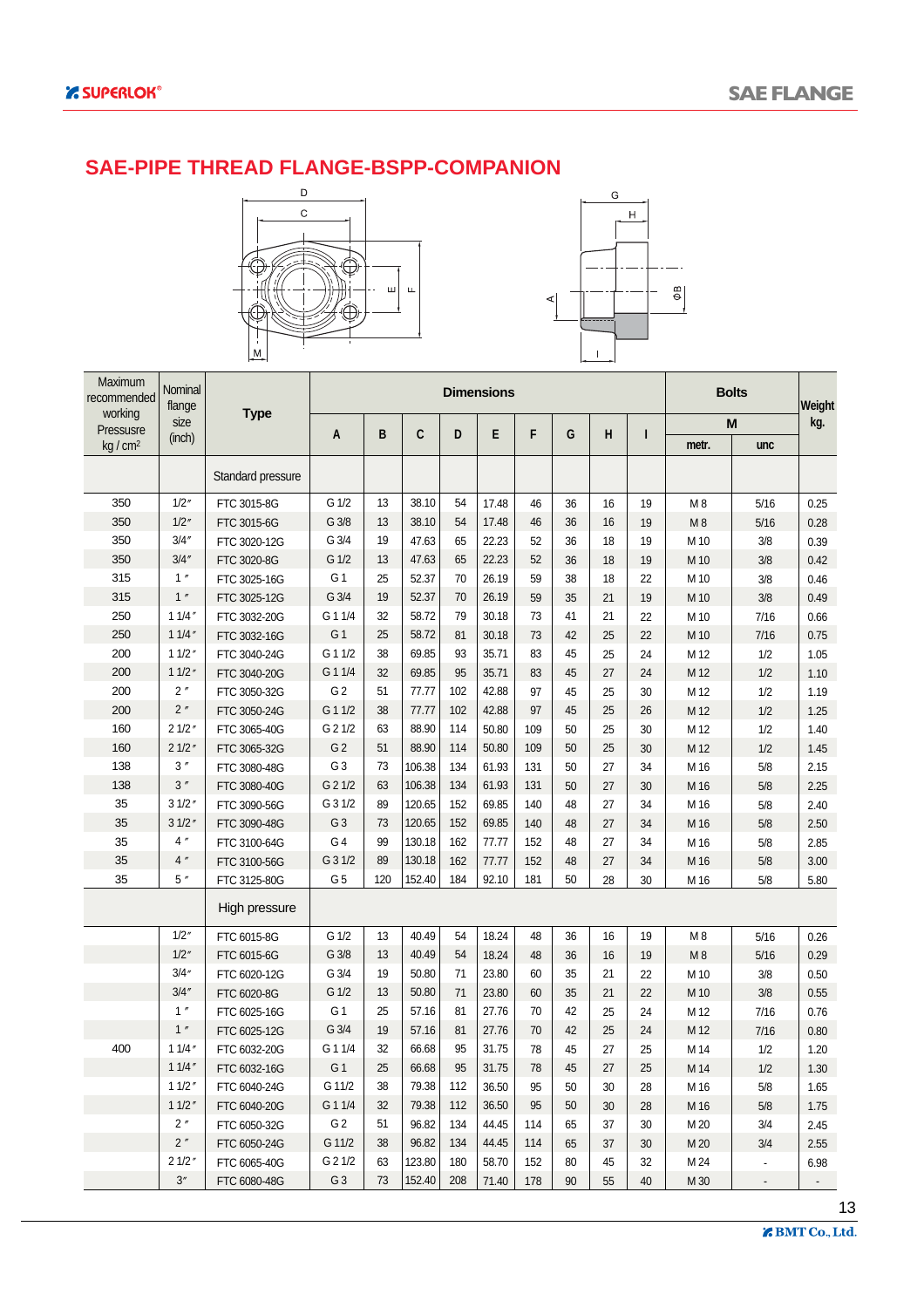#### **SAE-PIPE THREAD FLANGE-NPT**





| Maximum<br>recommended | Nominal<br>flange |                   |                |    |        |     | <b>Dimensions</b> |     |    |    |    |      |         | <b>Bolts</b> | Weight |
|------------------------|-------------------|-------------------|----------------|----|--------|-----|-------------------|-----|----|----|----|------|---------|--------------|--------|
| working<br>Pressusre   | size              | <b>Type</b>       |                |    |        |     |                   |     |    |    |    |      |         | M            | kg.    |
| kq/cm <sup>2</sup>     | (inch)            |                   | A              | B  | C      | D   | E                 | F   | G  | H  | ı  | L    | metr.   | unc          |        |
|                        |                   | Standard pressure |                |    |        |     |                   |     |    |    |    |      |         |              |        |
| 350                    | 1/2''             | FT 3015-8N        | $1/2$ NPT      | 13 | 38.10  | 54  | 17.48             | 46  | 36 | 16 | 19 | 9.0  | M 8x30  | 5/16x1 1/4   | 0.25   |
| 350                    | 1/2''             | FT 3015-6N        | 3/8 NPT        | 13 | 38.10  | 54  | 17.48             | 46  | 36 | 16 | 19 | 9.0  | M 8x30  | 5/16x1 1/4   | 0.28   |
| 350                    | 3/4''             | FT 3020-12N       | 3/4 NPT        | 19 | 47.63  | 65  | 22.23             | 52  | 36 | 18 | 19 | 11.0 | M 10x35 | 3/8x1 1/2    | 0.39   |
| 350                    | 3/4''             | FT 3020-8N        | $1/2$ NPT      | 13 | 47.63  | 65  | 22.23             | 52  | 36 | 18 | 19 | 11.0 | M 10x35 | 3/8x1 1/2    | 0.42   |
| 315                    | 1''               | FT 3025-16N       | 1 NPT          | 25 | 52.37  | 70  | 26.19             | 59  | 38 | 18 | 22 | 11.0 | M 10x35 | 3/8x1 1/2    | 0.46   |
| 315                    | 1''               | FT 3025-12N       | 3/4 NPT        | 19 | 52.37  | 70  | 26.19             | 59  | 35 | 21 | 19 | 11.0 | M 10x35 | 3/8x1 1/2    | 0.49   |
| 250                    | 11/4"             | FT 3032-20N       | 1 1/4 NPT      | 32 | 58.72  | 79  | 30.18             | 73  | 41 | 21 | 22 | 11.5 | M 10x40 | 7/16x1 1/2   | 0.66   |
| 250                    | 11/4''            | FT 3032-16N       | 1 NPT          | 25 | 58.72  | 81  | 30.18             | 73  | 42 | 25 | 22 | 11.5 | M 10x40 | 7/16x1 1/2   | 0.75   |
| 200                    | 11/2''            | FT 3040-24N       | 1 1/2 NPT      | 38 | 69.85  | 93  | 35.71             | 83  | 45 | 25 | 24 | 13.5 | M 12x45 | 1/2x1 3/4    | 1.05   |
| 200                    | 11/2''            | FT 3040-20N       | 1 1/4 NPT      | 32 | 69.85  | 95  | 35.71             | 83  | 45 | 27 | 24 | 13.5 | M 12x45 | 1/2x1 3/4    | 1.10   |
| 200                    | 2''               | FT 3050-32N       | 2 NPT          | 51 | 77.77  | 102 | 42.88             | 97  | 45 | 25 | 30 | 13.5 | M 12x45 | 1/2x1 3/4    | 1.19   |
| 200                    | 2 <sup>''</sup>   | FT 3050-24N       | 1 1/2 NPT      | 38 | 77.77  | 102 | 42.88             | 97  | 45 | 25 | 26 | 13.5 | M 12x45 | 1/2x1 3/4    | 1.25   |
| 160                    | $2 \frac{1}{2}$   | FT 3065-40N       | 2 1/2 NPT      | 63 | 88.90  | 114 | 50.80             | 109 | 50 | 25 | 30 | 13.5 | M 12x45 | 1/2x1 3/4    | 1.40   |
| 138                    | 3"                | FT 3080-48N       | 3 NPT          | 73 | 106.38 | 134 | 61.93             | 131 | 50 | 27 | 34 | 17.0 | M 16x50 | 5/8x2        | 2.15   |
| 35                     | 31/2'             | FT 3090-56N       | 3 1/2 NPT      | 89 | 120.65 | 152 | 69.85             | 140 | 48 | 27 | 34 | 17.0 | M 16x50 | 5/8x2        | 2.40   |
| 35                     | 4''               | FT 3100-64N       | 4 NPT          | 99 | 130.18 | 162 | 77.77             | 152 | 48 | 27 | 34 | 17.0 | M 16x50 | 5/8x2        | 2.85   |
|                        |                   | High pressure     |                |    |        |     |                   |     |    |    |    |      |         |              |        |
|                        | 1/2''             | FT 6015-8N        | <b>1/2 NPT</b> | 13 | 40.49  | 54  | 18.24             | 48  | 36 | 16 | 19 | 9.0  | M 8x30  | 5/16x1 1/4   | 0.26   |
|                        | 1/2''             | FT 6015-6N        | 3/8 NPT        | 13 | 40.49  | 54  | 18.24             | 48  | 36 | 16 | 19 | 9.0  | M 8x30  | 5/16x1 1/4   | 0.29   |
|                        | 3/4''             | FT 6020-12N       | 3/4 NPT        | 19 | 50.80  | 71  | 23.80             | 60  | 35 | 21 | 22 | 11.0 | M 10x35 | 3/8x1 1/2    | 0.50   |
|                        | 3/4''             | FT 6020-8N        | $1/2$ NPT      | 13 | 50.80  | 71  | 23.80             | 60  | 35 | 21 | 22 | 11.0 | M 10x35 | 3/8x1 1/2    | 0.55   |
|                        | 1''               | FT 6025-16N       | 1 NPT          | 25 | 57.15  | 81  | 27.76             | 70  | 42 | 25 | 24 | 13.0 | M 12x45 | 7/16x1 3/4   | 0.76   |
| 400                    | 1''               | FT 6025-12N       | 3/4 NPT        | 19 | 57.15  | 81  | 27.76             | 70  | 42 | 25 | 24 | 13.0 | M 12x45 | 7/16x1 3/4   | 0.80   |
|                        | 11/4''            | FT 6032-20N       | 1 1/4 NPT      | 32 | 66.68  | 95  | 31.75             | 78  | 45 | 27 | 25 | 15.0 | M 14x45 | 1/2x1 3/4    | 1.20   |
|                        | 11/4''            | FT 6032-16N       | 1 NPT          | 25 | 66.68  | 95  | 31.75             | 78  | 45 | 27 | 25 | 15.0 | M 14x45 | 1/2x1 3/4    | 1.30   |
|                        | 11/2'             | FT 6040-24N       | 1 1/2 NPT      | 38 | 79.38  | 112 | 36.50             | 95  | 50 | 30 | 28 | 17.0 | M 16x50 | 5/8x2        | 1.65   |
|                        | 11/2"             | FT 6040-20N       | 1 1/4 NPT      | 32 | 79.38  | 112 | 36.50             | 95  | 50 | 30 | 28 | 17.0 | M 16x50 | 5/8x2        | 1.75   |
|                        | 2''               | FT 6050-32N       | 2 NPT          | 51 | 96.82  | 134 | 44.45             | 114 | 65 | 37 | 30 | 21.0 | M 20x65 | 3/4x2 1/2    | 2.45   |
|                        | 2 <sup>n</sup>    | FT 6050-24N       | 1 1/2 NPT      | 38 | 96.82  | 134 | 44.45             | 114 | 65 | 37 | 30 | 21.0 | M 20x65 | 3/4x2 1/2    | 2.55   |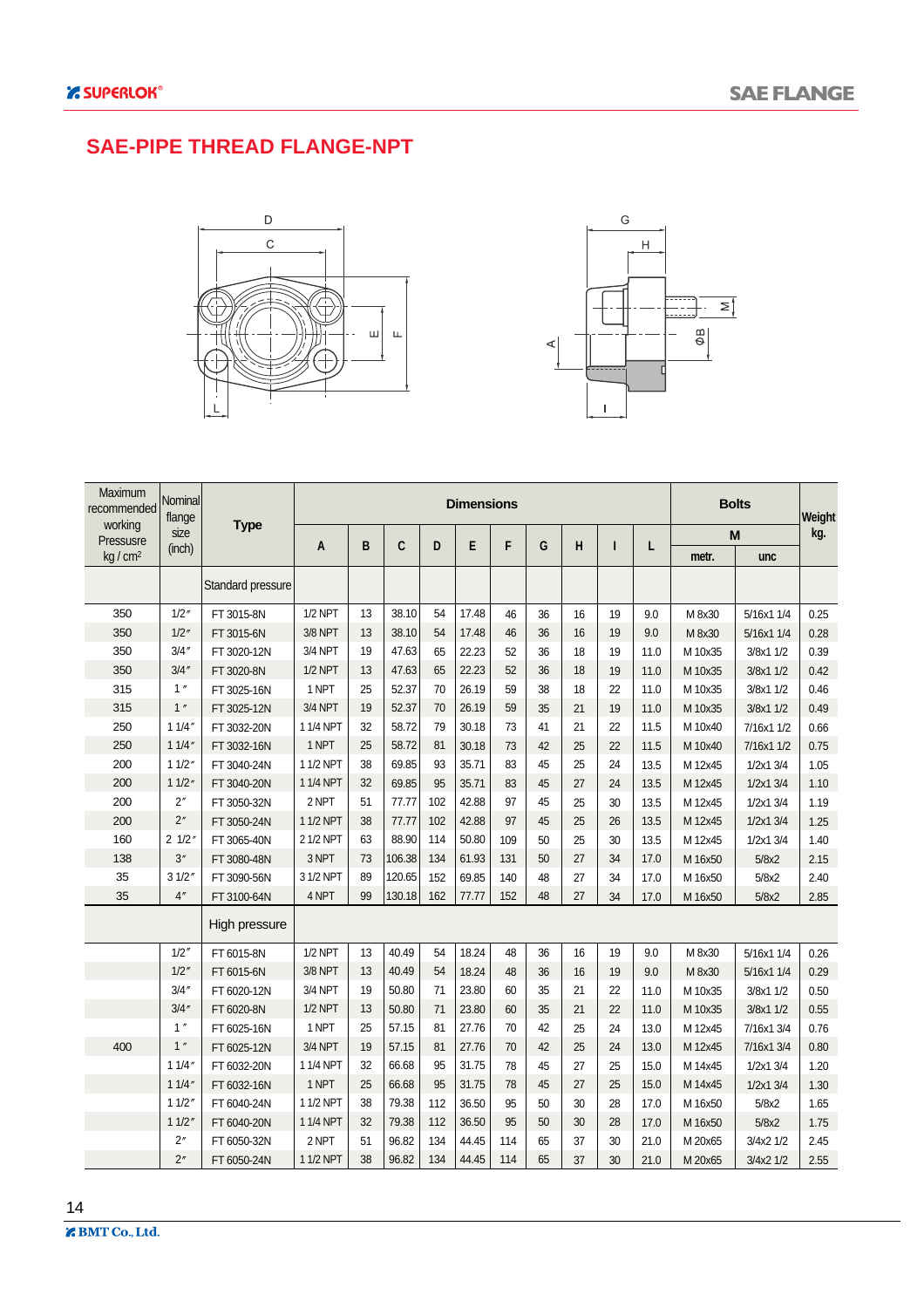#### **SAE-PIPE THREADED FLANGE-NPT-COMPANION**





| Maximum<br>recommended | Nominal<br>flange |                   |                |    |        |     | <b>Dimensions</b> |     |    |    |    | <b>Bolts</b>    |        | Weight |
|------------------------|-------------------|-------------------|----------------|----|--------|-----|-------------------|-----|----|----|----|-----------------|--------|--------|
| working<br>Pressusre   | size              | <b>Type</b>       |                |    |        |     |                   |     |    |    |    | M               |        | kg.    |
| $kq/cm^2$              | (inch)            |                   | A              | B  | C      | D   | E                 | F   | G  | H  | ı  | metr.           | unc    |        |
|                        |                   | Standard pressure |                |    |        |     |                   |     |    |    |    |                 |        |        |
| 350                    | 1/2''             | FTC 3015-8N       | <b>1/2 NPT</b> | 13 | 38.10  | 54  | 17.48             | 46  | 36 | 16 | 19 | M8              | 5/16   | 0.25   |
| 350                    | 1/2''             | FTC 3015-6N       | 3/8 NPT        | 13 | 38.10  | 54  | 17.48             | 46  | 36 | 16 | 19 | M8              | 5/16   | 0.28   |
| 350                    | 3/4''             | FTC 3020-12N      | 3/4 NPT        | 19 | 47.63  | 65  | 22.23             | 52  | 36 | 18 | 19 | M 10            | 3/8    | 0.39   |
| 350                    | 3/4''             | FTC 3020-8N       | $1/2$ NPT      | 13 | 47.63  | 65  | 22.23             | 52  | 36 | 18 | 19 | M 10            | 3/8    | 0.42   |
| 315                    | 1''               | FTC 3025-16N      | 1 NPT          | 25 | 52.37  | 70  | 26.19             | 59  | 38 | 18 | 22 | M 10            | 3/8    | 0.46   |
| 315                    | 1''               | FTC 3025-12N      | 3/4 NPT        | 19 | 52.37  | 70  | 26.19             | 59  | 35 | 21 | 19 | M 10            | 3/8    | 0.49   |
| 250                    | 11/4''            | FTC 3032-20N      | 1 1/4 NPT      | 32 | 58.72  | 79  | 30.18             | 73  | 41 | 21 | 22 | M 10            | 7/16   | 0.66   |
| 250                    | 11/4''            | FTC 3032-16N      | 1 NPT          | 25 | 58.72  | 81  | 30.18             | 73  | 42 | 25 | 22 | M 10            | $7/16$ | 0.75   |
| 200                    | 11/2''            | FTC 3040-24N      | 1 1/2 NPT      | 38 | 69.85  | 93  | 35.71             | 83  | 45 | 25 | 24 | M 12            | 1/2    | 1.05   |
| 200                    | 11/2"             | FTC 3040-20N      | 1 1/4 NPT      | 32 | 69.85  | 95  | 35.71             | 83  | 45 | 27 | 24 | M 12            | 1/2    | 1.10   |
| 200                    | 2''               | FTC 3050-32N      | 2 NPT          | 51 | 77.77  | 102 | 42.88             | 97  | 45 | 25 | 30 | M 12            | 1/2    | 1.19   |
| 200                    | 2''               | FTC 3050-24N      | 1 1/2 NPT      | 38 | 77.77  | 102 | 42.88             | 97  | 45 | 25 | 26 | M 12            | 1/2    | 1.25   |
| 160                    | 21/2''            | FTC 3065-40N      | 2 1/2 NPT      | 63 | 88.90  | 114 | 50.80             | 109 | 50 | 25 | 30 | M <sub>12</sub> | 1/2    | 1.40   |
| 138                    | 3''               | FTC 3080-48N      | 3 NPT          | 73 | 106.38 | 134 | 61.93             | 131 | 50 | 27 | 34 | M 16            | 5/8    | 2.15   |
| 35                     | 31/2''            | FTC 3090-56N      | 3 1/2 NPT      | 89 | 120.65 | 152 | 69.85             | 140 | 48 | 27 | 34 | M 16            | 5/8    | 2.40   |
| 35                     | 4''               | FTC 3100-64N      | 4 NPT          | 99 | 130.18 | 162 | 77.77             | 152 | 48 | 27 | 34 | M 16            | 5/8    | 2.85   |
|                        |                   | High pressure     |                |    |        |     |                   |     |    |    |    |                 |        |        |
|                        | 1/2''             | FTC 6015-8N       | $1/2$ NPT      | 13 | 40.49  | 54  | 18.24             | 48  | 36 | 16 | 19 | M8              | 5/16   | 0.26   |
|                        | 1/2''             | FTC 6015-6N       | 3/8 NPT        | 13 | 40.49  | 54  | 18.24             | 48  | 36 | 16 | 19 | M8              | 5/16   | 0.29   |
|                        | 3/4''             | FTC 6020-12N      | 3/4 NPT        | 19 | 50.80  | 71  | 23.80             | 60  | 35 | 21 | 22 | M 10            | 3/8    | 0.50   |
|                        | 3/4''             | FTC 6020-8N       | <b>1/2 NPT</b> | 13 | 50.80  | 71  | 23.80             | 60  | 35 | 21 | 22 | M 10            | 3/8    | 0.55   |
|                        | 1''               | FTC 6025-16N      | 1 NPT          | 25 | 57.15  | 81  | 27.76             | 70  | 42 | 25 | 24 | M <sub>12</sub> | 7/16   | 0.76   |
| 400                    | 1''               | FTC 6025-12N      | 3/4 NPT        | 19 | 57.15  | 81  | 27.76             | 70  | 42 | 25 | 24 | M 12            | 7/16   | 0.80   |
|                        | 11/4''            | FTC 6032-20N      | 1 1/4 NPT      | 32 | 66.68  | 95  | 31.75             | 78  | 45 | 27 | 25 | M 14            | 1/2    | 1.20   |
|                        | 11/4''            | FTC 6032-16N      | 1 NPT          | 25 | 66.68  | 95  | 31.75             | 78  | 45 | 27 | 25 | M 14            | 1/2    | 1.30   |
|                        | 11/2''            | FTC 6040-24N      | 1 1/2 NPT      | 38 | 79.38  | 112 | 36.50             | 95  | 50 | 30 | 28 | M 16            | 5/8    | 1.65   |
|                        | 11/2''            | FTC 6040-20N      | 1 1/4 NPT      | 32 | 79.38  | 112 | 36.50             | 95  | 50 | 30 | 28 | M 16            | 5/8    | 1.75   |
|                        | 2''               | FTC 6050-32N      | 2 NPT          | 51 | 96.82  | 134 | 44.45             | 114 | 65 | 37 | 30 | M 20            | 3/4    | 2.45   |
|                        | 2 <sup>''</sup>   | FTC 6050-24N      | 1 1/2 NPT      | 38 | 96.82  | 134 | 44.45             | 114 | 65 | 37 | 30 | M 20            | 3/4    | 2.55   |

15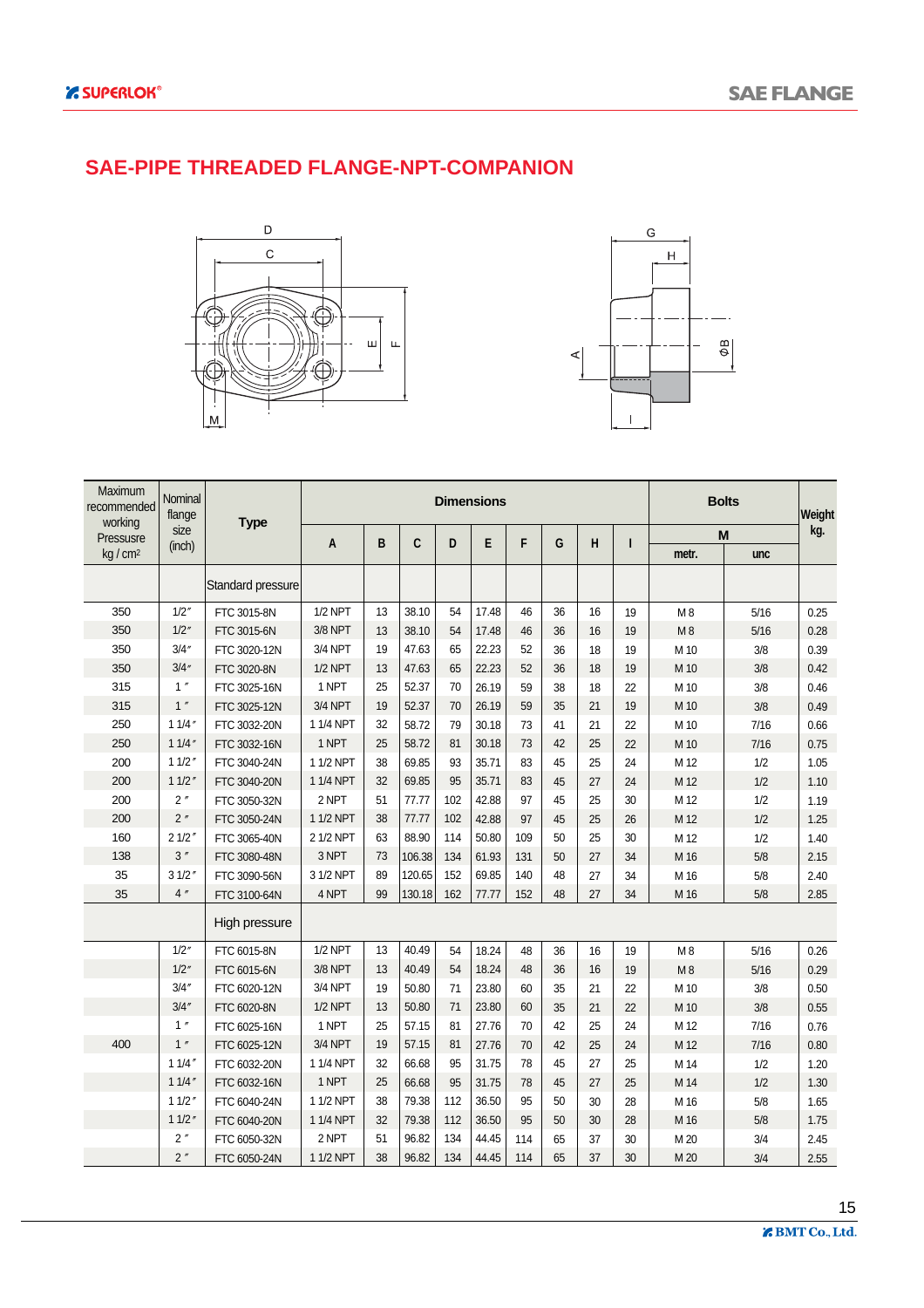#### **SAE-UN/UNF THREAD FLANGE**





| Maximum<br>recommended | Nominal<br>flange |                         |            |    |       |     |       |    |    | <b>Dimensions</b> |    |      |      |     |              |         | <b>Bolts</b>  | Weight |
|------------------------|-------------------|-------------------------|------------|----|-------|-----|-------|----|----|-------------------|----|------|------|-----|--------------|---------|---------------|--------|
| working<br>Pressusre   | size<br>(inch)    | Type                    | A          | B  | C     | D   | E     | F  | G  | H                 |    |      | U    | K   | Z            |         | M             | kg.    |
| $kq/cm^2$              |                   |                         |            |    |       |     |       |    |    |                   |    |      |      |     |              | metr.   | <b>unc</b>    |        |
|                        |                   | Standard<br>pressure    |            |    |       |     |       |    |    |                   |    |      |      |     |              |         |               |        |
| 350                    | 1/2''             | FT 3015-8U              | 3/4-16UNF  | 13 | 38.10 | 54  | 17.48 | 46 | 36 | 16                | 17 | 9.0  | 20.6 | 2.5 | 15°          | M 8x30  | 5/16x1 1/4    | 0.25   |
| 350                    | 3/4''             | FT 3020-12U             | 1/16-12UN  | 19 | 47.63 | 65  | 22.23 | 52 | 36 | 18                | 23 | 11.0 | 29.2 | 3.3 | 15°          | M 10x35 | 3/8x1 1/2     | 0.39   |
| 315                    | 1''               | FT 3025-16U             | 5/16-12UN  | 25 | 52.37 | 70  | 26.19 | 59 | 38 | 18                | 23 | 11.0 | 35.5 | 3.3 | 15°          | M 10x35 | 3/8x1 1/2     | 0.46   |
| 250                    | 11/4"             | FT 3032-20U             | 15/8-12UN  | 32 | 58.72 | 79  | 30.18 | 73 | 41 | 21                | 23 | 11.5 | 43.5 | 3.3 | 15°          | M 10x40 | 7/16x1 1/2    | 0.66   |
| 200                    | 11/2'             | FT 3040-24U             | 17/8-12UN  | 38 | 69.85 | 93  | 35.71 | 83 | 45 | 25                | 23 | 13.5 | 49.8 | 3.3 | $15^{\circ}$ | M 12x45 | $1/2x1$ $1/2$ | 1.05   |
|                        |                   | <b>High</b><br>pressure |            |    |       |     |       |    |    |                   |    |      |      |     |              |         |               |        |
|                        | 1/2''             | FT 6015-8U              | 3/4-16UNF  | 13 | 40.49 | 54  | 18.24 | 48 | 36 | 16                | 17 | 9.0  | 20.6 | 2.5 | 15°          | M 8x30  | 5/16x1 1/4    | 0.26   |
|                        | 3/4''             | FT 6020-12U             | 11/16-12UN | 19 | 50.80 | 71  | 23.80 | 60 | 35 | 21                | 23 | 11.0 | 29.3 | 3.3 | 15°          | M 10x35 | 3/8x1 1/2     | 0.50   |
| 400                    | 1''               | FT 6025-16U             | 5/16-12UN  | 25 | 57.15 | 81  | 27.76 | 70 | 42 | 25                | 23 | 13.0 | 35.5 | 3.3 | 15°          | M 12x45 | 7/16x1 1/2    | 0.76   |
|                        | 11/4'             | FT 6032-20U             | 15/8-12UN  | 32 | 66.68 | 95  | 31.75 | 78 | 45 | 27                | 23 | 15.0 | 43.5 | 3.3 | 15°          | M 14x45 | $1/2x1$ 3/4   | 1.20   |
|                        | 11/2 <sup>6</sup> | FT 6040-24U             | 17/8-12UN  | 38 | 79.38 | 112 | 36.50 | 95 | 50 | 30                | 23 | 17.0 | 49.8 | 3.3 | 15°          | M 16x50 | 5/8x2         | 1.65   |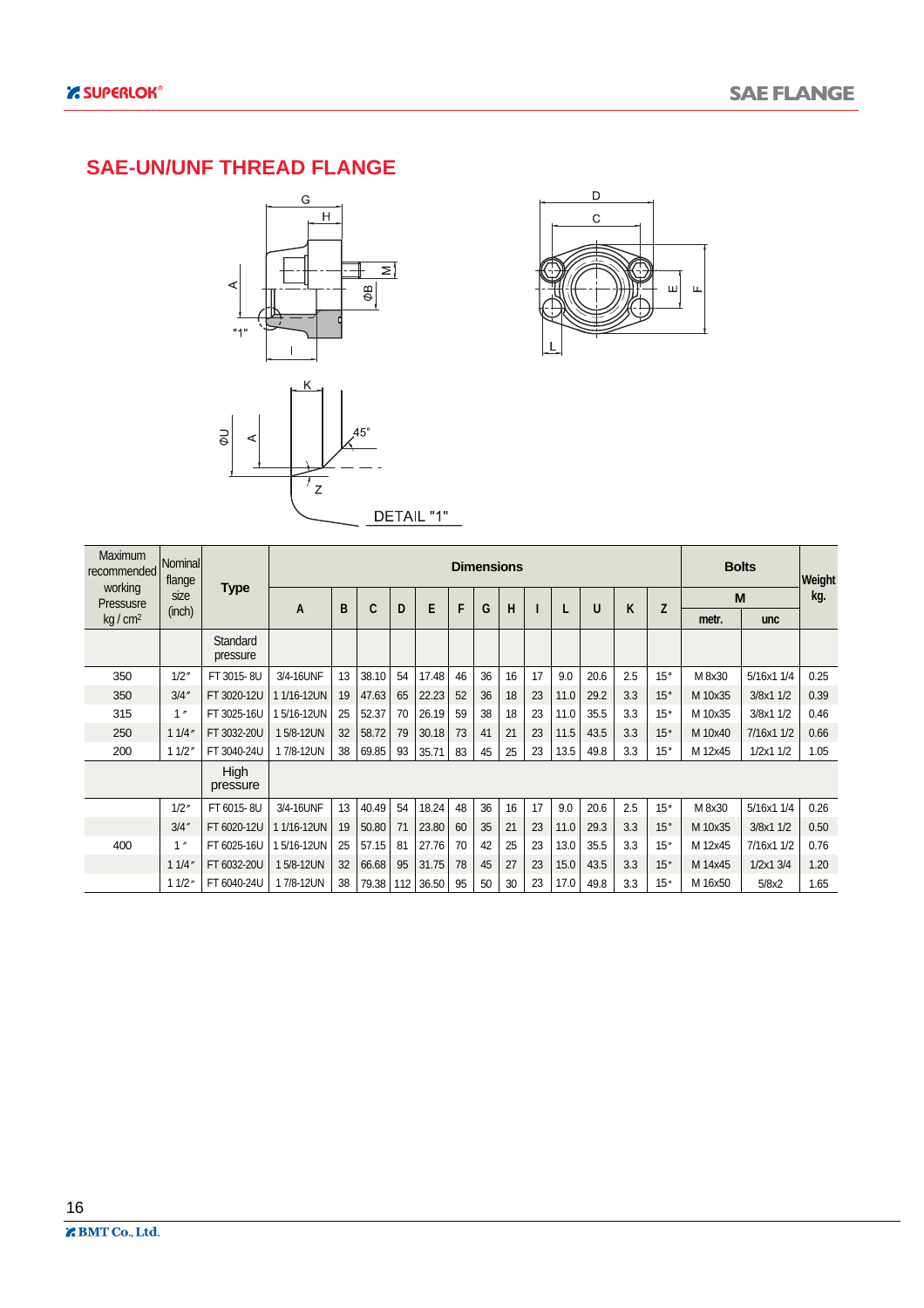### **SAE-24 METRIC THREAD FLANGE DIN 3901/3902**





| Maximum<br>recommended | Nominal<br>flange |                   | <b>Dimensions</b> |    |       |     |       |    |                |                |    |      |      |         | <b>Bolts</b> | Weight |
|------------------------|-------------------|-------------------|-------------------|----|-------|-----|-------|----|----------------|----------------|----|------|------|---------|--------------|--------|
| working<br>Pressusre   | size              | <b>Type</b>       | A                 | B  | C     | D   | E     | F  | G <sub>1</sub> | G <sub>2</sub> | н  | ı    | L    |         | M            | kg.    |
| $kq/cm^2$              | (inch)            |                   |                   |    |       |     |       |    |                |                |    |      |      | metr.   | unc          |        |
|                        |                   | Standard pressure |                   |    |       |     |       |    |                |                |    |      |      |         |              |        |
| 315                    | 1/2''             | FD 3015-15L       | M 22x1.5          | 12 | 38.10 | 54  | 17.48 | 46 | 52             | 60             | 13 | 7.0  | 9.0  | M 8x25  | 5/16x1 1/4   | 0.25   |
| 160                    | 3/4''             | FD 3020-22L       | M 30x2            | 19 | 47.63 | 65  | 22.23 | 52 | 60             | 69             | 14 | 7.5  | 11.5 | M 10x30 | 3/8x1 1/4    | 0.35   |
| 345                    | 3/4''             | FD 3020-20S       | M 30x2            | 16 | 47.63 | 65  | 22.23 | 52 | 60             | 73             | 14 | 10.5 | 11.5 | M 10x30 | 3/8x1 1/4    | 0.36   |
| 160                    | 1''               | FD 3025-22L       | M 30x2            | 19 | 52.37 | 70  | 26.19 | 59 | 63             | 72             | 16 | 7.5  | 11.5 | M 10x30 | 3/8x1 1/4    | 0.44   |
| 160                    | 1''               | FD 3025-28L       | M 36x2            | 24 | 52.37 | 70  | 26.19 | 59 | 63             | 72             | 16 | 7.5  | 11.5 | M 10x30 | 3/8x1 1/4    | 0.50   |
| 315                    | 1''               | FD 3025-20S       | M 30x2            | 16 | 52.37 | 70  | 26.19 | 59 | 63             | 76             | 16 | 10.5 | 11.5 | M 10x30 | 3/8x1 1/4    | 0.46   |
| 315                    | 1''               | FD 3025-25S       | M 36x2            | 20 | 52.37 | 70  | 26.19 | 59 | 63             | 75             | 16 | 12.0 | 11.5 | M 10x30 | 3/8x1 1/4    | 0.52   |
| 160                    | 11/4''            | FD 3032-28L       | M 36x2            | 24 | 58.72 | 79  | 30.18 | 73 | 65             | 74             | 14 | 7.5  | 11.5 | M 10x30 | 7/16x1 1/2   | 0.68   |
| 160                    | 11/4"             | FD 3032-35L       | M 45x2            | 29 | 58.72 | 79  | 30.18 | 73 | 65             | 76             | 14 | 10.5 | 11.5 | M 10x30 | 7/16x1 1/2   | 0.72   |
| 250                    | 11/4"             | FD 3032-30S       | M 42x2            | 25 | 58.72 | 79  | 30.18 | 73 | 65             | 78             | 14 | 13.5 | 11.5 | M 10x30 | 7/16x1 1/2   | 0.70   |
| 160                    | 11/2"             | FD 3040-42L       | M 52x2            | 36 | 69.85 | 94  | 35.71 | 83 | 70             | 82             | 16 | 11.0 | 13.5 | M 12x35 | 1/2x1 1/2    | 1.00   |
| 200                    | 11/2"             | FD 3040-38S       | M 52x2            | 32 | 69.85 | 94  | 35.71 | 83 | 70             | 82             | 16 | 16.0 | 13.5 | M 12x35 | 1/2x11/2     | 1.02   |
|                        |                   | High pressure     |                   |    |       |     |       |    |                |                |    |      |      |         |              |        |
|                        | 1/2''             | FD 6015-16S       | M 24x1.5          | 12 | 40.49 | 56  | 18.24 | 48 | 60             | 70             | 16 | 8.5  | 9.0  | M 8x30  | 5/16x1 1/4   | 0.30   |
|                        | 3/4''             | FD 6020-25S       | M 36x2            | 19 | 50.80 | 71  | 23.80 | 60 | 73             | 85             | 19 | 12.0 | 11.5 | M 10x35 | 3/8x1 1/2    | 0.68   |
| 400                    | 1''               | FD 6025-30S       | M 42x2            | 25 | 57.20 | 81  | 27.80 | 70 | 82             | 95             | 24 | 13.5 | 13.0 | M 12x45 | 7/16x1 3/4   | 1.00   |
|                        | 11/4''            | FD 6032-30S       | M 42x2            | 25 | 66.68 | 95  | 31.75 | 78 | 92             | 106            | 27 | 13.5 | 15.0 | M 14x45 | 1/2x1 3/4    | 1.54   |
|                        | 11/4''            | FD 6032-38S       | M 52x2            | 29 | 66.60 | 95  | 31.75 | 78 | 92             | 107            | 27 | 16.0 | 15.0 | M 14x45 | 1/2x1 3/4    | 1.60   |
|                        | 11/2"             | FD 6040-38S       | M 52x2            | 32 | 79.38 | 113 | 36.50 | 95 | 96             | 111            | 30 | 16.0 | 17.0 | M 16x55 | 5/8x2        | 2.20   |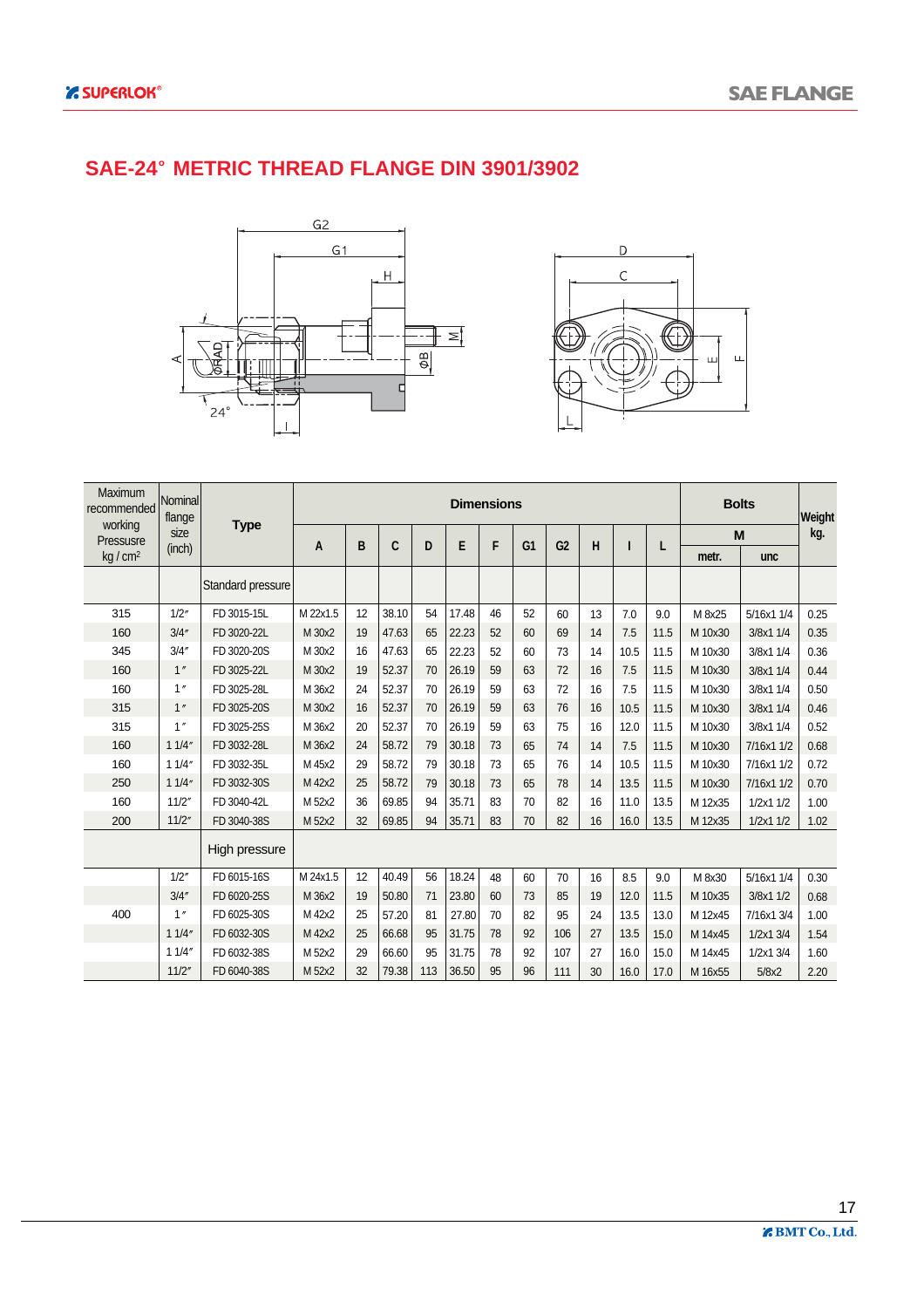#### **SAE-24 METRIC THREAD ADAPTER FLANGE DIN 3901/3902**





| Maximum<br>recommended | Nominal<br>flange |                   |          |                |       |       |    | <b>Dimensions</b> |      |                |                |      |      |    |         | <b>Bolts</b> | Weight |
|------------------------|-------------------|-------------------|----------|----------------|-------|-------|----|-------------------|------|----------------|----------------|------|------|----|---------|--------------|--------|
| working<br>Pressusre   | size              | <b>Type</b>       | A        | A <sub>1</sub> | B     | C     | D  | E                 | F    | G <sub>1</sub> | G <sub>2</sub> |      |      | н  |         | M            | kg.    |
| kg / cm <sup>2</sup>   | (inch)            |                   |          |                |       |       |    |                   |      |                |                |      |      |    | metr.   | unc          |        |
|                        |                   | Standard pressure |          |                |       |       |    |                   |      |                |                |      |      |    |         |              |        |
| 315                    | 1/2''             | FHD 3015-15L      | M 22x1.5 | 30.2           | 12    | 38.10 | 54 | 17.48             | 45.6 | 48.2           | 56             | 7.0  | 9.0  | 24 | M 8x25  | 5/16x1 1/4   | 0.29   |
| 350                    | 1/2"              | FHD 3015-16S      | M 24x1.5 | 30.2           | 13    | 38.10 | 54 | 17.48             | 45.6 | 50.2           | 60             | 8.5  | 9.0  | 24 | M 8x25  | 5/16x1 1/4   | 0.32   |
| 315                    | 3/4''             | FHD 3020-18L      | M 26x1.5 | 38.1           | 15/20 | 47.63 | 65 | 22.23             | 51.8 | 53.2           | 62             | 7.5  | 11.0 | 30 | M 10x30 | 3/8x1 1/2    | 0.55   |
| 160                    | 3/4''             | FHD 3020-22L      | M 30x2   | 38.1           | 19    | 47.63 | 65 | 22.23             | 51.8 | 53.2           | 62             | 7.5  | 11.0 | 30 | M 10x30 | 3/8x1 1/2    | 0.56   |
| 160                    | 3/4''             | FHD 3020-28L      | M 36x2   | 38.1           | 19    | 47.63 | 65 | 22.23             | 51.8 | 53.2           | 62             | 7.5  | 11.0 | 30 | M 10x30 | 3/8x1 1/2    | 0.75   |
| 350                    | 3/4''             | FHD 3020-20S      | M 30x2   | 38.1           | 16/20 | 47.63 | 65 | 22.23             | 51.8 | 57.2           | 68             | 10.5 | 11.0 | 30 | M 10x30 | 3/8x1 1/2    | 0.63   |
| 350                    | 3/4''             | FHD 3020-25S      | M 36x2   | 38.1           | 17    | 47.63 | 65 | 22.23             | 51.8 | 57.2           | 69             | 12.0 | 11.0 | 30 | M 10x30 | 3/8x1 1/2    | 0.76   |
| 160                    | 1''               | FHD 3025-28L      | M 36x2   | 44.4           | 24    | 52.37 | 70 | 26.19             | 58.4 | 54.2           | 65             | 7.5  | 11.0 | 36 | M 10x30 | 3/8x1 1/2    | 0.69   |
| 315                    | 1''               | FHD 3025-25S      | M 36x2   | 44.4           | 20    | 52.37 | 70 | 26.19             | 58.4 | 58.2           | 70             | 12.0 | 11.0 | 36 | M 10x30 | 3/8x1 1/2    | 0.78   |
| 315                    | 1''               | FHD 3025-30S      | M 42x2   | 44.4           | 24    | 52.37 | 70 | 26.19             | 58.4 | 63.2           | 76             | 13.5 | 11.0 | 36 | M 10x30 | 3/8x1 1/2    | 0.91   |
| 160                    | 11/4"             | FHD 3032-28L      | M 36x2   | 50.8           | 22    | 58.72 | 79 | 30.18             | 72.6 | 58.6           | 67             | 7.5  | 11.5 | 36 | M 10x35 | 7/16x1 1/2   | 1.05   |
| 160                    | 11/4"             | FHD 3032-35L      | M 45x2   | 50.8           | 30/32 | 58.72 | 79 | 30.18             | 72.6 | 58.2           | 69             | 10.5 | 11.5 | 41 | M 10x35 | 7/16x1 1/2   | 1.10   |
| 250                    | 11/4"             | FHD 3032-25S      | M 36x2   | 50.8           | 20/27 | 58.72 | 79 | 30.18             | 72.6 | 60.2           | 72             | 12.0 | 11.5 | 41 | M 10x35 | 7/16x1 1/2   | 1.17   |
| 250                    | 11/4"             | FHD 3032-30S      | M 42x2   | 50.8           | 25/28 | 58.72 | 79 | 30.18             | 72.6 | 62.2           | 75             | 13.5 | 11.5 | 41 | M 10x35 | 7/16x1 1/2   | 1.19   |
| 250                    | 11/4"             | FHD 3032-38S      | M 52x2   | 50.8           | 28    | 58.72 | 79 | 30.18             | 72.6 | 66.6           | 81             | 16.0 | 11.5 | 46 | M 10x35 | 7/16x1 1/2   | 1.39   |
| 160                    | 11/2"             | FHD 3040-42L      | M 52x2   | 60.3           | 36    | 69.85 | 94 | 35.71             | 82.2 | 64.2           | 76             | 11.0 | 13.5 | 46 | M 12x35 | 1/2x11/2     | 1.34   |
| 200                    | 11/2"             | FHD 3040-38S      | M 52x2   | 60.3           | 32    | 69.85 | 94 | 35.71             | 82.2 | 70.2           | 85             | 16.0 | 13.5 | 46 | M 12x35 | 1/2x11/2     | 1.50   |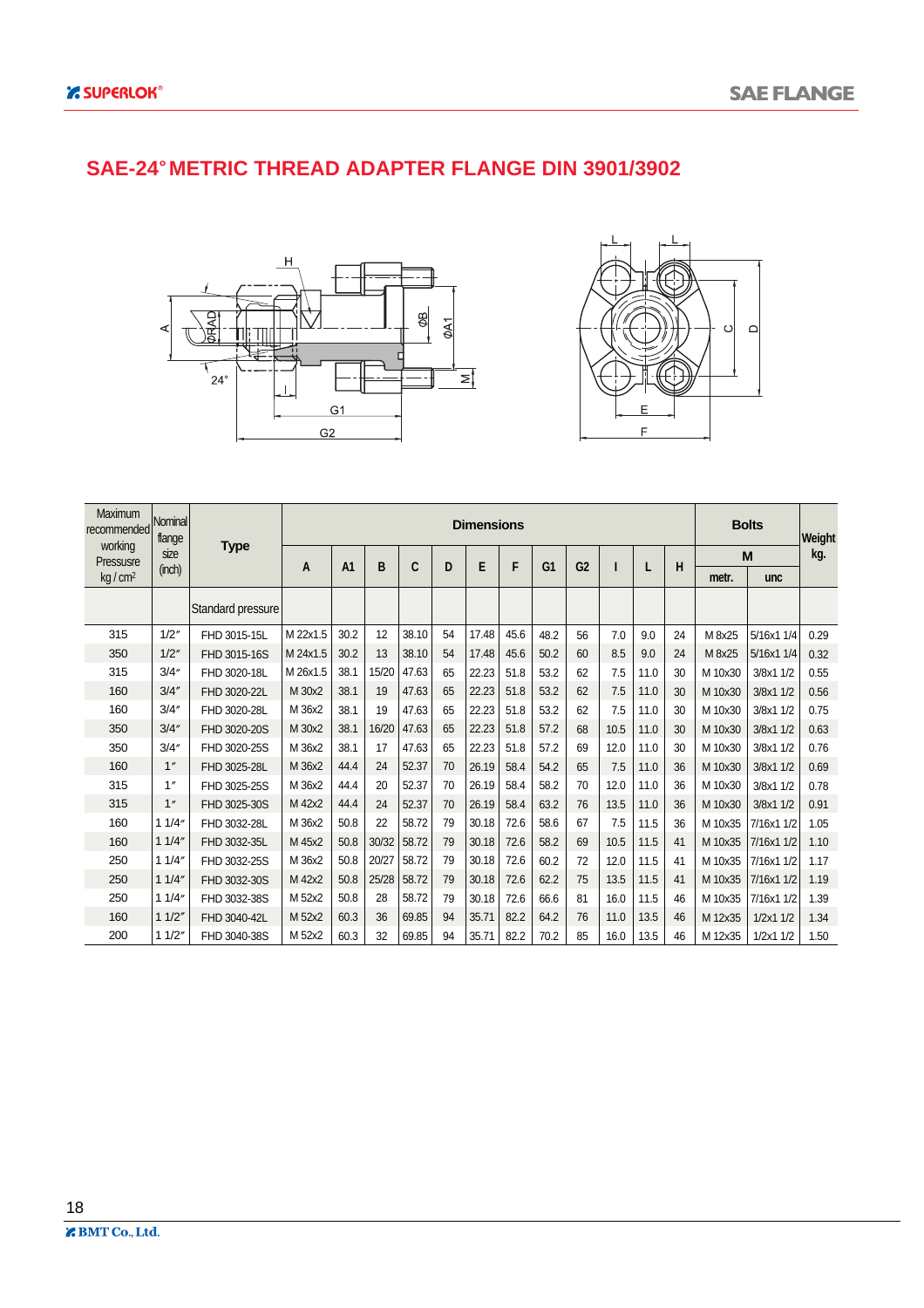#### **SAE-24 METRIC THREAD ADAPTER FLANGE DIN 3901/3902**





| <b>Maximum</b><br>recommended<br>working | <b>Nominal</b><br>flange |               |          |                |       |       |     | <b>Dimensions</b> |      |                |                |      |      |    |         | <b>Bolts</b> | Weight |
|------------------------------------------|--------------------------|---------------|----------|----------------|-------|-------|-----|-------------------|------|----------------|----------------|------|------|----|---------|--------------|--------|
| Pressusre                                | size<br>(inch)           | <b>Type</b>   | A        | A <sub>1</sub> | B     | C     | D   | E                 | F    | G <sub>1</sub> | G <sub>2</sub> |      |      | н  |         | M            | kg.    |
| kg/cm <sup>2</sup>                       |                          |               |          |                |       |       |     |                   |      |                |                |      |      |    | metr.   | unc          |        |
|                                          |                          | High pressure |          |                |       |       |     |                   |      |                |                |      |      |    |         |              |        |
|                                          | 1/2''                    | FHD 6015-16S  | M 24x1.5 | 31.7           | 12    | 40.49 | 56  | 18.24             | 47.2 | 53.2           | 63             | 8.5  | 9.0  | 24 | M 8x30  | 5/16x1 1/4   | 0.46   |
|                                          | 3/4''                    | FHD 6020-16S  | M 24x1.5 | 41.3           | 12    | 50.80 | 71  | 23.80             | 60.0 | 59.2           | 69             | 8.5  | 11.0 | 30 | M 10x35 | 3/8x1 1/2    | 0.78   |
| 400                                      | 3/4''                    | FHD 6020-20S  | M 30x2   | 41.3           | 16    | 50.80 | 71  | 23.80             | 60.0 | 61.2           | 72             | 10.5 | 11.0 | 30 | M 10x35 | 3/8x1 1/2    | 0.84   |
|                                          | 3/4''                    | FHD 6020-25S  | M 36x2   | 41.3           | 17    | 50.80 | 71  | 23.80             | 60.0 | 63.2           | 75             | 12.0 | 11.0 | 30 | M 10x35 | 3/8x1 1/2    | 0.96   |
|                                          | 3/4''                    | FHD 6020-30S  | M 42x2   | 41.3           | 18    | 50.80 | 71  | 23.80             | 60.0 | 64.0           | 77             | 13.5 | 11.0 | 36 | M 10x35 | 3/8x1 1/2    | 1.20   |
|                                          | 1''                      | FHD 6025-25S  | M 36x2   | 47.6           | 20    | 57.15 | 81  | 27.76             | 69.6 | 72.2           | 84             | 12.0 | 13.0 | 41 | M 12x45 | 7/16x1 3/4   | 1.42   |
|                                          | 1 <sub>n</sub>           | FHD 6025-30S  | M 42x2   | 47.6           | 24    | 57.15 | 81  | 27.76             | 69.6 | 74.0           | 87             | 13.5 | 13.0 | 41 | M 12x45 | 7/16x1 3/4   | 1.52   |
|                                          | 11/4''                   | FHD 6032-30S  | M 42x2   | 54.0           | 25/30 | 66.68 | 95  | 31.75             | 77.2 | 79.2           | 92             | 13.5 | 15.0 | 41 | M 14x45 | 1/2x1 3/4    | 1.93   |
| 350                                      | 11/4''                   | FHD 6032-38S  | M 52x2   | 54.0           | 30    | 66.68 | 95  | 31.75             | 77.2 | 83.2           | 98             | 16.0 | 15.0 | 46 | M 14x45 | 1/2x1 3/4    | 2.08   |
| 350                                      | 11/2"                    | FHD 6040-38S  | M 52x2   | 63.5           | 30    | 79.38 | 113 | 36.50             | 95.0 | 89.2           | 104            | 16.0 | 17.0 | 46 | M 16x55 | $5/8x$ 2     | 3.03   |

Please note: The maximum working pressure is fixed by SAE J 518 C on flange side or by the thread side to DIN 3861.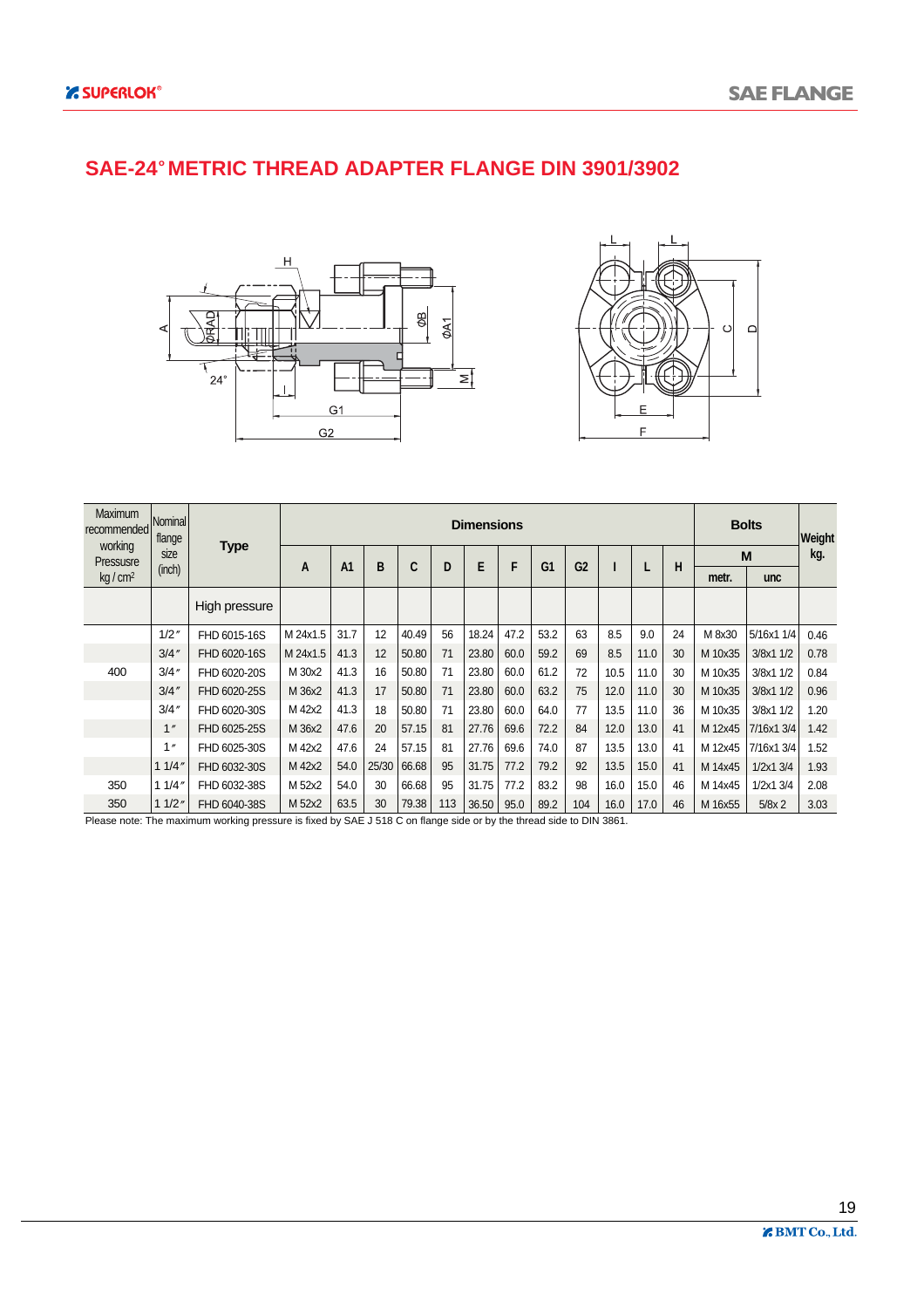### **SAE-JIC 37 FLARED FLANGE**





| <b>Maximum</b><br>recommended<br>working | Nominal<br>flange | <b>Type</b>       |            |      |       |     | <b>Dimensions</b> |    |    |    |      |         | <b>Bolts</b> | Weight |
|------------------------------------------|-------------------|-------------------|------------|------|-------|-----|-------------------|----|----|----|------|---------|--------------|--------|
| Pressusre                                | size              |                   | A          | B    | C     | D   | E                 | F  | G  | н  | L    |         | M            | kg.    |
| kg/cm <sup>2</sup>                       | (inch)            |                   |            |      |       |     |                   |    |    |    |      | metr.   | unc          |        |
|                                          |                   | Standard pressure |            |      |       |     |                   |    |    |    |      |         |              |        |
| 350                                      | 1/2''             | FFL 3015-8J       | $3/4 - 16$ | 9.9  | 38.10 | 54  | 17.48             | 46 | 52 | 13 | 9.0  | M 8x30  | 5/16x1 1/4   | 0.25   |
| 350                                      | 1/2''             | FFL 3015-10J      | $7/8 - 14$ | 12.3 | 38.10 | 54  | 17.48             | 46 | 52 | 13 | 9.0  | M 8x30  | 3/8x1 1/4    | 0.30   |
| 350                                      | 3/4''             | FFL 3020-12J      | 1 1/16-12  | 15.5 | 47.63 | 65  | 22.23             | 52 | 60 | 14 | 11.5 | M 10x30 | 3/8x1 1/4    | 0.35   |
| 315                                      | 1''               | FFL 3025-16J      | 15/16-12   | 21.5 | 52.37 | 70  | 26.19             | 59 | 63 | 16 | 11.5 | M 10x30 | 3/8x1 1/4    | 0.50   |
| 250                                      | 11/4"             | FFL 3032-20J      | 15/8-12    | 27.5 | 58.72 | 79  | 30.18             | 73 | 65 | 14 | 11.5 | M 10x30 | 7/16x1 1/2   | 0.70   |
| 250                                      | 11/4"             | FFL 3032-16J      | 15/16-12   | 21.5 | 58.72 | 79  | 30.18             | 73 | 65 | 14 | 11.5 | M 10x30 | 7/16x1 1/2   | 0.70   |
| 200                                      | 11/2"             | FFL 3040-24J      | $17/8-12$  | 33.0 | 69.85 | 94  | 35.71             | 83 | 70 | 16 | 13.5 | M 12x35 | 1/2x11/2     | 1.00   |
|                                          |                   | High pressure     |            |      |       |     |                   |    |    |    |      |         |              |        |
|                                          | 1/2''             | FFL 6015-8J       | $3/4 - 16$ | 9.9  | 40.49 | 56  | 18.24             | 48 | 60 | 16 | 9.0  | M 8x30  | 5/16x1 1/4   | 0.30   |
|                                          | 1/2''             | FFL 6015-10J      | $7/8 - 14$ | 12.3 | 40.49 | 56  | 18.24             | 48 | 60 | 16 | 9.0  | M 8x30  | 5/16x1 1/4   | 0.40   |
| 400                                      | 3/4''             | FFL 6020-12J      | 1 1/16-12  | 15.5 | 50.80 | 71  | 23.80             | 60 | 73 | 19 | 11.5 | M 10x35 | 3/8x1 1/2    | 0.70   |
|                                          | 1''               | FFL 6025-16J      | 15/16-12   | 21.5 | 57.15 | 81  | 27.76             | 70 | 82 | 24 | 13.0 | M 12x45 | 7/16x1 3/4"  | 1.00   |
|                                          | 11/4"             | FFL 6032-20J      | $15/8-12$  | 27.5 | 66.68 | 95  | 31.75             | 78 | 92 | 27 | 15.0 | M 14x45 | 1/2x1 3/4"   | 1.50   |
|                                          | 11/4"             | FFL 6032-16J      | 15/16-12   | 21.5 | 66.68 | 95  | 31.75             | 78 | 92 | 27 | 15.0 | M 14x45 | 1/2x 1 3/4"  | 1.50   |
|                                          | 11/2"             | FFL 6040-24J      | $17/8-12$  | 33.0 | 79.38 | 113 | 36.50             | 95 | 96 | 30 | 17.0 | M 16x55 | $5/8x$ 2     | 2.30   |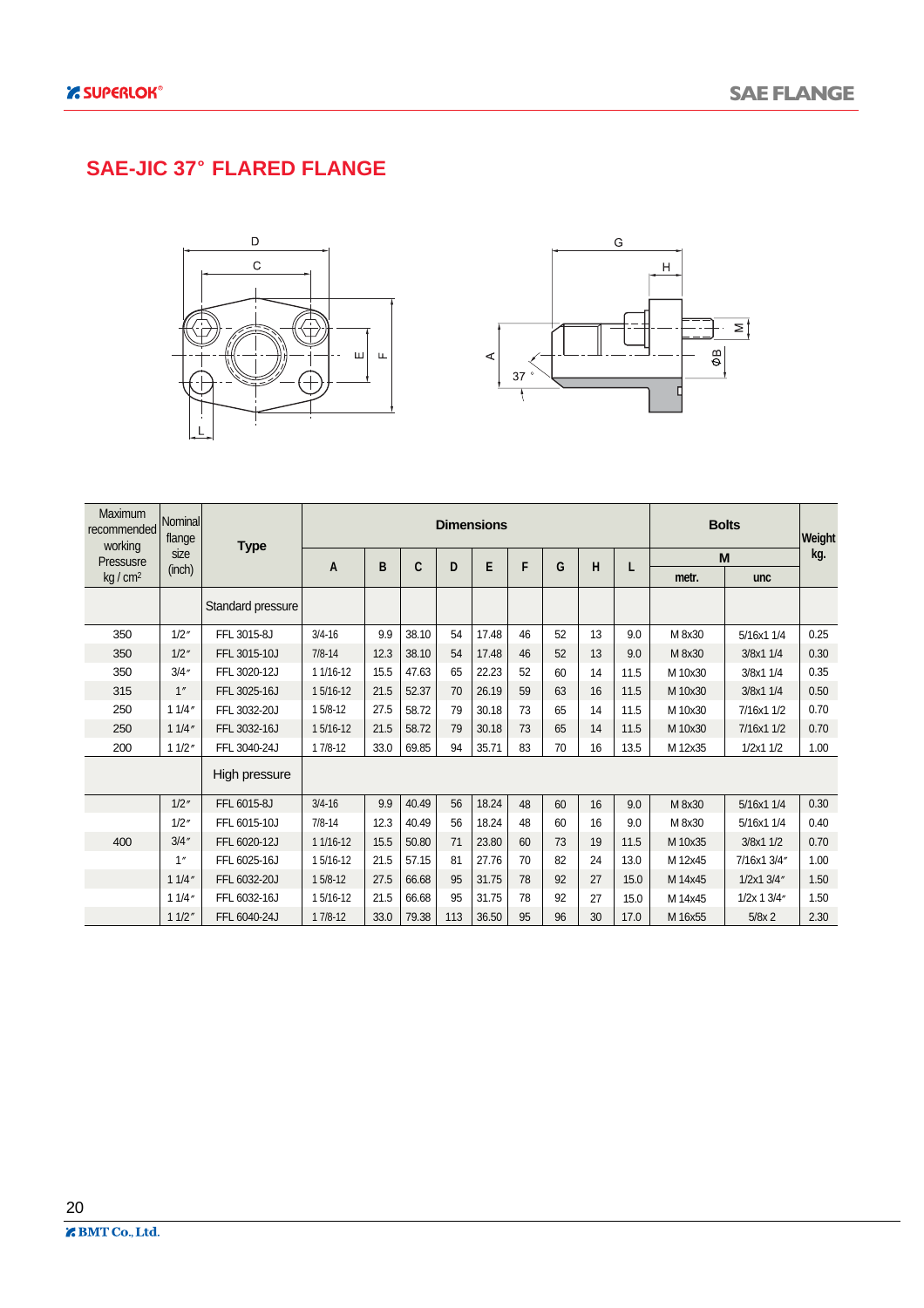### **SAE-SOCKET WELD FLANGE**





| Maximum<br>recommended | Nominal<br>flange |                   |                  |       |     |        | <b>Dimensions</b> |       |     |    |    |    |      |          | <b>Bolts</b>   | Weight |
|------------------------|-------------------|-------------------|------------------|-------|-----|--------|-------------------|-------|-----|----|----|----|------|----------|----------------|--------|
| working<br>Pressusre   | size              | <b>Type</b>       | <b>Nominal</b>   |       | B   | C      | D                 | E     | F   | G  | н  |    |      |          | M              | kg.    |
| $kq/cm^2$              | (inch)            |                   | <b>Pipe Size</b> | A     |     |        |                   |       |     |    |    |    | L    | metr.    | unc            |        |
|                        |                   | Standard pressure |                  |       |     |        |                   |       |     |    |    |    |      |          |                |        |
| 350                    | 1/2"              | FSW 3015-04       | 21.3x3.7         | 22.0  | 13  | 38.10  | 54                | 17.48 | 46  | 36 | 16 | 19 | 9.0  | M 8x30   | 5/16x1 1/4     | 0.25   |
| 350                    | 1/2''             | FSW 3015-03       | 17.1x3.2         | 17.8  | 13  | 38.10  | 54                | 17.48 | 46  | 36 | 16 | 19 | 9.0  | M 8x30   | 5/16x1 1/4     | 0.28   |
| 350                    | 3/4''             | FSW 3020-06       | 26.7x3.9         | 27.4  | 19  | 47.63  | 65                | 22.23 | 52  | 36 | 18 | 19 | 11.0 | M 10x35  | 3/8x1 1/2      | 0.39   |
| 315                    | 1''               | FSW 3025-08       | 33.4x4.6         | 34.1  | 25  | 52.37  | 70                | 26.19 | 59  | 38 | 18 | 19 | 11.0 | M 10x35  | 3/8x1 1/2      | 0.46   |
| 250                    | 11/4"             | FSW 3032-10       | 42.2x4.9         | 42.9  | 32  | 58.72  | 79                | 30.18 | 73  | 41 | 21 | 22 | 11.5 | M 10x40  | 7/16x1 1/2     | 0.66   |
| 200                    | 11/2''            | FSW 3040-12       | 48.3x5.1         | 49.0  | 38  | 69.85  | 93                | 35.71 | 83  | 45 | 25 | 24 | 13.5 | M 12x45  | 1/2x1 3/4      | 1.05   |
| 200                    | 2"                | FSW 3050-16       | 60.3x5.5         | 61.4  | 51  | 77.77  | 102               | 42.88 | 97  | 45 | 25 | 26 | 13.5 | M 12x45  | 1/2x1 3/4      | 1.19   |
| 160                    | 21/2"             | FSW 3065-20       | 73.0x7.0         | 74.1  | 63  | 88.90  | 114               | 50.80 | 109 | 50 | 25 | 30 | 13.5 | M 12x45  | $1/2x1$ $3/4$  | 1.40   |
| 138                    | 3''               | FSW 3080-24       | 88.9x7.6         | 90.0  | 73  | 106.38 | 134               | 61.93 | 131 | 50 | 27 | 34 | 17.0 | M 16x50  | 5/8x2          | 2.15   |
| 35                     | 31/2"             | FSW 3090-28       | 101.6x8.1        | 102.7 | 89  | 120.65 | 152               | 69.85 | 140 | 48 | 27 | 34 | 17.0 | M 16x50  | 5/8x2          | 2.40   |
| 35                     | 4''               | FSW 3100-32       | 114.3x8.6        | 115.5 | 99  | 130.18 | 162               | 77.77 | 152 | 48 | 27 | 34 | 17.0 | M 16x50  | 5/8x2          | 2.85   |
| 35                     | 5''               | FSW 3125-40       | 141.3x9.5        | 142.5 | 120 | 152.40 | 184               | 92.10 | 181 | 50 | 28 | 28 | 17.0 | M 16x50  | 5/8x2          | 5.80   |
|                        |                   | High pressure     |                  |       |     |        |                   |       |     |    |    |    |      |          |                |        |
|                        | 1/2''             | FSW 6015-04       | 21.3x3.7         | 22.0  | 13  | 40.49  | 54                | 18.24 | 48  | 36 | 16 | 19 | 9.0  | M 8x30   | 5/16x1 1/4     | 0.26   |
|                        | 1/2''             | FSW 6015-03       | 17.1x3.2         | 17.8  | 13  | 40.49  | 54                | 18.24 | 48  | 36 | 16 | 19 | 9.0  | M 8x30   | 5/16x1 1/4     | 0.29   |
|                        | 3/4''             | FSW 6020-06       | 26.7x3.9         | 27.4  | 19  | 50.80  | 71                | 23.80 | 60  | 35 | 21 | 22 | 11.0 | M 10x35  | 3/8x1 1/2      | 0.50   |
| 400                    | 1''               | FSW 6025-08       | 33.4x4.6         | 34.1  | 25  | 57.15  | 81                | 27.76 | 70  | 42 | 25 | 22 | 13.0 | M 12x45  | 7/16x1 3/4     | 0.76   |
|                        | 11/4"             | FSW 6032-10       | 42.2x4.9         | 42.9  | 32  | 66.68  | 95                | 31.75 | 78  | 45 | 27 | 25 | 15.0 | M 14x45  | 1/2x1 3/4      | 1.20   |
|                        | 11/2"             | FSW 6040-12       | 48.3x5.1         | 49.0  | 38  | 79.38  | 112               | 36.50 | 95  | 50 | 30 | 28 | 17.0 | M 16x50  | 5/8x2          | 1.65   |
|                        | 2"                | FSW 6050-16       | 60.3x5.5         | 61.4  | 51  | 96.82  | 134               | 44.45 | 114 | 65 | 37 | 24 | 21.0 | M 20x70  | 3/4x2 1/2      | 2.45   |
|                        | 21/2"             | FSW 6065-20       | 73.0x7.0         | 74.1  | 63  | 123.80 | 180               | 58.70 | 152 | 80 | 45 | 30 | 26.0 | M 24x75  | $\overline{a}$ | 8.30   |
|                        | 3''               | FSW 6080-24       | 88.9x7.6         | 90.0  | 73  | 152.40 | 208               | 71.40 | 178 | 90 | 55 | 30 | 33.0 | M 30x100 |                |        |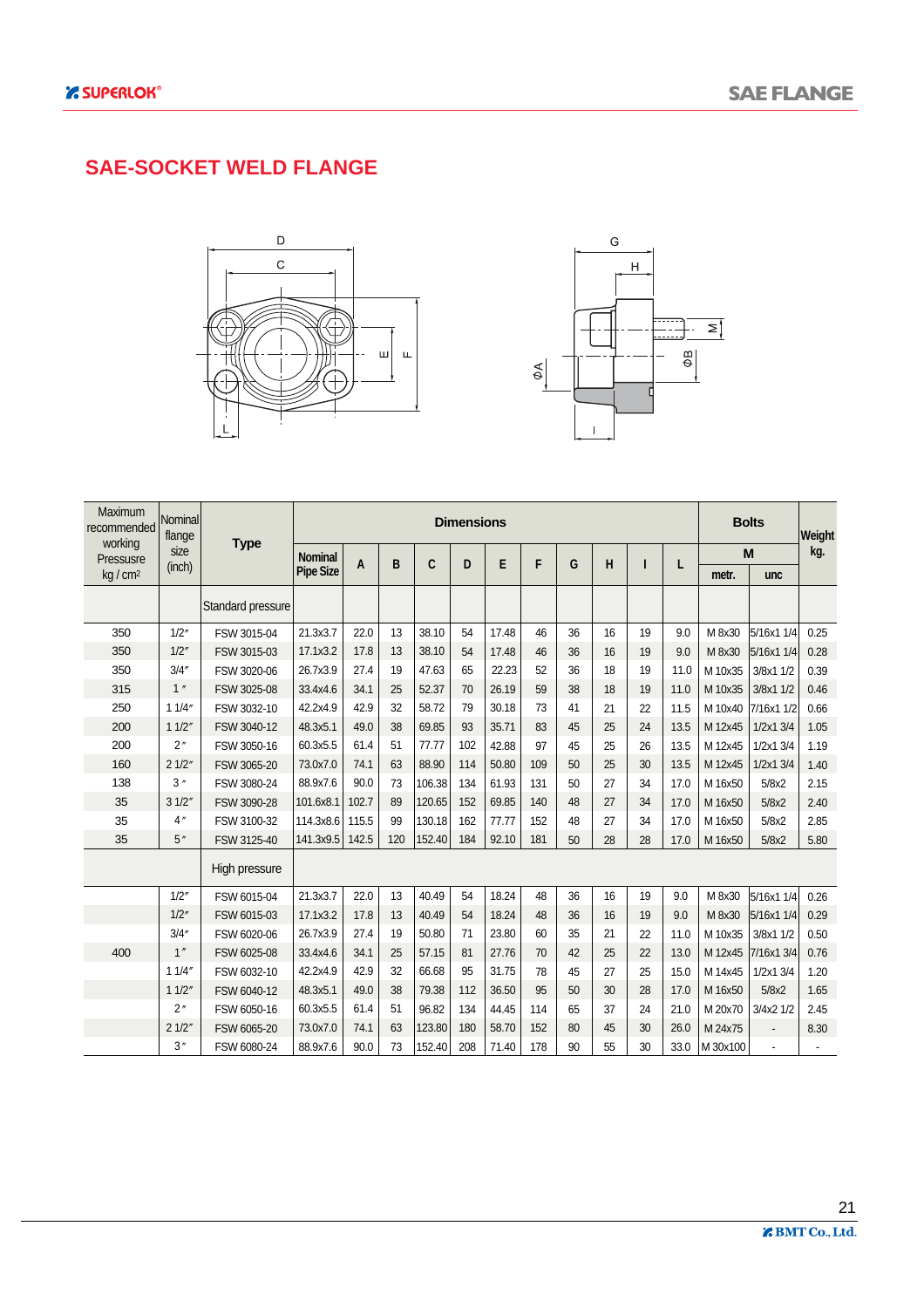#### **SAE-SOCKET WELD FLANGE COMPANION**





| Maximum<br>recommended | Nominal<br>flange |                   |                  |       |     |        | <b>Dimensions</b> |       |     |    |    |    |       | <b>Thread</b> | Weight |
|------------------------|-------------------|-------------------|------------------|-------|-----|--------|-------------------|-------|-----|----|----|----|-------|---------------|--------|
| working<br>Pressusre   | size              | <b>Type</b>       | <b>Nominal</b>   |       | B   |        | D                 |       | F   | G  |    |    |       | M             | kg.    |
| kg/cm <sup>2</sup>     | (inch)            |                   | <b>Pipe Size</b> | A     |     | C      |                   | E     |     |    | н  | ı  | metr. | unc           |        |
|                        |                   | Standard pressure |                  |       |     |        |                   |       |     |    |    |    |       |               |        |
| 350                    | 1/2''             | FSWC 3015-04      | 21.3x3.7         | 22.0  | 13  | 38.10  | 54                | 17.48 | 46  | 36 | 16 | 19 | M8    | 5/16          | 0.25   |
| 350                    | $1/2$ "           | FSWC 3015-03      | 17.1x3.2         | 17.8  | 13  | 38.10  | 54                | 17.48 | 46  | 36 | 16 | 19 | M8    | 5/16          | 0.28   |
| 350                    | $3/4$ "           | FSWC 3020-06      | 26.7x3.9         | 27.4  | 19  | 47.63  | 65                | 22.23 | 52  | 36 | 18 | 19 | M 10  | 3/8           | 0.39   |
| 315                    | 1''               | FSWC 3025-08      | 33.4x4.6         | 34.1  | 25  | 52.37  | 70                | 26.19 | 59  | 38 | 18 | 19 | M 10  | 3/8           | 0.46   |
| 250                    | 11/4"             | FSWC 3032-10      | 42.2x4.9         | 42.9  | 32  | 58.72  | 79                | 30.18 | 73  | 41 | 21 | 22 | M 10  | 7/16          | 0.66   |
| 200                    | 11/2"             | FSWC 3040-12      | 48.3x5.1         | 49.0  | 38  | 69.85  | 93                | 35.71 | 83  | 45 | 25 | 24 | M 12  | 1/2           | 1.05   |
| 200                    | 2''               | FSWC 3050-16      | 60.3x5.5         | 61.4  | 51  | 77.77  | 102               | 42.88 | 97  | 45 | 25 | 26 | M 12  | 1/2           | 1.19   |
| 160                    | 21/2"             | FSWC 3065-20      | 73.0x7.0         | 74.1  | 63  | 88.90  | 114               | 50.80 | 109 | 50 | 25 | 30 | M 12  | 1/2           | 1.40   |
| 138                    | 3''               | FSWC 3080-24      | 88.9x7.6         | 90.0  | 73  | 106.38 | 134               | 61.93 | 131 | 50 | 27 | 34 | M 16  | 5/8           | 2.15   |
| 35                     | 31/2"             | FSWC 3090-28      | 101.6x8.1        | 102.7 | 89  | 120.65 | 152               | 69.85 | 140 | 48 | 27 | 34 | M 16  | 5/8           | 2.40   |
| 35                     | 4''               | FSWC 3100-32      | 114.3x8.6        | 115.5 | 99  | 130.18 | 162               | 77.77 | 152 | 48 | 27 | 34 | M 16  | 5/8           | 2.85   |
| 35                     | 5''               | FSWC 3125-40      | 141.3x9.5        | 142.5 | 120 | 152.40 | 184               | 92.10 | 181 | 50 | 28 | 28 | M 16  | 5/8           | 5.80   |
|                        |                   | High pressure     |                  |       |     |        |                   |       |     |    |    |    |       |               |        |
|                        | $1/2$ "           | FSWC 6015-04      | 21.3x3.7         | 22.0  | 13  | 40.49  | 54                | 18.24 | 48  | 36 | 16 | 19 | M8    | 5/16          | 0.26   |
|                        | 1/2''             | FSWC 6015-03      | 17.1x3.2         | 17.8  | 13  | 40.49  | 54                | 18.24 | 48  | 36 | 16 | 19 | M8    | 5/16          | 0.29   |
|                        | $3/4$ "           | FSWC 6020-06      | 26.7x3.9         | 27.4  | 19  | 50.80  | 71                | 23.80 | 60  | 35 | 21 | 22 | M 10  | 3/8           | 0.50   |
| 400                    | 1''               | FSWC 6025-08      | 33.4x4.6         | 34.1  | 25  | 57.15  | 81                | 27.76 | 70  | 42 | 25 | 22 | M 12  | 7/16          | 0.76   |
|                        | 11/4"             | FSWC 6032-10      | 42.2x4.9         | 42.9  | 32  | 66.68  | 95                | 31.75 | 78  | 45 | 27 | 25 | M 14  | 1/2           | 1.20   |
|                        | 11/2"             | FSWC 6040-12      | 48.3x5.1         | 49.0  | 38  | 79.38  | 112               | 36.50 | 95  | 50 | 30 | 28 | M 16  | 5/8           | 1.65   |
|                        | 2"                | FSWC 6050-16      | 60.3x5.5         | 61.4  | 51  | 96.82  | 134               | 44.45 | 114 | 65 | 37 | 24 | M 20  | 3/4           | 2.45   |
|                        | 21/2"             | FSWC 6065-20      | 73.0x7.0         | 74.1  | 63  | 123.80 | 180               | 58.70 | 152 | 80 | 45 | 30 | M 24  | $\centerdot$  | 8.30   |
|                        | 3''               | FSWC 6080-24      | 88.9x7.6         | 90.0  | 73  | 152.40 | 208               | 71.40 | 178 | 90 | 55 | 33 | M 30  | ä,            |        |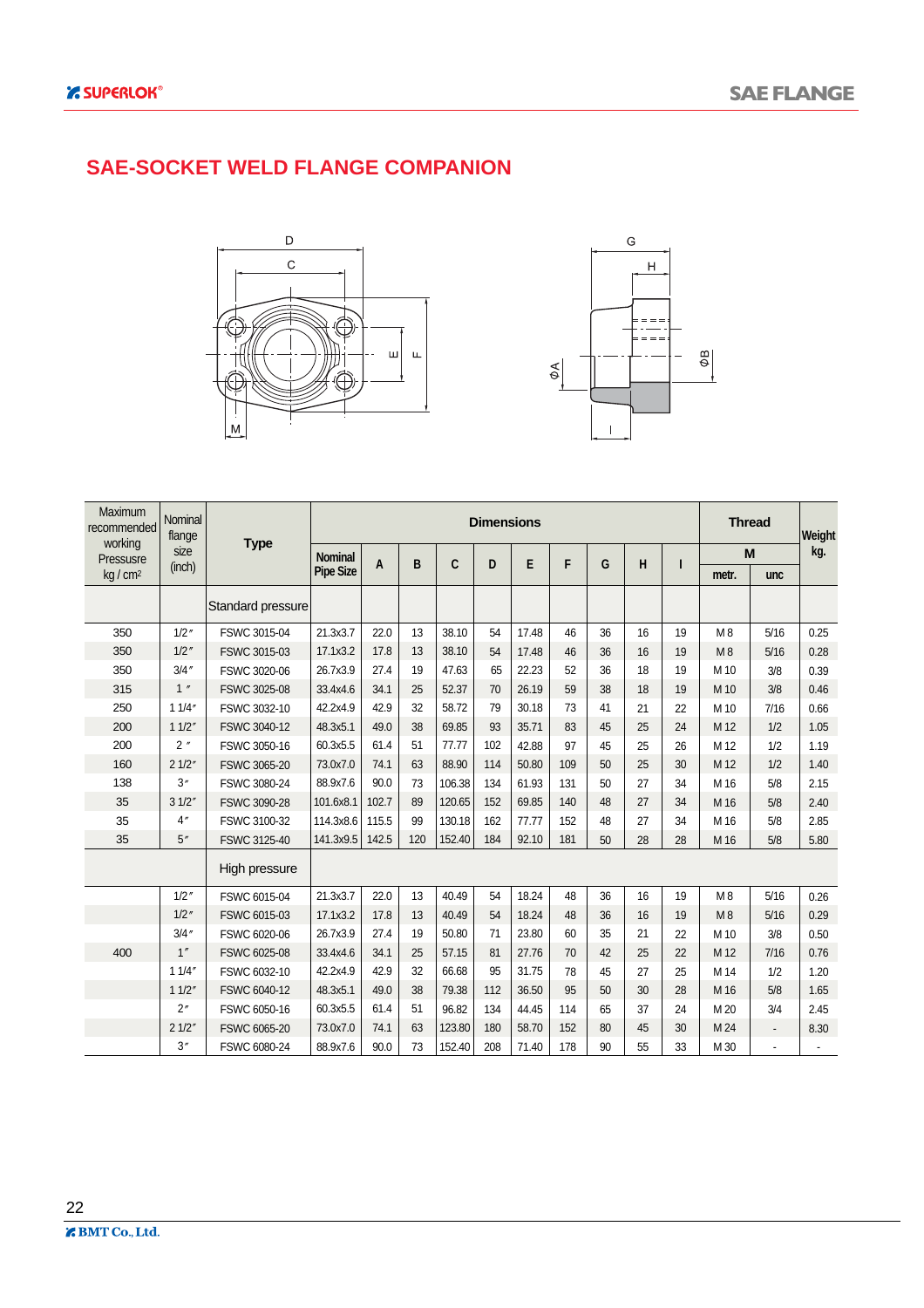#### **SAE-SOCKET WELD FLANGE COUPLING**





| Maximum<br>recommended | Nominal<br>flange |                     |                  |       |     |        | <b>Dimensions</b> |       |     |     |     |    |          | <b>Bolts</b> | Weight |
|------------------------|-------------------|---------------------|------------------|-------|-----|--------|-------------------|-------|-----|-----|-----|----|----------|--------------|--------|
| working<br>Pressusre   | size              | <b>Type</b>         | <b>Nominal</b>   | A     | B   | C      | D                 | E     | F   | G   | н   |    |          | M            | kg.    |
| kg/cm <sup>2</sup>     | (inch)            |                     | <b>Pipe Size</b> |       |     |        |                   |       |     |     |     | ı  | metr.    | unc          |        |
|                        |                   | Standard pressure   |                  |       |     |        |                   |       |     |     |     |    |          |              |        |
| 350                    | 1/2''             | DFSW 3015-04        | 21.3x3.7         | 22.0  | 13  | 38.10  | 54                | 17.48 | 46  | 72  | 32  | 19 | M 8x30   | 5/16x1 1/4   | 0.50   |
| 350                    | 1/2''             | DFSW 3015-03        | 17.1x3.2         | 17.8  | 13  | 38.10  | 54                | 17.48 | 46  | 72  | 32  | 19 | M 8x30   | 5/16x1 1/4   | 0.56   |
| 350                    | 3/4''             | DFSW 3020-06        | 26.7x3.9         | 27.4  | 19  | 47.63  | 65                | 22.23 | 52  | 72  | 36  | 19 | M 10x35  | 3/8x1 1/2    | 0.78   |
| 315                    | 1"                | <b>DFSW 3025-08</b> | 33.4x4.6         | 34.1  | 25  | 52.37  | 70                | 26.19 | 59  | 76  | 36  | 19 | M 10x35  | 3/8x1 1/2    | 0.92   |
| 250                    | 11/4''            | DFSW 3032-10        | 42.2x4.9         | 42.9  | 32  | 58.72  | 79                | 30.18 | 73  | 82  | 42  | 22 | M 10x40  | 7/16x1 1/2   | 1.32   |
| 200                    | 11/2''            | <b>DFSW 3040-12</b> | 48.3x5.1         | 49.0  | 38  | 69.85  | 93                | 35.71 | 83  | 90  | 50  | 24 | M 12x45  | 1/2x1 3/4    | 2.10   |
| 200                    | 2"                | DFSW 3050-16        | 60.3x5.5         | 61.4  | 51  | 77.77  | 102               | 42.88 | 97  | 90  | 50  | 26 | M 12x45  | 1/2x1 3/4    | 2.38   |
| 160                    | 21/2"             | <b>DFSW 3065-20</b> | 73.0x7.0         | 74.1  | 63  | 88.90  | 114               | 50.80 | 109 | 100 | 50  | 30 | M 12x45  | 1/2x1 3/4    | 2.80   |
| 138                    | 3''               | DFSW 3080-24        | 88.9x7.6         | 90.0  | 73  | 106.38 | 134               | 61.93 | 131 | 100 | 54  | 34 | M 16x50  | 5/8x2        | 4.30   |
| 35                     | 31/2"             | <b>DFSW 3090-28</b> | 101.6x8.1        | 102.7 | 89  | 120.65 | 152               | 69.85 | 140 | 96  | 54  | 34 | M 16x50  | 5/8x2        | 4.80   |
| 35                     | 4''               | DFSW 3100-32        | 114.3x8.6        | 115.5 | 99  | 130.18 | 162               | 77.77 | 152 | 96  | 54  | 34 | M 16x50  | 5/8x2        | 5.70   |
| 35                     | 5''               | DFSW 3125-40        | 141.3x9.5        | 142.5 | 120 | 152.40 | 184               | 92.10 | 181 | 100 | 56  | 28 | M 16x50  | 5/8x2        | 12.10  |
|                        |                   | High pressure       |                  |       |     |        |                   |       |     |     |     |    |          |              |        |
|                        | 1/2''             | DFSW 6015-04        | 21.3x3.7         | 22.0  | 13  | 40.49  | 54                | 18.24 | 48  | 72  | 32  | 19 | M 8x30   | 5/16x1 1/4   | 0.52   |
|                        | 1/2''             | DFSW 6015-03        | 17.1x3.2         | 17.8  | 13  | 40.49  | 54                | 18.24 | 48  | 72  | 32  | 19 | M 8x30   | 5/16x1 1/4   | 0.58   |
|                        | 3/4''             | DFSW 6020-06        | 26.7x3.9         | 27.4  | 19  | 50.80  | 71                | 23.80 | 60  | 70  | 42  | 22 | M 10x35  | 3/8x1 1/2    | 1.00   |
| 400                    | 1''               | DFSW 6025-08        | 33.4x4.6         | 34.1  | 25  | 57.15  | 81                | 27.76 | 70  | 84  | 50  | 22 | M 12x45  | 7/16x1 3/4   | 1.52   |
|                        | 11/4''            | DFSW 6032-10        | 42.2x4.9         | 42.9  | 32  | 66.68  | 95                | 31.75 | 78  | 90  | 54  | 25 | M 14x50  | 1/2x1 3/4    | 2.40   |
|                        | 11/2''            | DFSW 6040-12        | 48.3x5.1         | 49.0  | 38  | 79.38  | 112               | 36.50 | 95  | 100 | 60  | 28 | M 16x55  | 5/8x2        | 3.30   |
|                        | 2"                | DFSW 6050-16        | 60.3x5.5         | 61.4  | 51  | 96.82  | 134               | 44.45 | 114 | 130 | 74  | 24 | M 20x70  | 3/4x2 1/2    | 4.90   |
|                        | 21/2"             | <b>DFSW 6065-20</b> | 73.0x7.0         | 74.1  | 63  | 123.80 | 180               | 58.70 | 152 | 160 | 90  | 32 | M 24x80  |              |        |
|                        | 3''               | DFSW 6080-24        | 88.9x7.6         | 90.0  | 73  | 152.40 | 208               | 71.40 | 178 | 180 | 110 | 30 | M 30x100 |              |        |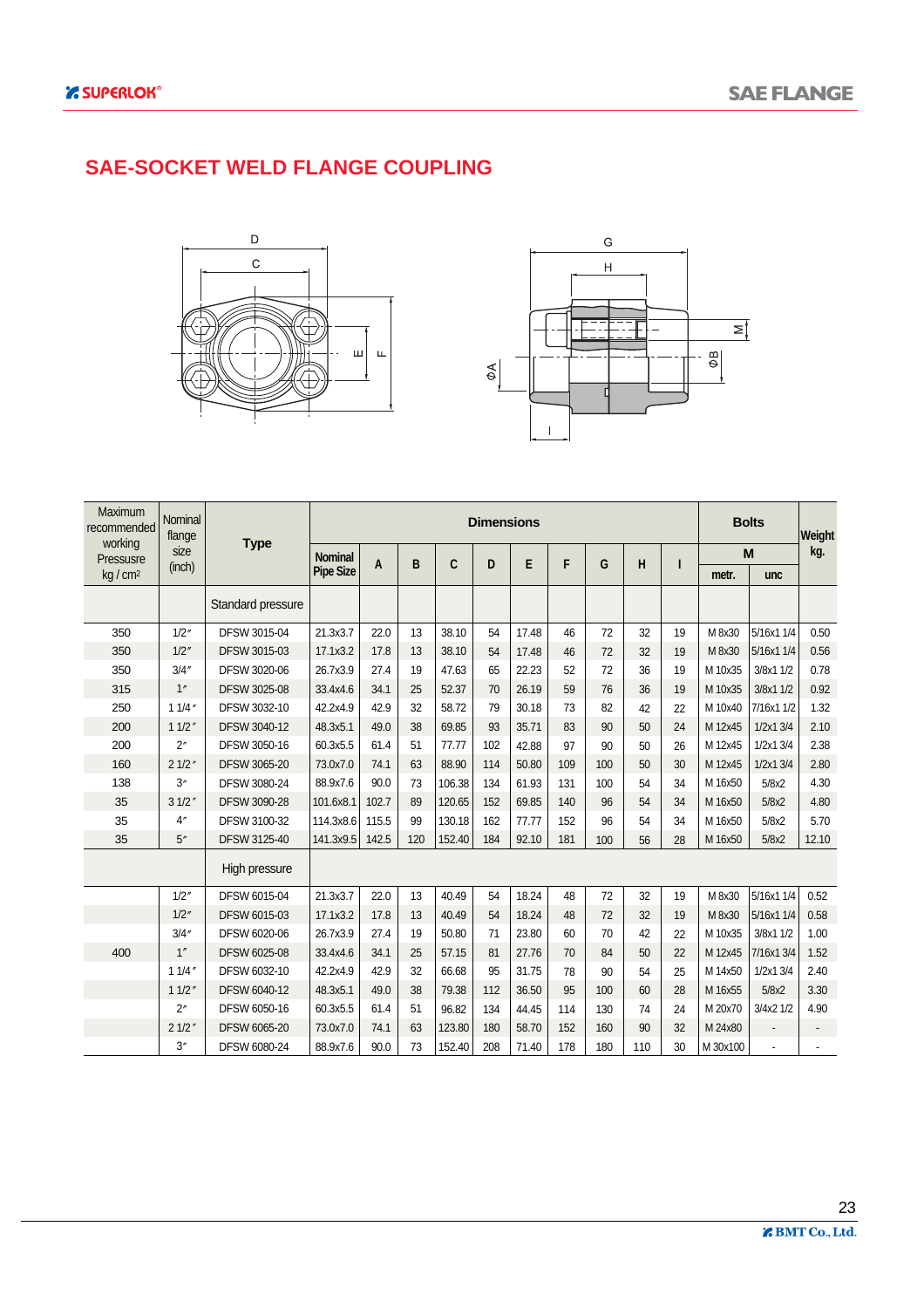#### **SAE-SOCKET WELD FLANGE 500PSI**





| <b>Maximum</b><br>recommended<br>working | Nominall<br>flange | <b>Type</b>       |                  |       |     |        | <b>Dimensions</b> |       |     |    |                |      |         | <b>Bolts</b>             | Weight |
|------------------------------------------|--------------------|-------------------|------------------|-------|-----|--------|-------------------|-------|-----|----|----------------|------|---------|--------------------------|--------|
| Pressusre                                | size               |                   | <b>Nominal</b>   | A     | B   | C      | D                 | E     | F   | G  |                |      |         | M                        | kg.    |
| kg/cm <sup>2</sup>                       | (inch)             |                   | <b>Pipe Size</b> |       |     |        |                   |       |     |    |                | ц    | metr.   | <b>unc</b>               |        |
|                                          |                    | Standard pressure |                  |       |     |        |                   |       |     |    |                |      |         |                          |        |
| 40                                       | 1/2''              | FSWL 3015-04      | 21.3x3.7         | 22.0  | 13  | 38.10  | 56                | 17.48 | 46  | 10 | 3              | 9.0  | M 8x25  | $\overline{\phantom{a}}$ | 0.12   |
| 40                                       | 3/4''              | FSWL 3020-06      | 26.7x3.9         | 27.4  | 19  | 47.63  | 65                | 22.23 | 52  | 12 | 4              | 11.0 | M 10x30 | ٠                        | 0.20   |
| 40                                       | 1''                | FSWL 3025-08      | 33.4x4.6         | 34.1  | 25  | 52.37  | 70                | 26.19 | 59  | 12 | $\overline{4}$ | 11.0 | M 10x30 | $\overline{\phantom{a}}$ | 0.25   |
| 40                                       | 11/4"              | FSWL 3032-10      | 42.2x4.9         | 42.9  | 32  | 58.72  | 79                | 30.18 | 73  | 12 | 4              | 11.5 | M 10x30 | ٠                        | 0.31   |
| 40                                       | 11/2"              | FSWL 3040-12      | 48.3x5.1         | 49.0  | 38  | 69.85  | 93                | 35.71 | 83  | 15 | 4              | 13.5 | M 12x35 | $\overline{\phantom{a}}$ | 0.50   |
| 40                                       | 2"                 | FSWL 3050-16      | 60.3x5.5         | 61.4  | 51  | 77.77  | 102               | 42.88 | 97  | 15 | 4              | 13.5 | M 12x35 | ٠                        | 0.59   |
| 40                                       | 21/2"              | FSWL 3065-20      | 73.0x7.0         | 74.1  | 63  | 88.90  | 114               | 50.80 | 109 | 15 | $\overline{4}$ | 13.5 | M 12x35 |                          | 0.72   |
| 40                                       | 3''                | FSWL 3080-24      | 88.9x7.6         | 90.0  | 76  | 106.38 | 134               | 61.93 | 131 | 20 | 5              | 17.0 | M 16x40 | ٠                        | 1.25   |
| 35                                       | 31/2"              | FSWL 3090-28      | 101.6x8.1        | 102.7 | 89  | 120.65 | 152               | 69.85 | 140 | 20 | 5              | 17.0 | M 16x40 | $\overline{\phantom{a}}$ | 1.50   |
| 35                                       | 4''                | FSWL 3100-32      | 114.3x8.6        | 115.5 | 99  | 130.18 | 162               | 77.77 | 152 | 25 | 6              | 17.0 | M 16x50 | ٠                        | 2.15   |
| 35                                       | 5''                | FSWL 3125-40      | 141.3x9.5        | 142.5 | 120 | 152.40 | 190               | 92.08 | 181 | 28 | 8              | 17.0 | M 16x50 | $\overline{\phantom{0}}$ | 3.00   |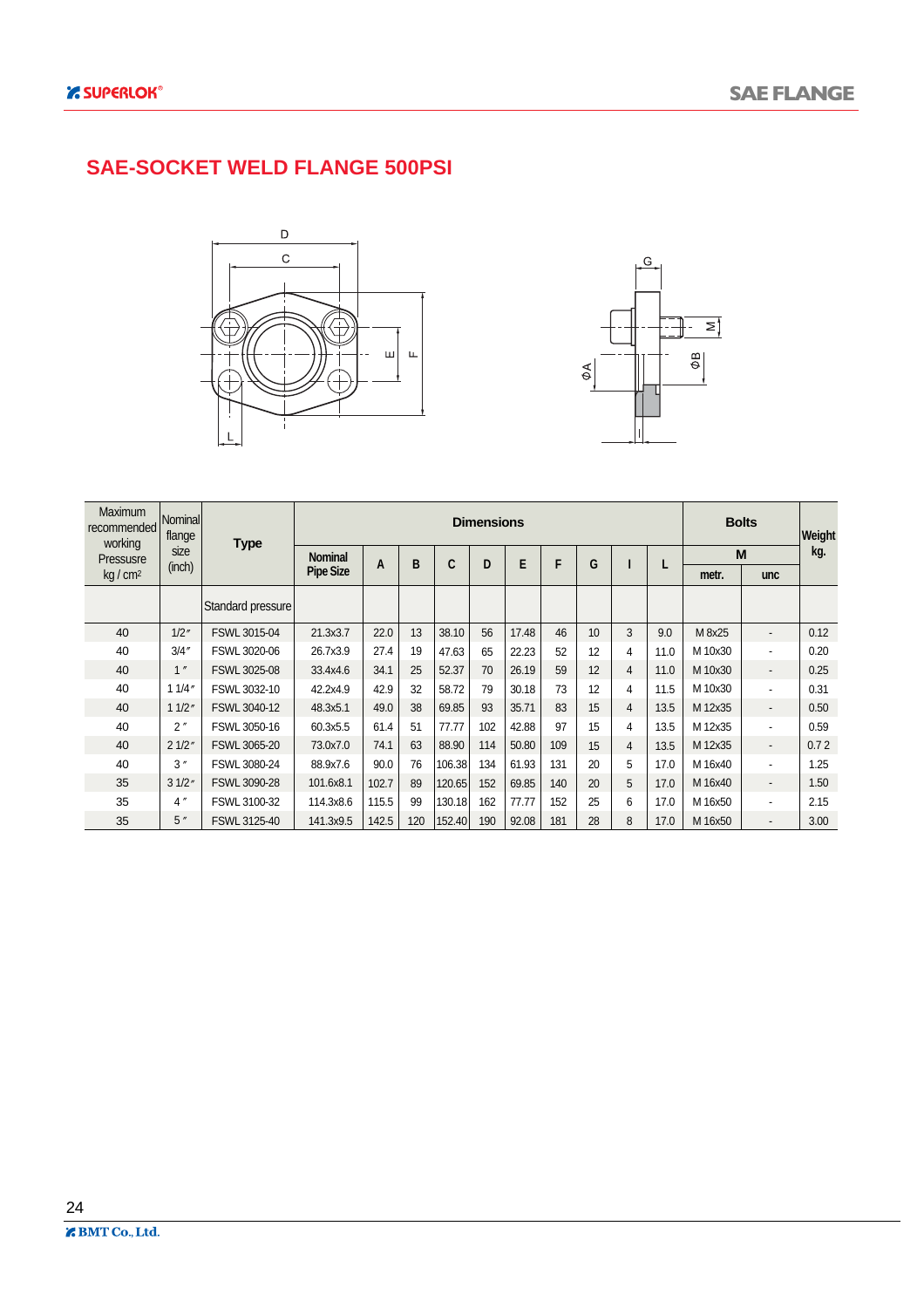#### **SAE-SOCKET WELD COMPANION 500PSI**





| <b>Maximum</b><br>recommended<br>working | Nominal<br>flange | <b>Type</b>          |                                    |       |     |        | <b>Dimensions</b> |       |     |    |                | <b>Thread</b> | Weight |
|------------------------------------------|-------------------|----------------------|------------------------------------|-------|-----|--------|-------------------|-------|-----|----|----------------|---------------|--------|
| Pressusre<br>kg/cm <sup>2</sup>          | size<br>(inch)    |                      | <b>Nominal</b><br><b>Pipe Size</b> | A     | B   | C      | D                 | E     | F   | G  |                | M             | kg.    |
|                                          |                   | Standard pressure    |                                    |       |     |        |                   |       |     |    |                |               |        |
| 40                                       | 1/2"              | <b>FSWLC 3015-04</b> | 21.3x3.7                           | 22.0  | 13  | 38.10  | 56                | 17.48 | 46  | 10 | 3              | M8            | 0.12   |
| 40                                       | 3/4''             | <b>FSWLC 3020-06</b> | 26.7x3.9                           | 27.4  | 19  | 47.63  | 65                | 22.23 | 52  | 12 | 4              | M 10          | 0.20   |
| 40                                       | 1''               | <b>FSWLC 3025-08</b> | 33.4x4.6                           | 34.1  | 25  | 52.37  | 70                | 26.19 | 59  | 12 | 4              | M 10          | 0.25   |
| 40                                       | 11/4"             | FSWLC 3032-10        | 42.2x4.9                           | 42.9  | 32  | 58.72  | 79                | 30.18 | 73  | 12 | $\overline{4}$ | M 10          | 0.31   |
| 40                                       | 11/2"             | <b>FSWLC 3040-12</b> | 48.3x5.1                           | 49.0  | 38  | 69.85  | 93                | 35.71 | 83  | 15 | $\overline{4}$ | M 12          | 0.50   |
| 40                                       | 2"                | FSWLC 3050-16        | 60.3x5.5                           | 61.4  | 51  | 77.77  | 102               | 42.88 | 97  | 15 | 4              | M 12          | 0.59   |
| 40                                       | 21/2"             | FSWLC 3065-20        | 73.0x7.0                           | 74.1  | 63  | 88.90  | 114               | 50.80 | 109 | 15 | $\overline{4}$ | M 12          | 0.72   |
| 40                                       | 3''               | <b>FSWLC 3080-24</b> | 88.9x7.6                           | 90.0  | 76  | 106.38 | 134               | 61.93 | 131 | 20 | 5              | M 16          | 1.25   |
| 35                                       | 31/2"             | <b>FSWLC 3090-28</b> | 101.6x8.1                          | 102.7 | 89  | 120.65 | 152               | 69.85 | 140 | 20 | 5              | M 16          | 1.50   |
| 35                                       | 4''               | FSWLC 3100-32        | 114.3x8.6                          | 115.5 | 99  | 130.18 | 162               | 77.77 | 152 | 25 | 6              | M 16          | 2.15   |
| 35                                       | 5''               | <b>FSWLC 3125-40</b> | 141.3x9.5                          | 142.5 | 120 | 152.40 | 190               | 92.08 | 181 | 28 | 8              | M 16          | 3.00   |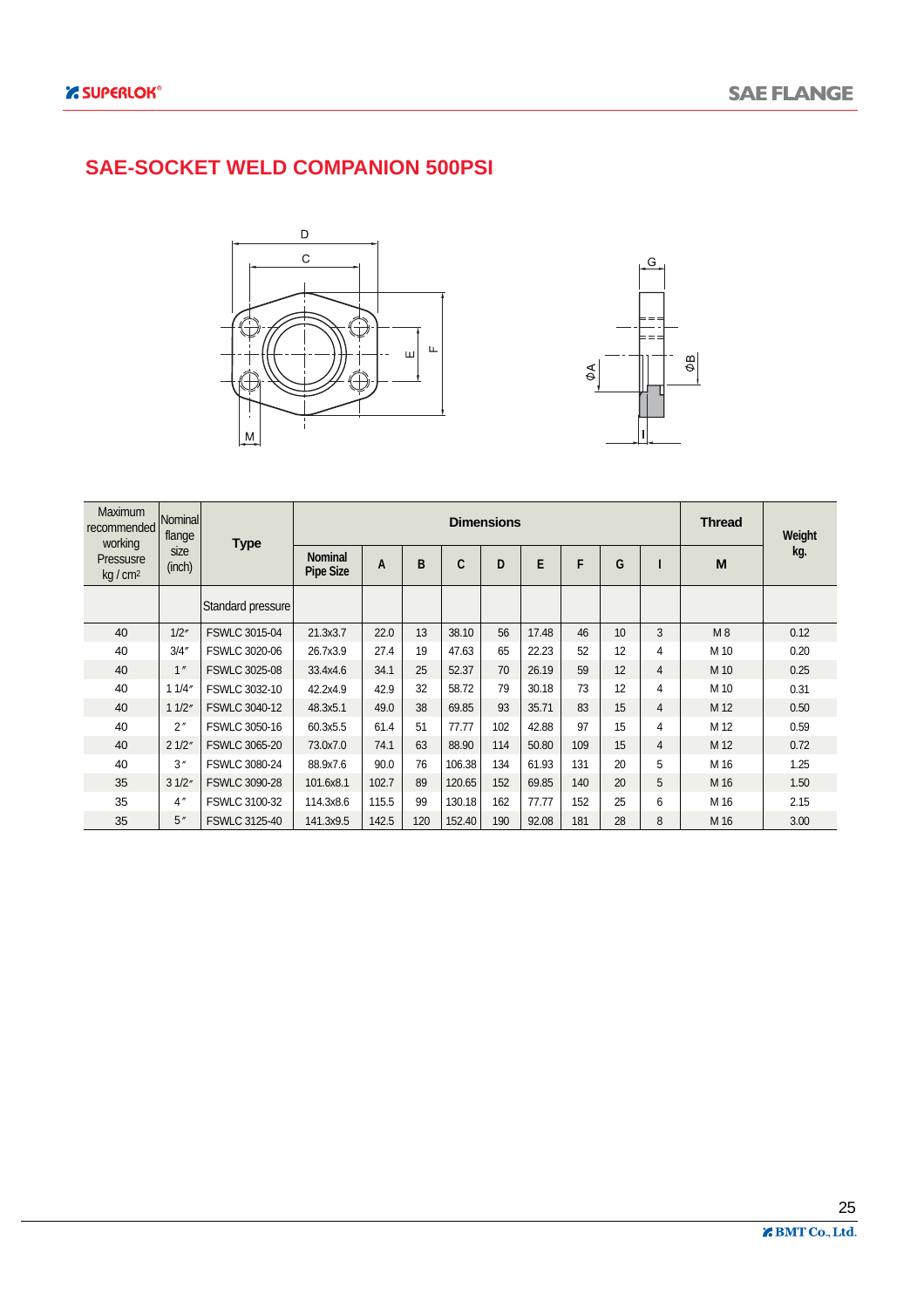#### **SAE-SOCKET WELD FLANGE COUPLING 500PSI**





| <b>Maximum</b><br>recommended<br>working | Nominall<br>flange | <b>Type</b>          |                                    |       |     | <b>Dimensions</b> |     |       |     |    |                | <b>Bolt</b> | Weight |
|------------------------------------------|--------------------|----------------------|------------------------------------|-------|-----|-------------------|-----|-------|-----|----|----------------|-------------|--------|
| Pressusre<br>$kq/cm^2$                   | size<br>(inch)     |                      | <b>Nominal</b><br><b>Pipe Size</b> | A     | B   | C                 | D   | E     | F   | G  |                | M           | kg.    |
|                                          |                    | Standard pressure    |                                    |       |     |                   |     |       |     |    |                |             |        |
| 40                                       | 1/2''              | <b>DFSWL 3015-04</b> | 21.3x3.7                           | 22.0  | 13  | 38.10             | 56  | 17.48 | 46  | 20 | 3              | M 8x25      | 0.24   |
| 40                                       | 3/4''              | DFSWL 3020-06        | 26.7x3.9                           | 27.4  | 19  | 47.63             | 65  | 22.23 | 52  | 24 | 4              | M 10x30     | 0.40   |
| 40                                       | 1''                | <b>DFSWL 3025-08</b> | 33.4x4.6                           | 34.1  | 25  | 52.37             | 70  | 26.19 | 59  | 24 | $\overline{4}$ | M 10x30     | 0.50   |
| 40                                       | 11/4"              | DFSWL 3032-10        | 42.2x4.9                           | 42.9  | 32  | 58.72             | 79  | 30.18 | 73  | 24 | 4              | M 10x30     | 0.62   |
| 40                                       | 11/2"              | <b>DFSWL 3040-12</b> | 48.3x5.1                           | 49.0  | 38  | 69.85             | 93  | 35.71 | 83  | 30 | $\overline{4}$ | M 12x35     | 1.00   |
| 40                                       | $2^{\prime\prime}$ | DFSWL 3050-16        | 60.3x5.5                           | 61.4  | 51  | 77.77             | 102 | 42.88 | 97  | 30 | 4              | M 12x35     | 1.18   |
| 40                                       | 21/2"              | <b>DFSWL 3065-20</b> | 73.0x7.0                           | 74.1  | 63  | 88.90             | 114 | 50.80 | 109 | 30 | $\overline{4}$ | M 12x35     | 1.44   |
| 40                                       | 3''                | <b>DFSWL 3080-24</b> | 88.9x7.6                           | 90.0  | 76  | 106.38            | 134 | 61.93 | 131 | 40 | 5              | M 16x40     | 2.50   |
| 35                                       | 31/2"              | <b>DFSWL 3090-28</b> | 101.6x8.1                          | 102.7 | 89  | 120.65            | 152 | 69.85 | 140 | 40 | 5              | M 16x40     | 3.00   |
| 35                                       | 4''                | DFSWL 3100-32        | 114.3x8.6                          | 115.5 | 99  | 130.18            | 162 | 77.77 | 152 | 50 | 6              | M 16x45     | 4.30   |
| 35                                       | 5''                | DFSWL 3125-40        | 141.3x9.5                          | 142.5 | 120 | 152.40            | 190 | 92.08 | 181 | 56 | 8              | M 16x45     | 6.00   |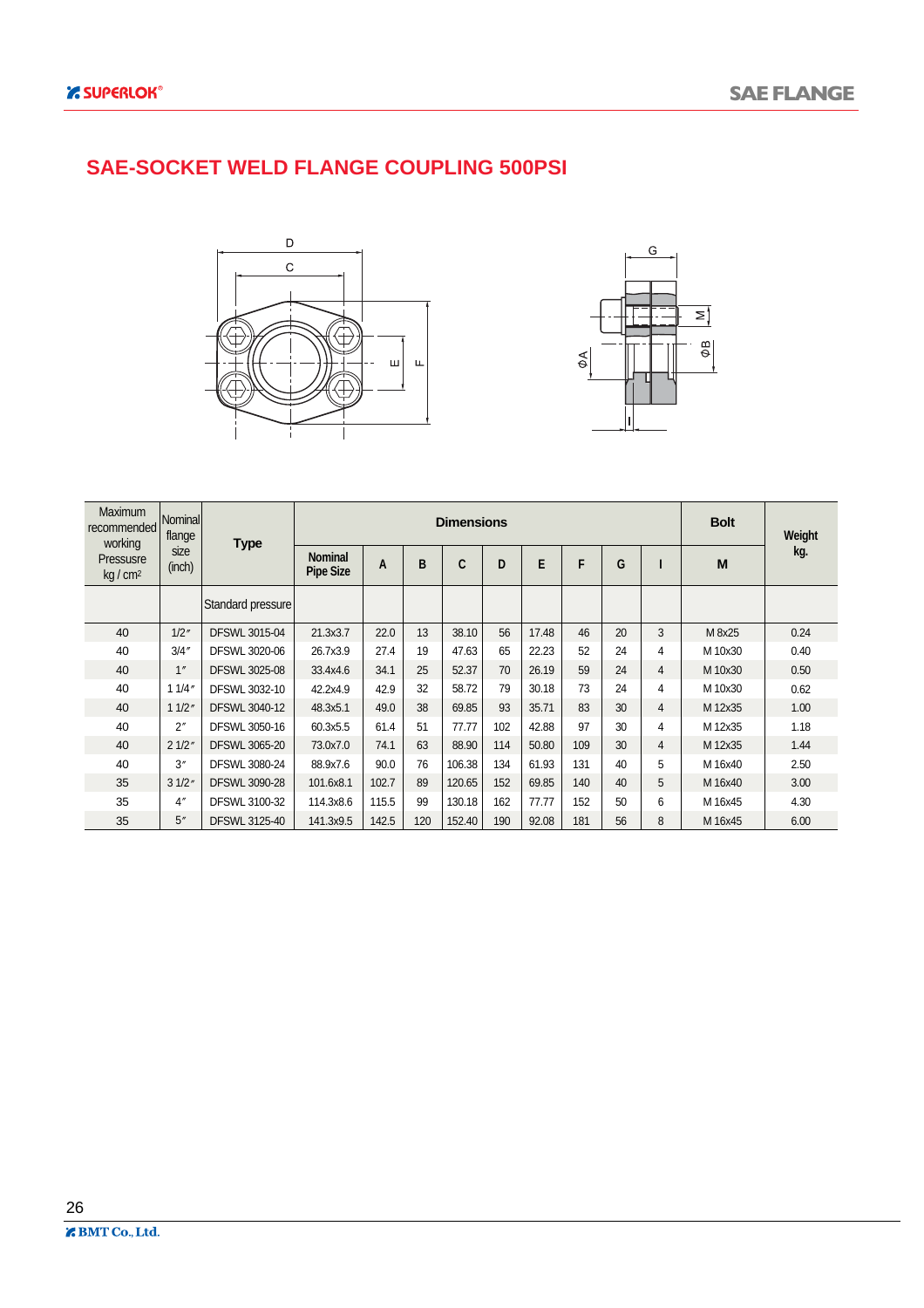#### **SAE-BUTT WELD FLANGE**





| Maximum<br>recommended<br>working | Nominal<br>flange |                   |       |       |        |     | <b>Dimensions</b> |     |    |    |      |         | <b>Bolts</b> | Weight |
|-----------------------------------|-------------------|-------------------|-------|-------|--------|-----|-------------------|-----|----|----|------|---------|--------------|--------|
| Pressusre                         | size              | <b>Type</b>       |       | B     | C      | D   | E                 | F   | G  | Н  | L    |         | M            | kg.    |
| kg/cm <sup>2</sup>                | (inch)            |                   | A     |       |        |     |                   |     |    |    |      | metr.   | unc          |        |
|                                   |                   | Standard pressure |       |       |        |     |                   |     |    |    |      |         |              |        |
| 350                               | 1/2''             | FBW 3015-04       | 21.3  | 13.9  | 38.10  | 54  | 17.48             | 46  | 36 | 16 | 9.0  | M 8x30  | 5/16x1 1/4   | 0.28   |
| 350                               | 3/4''             | FBW 3020-06       | 26.7  | 18.9  | 47.63  | 65  | 22.23             | 52  | 36 | 18 | 11.0 | M 10x35 | 3/8x1 1/2    | 0.39   |
| 315                               | 1''               | FBW 3025-08       | 33.4  | 24.2  | 52.37  | 70  | 26.19             | 59  | 38 | 18 | 11.0 | M 10x35 | 3/8x1 1/2    | 0.46   |
| 250                               | 11/4''            | FBW 3032-10       | 42.2  | 32.4  | 58.72  | 79  | 30.18             | 73  | 41 | 21 | 11.5 | M 10x40 | 7/16x1 1/2   | 0.66   |
| 200                               | 11/2''            | FBW 3040-12       | 48.3  | 38.1  | 69.85  | 93  | 35.71             | 83  | 44 | 25 | 13.5 | M 12x45 | 1/2x1 3/4    | 1.05   |
| 200                               | 2"                | FBW 3050-16       | 60.3  | 49.3  | 77.77  | 102 | 42.88             | 97  | 45 | 25 | 13.5 | M 12x45 | 1/2x1 3/4    | 1.19   |
| 160                               | 21/2"             | FBW 3065-20       | 73.0  | 59.0  | 88.90  | 114 | 50.80             | 109 | 50 | 25 | 13.5 | M 12x45 | 1/2x1 3/4    | 1.40   |
| 138                               | 3''               | FBW 3080-24       | 88.9  | 73.7  | 106.38 | 134 | 61.93             | 131 | 50 | 27 | 17.0 | M 16x50 | 5/8x2        | 2.15   |
| 35                                | 31/2''            | FBW 3090-28       | 101.6 | 85.4  | 120.65 | 152 | 69.85             | 140 | 48 | 27 | 17.0 | M 16x50 | 5/8x2        | 2.40   |
| 35                                | 4''               | FBW 3100-32       | 114.3 | 97.1  | 130.18 | 162 | 77.77             | 152 | 48 | 27 | 17.0 | M 16x50 | 5/8x2        | 2.85   |
| 35                                | 5''               | FBW 3125-40       | 141.3 | 122.3 | 152.40 | 184 | 92.08             | 181 | 50 | 28 | 17.0 | M 16x55 | 5/8x2        | 5.20   |
|                                   |                   | High pressure     |       |       |        |     |                   |     |    |    |      |         |              |        |
| 400                               | 1/2''             | FBW 6015-04       | 21.3  | 11.7  | 40.49  | 54  | 18.24             | 48  | 36 | 16 | 9.0  | M 8x30  | 5/16x1 1/4   | 0.29   |
| 400                               | 3/4''             | FBW 6020-06       | 26.7  | 15.5  | 50.80  | 71  | 23.80             | 60  | 35 | 21 | 11.0 | M 10x35 | 3/8x1 1/2    | 0.50   |
| 400                               | 1''               | FBW 6025-08       | 33.4  | 20.6  | 57.15  | 79  | 27.76             | 70  | 41 | 21 | 12.5 | M 12x45 | 7/16x1 3/4   | 0.76   |
| 375                               | 11/4''            | FBW 6032-10       | 42.2  | 29.4  | 66.68  | 93  | 31.75             | 78  | 44 | 25 | 14.5 | M 14x45 | 1/2x1 3/4    | 1.20   |
| 250                               | 11/2''            | FBW 6040-12       | 48.3  | 34.1  | 79.38  | 112 | 36.50             | 95  | 55 | 30 | 17.0 | M 16x50 | 5/8x2        | 1.65   |
| 250                               | 2"                | FBW 6050-16       | 60.3  | 42.9  | 96.82  | 134 | 44.45             | 114 | 65 | 37 | 21.0 | M 20x65 | 3/4x2 1/2    | 2.45   |
| 400                               | 21/2"             | FBW 6065-20       | 73.0  | 54.0  | 123.80 | 180 | 58.70             | 152 | 80 | 45 | 25.0 | M 24x75 |              | 6.40   |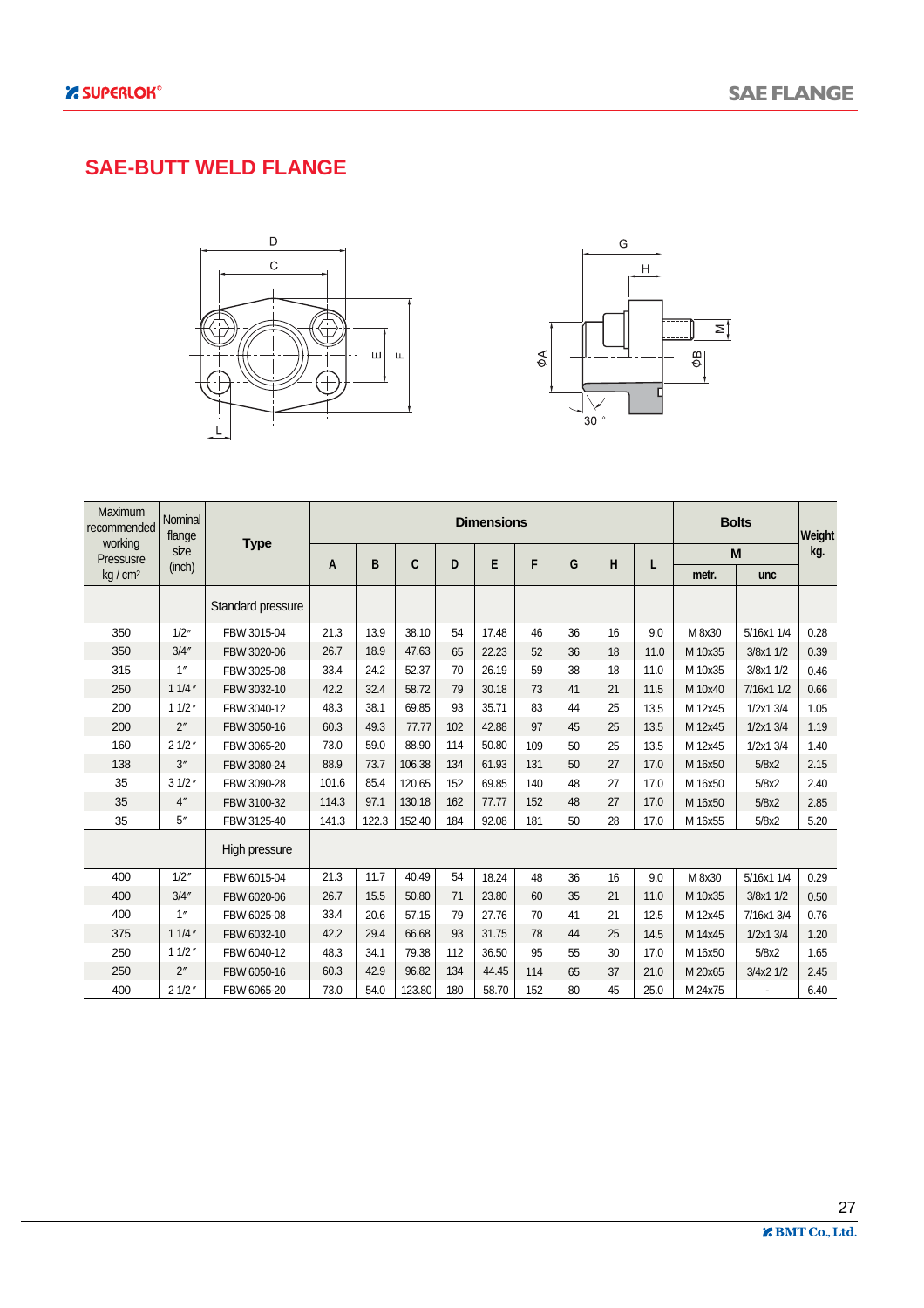#### **SAE-BUTT WELD FLANGE COMPANION**





| Maximum<br>recommended | Nominal<br>flange |                   |       |       |        | <b>Dimensions</b> |       |     |    |    |       | <b>Thread</b> | Weight |
|------------------------|-------------------|-------------------|-------|-------|--------|-------------------|-------|-----|----|----|-------|---------------|--------|
| working<br>Pressusre   | size              | <b>Type</b>       |       | B     | C      | D                 | E     | F   | G  | H  |       | M             | kg.    |
| kg / cm <sup>2</sup>   | (inch)            |                   | A     |       |        |                   |       |     |    |    | metr. | unc           |        |
|                        |                   | Standard pressure |       |       |        |                   |       |     |    |    |       |               |        |
| 350                    | $1/2$ "           | FBWC 3015-04      | 21.3  | 13.9  | 38.10  | 54                | 17.48 | 46  | 36 | 16 | M8    | 5/16''        | 0.25   |
| 350                    | $3/4$ "           | FBWC 3020-06      | 26.7  | 18.9  | 47.63  | 65                | 22.23 | 52  | 36 | 18 | M 10  | 3/8''         | 0.39   |
| 315                    | 1''               | FBWC 3025-08      | 33.4  | 24.2  | 52.37  | 70                | 26.19 | 59  | 38 | 18 | M 10  | 3/8''         | 0.46   |
| 250                    | 11/4"             | FBWC 3032-10      | 42.2  | 32.4  | 58.72  | 79                | 30.18 | 73  | 41 | 21 | M 10  | 7/16''        | 0.66   |
| 200                    | 11/2"             | FBWC 3040-12      | 48.3  | 38.1  | 69.85  | 93                | 35.71 | 83  | 44 | 25 | M 12  | 1/2"          | 1.05   |
| 200                    | 2''               | FBWC 3050-16      | 60.3  | 49.3  | 77.77  | 102               | 42.88 | 97  | 45 | 25 | M 12  | 1/2"          | 1.19   |
| 160                    | 21/2"             | FBWC 3065-20      | 73.0  | 59.0  | 88.90  | 114               | 50.80 | 109 | 50 | 25 | M 12  | 1/2''         | 1.40   |
| 138                    | 3''               | FBWC 3080-24      | 88.9  | 73.7  | 106.38 | 134               | 61.93 | 131 | 50 | 27 | M 16  | 5/8''         | 2.15   |
| 35                     | 31/2"             | FBWC 3090-28      | 101.6 | 85.4  | 120.65 | 152               | 69.85 | 140 | 48 | 27 | M 16  | 5/8''         | 2.40   |
| 35                     | 4''               | FBWC 3100-32      | 114.3 | 97.1  | 130.18 | 162               | 77.77 | 152 | 48 | 27 | M 16  | 5/8''         | 2.85   |
| 35                     | 5''               | FBWC 3125-40      | 141.3 | 122.3 | 152.40 | 184               | 92.08 | 181 | 50 | 28 | M 16  | 5/8''         | 5.20   |
|                        |                   | High pressure     |       |       |        |                   |       |     |    |    |       |               |        |
| 400                    | $1/2$ "           | FBWC 6015-04      | 21.3  | 11.7  | 40.49  | 54                | 18.24 | 48  | 36 | 16 | M8    | 5/16''        | 0.26   |
| 400                    | $3/4$ "           | FBWC 6020-06      | 26.7  | 15.5  | 50.80  | 71                | 23.80 | 60  | 35 | 21 | M 10  | 3/8''         | 0.50   |
| 400                    | 1''               | FBWC 6025-08      | 33.4  | 20.6  | 57.15  | 79                | 27.76 | 70  | 41 | 21 | M 12  | 7/16''        | 0.76   |
| 375                    | 11/4"             | FBWC 6032-10      | 42.2  | 29.4  | 66.68  | 93                | 31.75 | 78  | 44 | 25 | M 14  | 1/2"          | 1.20   |
| 250                    | 11/2''            | FBWC 6040-12      | 48.3  | 34.1  | 79.38  | 112               | 36.50 | 95  | 55 | 30 | M 16  | 5/8''         | 1.65   |
| 250                    | 2"                | FBWC 6050-16      | 60.3  | 42.9  | 96.82  | 134               | 44.45 | 114 | 65 | 37 | M 20  | 3/4''         | 2.45   |
| 400                    | 21/2"             | FBWC 6065-20      | 73.0  | 54.0  | 123.80 | 180               | 58.70 | 152 | 80 | 45 | M 24  |               | 6.40   |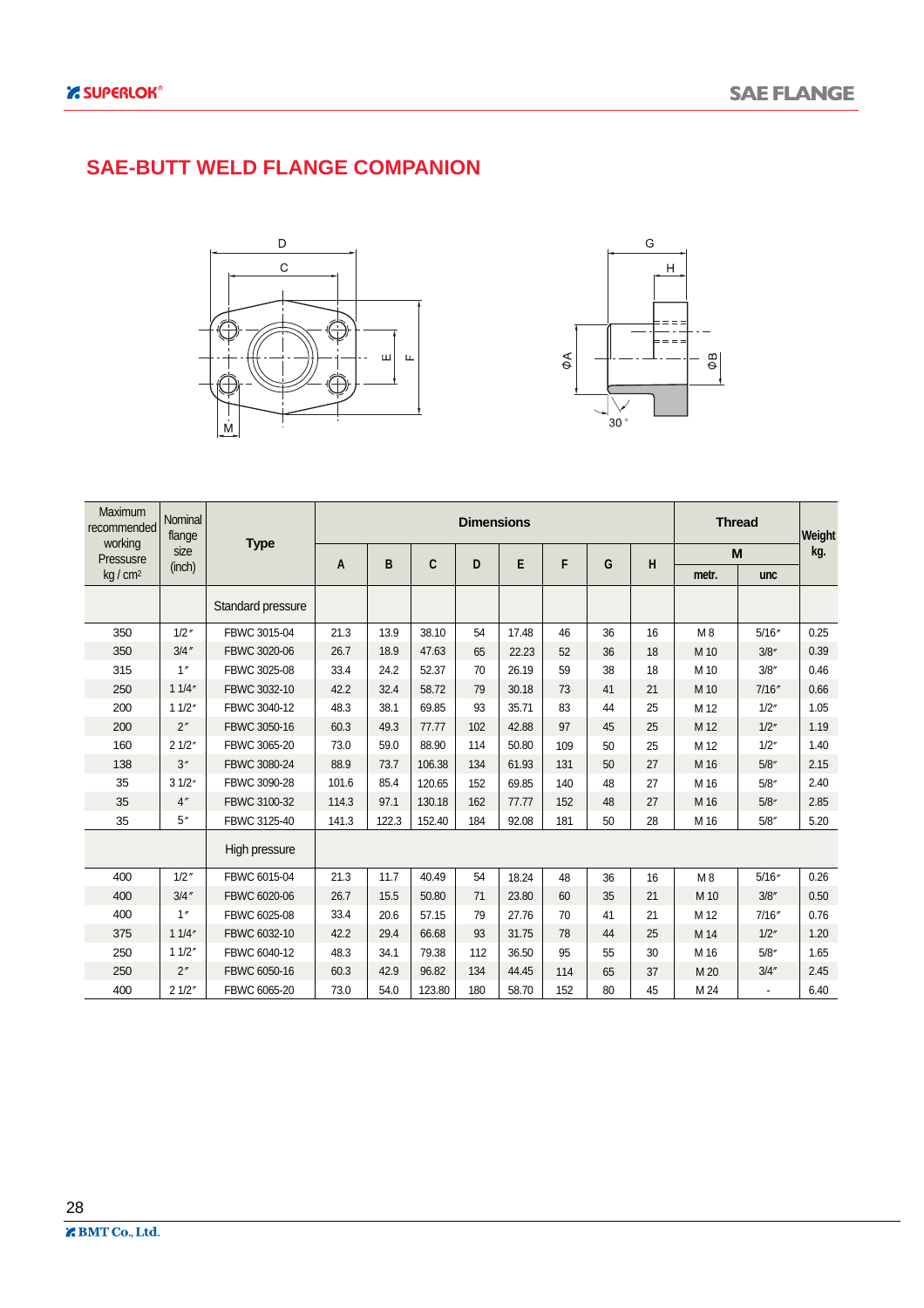#### **SAE-BUTT WELD FLANGE COUPLING**





| Maximum<br>recommended | Nominal<br>flange |                   |       |       |        | <b>Dimensions</b> |       |     |     |    |         | <b>Bolt</b> | Weight |
|------------------------|-------------------|-------------------|-------|-------|--------|-------------------|-------|-----|-----|----|---------|-------------|--------|
| working<br>Pressusre   | size              | <b>Type</b>       | A     | B     | C      | D                 | E     | F   | G   | н  |         | M           | kg.    |
| kg/cm <sup>2</sup>     | (inch)            |                   |       |       |        |                   |       |     |     |    | metr.   | unc         |        |
|                        |                   | Standard pressure |       |       |        |                   |       |     |     |    |         |             |        |
| 350                    | 1/2''             | <b>DFBW 3015</b>  | 21.3  | 13.9  | 38.10  | 54                | 17.48 | 46  | 72  | 32 | M 8x30  | 5/16x1 1/4  | 0.56   |
| 350                    | 3/4''             | <b>DFBW 3020</b>  | 26.7  | 18.9  | 47.63  | 65                | 22.23 | 52  | 72  | 36 | M 10x35 | 3/8x1/2     | 0.78   |
| 315                    | 1''               | <b>DFBW 3025</b>  | 33.4  | 24.2  | 52.37  | 70                | 26.19 | 59  | 76  | 36 | M 10x35 | 3/8x1/2     | 0.92   |
| 250                    | 11/4''            | <b>DFBW 3032</b>  | 42.2  | 32.4  | 58.72  | 79                | 30.18 | 73  | 82  | 42 | M 10x40 | 7/16x1/2    | 1.32   |
| 200                    | 11/2''            | <b>DFBW 3040</b>  | 48.3  | 38.1  | 69.85  | 93                | 35.71 | 83  | 88  | 50 | M 12x45 | 1/2x1 3/4   | 2.10   |
| 200                    | 2''               | <b>DFBW 3050</b>  | 60.3  | 49.3  | 77.77  | 102               | 42.88 | 97  | 90  | 50 | M 12x45 | 1/2x1 3/4   | 2.38   |
| 160                    | 21/2"             | <b>DFBW 3065</b>  | 73.0  | 59.0  | 88.90  | 114               | 50.80 | 109 | 100 | 50 | M 12x45 | 1/2x1 3/4   | 2.80   |
| 138                    | 3''               | <b>DFBW 3080</b>  | 88.9  | 73.7  | 106.38 | 134               | 61.93 | 131 | 100 | 54 | M 16x50 | 5/8x2       | 4.30   |
| 35                     | 31/2''            | <b>DFBW 3090</b>  | 101.6 | 85.4  | 120.65 | 152               | 69.85 | 140 | 96  | 54 | M 16x50 | 5/8x2       | 4.80   |
| 35                     | 4''               | <b>DFBW 3100</b>  | 114.3 | 97.1  | 130.18 | 162               | 77.77 | 152 | 96  | 54 | M 16x50 | 5/8x2       | 5.70   |
| 35                     | 5''               | <b>DFBW 3125</b>  | 141.3 | 122.3 | 152.40 | 184               | 92.08 | 181 | 100 | 56 | M 16x55 | 5/8x2       | 10.00  |
|                        |                   | High pressure     |       |       |        |                   |       |     |     |    |         |             |        |
| 400                    | 1/2''             | <b>DFBW 6015</b>  | 21.3  | 11.7  | 40.49  | 54                | 18.24 | 48  | 72  | 32 | M 8x30  | 5/16x1 1/4  | 0.58   |
| 400                    | 3/4''             | <b>DFBW 6020</b>  | 26.7  | 15.5  | 50.80  | 71                | 23.80 | 60  | 70  | 42 | M 10x35 | 3/8x1/2     | 1.00   |
| 400                    | 1''               | <b>DFBW 6025</b>  | 33.4  | 20.6  | 57.15  | 79                | 27.76 | 70  | 82  | 42 | M 12x45 | 7/16x1 3/4  | 1.52   |
| 375                    | 11/4''            | <b>DFBW 6032</b>  | 42.2  | 29.4  | 66.68  | 93                | 31.75 | 78  | 88  | 48 | M 14x50 | 1/2x1 3/4   | 2.40   |
| 250                    | 11/2''            | <b>DFBW 6040</b>  | 48.3  | 34.1  | 79.38  | 112               | 36.50 | 95  | 110 | 60 | M 16x55 | 5/8x2       | 3.30   |
| 250                    | 2"                | <b>DFBW 6050</b>  | 60.3  | 42.9  | 96.82  | 134               | 44.45 | 114 | 130 | 74 | M 20x70 | 3/4x2 1/2   | 4.90   |
| 400                    | 21/2"             | <b>DFBW 6065</b>  | 73.0  | 54.0  | 123.80 | 180               | 58.70 | 152 | 160 | 90 | M 24x75 |             | 12.80  |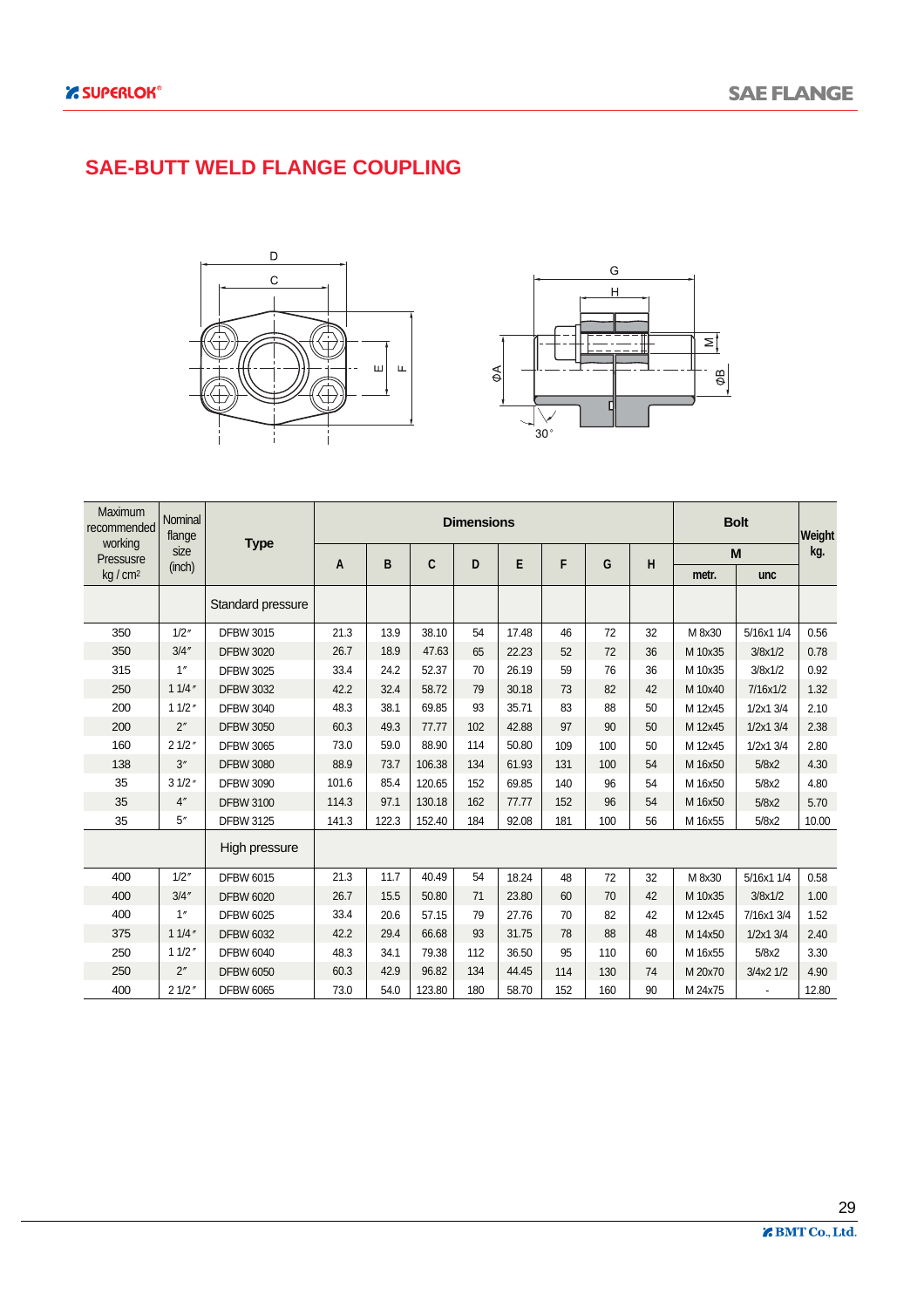#### **SAE-BUTT WELD FLANGE SCHEDULE 40**





| <b>Maximum</b><br>recommended<br>working | Nominal<br>flange |                      |                  |       |           |           |        | <b>Dimensions</b> |       |     |    |      |      |         | <b>Bolts</b>  | Weight |
|------------------------------------------|-------------------|----------------------|------------------|-------|-----------|-----------|--------|-------------------|-------|-----|----|------|------|---------|---------------|--------|
| Pressusre                                | size              | <b>Type</b>          | <b>Nominal</b>   | A     | <b>B1</b> | <b>B2</b> | C      | D                 | E     | F   | G  | н    |      |         | M             | kg.    |
| kg/cm <sup>2</sup>                       | (inch)            |                      | <b>Pipe Size</b> |       |           |           |        |                   |       |     |    |      |      | metr.   | <b>unc</b>    |        |
|                                          |                   | Standard<br>pressure |                  |       |           |           |        |                   |       |     |    |      |      |         |               |        |
| 350                                      | 1/2''             | FBW 3015-04H         | 21.3x2.7         | 21.3  | 15.9      | 13        | 38.10  | 54                | 17.48 | 46  | 35 | 16.0 | 9.0  | M 8x30  | 5/16x1 1/4    | 0.28   |
| 350                                      | 3/4''             | FBW 3020-06H         | 26.7x2.9         | 26.7  | 20.9      | 19        | 47.63  | 65                | 22.23 | 52  | 36 | 18.0 | 11.0 | M 10x35 | 3/8x1 1/2     | 0.39   |
| 350                                      | 1''               | FBW 3025-08H         | 33.4x3.4         | 33.4  | 26.6      | 25        | 52.37  | 70                | 26.19 | 59  | 38 | 18.0 | 11.0 | M 10x35 | 3/8x1 1/2     | 0.46   |
| 280                                      | 11/4''            | FBW 3032-10H         | 42.2x3.6         | 42.2  | 35.0      | 31        | 58.72  | 79                | 30.18 | 73  | 41 | 21.0 | 11.5 | M 10x40 | 7/16x1 1/2    | 0.66   |
| 210                                      | 11/2"             | FBW 3040-12H         | 48.3x3.7         | 48.3  | 40.9      | 38        | 69.85  | 93                | 35.71 | 83  | 45 | 24.5 | 13.5 | M 12x45 | $1/2x1$ $3/4$ | 1.05   |
| 210                                      | 2 <sup>''</sup>   | FBW 3050-16H         | 60.3x3.9         | 60.3  | 52.5      | 51        | 77.77  | 102               | 42.88 | 97  | 45 | 25.0 | 13.5 | M 12x45 | 1/2x1 3/4     | 1.19   |
| 175                                      | 21/2"             | FBW 3065-20H         | 73.0x5.2         | 73.0  | 62.6      | 63        | 88.90  | 114               | 50.80 | 109 | 50 | 25.0 | 13.5 | M 12x45 | 1/2x13/4      | 1.40   |
| 140                                      | 3''               | FBW 3080-24H         | 88.9x5.5         | 88.9  | 77.9      | 76        | 106.38 | 134               | 61.93 | 131 | 51 | 26.0 | 17.0 | M 16x50 | 5/8x2         | 2.15   |
| 35                                       | 31/2"             | FBW 3090-28H         | 101.6x5.7        | 101.6 | 90.2      | 89        | 120.65 | 152               | 69.85 | 140 | 48 | 26.0 | 17.0 | M 16x50 | 5/8x2         | 2.40   |
| 35                                       | 4''               | FBW 3100-32H         | 114.3x6.0        | 114.3 | 102.3     | 102       | 130.18 | 162               | 77.77 | 152 | 48 | 26.0 | 17.0 | M 16x50 | 5/8x2         | 2.85   |
| 35                                       | 5''               | FBW 3125-40H         | 141.3x6.6        | 141.3 | 128       | 127       | 152.40 | 184               | 92.08 | 181 | 50 | 28.0 | 17.0 | M 16x55 | 5/8x2         | 5.00   |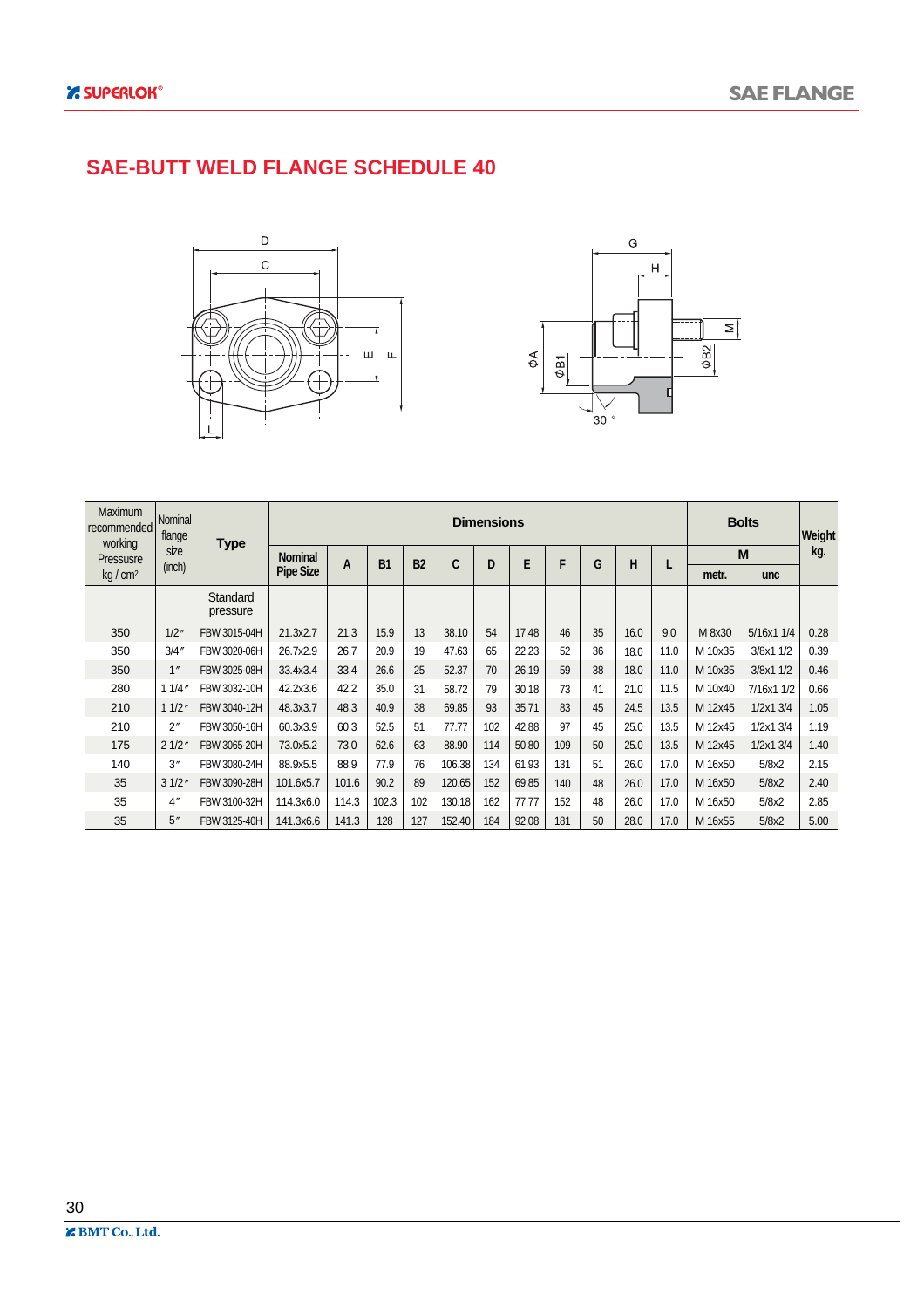#### **SAE-BUTT WELD FLANGE SCHEDULE 40-COMPANION**





| <b>Maximum</b><br>recommended<br>working | Nominal<br>flange  | <b>Type</b>       |                                    |       |           |           | <b>Dimensions</b> |     |       |     |    |      | <b>Thread</b> | Weight |
|------------------------------------------|--------------------|-------------------|------------------------------------|-------|-----------|-----------|-------------------|-----|-------|-----|----|------|---------------|--------|
| Pressusre<br>$kq/cm^2$                   | size<br>(inch)     |                   | <b>Nominal</b><br><b>Pipe Size</b> | A     | <b>B1</b> | <b>B2</b> | C                 | D   | E     | F   | G  | н    | M             | kg.    |
|                                          |                    | Standard pressure |                                    |       |           |           |                   |     |       |     |    |      |               |        |
| 350                                      | 1/2''              | FBWC 3015-04H     | 21.3x2.7                           | 21.3  | 15.9      | 13        | 38.10             | 54  | 17.48 | 46  | 35 | 16.0 | M8            | 0.28   |
| 350                                      | 3/4''              | FBWC 3020-06H     | 26.7x2.9                           | 26.7  | 20.9      | 19        | 47.63             | 65  | 22.23 | 52  | 36 | 18.0 | M 10          | 0.39   |
| 350                                      | 1 <sup>''</sup>    | FBWC 3025-08H     | 33.4x3.4                           | 33.4  | 26.6      | 25        | 52.37             | 70  | 26.19 | 59  | 38 | 18.0 | M 10          | 0.46   |
| 280                                      | 11/4"              | FBWC 3032-10H     | 42.2x3.6                           | 42.2  | 35.0      | 31        | 58.72             | 79  | 30.18 | 73  | 41 | 21.0 | M 10          | 0.66   |
| 210                                      | 11/2"              | FBWC 3040-12H     | 48.3x3.7                           | 48.3  | 40.9      | 38        | 69.85             | 93  | 35.71 | 83  | 45 | 25.0 | M 12          | 1.05   |
| 210                                      | $2^{\prime\prime}$ | FBWC 3050-16H     | 60.3x3.9                           | 60.3  | 52.5      | 51        | 77.77             | 102 | 42.88 | 97  | 45 | 25.0 | M 12          | 1.19   |
| 175                                      | 21/2"              | FBWC 3065-20H     | 73.0x5.2                           | 73.0  | 62.6      | 63        | 88.90             | 114 | 50.80 | 109 | 50 | 25.0 | M 12          | 1.40   |
| 140                                      | 3''                | FBWC 3080-24H     | 88.9x5.5                           | 88.9  | 77.9      | 76        | 106.38            | 134 | 61.93 | 131 | 51 | 26.0 | M 16          | 2.15   |
| 35                                       | 31/2"              | FBWC 3090-28H     | 101.6x5.7                          | 101.6 | 90.2      | 89        | 120.65            | 152 | 69.85 | 140 | 48 | 26.0 | M 16          | 2.38   |
| 35                                       | 4''                | FBWC 3100-32H     | 114.3x6.0                          | 114.3 | 102.3     | 102       | 130.18            | 162 | 77.77 | 152 | 48 | 26.0 | M 16          | 2.85   |
| 35                                       | 5''                | FBWC 3125-40H     | 141.3x6.6                          | 141.3 | 128       | 127       | 152.40            | 184 | 92.08 | 181 | 50 | 28.0 | M 18          | 5.00   |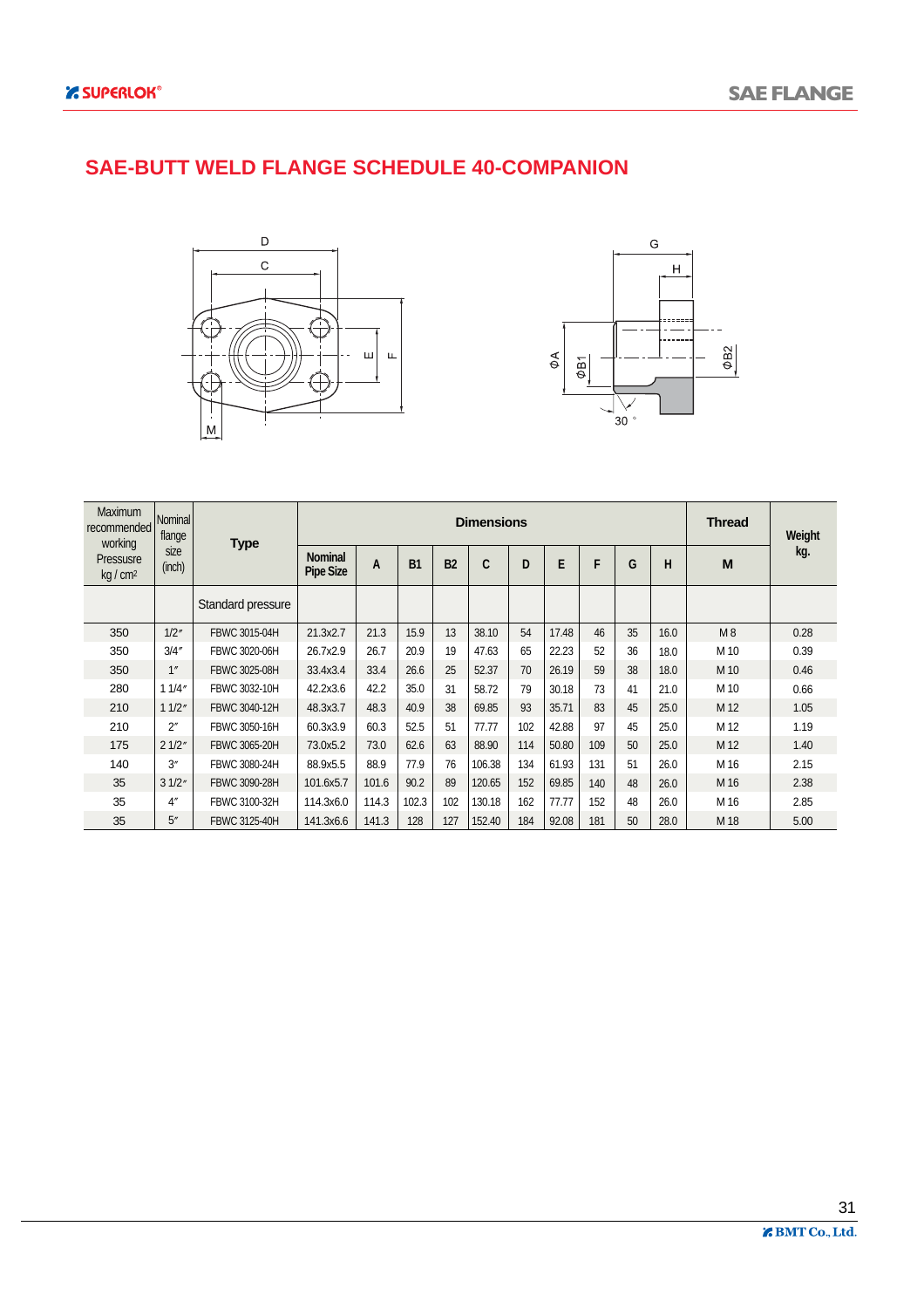#### **SAE-BUTT WELD FLANGE-METRIC TUBE**





| Maximum<br>recommended<br>working | Nominal<br>flange | <b>Type</b>       |                  |    |           |           | <b>Dimensions</b> |     |       |     |      |      |      |         | <b>Bolts</b> | Weight |
|-----------------------------------|-------------------|-------------------|------------------|----|-----------|-----------|-------------------|-----|-------|-----|------|------|------|---------|--------------|--------|
| Pressusre                         | size<br>(inch)    |                   | <b>Tube Size</b> | A  | <b>B1</b> | <b>B2</b> | C                 | D   | E     | F   | G    | н    | L    |         | M            | kg.    |
| kg / cm <sup>2</sup>              |                   |                   |                  |    |           |           |                   |     |       |     |      |      |      | metr.   | unc          |        |
|                                   |                   | Standard pressure |                  |    |           |           |                   |     |       |     |      |      |      |         |              |        |
| 350                               | 1/2''             | FBW 3015-20M      | 20x3             | 20 | 14.0      | 14        | 38.10             | 54  | 17.48 | 46  | 35.0 | 16.0 | 9.0  | M 8x30  | 5/16x1 1/4   | 0.28   |
| 350                               | 1/2''             | FBW 3015-22M      | 22x3             | 22 | 16.0      | 13        | 38.10             | 54  | 17.48 | 46  | 35.0 | 16.0 | 9.0  | M 8x30  | 5/16x1 1/4   | 0.28   |
| 350                               | 3/4''             | FBW 3020-25M      | 25x3             | 25 | 19.0      | 19        | 47.63             | 65  | 22.23 | 52  | 36.0 | 18.0 | 11.0 | M 10x35 | 3/8x1 1/2    | 0.39   |
| 350                               | 3/4''             | FBW 3020-28M      | 28x3             | 28 | 21.5      | 19        | 47.63             | 65  | 22.23 | 52  | 36.0 | 18.0 | 11.0 | M 10x35 | 3/8x1 1/2    | 0.39   |
| 315                               | 1''               | FBW 3025-30M      | 30x4             | 30 | 22.0      | 22        | 52.37             | 70  | 26.19 | 59  | 38.0 | 18.0 | 11.0 | M 10x35 | 3/8x1 1/2    | 0.46   |
| 315                               | 1''               | FBW 3025-35M      | 35x4             | 35 | 27.0      | 25        | 52.37             | 70  | 26.19 | 59  | 38.0 | 18.0 | 11.0 | M 10x35 | 3/8x1 1/2    | 0.47   |
| 250                               | 11/4''            | FBW 3032-38M      | 38x4             | 38 | 30.0      | 30        | 58.72             | 79  | 30.18 | 73  | 41.0 | 21.0 | 11.5 | M 10x40 | 7/16x1 1/2   | 0.66   |
| 250                               | 11/4''            | FBW 3032-42M      | 42x3             | 42 | 36.0      | 31        | 58.72             | 79  | 30.18 | 73  | 41.0 | 21.0 | 11.5 | M 10x40 | 7/16x1 1/2   | 0.66   |
| 200                               | 11/2''            | FBW 3040-38M      | 38x4             | 38 | 30.0      | 30        | 69.85             | 93  | 35.71 | 83  | 44.5 | 24.5 | 13.5 | M 12x45 | 1/2x1 3/4    | 1.05   |
| 200                               | 11/2''            | FBW 3040-42M      | 42x3             | 42 | 36.0      | 36        | 69.85             | 93  | 35.71 | 83  | 44.5 | 24.5 | 13.5 | M 12x45 | 1/2x1 3/4    | 1.05   |
| 200                               | 11/2''            | FBW 3040-48M      | 48.3x4.5         | 49 | 38.0      | 38        | 69.85             | 93  | 35.71 | 83  | 44.5 | 24.5 | 13.5 | M 12x45 | 1/2x13/4     | 1.05   |
| 200                               | 2"                | FBW 3050-60M      | 60.3x5.6         | 61 | 49.0      | 49        | 77.77             | 102 | 42.88 | 97  | 45.0 | 25.0 | 13.5 | M 12x45 | 1/2x1 3/4    | 1.20   |
| 160                               | 21/2"             | FBW 3065-76M      | 76.1x7.1         | 77 | 62.0      | 62        | 88.90             | 114 | 50.80 | 109 | 50.0 | 25.0 | 13.5 | M 12x45 | 1/2x1 3/4    | 1.40   |
| 138                               | 3''               | FBW 3080-76M      | 76.1x7.1         | 77 | 62.0      | 62        | 106.38            | 134 | 61.93 | 131 | 51.0 | 26.0 | 17.0 | M 16x50 | $5/8x$ 2     | 2.15   |
|                                   |                   | High pressure     |                  |    |           |           |                   |     |       |     |      |      |      |         |              |        |
|                                   | 1/2''             | FBW 6015-20M      | 20x3             | 20 | 14        | 14        | 40.49             | 54  | 18.24 | 48  | 34   | 16   | 9.0  | M 8x30  | 5/16x1 1/4   | 0.29   |
|                                   | 3/4''             | FBW 6020-20M      | 20x3             | 20 | 14        | 14        | 50.80             | 71  | 23.80 | 60  | 35   | 21   | 11.0 | M 10x35 | 3/8x1 1/2    | 0.50   |
|                                   | 3/4''             | FBW 6020-25M      | 25x4             | 25 | 17        | 17        | 50.80             | 71  | 23.80 | 60  | 35   | 21   | 11.0 | M 10x35 | 3/8x1 1/2    | 0.53   |
|                                   | 1"                | FBW 6025-25M      | 25x4             | 25 | 17        | 17        | 57.15             | 81  | 27.76 | 70  | 42   | 25   | 13.0 | M 12x45 | 7/16x1 1/2   | 0.76   |
|                                   | 1''               | FBW 6025-30M      | 30x4             | 30 | 22        | 22        | 57.15             | 81  | 27.76 | 70  | 42   | 25   | 13.0 | M 12x45 | 7/16x1 1/2   | 0.80   |
| 400                               | 11/4''            | FBW 6032-30M      | 30x4             | 30 | 22        | 22        | 66.68             | 95  | 31.75 | 78  | 44   | 25   | 15.0 | M 14x45 | 1/2x1 3/4    | 1.20   |
|                                   | 11/4''            | FBW 6032-38M      | 38x6             | 38 | 26        | 26        | 66.68             | 95  | 31.75 | 78  | 44   | 25   | 15.0 | M 14x45 | 1/2x1 3/4    | 1.29   |
|                                   | 11/2''            | FBW 6040-38M      | 38x6             | 38 | 26        | 26        | 79.38             | 112 | 36.50 | 95  | 56   | 28   | 17.0 | M 16x50 | 5/8x2        | 1.52   |
|                                   | 11/2''            | FBW 6040-48M      | 48.3x8           | 49 | 32        | 32        | 79.38             | 112 | 36.50 | 95  | 56   | 28   | 17.0 | M 16x50 | 5/8x2        | 1.57   |
|                                   | 11/2''            | FBW 6040-60M      | 60.3x10          | 61 | 40        | 40        | 79.38             | 112 | 36.50 | 95  | 56   | 28   | 17.0 | M 16x50 | 5/8x2        | 1.65   |
|                                   | 2"                | FBW 6050-60M      | 60.3x10          | 61 | 40        | 40        | 96.82             | 134 | 44.45 | 114 | 65   | 37   | 21.0 | M 20x70 | 3/4x2 1/2    | 2.45   |
|                                   | 2"                | FBW 6050-76M      | 76.1x12.5        | 76 | 50        | 48        | 96.82             | 134 | 44.45 | 114 | 80   | 33   | 21.0 | M 20x65 | 3/4x2 1/2    | 2.96   |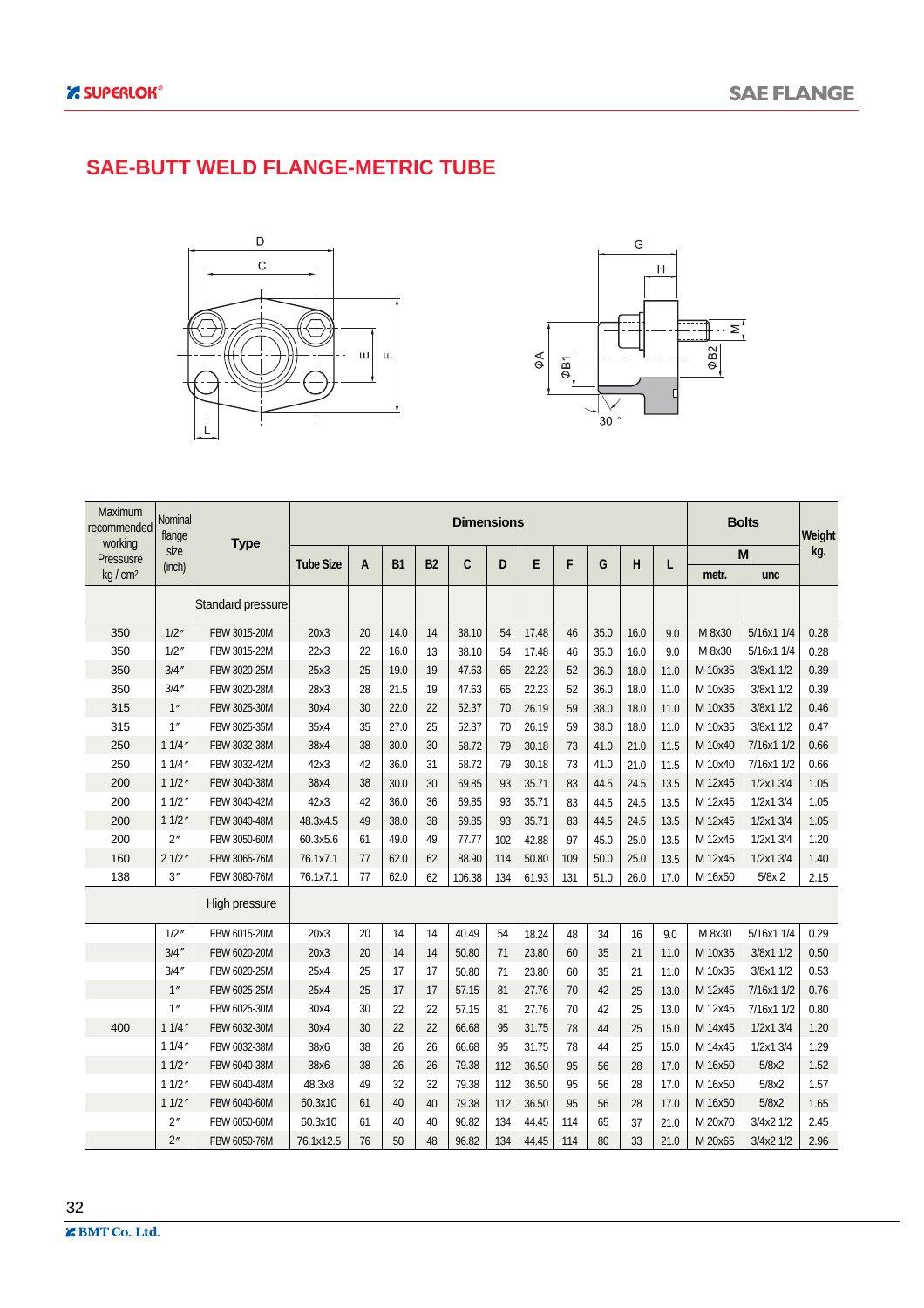#### **SAE-BUTT WELD FLANGE-METRIC TUBE-COMPANION**





| Maximum<br>recommended<br>working | Nominal<br>flange | <b>Type</b>       |                  |    |           | <b>Dimensions</b> |        |     |       |     |      |      | <b>Thread</b> | Weight |
|-----------------------------------|-------------------|-------------------|------------------|----|-----------|-------------------|--------|-----|-------|-----|------|------|---------------|--------|
| Pressusre<br>$kq/cm^2$            | size<br>(inch)    |                   | <b>Tube Size</b> | A  | <b>B1</b> | <b>B2</b>         | C      | D   | E     | F   | G    | H    | M             | kg.    |
|                                   |                   | Standard pressure |                  |    |           |                   |        |     |       |     |      |      |               |        |
| 350                               | 1/2''             | FBWC3015-20M      | 20x3             | 20 | 14.0      | 14                | 38.10  | 54  | 17.48 | 46  | 35.0 | 16.0 | M8            | 0.28   |
| 350                               | 1/2''             | FBWC3015-22M      | 22x3             | 22 | 16.0      | 13                | 38.10  | 54  | 17.48 | 46  | 35.0 | 16.0 | M8            | 0.28   |
| 350                               | 3/4''             | FBWC3020-25M      | 25x3             | 25 | 19.0      | 19                | 47.63  | 65  | 22.23 | 52  | 36.0 | 18.0 | M 10          | 0.39   |
| 350                               | 3/4''             | FBWC3020-28M      | 28x3             | 28 | 21.5      | 19                | 47.63  | 65  | 22.23 | 52  | 36.0 | 18.0 | M 10          | 0.39   |
| 315                               | 1''               | FBWC3025-30M      | 30x4             | 30 | 22.0      | 22                | 52.37  | 70  | 26.19 | 59  | 38.0 | 18.0 | M 10          | 0.46   |
| 315                               | 1''               | FBWC3025-35M      | 35x4             | 35 | 27.0      | 25                | 52.37  | 70  | 26.19 | 59  | 38.0 | 18.0 | M 10          | 0.47   |
| 250                               | 11/4''            | FBWC3032-38M      | 38x4             | 38 | 30.0      | 30                | 58.72  | 79  | 30.18 | 73  | 41.0 | 21.0 | M 10          | 0.66   |
| 250                               | 11/4''            | FBWC3032-42M      | 42x3             | 42 | 36.0      | 31                | 58.72  | 79  | 30.18 | 73  | 41.0 | 21.0 | M 10          | 0.66   |
| 200                               | 11/2''            | FBWC3040-38M      | 38x4             | 38 | 30.0      | 30                | 69.85  | 93  | 35.71 | 83  | 44.5 | 24.5 | M 12          | 1.05   |
| 200                               | 11/2''            | FBWC3040-42M      | 42x3             | 42 | 36.0      | 36                | 69.85  | 93  | 35.71 | 83  | 44.5 | 24.5 | M 12          | 1.05   |
| 200                               | 11/2''            | FBWC3040-48M      | 48.3x4.5         | 49 | 38.0      | 38                | 69.85  | 93  | 35.71 | 83  | 44.5 | 24.5 | M 12          | 1.05   |
| 200                               | 2"                | FBWC3050-60M      | 60.3x5.6         | 61 | 49.0      | 49                | 77.77  | 102 | 42.88 | 97  | 45.0 | 25.0 | M 12          | 1.20   |
| 160                               | 21/2''            | FBWC3065-76M      | 76.1x7.1         | 77 | 62.0      | 62                | 88.90  | 114 | 50.80 | 109 | 50.0 | 25.0 | M 12          | 1.40   |
| 138                               | 3''               | FBWC3080-76M      | 76.1x7.1         | 77 | 62.0      | 62                | 106.38 | 134 | 61.93 | 131 | 51.0 | 26.0 | M 16          | 2.15   |
|                                   |                   | High pressure     |                  |    |           |                   |        |     |       |     |      |      |               |        |
|                                   | 1/2''             | FBWC6015-20M      | 20x3             | 20 | 14.0      | 14                | 40.49  | 54  | 18.24 | 48  | 34.0 | 16.0 | M8            | 0.29   |
|                                   | 1/2''             | FBWC6015-20M      | 20x3             | 20 | 14.0      | 14                | 50.80  | 71  | 23.80 | 48  | 35.0 | 21.0 | M 10          | 0.50   |
|                                   | 3/4''             | FBWC6020-25M      | 25x4             | 25 | 17.0      | 17                | 50.80  | 71  | 23.80 | 60  | 35.0 | 21.0 | M 10          | 0.53   |
|                                   | 1''               | FBWC6025-25M      | 25x4             | 25 | 17.0      | 17                | 57.15  | 81  | 27.76 | 70  | 42.0 | 25.0 | M 12          | 0.76   |
| 400                               | 1''               | FBWC6025-30M      | 30x4             | 30 | 22.0      | 22                | 57.15  | 81  | 27.76 | 70  | 42.0 | 25.0 | M 12          | 0.80   |
|                                   | 11/4''            | FBWC6032-30M      | 30x4             | 30 | 22.0      | 22                | 66.68  | 95  | 31.75 | 78  | 44.0 | 25.0 | M 14          | 1.20   |
|                                   | 11/4''            | FBWC6032-38M      | 38x6             | 38 | 26.0      | 26                | 66.68  | 95  | 31.75 | 78  | 44.0 | 25.0 | M 14          | 1.29   |
|                                   | 11/2''            | FBWC6040-38M      | 38x6             | 38 | 26.0      | 26                | 79.38  | 112 | 36.50 | 95  | 56.0 | 28.0 | M 16          | 1.52   |
|                                   | 11/2''            | FBWC6040-48M      | 48.3x8           | 49 | 32.0      | 32                | 79.38  | 112 | 36.50 | 95  | 56.0 | 28.0 | M 16          | 1.57   |
|                                   | 11/2''            | FBWC6040-60M      | 60.3x10          | 61 | 40.0      | 40                | 79.38  | 112 | 36.50 | 95  | 56.0 | 28.0 | M 16          | 1.65   |
|                                   | 2"                | FBWC6050-60M      | 60.3x10          | 61 | 40.0      | 40                | 96.82  | 134 | 44.45 | 114 | 65.0 | 37.0 | M 20          | 2.45   |
|                                   | 2"                | FBWC6050-76M      | 76.1x12.5        | 76 | 50.0      | 48                | 96.82  | 134 | 44.45 | 114 | 80.0 | 33.0 | M 20          | 2.96   |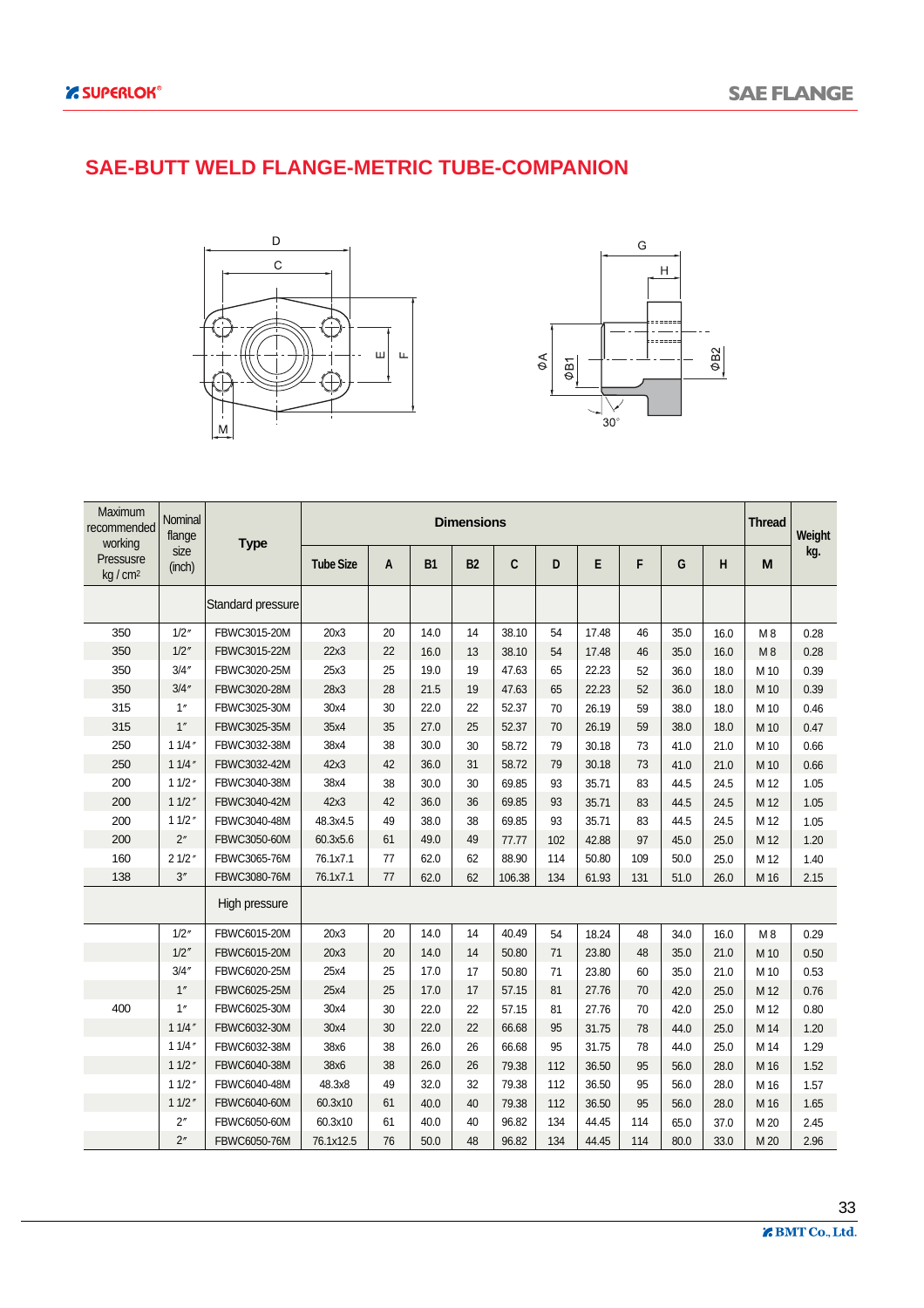#### **SAE-WELDING HEAD FLANGE**



| Maximum<br>recommended<br>working | <b>Nominal</b><br>flange | <b>Type</b>       |                  |             |     | <b>Dimensions</b> |       |    |      |         | <b>Bolts</b>   | Weight |
|-----------------------------------|--------------------------|-------------------|------------------|-------------|-----|-------------------|-------|----|------|---------|----------------|--------|
| Pressusre                         | size                     |                   | <b>Pipe Size</b> | $\mathbf c$ | D   | E                 | F     | G  | L    |         | M              | kg.    |
| kg / cm <sup>2</sup>              | (inch)                   |                   | AxS              |             |     |                   |       |    |      | metr.   | unc            |        |
|                                   |                          | Standard pressure |                  |             |     |                   |       |    |      |         |                |        |
| 350                               | 1/2''                    | FWH 3015          | 21.3x3.7         | 38.10       | 54  | 17.48             | 45.6  | 41 | 9.0  | M 8x25  | 5/16x1 1/4     | 0.08   |
| 350                               | 3/4''                    | <b>FWH 3020</b>   | 26.7x3.9         | 47.63       | 65  | 22.23             | 51.8  | 50 | 11.0 | M 10x30 | 3/8x1 1/4      | 0.16   |
| 315                               | 1''                      | FWH 3025          | 33.4x4.6         | 52.37       | 70  | 26.19             | 58.4  | 50 | 11.0 | M 10x30 | 3/8x1 1/4      | 0.23   |
| 250                               | 11/4''                   | <b>FWH 3032</b>   | 42.2x4.9         | 58.72       | 79  | 30.18             | 72.6  | 55 | 11.5 | M 10x30 | 7/16x1 1/2     | 0.30   |
| 200                               | 11/2''                   | <b>FWH 3040</b>   | 48.3x5.1         | 69.85       | 94  | 35.71             | 82.2  | 57 | 13.5 | M 12x35 | 1/2x1 1/2      | 0.40   |
| 200                               | 2''                      | <b>FWH 3050</b>   | 60.3x5.5         | 77.77       | 102 | 42.88             | 96.4  | 57 | 13.5 | M 12x35 | 1/2x1 1/2      | 0.50   |
| 160                               | 21/2"                    | <b>FWH 3065</b>   | 73.0x7.0         | 88.90       | 114 | 50.80             | 108.2 | 58 | 13.5 | M 12x40 | 1/2x1 3/4      | 0.80   |
| 138                               | 3''                      | <b>FWH 3080</b>   | 88.9x7.6         | 106.38      | 135 | 61.93             | 130.6 | 58 | 17.0 | M 16x50 | 5/8x2          | 1.10   |
| 35                                | 31/2''                   | <b>FWH 3090</b>   | 101.6x8.1        | 120.65      | 152 | 69.85             | 139.0 | 60 | 17.0 | M 16x50 | 5/8x2          | 1.40   |
| 35                                | 4''                      | <b>FWH 3100</b>   | 114.3x8.6        | 130.18      | 162 | 77.77             | 152.0 | 60 | 17.0 | M 16x50 | 5/8x2          | 1.75   |
| 35                                | 5''                      | FWH 3125          | 141.3x9.5        | 152.40      | 184 | 92.08             | 180.0 | 60 | 17.0 | M 16x55 | 5/8x2          | 2.62   |
|                                   |                          | High pressure     |                  |             |     |                   |       |    |      |         |                |        |
|                                   | 1/2''                    | FWH 6015          | 21.3x4.8         | 40.49       | 56  | 18.24             | 47.2  | 34 | 9.0  | M 8x30  | 5/16x1 1/4     | 0.08   |
|                                   | 3/4''                    | <b>FWH 6020</b>   | 26.7x5.6         | 50.80       | 71  | 23.80             | 60.0  | 38 | 11.0 | M 10x35 | 3/8x1 1/2      | 0.17   |
|                                   | 1"                       | <b>FWH 6025</b>   | 33.4x6.4         | 57.15       | 81  | 27.76             | 69.6  | 40 | 12.5 | M 12x45 | 7/16x1 3/4     | 0.25   |
| 400                               | 11/4''                   | FWH 6032          | 42.2x6.4         | 66.68       | 95  | 31.75             | 77.2  | 45 | 14.5 | M 14x50 | 1/2x1 3/4      | 0.30   |
|                                   | 11/2''                   | <b>FWH 6040</b>   | 48.3x7.1         | 79.38       | 113 | 36.50             | 95.0  | 50 | 17.0 | M 16x55 | 5/8x2          | 0.53   |
|                                   | 2 <sup>''</sup>          | <b>FWH 6050</b>   | 60.3x8.7         | 96.82       | 133 | 44.45             | 113.8 | 58 | 21.0 | M 20x70 | 3/4x2 1/2      | 0.90   |
|                                   | 21/2"                    | <b>FWH 6065</b>   | 73.0x9.5         | 123.80      | 180 | 58.80             | 150.2 | 75 | 26.0 | M 24x75 |                | 2.40   |
|                                   | 3''                      | <b>FWH 6080</b>   | 88.9x11.1        | 152.40      | 215 | 71.60             | 198.2 | 80 | 31.0 | M 30x90 | $\overline{a}$ | 3.60   |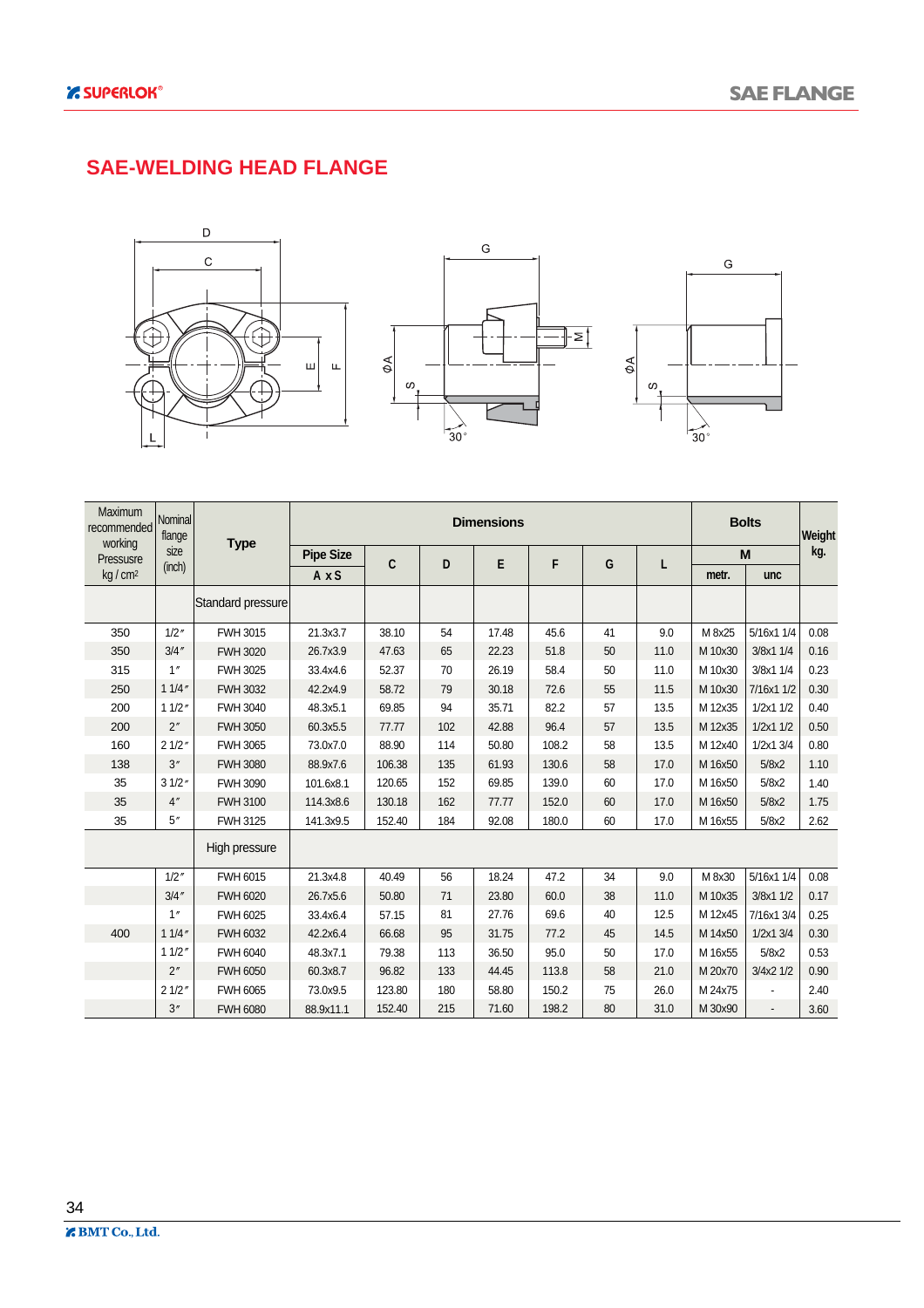#### **SAE - WELDING HEAD FLANGE-COUPLING**





| Maximum<br>recommended<br>working | Nominal<br>flange  | <b>Type</b>       |                  |        |     | <b>Dimensions</b> |       |     |       |         | <b>Bolts</b>  | Weight |
|-----------------------------------|--------------------|-------------------|------------------|--------|-----|-------------------|-------|-----|-------|---------|---------------|--------|
| Pressusre                         | size               |                   | <b>Pipe Size</b> | C      | D   | E                 | F     | G   | L     |         | M             | kg.    |
| kg / cm <sup>2</sup>              | (inch)             |                   | AxS              |        |     |                   |       |     |       | metr.   | unc           |        |
|                                   |                    | Standard pressure |                  |        |     |                   |       |     |       |         |               |        |
| 350                               | 1/2''              | <b>DFWH 3015</b>  | 21.3x3.7         | 38.10  | 54  | 17.48             | 45.6  | 82  | 9.00  | M 8x25  | 5/16x1 1/4    | 0.50   |
| 350                               | 3/4''              | <b>DFWH 3020</b>  | 26.7x3.9         | 47.63  | 65  | 22.23             | 51.8  | 100 | 11.00 | M 10x30 | 3/8x1 1/4     | 0.80   |
| 315                               | 1''                | <b>DFWH 3025</b>  | 33.4x4.6         | 52.37  | 70  | 26.19             | 58.4  | 100 | 11.00 | M 10x30 | 3/8x1 1/4     | 1.10   |
| 250                               | 11/4''             | <b>DFWH 3032</b>  | 42.2x4.9         | 58.72  | 79  | 30.18             | 72.6  | 110 | 11.50 | M 10x30 | 7/16x1 1/2    | 1.50   |
| 200                               | 11/2''             | <b>DFWH 3040</b>  | 48.3x5.1         | 69.85  | 94  | 35.71             | 82.2  | 114 | 13.50 | M 12x35 | 1/2x11/2      | 2.20   |
| 200                               | 2 <sup>''</sup>    | <b>DFWH 3050</b>  | 60.3x5.5         | 77.77  | 102 | 42.88             | 96.4  | 114 | 13.50 | M 12x35 | 1/2x11/2      | 2.40   |
| 160                               | 21/2"              | <b>DFWH 3065</b>  | 73.0x7.0         | 88.90  | 114 | 50.80             | 108.2 | 116 | 13.50 | M 12x40 | $1/2x1$ $3/4$ | 3.50   |
| 138                               | 3''                | <b>DFWH 3080</b>  | 88.9x7.6         | 106.38 | 135 | 61.93             | 130.6 | 116 | 17.00 | M 16x50 | 5/8x2         | 5.30   |
| 35                                | 31/2"              | <b>DFWH 3090</b>  | 101.6x8.1        | 120.65 | 152 | 69.85             | 139.0 | 120 | 17.00 | M 16x50 | 5/8x2         | 5.30   |
| 35                                | 4''                | <b>DFWH 3100</b>  | 114.3x8.6        | 130.18 | 162 | 77.77             | 152.0 | 120 | 17.00 | M 16x50 | 5/8x2         | 7.50   |
| 35                                | $5^{\prime\prime}$ | <b>DFWH 3125</b>  | 141.3x9.5        | 152.40 | 184 | 92.08             | 180.0 | 120 | 17.00 | M 16x55 | 5/8x2         | 11.0   |
|                                   |                    |                   |                  |        |     |                   |       |     |       |         |               |        |
|                                   | 1/2''              | <b>DFWH 6015</b>  | 21.3x4.8         | 40.49  | 56  | 18.24             | 47.2  | 68  | 9.0   | M 8x30  | 5/16x1 1/4    | 0.60   |
|                                   | 3/4''              | <b>DFWH 6020</b>  | 26.7x5.6         | 50.80  | 71  | 23.80             | 60.0  | 76  | 11.0  | M 10x35 | 3/8x1 1/2     | 1.10   |
|                                   | 1 <sup>''</sup>    | <b>DFWH 6025</b>  | 33.4x6.4         | 57.15  | 81  | 27.76             | 69.6  | 80  | 12.5  | M 12x45 | 7/16x1 3/4    | 1.70   |
| 400                               | 11/4''             | <b>DFWH 6032</b>  | 42.2x6.4         | 66.68  | 95  | 31.75             | 77.2  | 90  | 14.5  | M 14x50 | 1/2x13/4      | 2.50   |
|                                   | 11/2''             | <b>DFWH 6040</b>  | 48.3x7.1         | 79.38  | 113 | 36.50             | 95.0  | 100 | 17.0  | M 16x55 | 5/8x2         | 4.10   |
|                                   | 2 <sup>''</sup>    | <b>DFWH 6050</b>  | 60.3x8.7         | 96.82  | 133 | 44.45             | 113.8 | 116 | 21.0  | M 20x70 | 3/4x2 1/2     | 6.70   |
|                                   | 21/2"              | <b>DFWH 6065</b>  | 73.0x9.5         | 123.80 | 180 | 58.80             | 150.2 | 150 | 26.0  | M 24x75 |               | 15.0   |
|                                   | 3''                | <b>DFWH 6080</b>  | 88.9x11.1        | 152.40 | 215 | 71.60             | 198.2 | 160 | 31.0  | M 30x90 |               | 27.0   |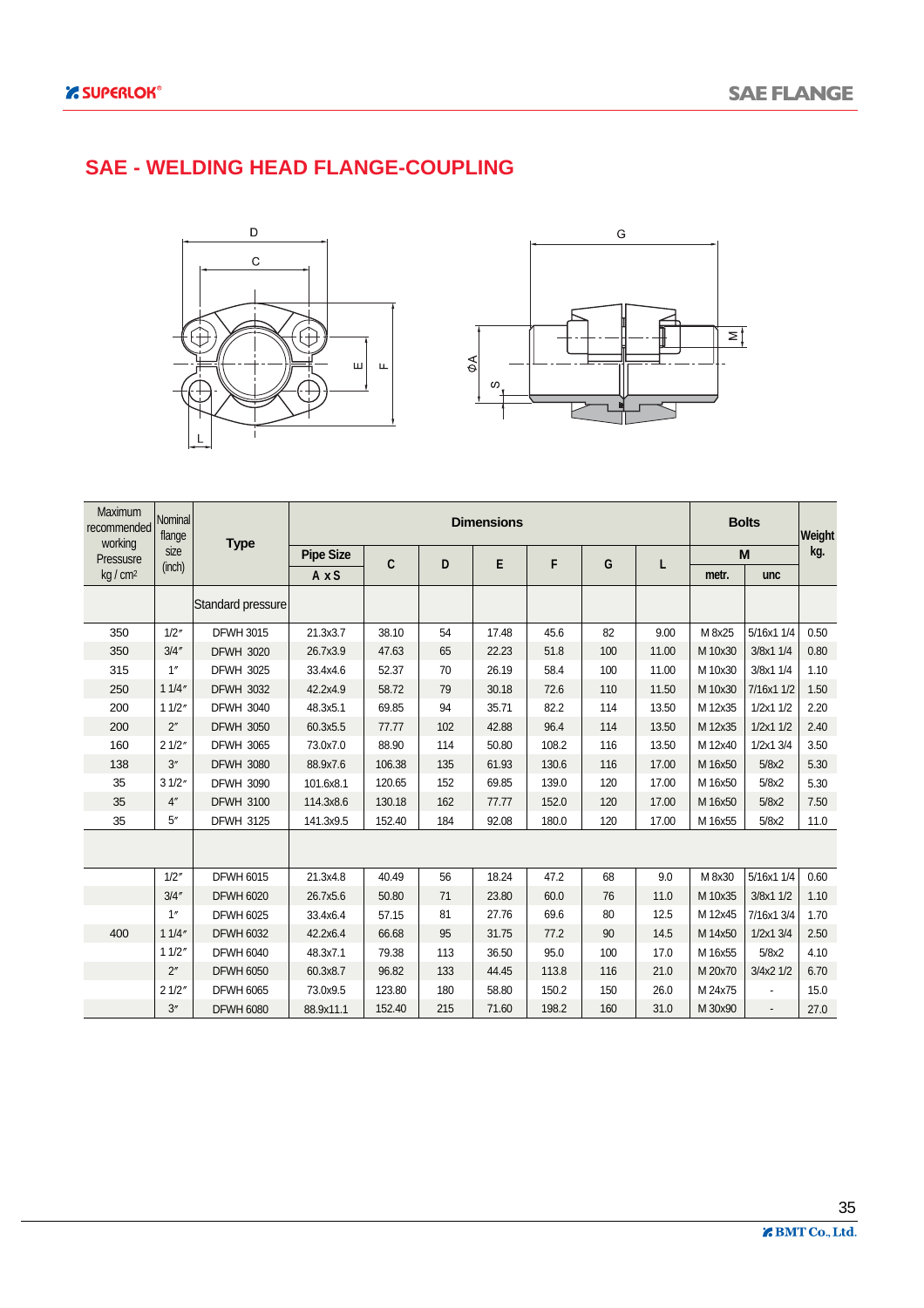#### **SAE-WELDING NECK COUPLING**





| Maximum<br>recommended<br>working | Nominal<br>flange |                   |                  |        |     | <b>Dimensions</b> |     |     |      |         | <b>Bolts</b>             | Weight |
|-----------------------------------|-------------------|-------------------|------------------|--------|-----|-------------------|-----|-----|------|---------|--------------------------|--------|
| Pressusre                         | size              | <b>Type</b>       | <b>Pipe Size</b> | C      | D   | E                 | F   | G   | L    |         | M                        | kg.    |
| kg/cm <sup>2</sup>                | (inch)            |                   | AxS              |        |     |                   |     |     |      | metr.   | unc                      |        |
|                                   |                   | Standard pressure |                  |        |     |                   |     |     |      |         |                          |        |
| 350                               | 1/2''             | <b>FWNC 3015</b>  | 21.3x3.7         | 38.10  | 54  | 17.48             | 46  | 100 | 9.0  | M 8x35  | 5/16x1 1/4               | 0.08   |
| 350                               | 3/4''             | <b>FWNC 3020</b>  | 26.7x3.9         | 47.63  | 65  | 22.23             | 52  | 100 | 11.0 | M 10x35 | 3/8x1 1/4                | 0.16   |
| 315                               | 1''               | <b>FWNC 3025</b>  | 33.4x4.6         | 52.37  | 70  | 26.19             | 59  | 100 | 11.0 | M 10x35 | 3/8x1 1/4                | 0.23   |
| 250                               | 11/4              | <b>FWNC 3032</b>  | 42.2x4.9         | 58.72  | 79  | 30.18             | 73  | 110 | 11.5 | M 12x45 | 7/16x1 1/2               | 0.30   |
| 200                               | 11/2''            | <b>FWNC 3040</b>  | 48.3x5.1         | 69.85  | 94  | 35.71             | 83  | 120 | 13.5 | M 12x45 | 1/2x11/2                 | 0.40   |
| 200                               | 2"                | <b>FWNC 3050</b>  | 60.3x5.5         | 77.77  | 102 | 42.88             | 97  | 120 | 13.5 | M 12x50 | 1/2x1 1/2                | 0.50   |
| 160                               | 21/2''            | <b>FWNC 3065</b>  | 73.0x7.0         | 88.90  | 114 | 50.80             | 109 | 120 | 13.5 | M 12x60 | 1/2x1 3/4                | 0.80   |
| 138                               | 3''               | <b>FWNC 3080</b>  | 88.9x7.6         | 106.38 | 135 | 61.93             | 131 | 120 | 17.0 | M 16x70 | 5/8x2                    | 1.10   |
| 35                                | 31/2''            | <b>FWNC 3090</b>  | 101.6x8.1        | 120.65 | 152 | 69.85             | 140 | 120 | 17.0 | M 16x50 | 5/8x2                    | 1.40   |
| 35                                | 4"                | <b>FWNC 3100</b>  | 114.3x8.6        | 130.18 | 162 | 77.77             | 152 | 120 | 17.0 | M 16x60 | 5/8x2                    | 1.75   |
| 35                                | 5''               | <b>FWNC 3125</b>  | 141.3x9.5        | 152.40 | 184 | 92.08             | 181 | 120 | 17.0 | M 16x70 | 5/8x2                    | 2.62   |
|                                   |                   | High pressure     |                  |        |     |                   |     |     |      |         |                          |        |
| 400                               | 1/2''             | <b>FWNC 6015</b>  | 21.3x4.8         | 40.49  | 56  | 18.24             | 48  | 100 | 9.0  | M 8x35  | 5/16x1 1/4               | 0.08   |
| 400                               | 3/4''             | <b>FWNC 6020</b>  | 26.7x5.6         | 50.80  | 71  | 23.80             | 60  | 100 | 11.0 | M 10x40 | 3/8x1 1/2                | 0.17   |
| 400                               | 1''               | <b>FWNC 6025</b>  | 33.4x6.4         | 57.15  | 81  | 27.76             | 70  | 100 | 13.0 | M 12x45 | 7/16x1 3/4               | 0.25   |
| 400                               | 11/4''            | <b>FWNC 6032</b>  | 42.2x6.4         | 66.68  | 95  | 31.75             | 78  | 110 | 14.5 | M 14x50 | $1/2x1$ 3/4              | 0.30   |
| 400                               | 11/2''            | <b>FWNC 6040</b>  | 48.3x7.1         | 79.38  | 113 | 36.50             | 95  | 120 | 17.0 | M 16x60 | 5/8x2                    | 0.53   |
| 400                               | 2''               | <b>FWNC 6050</b>  | 60.3x8.7         | 96.82  | 133 | 44.45             | 114 | 120 | 21.0 | M 20x70 | 3/4x2 1/2                | 0.90   |
| 400                               | 21/2"             | <b>FWNC 6065</b>  | 73.0x9.5         | 123.80 | 180 | 58.80             | 152 | 120 | 26.0 | M 24x75 |                          | 2.40   |
| 400                               | 3''               | <b>FWNC 6080</b>  | 88.9x11.1        | 152.40 | 215 | 71.60             | 178 | 120 | 31.0 | M 30x90 | $\overline{\phantom{a}}$ | 3.60   |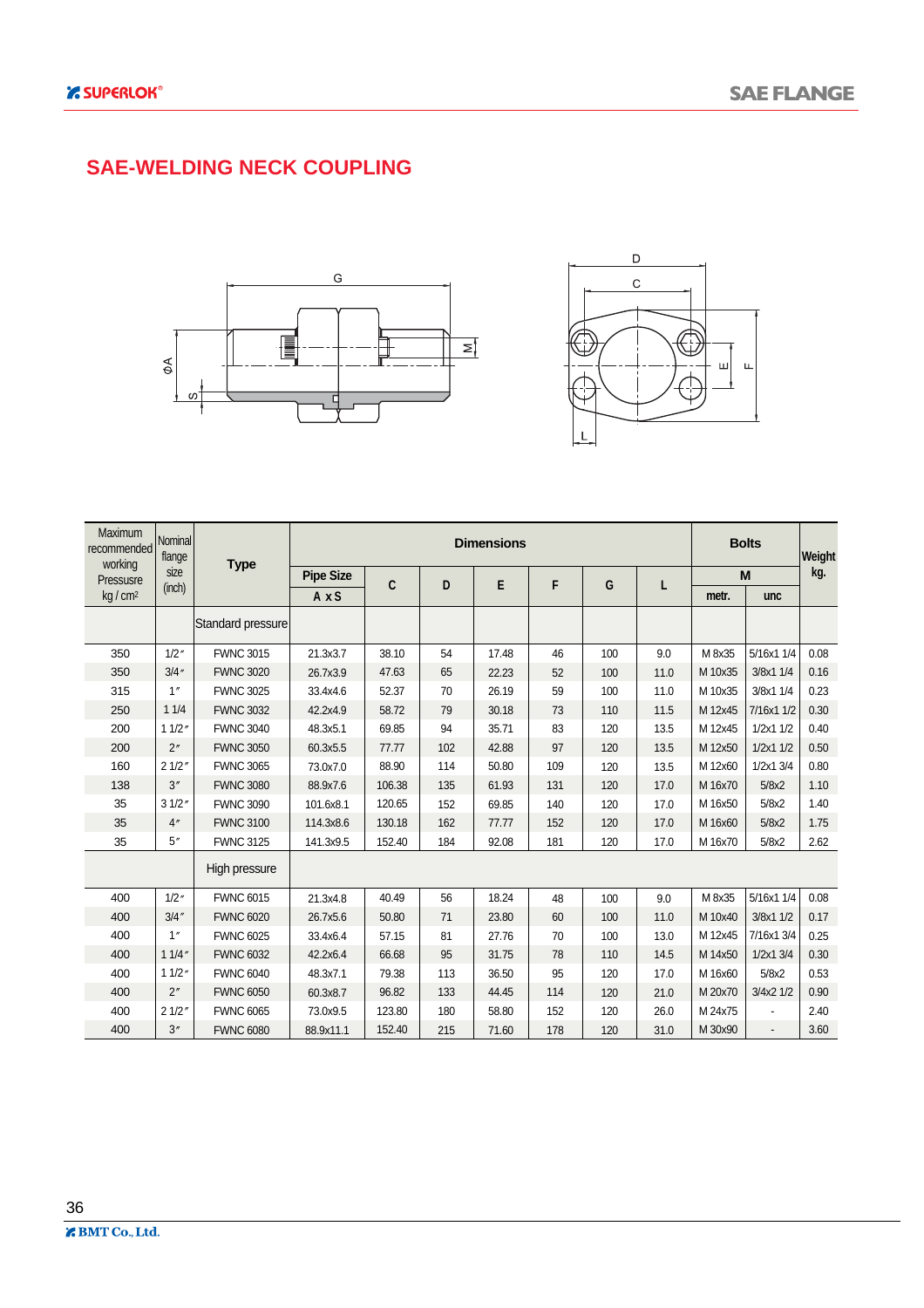### **SAE-CLOSED FLANGE**





| <b>Maximum</b><br>recommended | Nominal<br>flange |                   |              |     |       | <b>Dimensions</b> |    |      | <b>Bolts</b> |            | Weight |
|-------------------------------|-------------------|-------------------|--------------|-----|-------|-------------------|----|------|--------------|------------|--------|
| working<br>Pressusre          | size              | <b>Type</b>       | $\mathbf{C}$ | D   | E     | F                 | H  | L    | M            |            | kg.    |
| kg/cm <sup>2</sup>            | (inch)            |                   |              |     |       |                   |    |      | metr.        | unc        |        |
|                               |                   | Standard pressure |              |     |       |                   |    |      |              |            |        |
| 350                           | 1/2''             | FCL 3015          | 38.10        | 56  | 17.48 | 46                | 16 | 9.0  | M 8x30       | 5/16x1 1/4 | 0.20   |
| 350                           | 3/4''             | <b>FCL 3020</b>   | 47.63        | 65  | 22.23 | 52                | 16 | 11.0 | M 10x35      | 3/8x1 1/2  | 0.30   |
| 315                           | 1''               | FCL 3025          | 52.37        | 70  | 26.19 | 59                | 19 | 11.0 | M 10x35      | 3/8x1 1/2  | 0.37   |
| 250                           | 11/4"             | <b>FCL 3032</b>   | 58.72        | 79  | 30.18 | 73                | 18 | 11.5 | M 10x40      | 7/16x1 1/2 | 0.54   |
| 200                           | 11/2"             | <b>FCL 3040</b>   | 69.85        | 93  | 35.71 | 83                | 20 | 13.5 | M 12x45      | 1/2x1 3/4  | 0.90   |
| 200                           | 2"                | <b>FCL 3050</b>   | 77.77        | 102 | 42.88 | 97                | 20 | 13.5 | M 12x45      | 1/2x1 3/4  | 1.00   |
| 160                           | 21/2"             | FCL 3065          | 88.90        | 114 | 50.80 | 109               | 20 | 13.5 | M 12x45      | 1/2x1 3/4  | 1.35   |
| 138                           | 3''               | <b>FCL 3080</b>   | 106.38       | 134 | 61.93 | 131               | 24 | 17.0 | M 16x50      | 5/8x2      | 2.35   |
| 35                            | 31/2"             | <b>FCL 3090</b>   | 120.65       | 152 | 69.85 | 140               | 22 | 17.0 | M 16x50      | 5/8x2      | 2.90   |
| 35                            | 4''               | <b>FCL 3100</b>   | 130.18       | 162 | 77.77 | 152               | 25 | 17.0 | M 16x50      | 5/8x2      | 3.90   |
| 35                            | 5''               | FCL 3125          | 152.40       | 190 | 92.08 | 181               | 28 | 17.0 | M 16x50      | 5/8x2      | 4.00   |
|                               |                   | High pressure     |              |     |       |                   |    |      |              |            |        |
|                               | 1/2''             | FCL 6015          | 40.49        | 56  | 18.24 | 48                | 16 | 9.0  | M 8x30       | 5/16x1 1/4 | 0.20   |
|                               | 3/4''             | <b>FCL 6020</b>   | 50.80        | 71  | 23.80 | 60                | 19 | 11.0 | M 10x35      | 3/8x1 1/2  | 0.48   |
|                               | 1''               | FCL 6025          | 57.15        | 81  | 27.76 | 70                | 24 | 13.0 | M 12x45      | 7/16x1 1/2 | 0.77   |
| 400                           | 11/4"             | FCL 6032          | 66.68        | 95  | 31.75 | 78                | 27 | 15.0 | M 14x45      | 1/2x1 3/4  | 0.85   |
|                               | 11/2"             | FCL 6040          | 79.38        | 112 | 36.50 | 95                | 30 | 17.0 | M 16x50      | 5/8x2      | 1.80   |
|                               | 2''               | FCL 6050          | 96.82        | 134 | 44.45 | 114               | 28 | 21.0 | M 20x65      | 3/4x2 1/2  | 2.00   |
|                               | 21/2"             | FCL 6065          | 123.80       | 180 | 58.80 | 152               | 45 | 26.0 | M 24x80      |            | 5.30   |
|                               | 3''               | <b>FCL 6080</b>   | 152.40       | 208 | 71.40 | 178               | 55 | 33.0 | M 30x100     |            |        |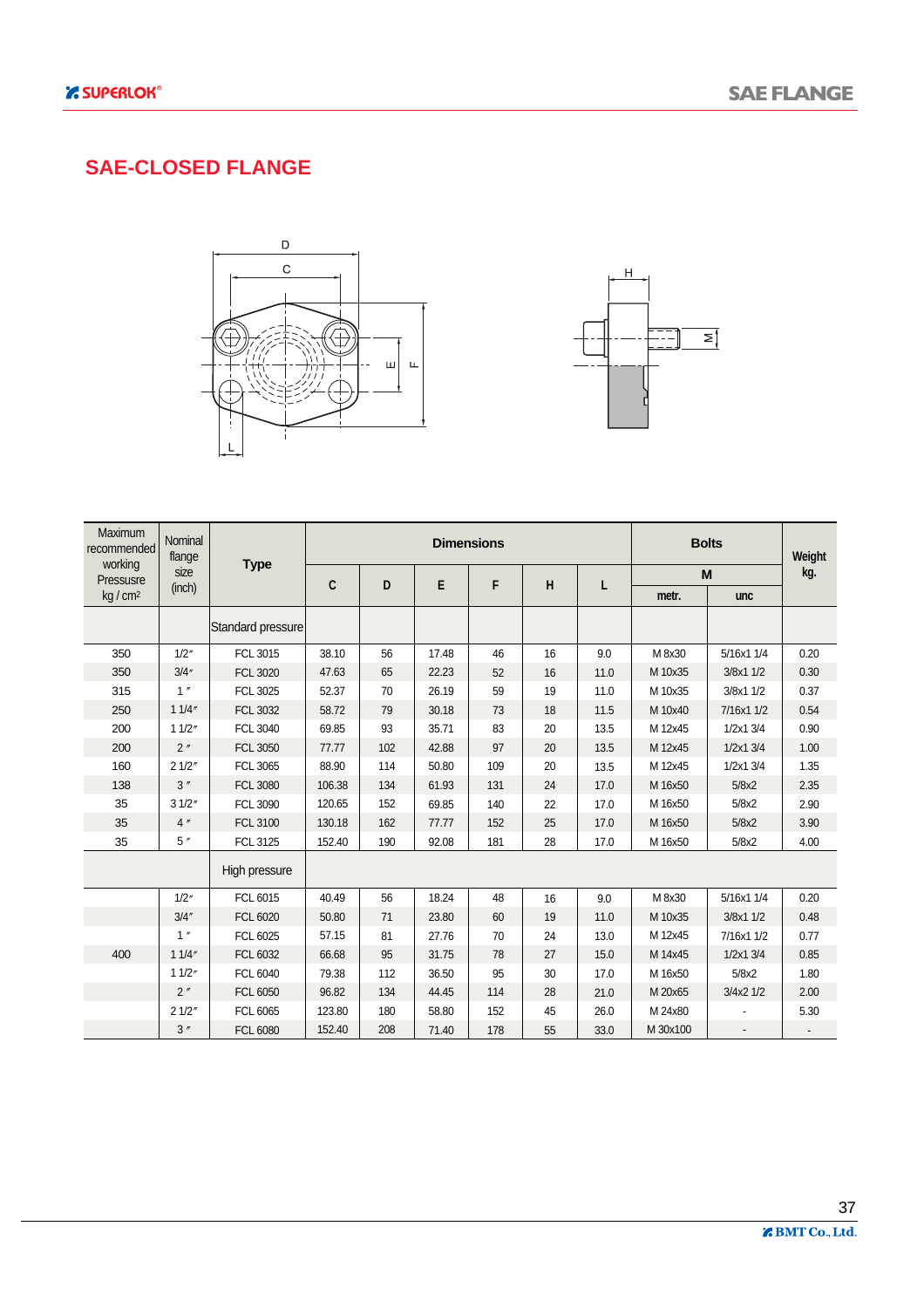### **SAE-CLOSED FLANGE COMPANION**





| Maximum<br>recommended<br>working<br>Pressusre | Nominal<br>flange<br>size | <b>Type</b>       |        |     | <b>Bolts</b> | Weight<br>kg. |         |                    |      |
|------------------------------------------------|---------------------------|-------------------|--------|-----|--------------|---------------|---------|--------------------|------|
| kg/cm <sup>2</sup>                             | (inch)                    |                   | C      | D   | $\mathsf E$  | F             | $\sf H$ | $\pmb{\mathsf{M}}$ |      |
|                                                |                           | Standard pressure |        |     |              |               |         |                    |      |
| 350                                            | 1/2''                     | <b>FCLC 3015</b>  | 38.10  | 56  | 17.48        | 46            | 16      | M8                 | 0.20 |
| 350                                            | 3/4''                     | <b>FCLC 3020</b>  | 47.63  | 65  | 22.23        | 52            | 16      | M 10               | 0.30 |
| 315                                            | 1''                       | <b>FCLC 3025</b>  | 52.37  | 70  | 26.19        | 59            | 19      | M 10               | 0.37 |
| 250                                            | 11/4''                    | <b>FCLC 3032</b>  | 58.72  | 79  | 30.18        | 73            | 18      | M 10               | 0.54 |
| 200                                            | 11/2''                    | <b>FCLC 3040</b>  | 69.85  | 93  | 35.71        | 83            | 20      | M 12               | 0.90 |
| 200                                            | 2"                        | <b>FCLC 3050</b>  | 77.77  | 102 | 42.88        | 97            | 20      | M 12               | 1.00 |
| 160                                            | 21/2"                     | <b>FCLC 3065</b>  | 88.90  | 114 | 50.80        | 109           | 20      | M 12               | 1.35 |
| 138                                            | 3''                       | <b>FCLC 3080</b>  | 106.38 | 134 | 61.93        | 131           | 24      | M 16               | 2.35 |
| 35                                             | 31/2"                     | <b>FCLC 3090</b>  | 120.65 | 152 | 69.85        | 140           | 22      | M 16               | 2.90 |
| 35                                             | 4"                        | <b>FCLC 3100</b>  | 130.18 | 162 | 77.77        | 152           | 25      | M 16               | 3.90 |
| 35                                             | 5''                       | <b>FCLC 3125</b>  | 152.40 | 190 | 92.08        | 181           | 28      | M 16               | 4.00 |
|                                                |                           | High pressure     |        |     |              |               |         |                    |      |
|                                                | 1/2''                     | <b>FCLC 6015</b>  | 40.49  | 56  | 18.24        | 48            | 16      | M8                 | 0.20 |
|                                                | 3/4''                     | <b>FCLC 6020</b>  | 50.80  | 71  | 23.80        | 60            | 19      | M 10               | 0.48 |
|                                                | 1''                       | <b>FCLC 6025</b>  | 57.15  | 81  | 27.76        | 70            | 24      | M 12               | 0.77 |
| 400                                            | 11/4''                    | <b>FCLC 6032</b>  | 66.68  | 95  | 31.75        | 78            | 27      | M 14               | 0.85 |
|                                                | 11/2''                    | <b>FCLC 6040</b>  | 79.38  | 112 | 36.50        | 95            | 30      | M 16               | 1.80 |
|                                                | 2"                        | <b>FCLC 6050</b>  | 96.82  | 134 | 44.45        | 114           | 28      | M 20               | 2.00 |
|                                                | 21/2"                     | <b>FCLC 6065</b>  | 123.80 | 180 | 58.80        | 152           | 45      | M 24               | 5.30 |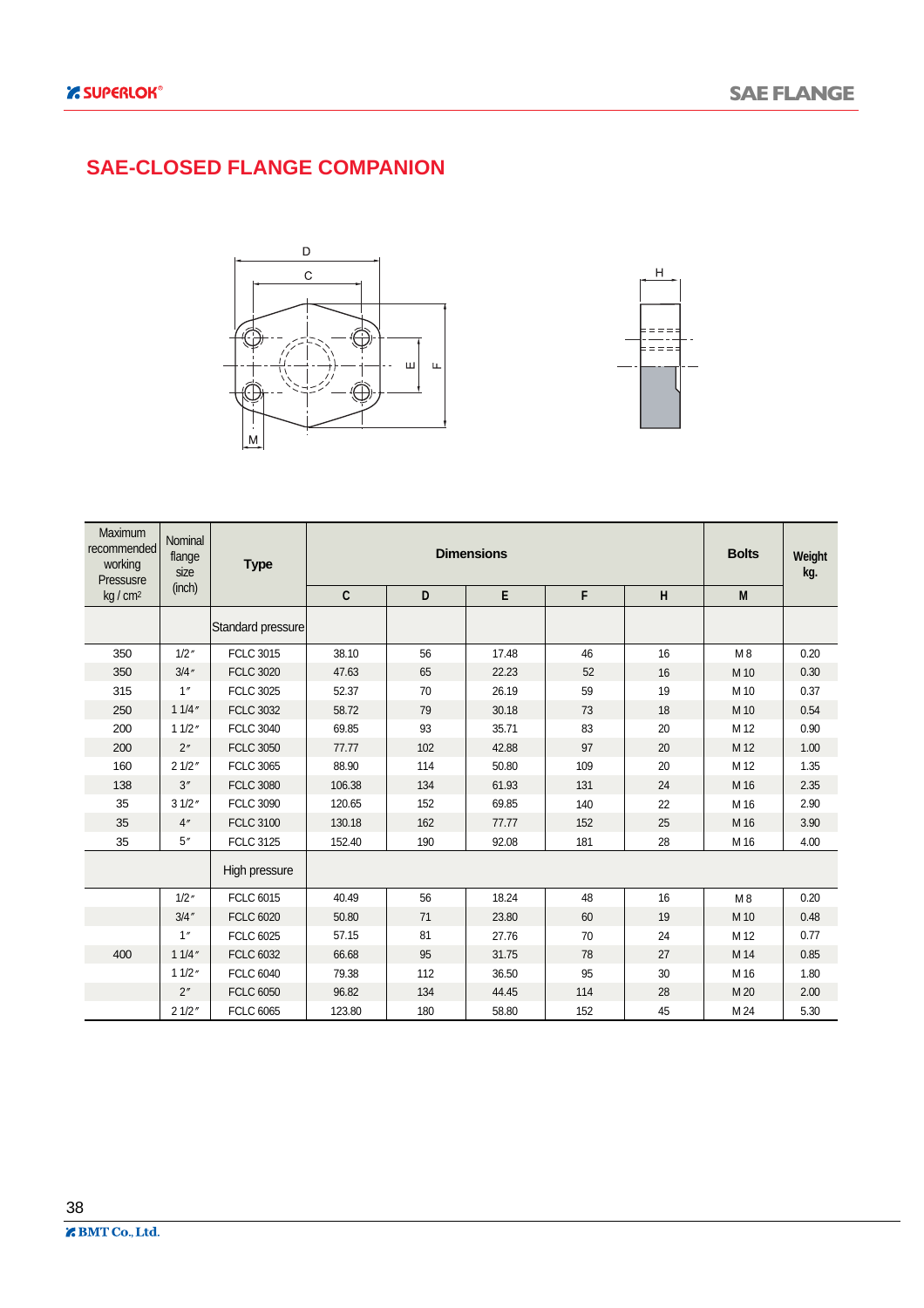#### **SAE-PLUG FLANGE**







| Maximum<br>recommended<br>working | Nominal<br>flange |                    |                |       |        | <b>Dimensions</b> |       |        | <b>Bolts</b> | Weight |      |         |                 |      |
|-----------------------------------|-------------------|--------------------|----------------|-------|--------|-------------------|-------|--------|--------------|--------|------|---------|-----------------|------|
| Pressusre                         | size              | <b>Type</b>        | A <sub>1</sub> | A2    | C      | D                 | E     | F      | G            | H      | L    |         | M               | kg.  |
| kg/cm <sup>2</sup>                | (inch)            |                    |                |       |        |                   |       |        |              |        |      | metr.   | unc             |      |
|                                   |                   | Standard pressure  |                |       |        |                   |       |        |              |        |      |         |                 |      |
| 350                               | 1/2''             | FP/FSO 3015        | 30.2           | 24.0  | 38.10  | 54                | 17.48 | 45.60  | 16           | 6.8    | 9.0  | M 8x25  | 5/16x1 1/4      | 0.07 |
| 350                               | 3/4''             | <b>FP/FSO 3020</b> | 38.1           | 31.8  | 47.63  | 65                | 22.23 | 51.80  | 17           | 6.8    | 11.0 | M 10x30 | 3/8x1 1/4       | 0.12 |
| 315                               | 1''               | FP/FSO 3025        | 44.5           | 38.0  | 52.37  | 70                | 26.19 | 58.40  | 17           | 8.0    | 11.0 | M 10x30 | 3/8x1 1/4       | 0.17 |
| 250                               | 11/4''            | <b>FP/FSO 3032</b> | 50.8           | 43.0  | 58.72  | 79                | 30.18 | 72.60  | 17           | 8.0    | 11.5 | M 10x30 | 7/16x1 1/2      | 0.22 |
| 200                               | 11/2''            | <b>FP/FSO 3040</b> | 60.3           | 50.0  | 69.85  | 94                | 35.71 | 82.20  | 19           | 8.0    | 13.5 | M 12x35 | 1/2x11/2        | 0.34 |
| 200                               | 2"                | FP/FSO 3050        | 71.4           | 62.0  | 77.77  | 102               | 42.88 | 96.40  | 19           | 9.6    | 13.5 | M 12x35 | 1/2x11/2        | 0.51 |
| 160                               | 21/2"             | <b>FP/FSO 3065</b> | 84.1           | 74.0  | 88.90  | 114               | 50.80 | 108.00 | 40           | 9.6    | 13.5 | M 12x35 | $1/2x1$ $1/2$ . | 1.43 |
| 138                               | 3''               | <b>FP/FSO 3080</b> | 101.6          | 90.0  | 106.38 | 135               | 61.93 | 130.60 | 45           | 9.6    | 17.0 | M 16x50 | 5/8x2           | 2.35 |
| 35                                | 31/2''            | FP/FSO 3090        | 114.3          | 102.0 | 120.65 | 152               | 69.85 | 139.00 | 30           | 11.3   | 17.0 | M 16x50 | 5/8x2           | 2.80 |
| 35                                | 4"                | FP/FSO 3100        | 127.0          | 114.5 | 130.18 | 162               | 77.77 | 152.00 | 36           | 11.3   | 17.0 | M 16x50 | 5/8x2           | 3.08 |
| 35                                | 5''               | FP/FSO 3125        | 152.4          | 140.0 | 152.40 | 185               | 92.08 | 180.00 | 45           | 11.3   | 17.0 | M 16x50 | 5/8x2           | 5.69 |
|                                   |                   | High pressure      |                |       |        |                   |       |        |              |        |      |         |                 |      |
|                                   | 1/2''             | FP/FSO 6015        | 31.8           | 24.0  | 40.49  | 56                | 18.24 | 47.20  | 14           | 7.8    | 9.0  | M 8x30  | 5/16x1 1/4      | 0.07 |
|                                   | 3/4''             | <b>FP/FSO 6020</b> | 41.3           | 31.8  | 50.80  | 71                | 23.80 | 60.00  | 15           | 8.8    | 11.0 | M 10x35 | 3/8x1 1/2       | 0.13 |
|                                   | 1''               | FP/FSO 6025        | 47.6           | 38.0  | 57.15  | 81                | 27.76 | 69.60  | 16           | 9.5    | 12.5 | M 12x45 | 7/16x1 3/4      | 0.18 |
| 400                               | 11/4''            | FP/FSO 6032        | 54.0           | 44.0  | 66.68  | 95                | 31.75 | 77.20  | 16           | 10.3   | 14.5 | M 14x45 | 1/2x1 3/4       | 0.38 |
|                                   | 11/2''            | FP/FSO 6040        | 63.5           | 50.8  | 79.38  | 113               | 36.50 | 95.00  | 19           | 12.6   | 17.0 | M 16x55 | 5/8x2           | 0.41 |
|                                   | 2"                | FP/FSO 6050        | 79.4           | 67.0  | 96.82  | 133               | 44.45 | 113.80 | 30           | 12.6   | 21.0 | M 20x70 | 3/4x2 1/2       | 0.95 |
|                                   | 21/2"             | FP/FSO 6065        | 108.0          | 89.0  | 123.80 | 180               | 58.70 | 150.20 | 45           | 21.2   | 26.0 | M 24x75 |                 | 2.66 |
|                                   | 3''               | FP/FSO 6080        | 132.0          | 114.3 | 152.40 | 215               | 71.60 | 198.16 | 55           | 26.5   | 32.0 | M 30x90 |                 | 5.10 |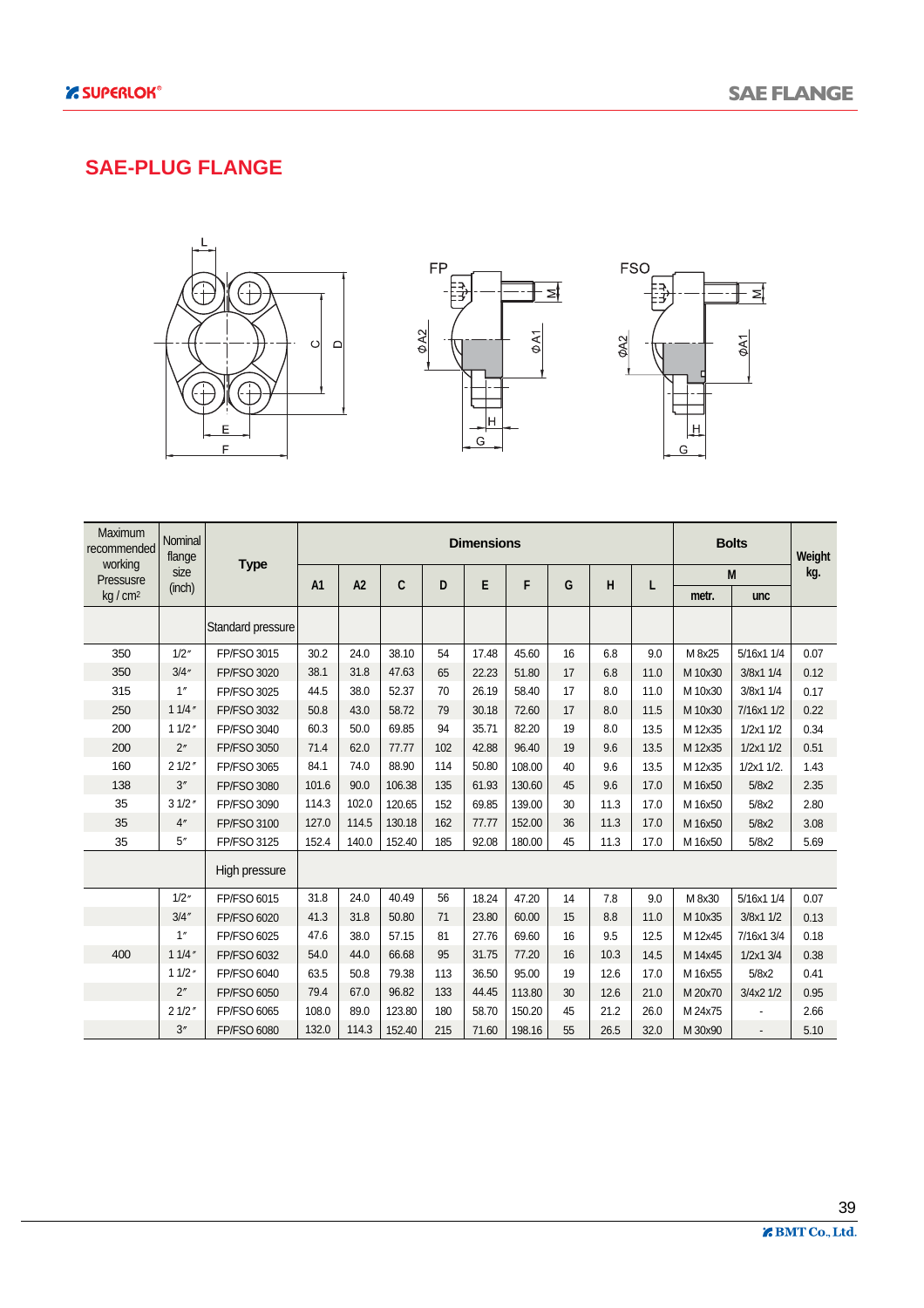#### **SAE-HEAD FLANGE**







| <b>Maximum</b><br>recommended | Nominal<br>flange            |                   |                | <b>Dimensions</b> |      |       |     |       |       |    |      |      |         | <b>Bolts</b>  | Weight |
|-------------------------------|------------------------------|-------------------|----------------|-------------------|------|-------|-----|-------|-------|----|------|------|---------|---------------|--------|
| working<br>Pressusre          | size                         | <b>Type</b>       | A <sub>1</sub> | A2                | B    | C     | D   | E     | F     | G  | H    | L    |         | M             | kg.    |
| kg/cm <sup>2</sup>            | (inch)                       |                   |                |                   |      |       |     |       |       |    |      |      | metr.   | unc           |        |
|                               |                              | Standard pressure |                |                   |      |       |     |       |       |    |      |      |         |               |        |
| 350                           | $1/2$ "                      | FLH 3015          | 30.2           | 24.0              | 0/10 | 38.10 | 54  | 17.48 | 45.6  | 16 | 6.8  | 9.0  | M 8x25  | 5/16x1 1/4    | 0.17   |
| 350                           | 3/4''                        | FLH 3020          | 38.1           | 31.8              | 0/15 | 47.63 | 65  | 22.23 | 51.8  | 17 | 6.8  | 11.0 | M 10x30 | 3/8x1 1/4     | 0.19   |
| 315                           | 1''                          | FLH 3025          | 44.5           | 38.0              | 0/20 | 52.37 | 70  | 26.19 | 58.4  | 17 | 8.0  | 11.0 | M 10x30 | 3/8x1 1/2     | 0.25   |
| 250                           | 11/4"                        | FLH 3032          | 50.8           | 43.0              | 0/27 | 58.72 | 79  | 30.18 | 72.6  | 17 | 8.0  | 11.5 | M 10x30 | 7/16x1 1/2    | 0.35   |
| 200                           | 11/2"                        | FLH 3040          | 60.3           | 50.0              | 0/32 | 69.85 | 94  | 35.71 | 82.2  | 19 | 8.0  | 13.5 | M 12x35 | 1/2x11/2      | 0.53   |
| 200                           | 2''                          | <b>FLH 3050</b>   | 71.4           | 62.0              | 0/40 | 77.77 | 102 | 42.88 | 96.4  | 19 | 9.6  | 13.5 | M 12x35 | 1/2x11/2      | 0.59   |
| 160                           | 21/2"                        | FLH 3065          | 84.1           | 74.0              | 0/50 | 88.90 | 114 | 50.80 | 108.2 | 30 | 9.6  | 13.5 | M 12x40 | 1/2x1 3/4     | 0.86   |
|                               |                              | High pressure     |                |                   |      |       |     |       |       |    |      |      |         |               |        |
|                               | $1/2$ "                      | FLH 6015          | 31.8           | 24.0              | 0/10 | 40.49 | 56  | 18.24 | 47.2  | 16 | 7.8  | 9.0  | M 8x30  | 5/16x1 1/4    | 0.18   |
|                               | 3/4''                        | FLH 6020          | 41.3           | 31.8              | 0/15 | 50.80 | 71  | 23.80 | 60.0  | 20 | 8.8  | 11.0 | M 10x35 | 3/8x1 1/4     | 0.41   |
| 400                           | $\pmb{\eta}$<br>$\mathbf{1}$ | FLH 6025          | 47.6           | 38.0              | 0/20 | 57.15 | 81  | 27.76 | 69.6  | 22 | 9.5  | 12.5 | M 12x45 | 7/16x1 3/4    | 0.63   |
|                               | 11/4"                        | FLH 6032          | 54.0           | 44.0              | 0/27 | 66.68 | 95  | 31.75 | 77.2  | 27 | 10.3 | 14.5 | M 14x45 | $1/2x1$ $3/4$ | 0.95   |
|                               | 11/2"                        | FLH 6040          | 63.5           | 50.8              | 0/32 | 79.38 | 113 | 36.50 | 95.0  | 32 | 12.6 | 17.0 | M 16x55 | 5/8x2         | 1.61   |
|                               | 2"                           | FLH 6050          | 79.4           | 67.0              | 0/40 | 96.82 | 133 | 44.45 | 113.8 | 40 | 12.6 | 21.0 | M 20x70 | 3/4x 2 1/2    | 2.51   |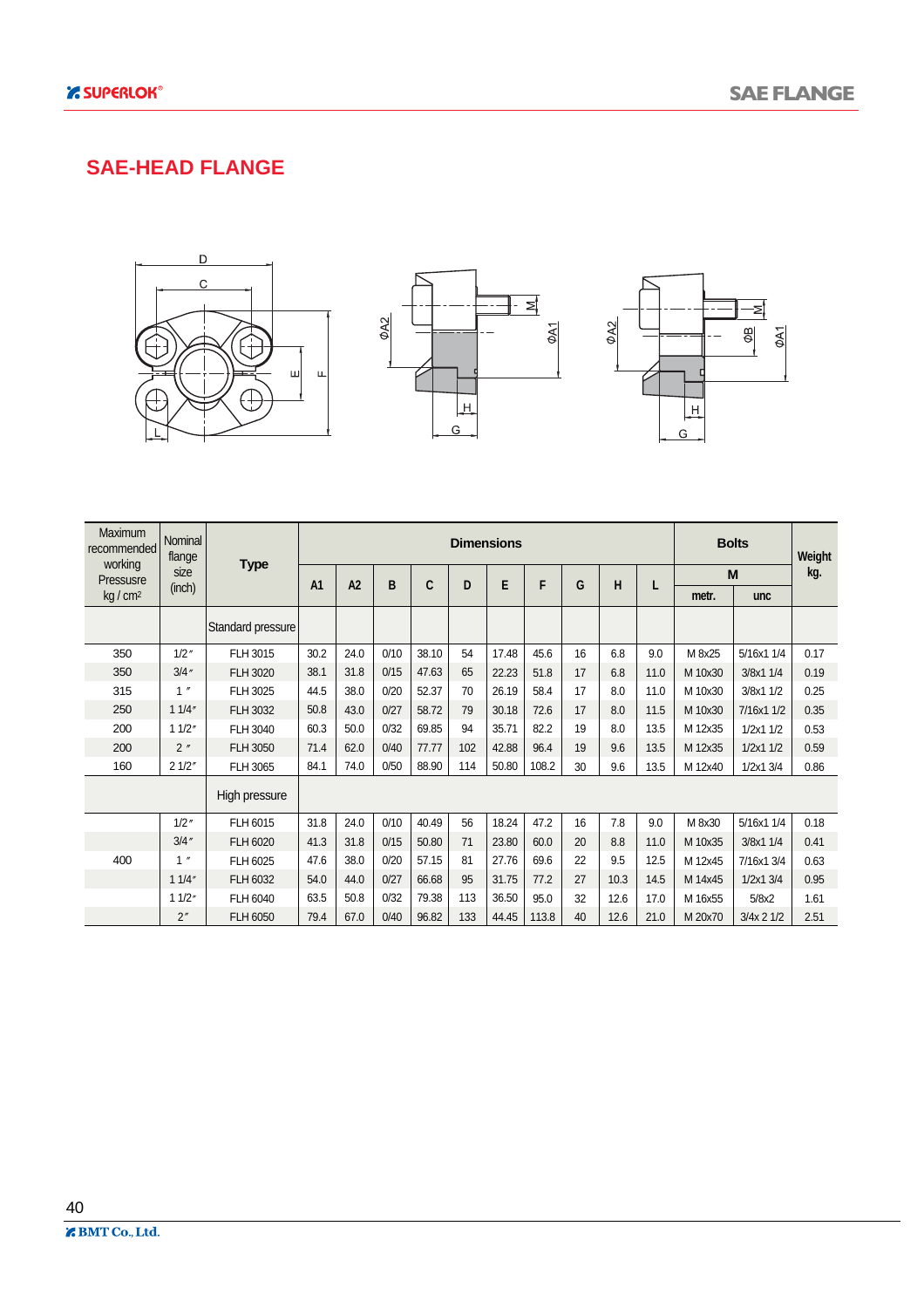### **SAE-LOCKING SHEET**





| Maximum<br>recommended<br>working<br>Pressusre | Nominal<br>flange<br>size | <b>Type</b>       | <b>Dimensions</b> |     |       |     |                |      |      |  |  |  |
|------------------------------------------------|---------------------------|-------------------|-------------------|-----|-------|-----|----------------|------|------|--|--|--|
| kg/cm <sup>2</sup>                             | (inch)                    |                   | $\mathbf c$       | D   | E     | F   | H              | L    |      |  |  |  |
|                                                |                           | Standard pressure |                   |     |       |     |                |      |      |  |  |  |
|                                                | 1/2''                     | FLS 3015          | 38.10             | 54  | 17.48 | 46  | 3              | 9.0  | 0.04 |  |  |  |
|                                                | 3/4''                     | <b>FLS 3020</b>   | 47.63             | 65  | 22.23 | 52  | 3              | 11.0 | 0.06 |  |  |  |
|                                                | 1''                       | <b>FLS 3025</b>   | 52.37             | 70  | 26.19 | 59  | 3              | 11.0 | 0.08 |  |  |  |
| $\overline{\phantom{a}}$                       | 11/4"                     | <b>FLS 3032</b>   | 58.72             | 79  | 30.18 | 73  | 3              | 11.5 | 0.09 |  |  |  |
| $\blacksquare$                                 | 11/2"                     | <b>FLS 3040</b>   | 69.85             | 94  | 35.71 | 83  | 3              | 13.5 | 0.14 |  |  |  |
| $\overline{\phantom{a}}$                       | 2 <sup>n</sup>            | <b>FLS 3050</b>   | 77.77             | 102 | 42.88 | 97  | 3              | 13.5 | 0.17 |  |  |  |
|                                                | 21/2"                     | <b>FLS 3065</b>   | 88.90             | 114 | 50.80 | 109 | 3              | 13.5 | 0.23 |  |  |  |
|                                                | 3''                       | <b>FLS 3080</b>   | 106.38            | 135 | 61.93 | 131 | $\overline{4}$ | 17.0 | 0.43 |  |  |  |
|                                                | 31/2"                     | <b>FLS 3090</b>   | 120.65            | 152 | 69.85 | 140 | 4              | 17.0 | 0.52 |  |  |  |
| $\overline{\phantom{a}}$                       | 4 <sup>′</sup>            | <b>FLS 3100</b>   | 130.18            | 162 | 77.77 | 152 | $\overline{4}$ | 17.0 | 0.65 |  |  |  |
| $\blacksquare$                                 | 5''                       | FLS 3125          | 152.40            | 184 | 92.08 | 181 | 4              | 17.0 | 0.75 |  |  |  |
|                                                |                           | High pressure     |                   |     |       |     |                |      |      |  |  |  |
|                                                | 1/2''                     | FLS 6015          | 40.49             | 56  | 18.24 | 48  | $\overline{4}$ | 9.0  | 0.06 |  |  |  |
|                                                | 3/4''                     | <b>FLS 6020</b>   | 50.80             | 71  | 23.80 | 60  | $\overline{4}$ | 11.0 | 0.10 |  |  |  |
|                                                | 1 <sup>''</sup>           | FLS 6025          | 57.15             | 81  | 27.76 | 70  | 4              | 13.0 | 0.13 |  |  |  |
| $\overline{\phantom{a}}$                       | 11/4"                     | <b>FLS 6032</b>   | 66.68             | 95  | 31.75 | 78  | $\overline{4}$ | 15.0 | 0.17 |  |  |  |
|                                                | 11/2"                     | <b>FLS 6040</b>   | 79.38             | 113 | 36.50 | 95  | $\overline{4}$ | 17.0 | 0.24 |  |  |  |
|                                                | 2 <sup>''</sup>           | <b>FLS 6050</b>   | 96.82             | 133 | 44.45 | 114 | $\overline{4}$ | 21.0 | 0.35 |  |  |  |
|                                                | 21/2"                     | FLS 6065          | 123.80            | 180 | 58.80 | 152 | 4              | 26.0 | 0.65 |  |  |  |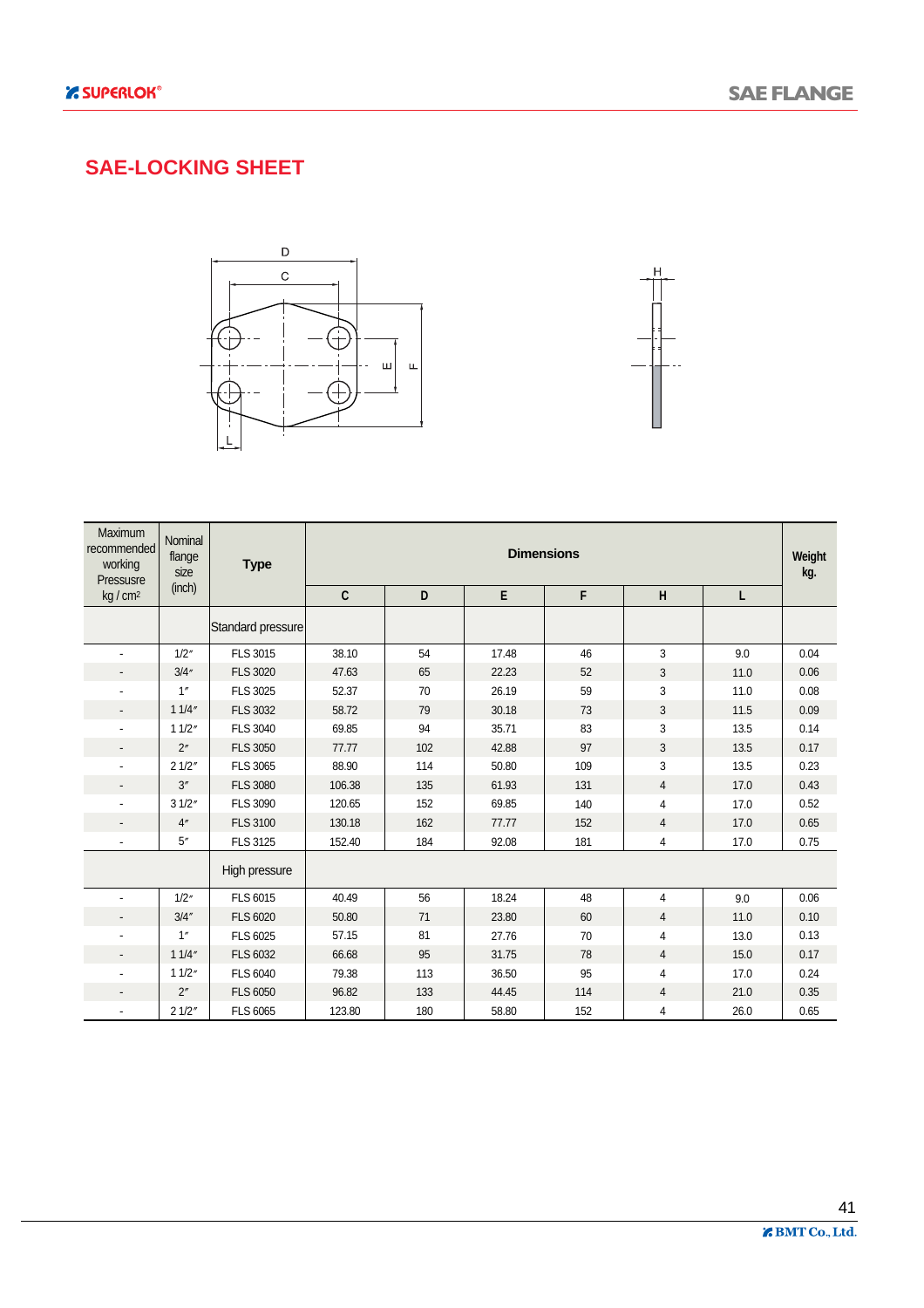#### **SAE-ADAPTER SHEET**





| Maximum<br>recommended<br>working<br>Pressusre | Nominal<br>flange<br>size | <b>Type</b>       | <b>Dimensions</b> |              |     |       |     |                |      |      |  |  |
|------------------------------------------------|---------------------------|-------------------|-------------------|--------------|-----|-------|-----|----------------|------|------|--|--|
| kg / cm <sup>2</sup>                           | (inch)                    |                   | A                 | $\mathbf{C}$ | D   | E     | F   | H              | L    |      |  |  |
|                                                |                           | Standard pressure |                   |              |     |       |     |                |      |      |  |  |
|                                                | 1/2''                     | FAS 3015          | 13                | 38.10        | 54  | 17.48 | 46  | 3              | 9.0  | 0.04 |  |  |
|                                                | 3/4''                     | <b>FAS 3020</b>   | 19                | 47.63        | 65  | 22.23 | 52  | 3              | 11.0 | 0.05 |  |  |
|                                                | 1''                       | FAS 3025          | 25                | 52.37        | 70  | 26.19 | 59  | 3              | 11.0 | 0.06 |  |  |
| $\overline{\phantom{0}}$                       | 11/4''                    | FAS 3032          | 32                | 58.72        | 79  | 30.18 | 73  | 3              | 11.5 | 0.08 |  |  |
| $\overline{\phantom{a}}$                       | 11/2''                    | <b>FAS 3040</b>   | 38                | 69.85        | 94  | 35.71 | 83  | 3              | 13.5 | 0.11 |  |  |
| $\overline{\phantom{a}}$                       | 2"                        | <b>FAS 3050</b>   | 51                | 77.77        | 102 | 42.88 | 97  | $\sqrt{3}$     | 13.5 | 0.12 |  |  |
|                                                | 21/2"                     | FAS 3065          | 63                | 88.90        | 114 | 50.80 | 109 | 3              | 13.5 | 0.16 |  |  |
|                                                | 3''                       | <b>FAS 3080</b>   | 73                | 106.38       | 135 | 61.93 | 131 | $\overline{4}$ | 17.0 | 0.29 |  |  |
|                                                | 31/2"                     | <b>FAS 3090</b>   | 89                | 120.65       | 152 | 69.85 | 140 | 4              | 17.0 | 0.34 |  |  |
| $\overline{\phantom{0}}$                       | 4"                        | <b>FAS 3100</b>   | 99                | 130.18       | 162 | 77.77 | 152 | $\overline{4}$ | 17.0 | 0.38 |  |  |
| $\blacksquare$                                 | 5''                       | FAS 3125          | 120               | 152.40       | 184 | 92.08 | 181 | 4              | 17.0 | 0.49 |  |  |
|                                                |                           | High pressure     |                   |              |     |       |     |                |      |      |  |  |
|                                                | 1/2''                     | FAS 6015          | 13                | 40.49        | 56  | 18.24 | 48  | $\overline{4}$ | 9.0  | 0.06 |  |  |
|                                                | 3/4''                     | FAS 6020          | 17                | 50.80        | 71  | 23.80 | 60  | 4              | 11.0 | 0.07 |  |  |
|                                                | 1''                       | FAS 6025          | 24                | 57.15        | 81  | 27.76 | 70  | 4              | 13.0 | 0.12 |  |  |
| $\overline{\phantom{a}}$                       | 11/4''                    | FAS 6032          | 31                | 66.68        | 95  | 31.75 | 78  | 4              | 15.0 | 0.15 |  |  |
|                                                | 11/2''                    | FAS 6040          | 38                | 79.38        | 113 | 36.50 | 95  | 4              | 17.0 | 0.21 |  |  |
|                                                | 2"                        | FAS 6050          | 51                | 96.82        | 133 | 44.45 | 114 | 4              | 21.0 | 0.28 |  |  |
|                                                | 21/2"                     | FAS 6065          | 62                | 123.80       | 180 | 58.80 | 152 | 4              | 26.0 | 0.56 |  |  |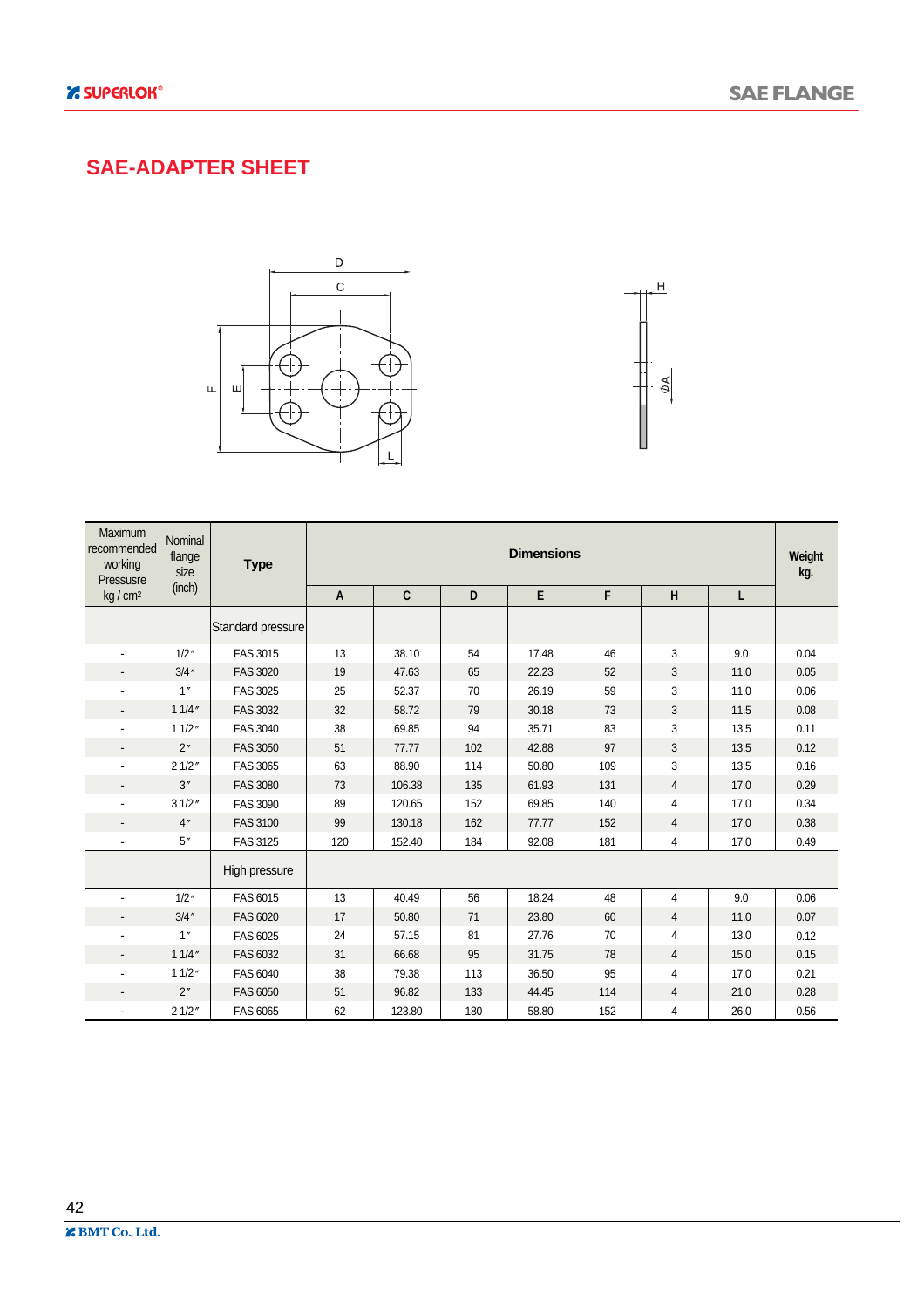#### **SAE-FLANGE WITH TEST POINT-STRAIGHT**





| <b>Maximum</b><br>recommended<br>working | Nominal<br>flange |                   |              |     |       | <b>Dimensions</b> |    |      |         | <b>Bolts</b>  | Weight |
|------------------------------------------|-------------------|-------------------|--------------|-----|-------|-------------------|----|------|---------|---------------|--------|
| Pressusre                                | size              | <b>Type</b>       | $\mathbf{C}$ | D   | E     | F                 | H  |      |         | M             | kg.    |
| kg / cm <sup>2</sup>                     | (inch)            |                   |              |     |       |                   |    | L    | metr.   | unc           |        |
|                                          |                   | Standard pressure |              |     |       |                   |    |      |         |               |        |
| 350                                      | 1/2''             | FTPS 3015         | 38.10        | 56  | 17.48 | 46                | 16 | 9.0  | M 8x30  | 5/16x1 1/4    | 0.20   |
| 350                                      | 3/4''             | <b>FTPS 3020</b>  | 47.63        | 65  | 22.23 | 52                | 16 | 11.0 | M 10x35 | 3/8x1 1/2     | 0.30   |
| 315                                      | 1''               | FTPS 3025         | 52.37        | 70  | 26.19 | 59                | 19 | 11.0 | M 10x35 | 3/8x1 1/2     | 0.37   |
| 250                                      | 11/4"             | FTPS 3032         | 58.72        | 79  | 30.18 | 73                | 18 | 11.5 | M 10x40 | 7/16x1 1/2    | 0.54   |
| 200                                      | 11/2"             | <b>FTPS 3040</b>  | 69.85        | 93  | 35.71 | 83                | 20 | 13.5 | M 12x45 | $1/2x1$ $3/4$ | 0.90   |
| 200                                      | 2"                | <b>FTPS 3050</b>  | 77.77        | 102 | 42.88 | 97                | 20 | 13.5 | M 12x45 | 1/2x13/4      | 1.00   |
| 160                                      | 21/2"             | <b>FTPS 3065</b>  | 88.90        | 114 | 50.80 | 109               | 20 | 13.5 | M 12x45 | 1/2x1 3/4     | 1.35   |
| 138                                      | 3''               | <b>FTPS 3080</b>  | 106.38       | 134 | 61.93 | 131               | 24 | 17.5 | M 16x50 | 5/8x2         | 2.35   |
| 35                                       | 31/2"             | <b>FTPS 3090</b>  | 120.65       | 152 | 69.85 | 140               | 22 | 17.5 | M 16x50 | 5/8x2         | 2.90   |
| 35                                       | 4''               | <b>FTPS 3100</b>  | 130.18       | 162 | 77.77 | 152               | 25 | 17.5 | M 16x50 | 5/8x2         | 3.90   |
| 35                                       | 5''               | FTPS 3125         | 152.40       | 190 | 92.08 | 181               | 28 | 17.5 | M 16x50 | 5/8x2         | 4.00   |
|                                          |                   | High pressure     |              |     |       |                   |    |      |         |               |        |
|                                          | 1/2''             | FTPS 6015         | 40.49        | 56  | 18.24 | 48                | 16 | 9.0  | M 8x30  | 5/16x1 1/4    | 0.20   |
|                                          | 3/4''             | <b>FTPS 6020</b>  | 50.80        | 71  | 23.80 | 60                | 19 | 11.0 | M 10x35 | 3/8x1 1/2     | 0.48   |
|                                          | 1''               | FTPS 6025         | 57.15        | 81  | 27.76 | 70                | 24 | 13.0 | M 12x45 | 7/16x1 1/2    | 0.77   |
| 400                                      | 11/4"             | FTPS 6032         | 66.68        | 95  | 31.75 | 78                | 27 | 15.0 | M 14x45 | $1/2x1$ $3/4$ | 0.85   |
|                                          | 11/2"             | FTPS 6040         | 79.38        | 112 | 36.50 | 95                | 30 | 17.0 | M 16x50 | 5/8x2         | 1.80   |
|                                          | 2''               | <b>FTPS 6050</b>  | 96.82        | 134 | 44.45 | 114               | 28 | 21.0 | M 20x65 | 3/4x2 1/2     | 2.00   |
|                                          | 21/2"             | FTPS 6065         | 123.80       | 180 | 58.80 | 152               | 45 | 26.0 | M 24x80 |               | 5.30   |

 $\overline{E=13.5 \text{ with UNC-bolts}}$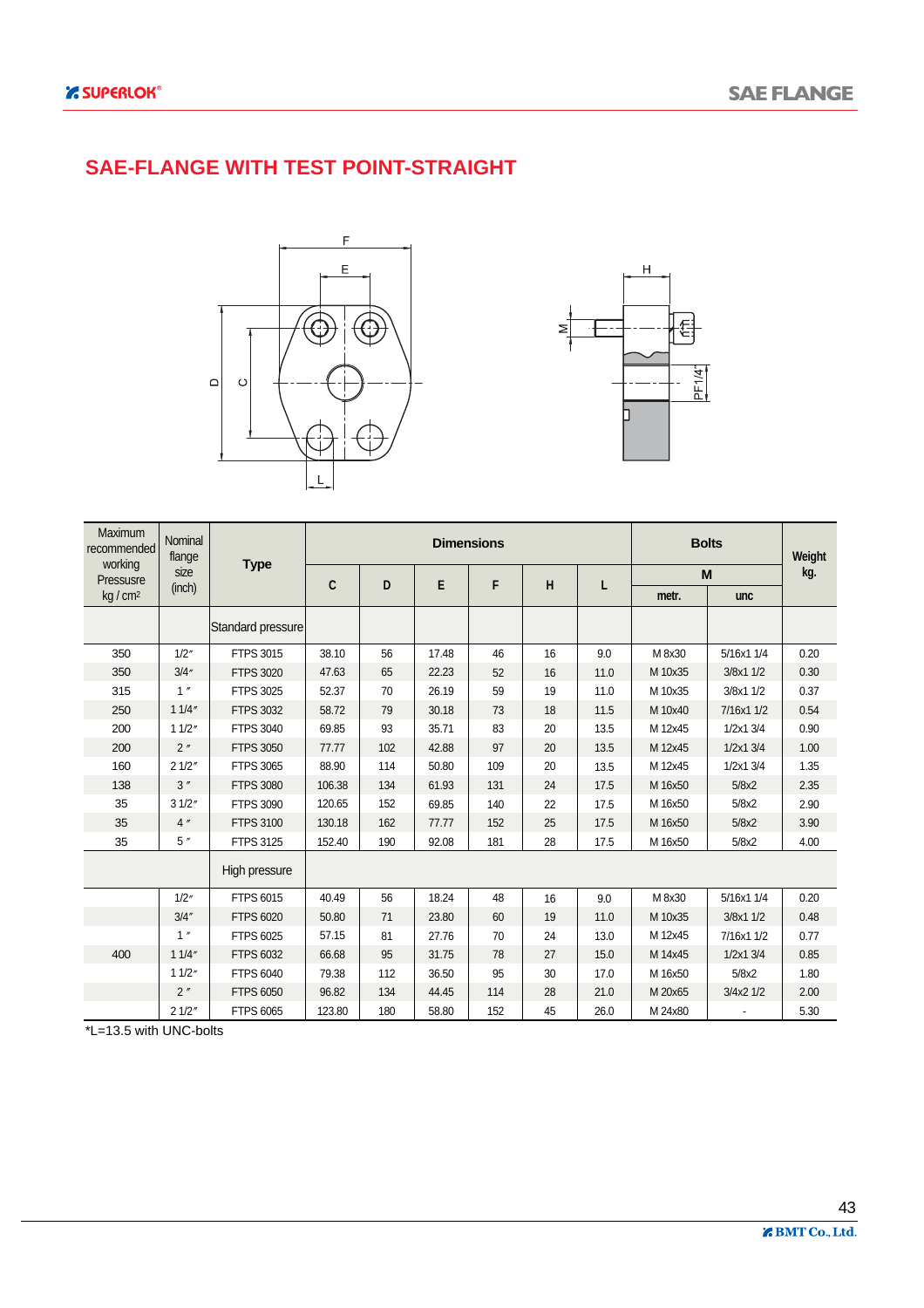#### **SAE-ADAPTER FLANGE WITH TEST POINT 90**





| <b>Maximum</b><br>recommended<br>working<br>Pressusre | Nominal<br>flange<br>size | <b>Type</b>       | <b>Dimensions</b> |    |              |     |       |     |    |      |      |  |
|-------------------------------------------------------|---------------------------|-------------------|-------------------|----|--------------|-----|-------|-----|----|------|------|--|
| kg/cm <sup>2</sup>                                    | (inch)                    |                   | A                 | B  | $\mathbf{C}$ | D   | E     | F   | G  | L    |      |  |
|                                                       |                           | Standard pressure |                   |    |              |     |       |     |    |      |      |  |
| 350                                                   | 1/2''                     | FTPA 3015         | G 1/4"            | 12 | 38.10        | 55  | 17.48 | 38  | 24 | 9.0  | 0.45 |  |
| 350                                                   | 3/4''                     | <b>FTPA 3020</b>  | G 1/4"            | 19 | 47.63        | 65  | 22.23 | 50  | 28 | 11.0 | 0.60 |  |
| 315                                                   | 1''                       | FTPA 3025         | G 1/4"            | 24 | 52.37        | 70  | 26.19 | 50  | 24 | 11.0 | 0.60 |  |
| 250                                                   | 11/4''                    | <b>FTPA 3032</b>  | G 1/4"            | 32 | 58.72        | 81  | 30.18 | 70  | 23 | 12.5 | 0.75 |  |
| 200                                                   | 11/2"                     | FTPA 3040         | G 1/4"            | 38 | 69.85        | 95  | 35.71 | 78  | 24 | 13.5 | 0.80 |  |
| 200                                                   | 2"                        | <b>FTPA 3050</b>  | G 1/4"            | 50 | 77.77        | 102 | 42.88 | 90  | 24 | 13.5 | 0.98 |  |
| 160                                                   | 21/2"                     | FTPA 3065         | G 1/4"            | 63 | 88.90        | 114 | 50.80 | 103 | 25 | 13.5 | 1.21 |  |
|                                                       |                           | High pressure     |                   |    |              |     |       |     |    |      |      |  |
|                                                       | 1/2''                     | FTPA 6015         | G 1/4"            | 12 | 40.49        | 55  | 18.24 | 38  | 24 | 9.0  | 0.45 |  |
|                                                       | 3/4''                     | <b>FTPA 6020</b>  | G 1/4"            | 19 | 50.80        | 71  | 23.80 | 57  | 24 | 11.0 | 0.60 |  |
| 400                                                   | 1''                       | FTPA 6025         | G 1/4"            | 24 | 57.15        | 81  | 27.76 | 70  | 23 | 13.0 | 0.75 |  |
|                                                       | 11/4''                    | FTPA 6032         | G 1/4"            | 32 | 66.68        | 95  | 31.75 | 78  | 24 | 15.0 | 0.80 |  |
|                                                       | 11/2"                     | FTPA 6040         | G 1/4"            | 38 | 79.38        | 112 | 36.50 | 94  | 24 | 17.0 | 1.40 |  |
|                                                       | 2''                       | <b>FTPA 6050</b>  | G 1/4"            | 51 | 96.82        | 134 | 44.45 | 114 | 24 | 21.0 | 1.57 |  |

44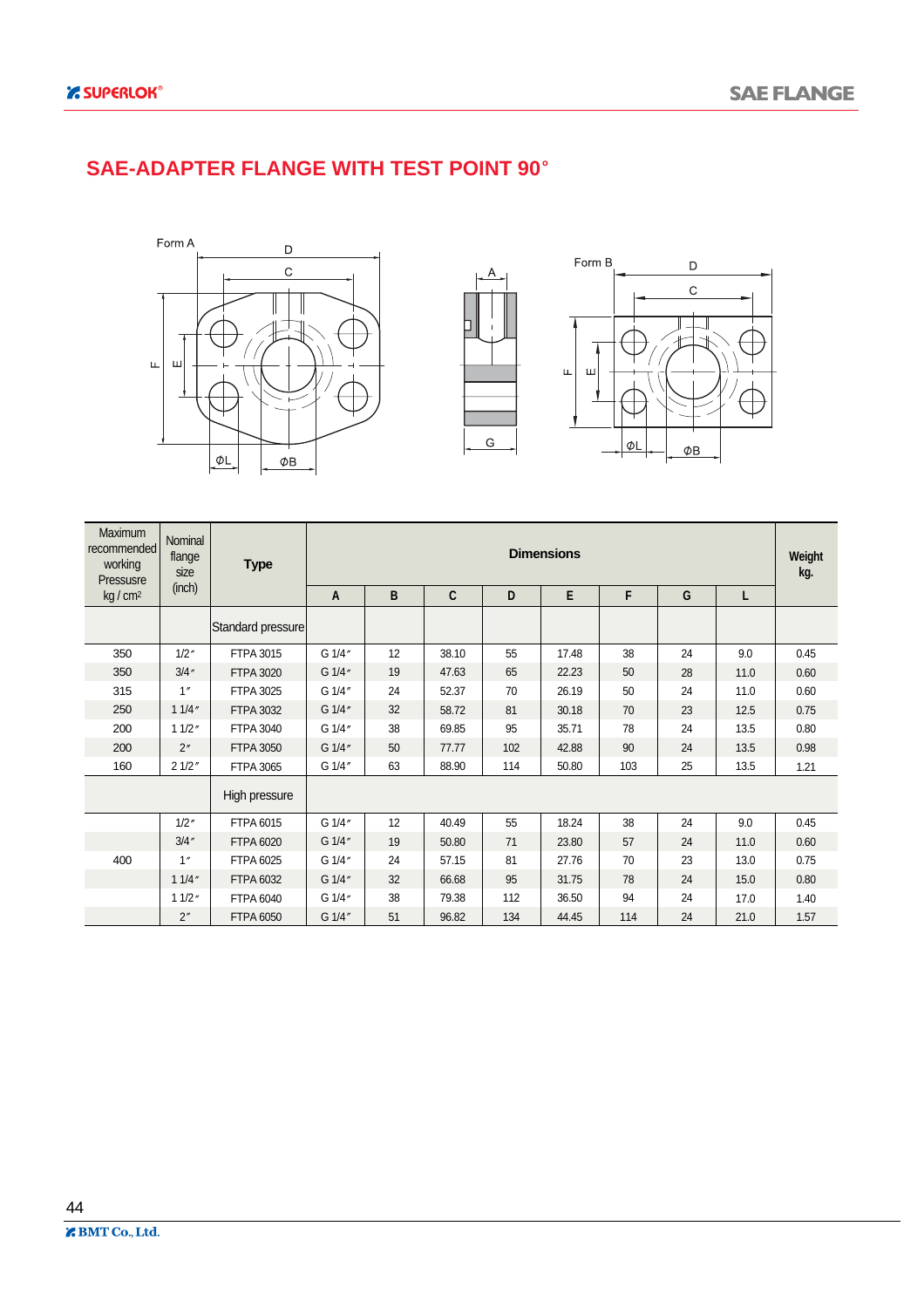### **SAE-ELBOW ADAPTER**





| <b>Maximum</b><br>recommended<br>working<br>Pressusre | <b>Nominal</b><br>flange<br>size | <b>Type</b>       |                |       | <b>Dimensions</b> |                | Weight<br>kg. |
|-------------------------------------------------------|----------------------------------|-------------------|----------------|-------|-------------------|----------------|---------------|
| kg/cm <sup>2</sup>                                    | (inch)                           |                   | A <sub>1</sub> | A2    | S <sub>1</sub>    | S <sub>2</sub> |               |
|                                                       |                                  | Standard pressure |                |       |                   |                |               |
| 350                                                   | 1/2''                            | FEA 3015          | 30.2           | 30.2  | 70                | 70             | 0.65          |
| 350                                                   | 3/4''                            | <b>FEA 3020</b>   | 38.1           | 38.1  | 80                | 80             | 0.90          |
| 315                                                   | 1''                              | FEA 3025          | 44.4           | 44.4  | 90                | 90             | 1.15          |
| 250                                                   | 11/4"                            | FEA 3032          | 50.8           | 50.8  | 103               | 103            | 1.50          |
| 200                                                   | 11/2"                            | FEA 3040          | 60.3           | 60.3  | 115               | 115            | 2.55          |
| 200                                                   | 2 <sup>n</sup>                   | <b>FEA 3050</b>   | 71.4           | 71.4  | 135               | 135            | 2.79          |
| 160                                                   | 21/2"                            | FEA 3065          | 84.1           | 84.1  | 155               | 155            | 3.20          |
| 35                                                    | 3''                              | <b>FEA 3080</b>   | 101.6          | 101.6 | 175               | 175            | 4.60          |
| 35                                                    | 31/2"                            | FEA 3090          | 114.3          | 114.3 | 175               | 175            | 5.12          |
| 35                                                    | 4 <sup>''</sup>                  | FEA 3100          | 127.0          | 127.0 | 215               | 215            | 6.25          |
| 35                                                    | 5''                              | FEA 3125          | 152.4          | 152.4 | 250               | 250            | 7.65          |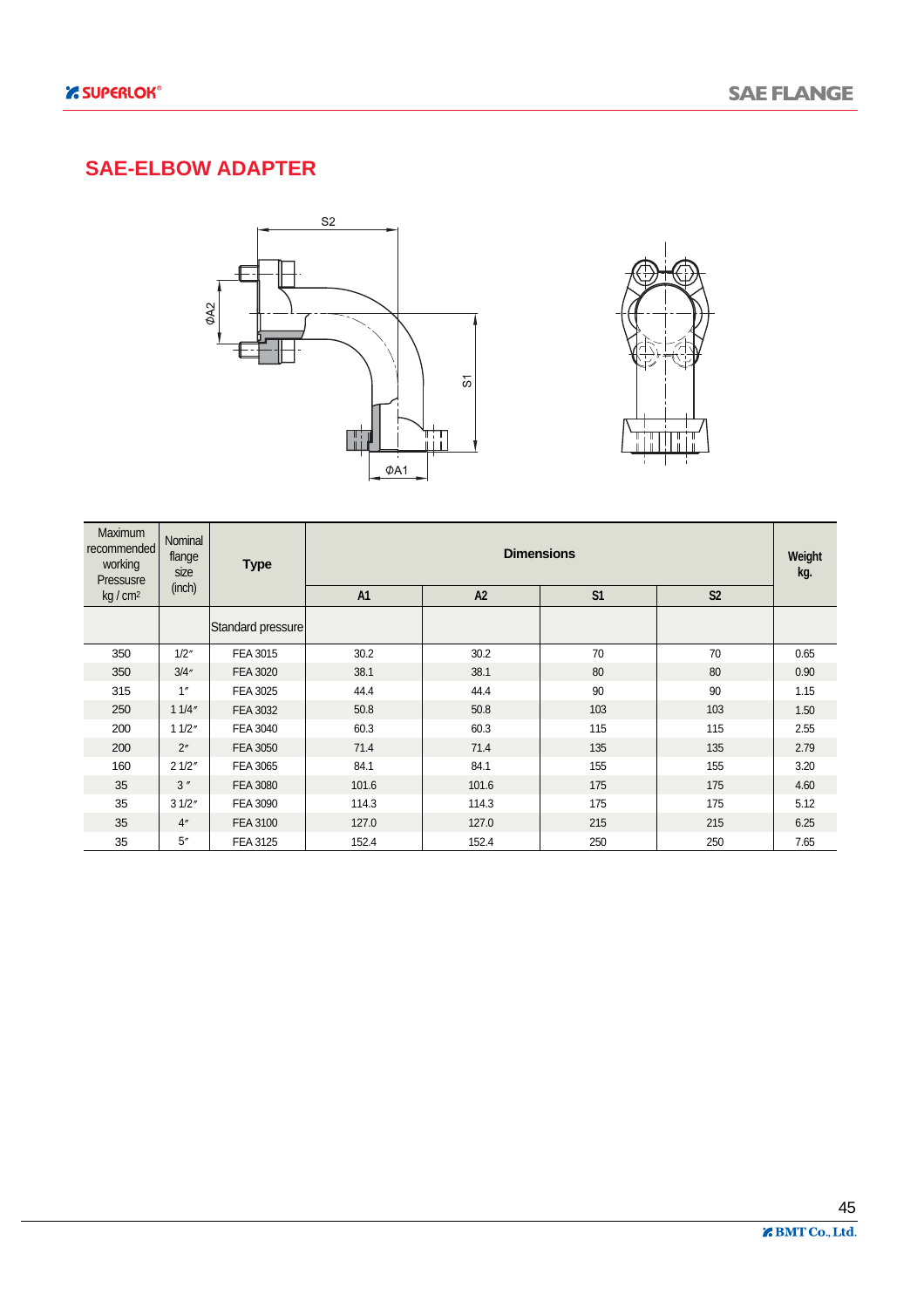#### **SAE-TEE ADAPTER**





| Maximum<br>recommended<br>working<br>Pressusre | <b>Type</b>     |                 | <b>Connection A</b> |         |             | <b>Connection B</b> |             | <b>Connection C</b> |     |     | Weight<br>kg. |
|------------------------------------------------|-----------------|-----------------|---------------------|---------|-------------|---------------------|-------------|---------------------|-----|-----|---------------|
| kg/cm <sup>2</sup>                             |                 | <b>Size</b>     | A <sub>1</sub>      | M       | <b>Size</b> | A2                  | <b>Size</b> | A <sub>3</sub>      | G   | S   |               |
| 350                                            | FTA 3015        | 1/2''           | 30.2                | M 8x30  | 1/2''       | 30.2                | 1/2''       | 30.2                | 133 | 67  | 0.97          |
| 350                                            | FTA 3020        | 3/4''           | 38.1                | M 10x35 | 3/4''       | 38.1                | 3/4''       | 38.1                | 160 | 80  | 1.20          |
| 315                                            | FTA 3025        | 1"              | 44.4                | M 10x35 | 1''         | 44.4                | 1"          | 44.4                | 177 | 88  | 1.63          |
| 250                                            | FTA 3032        | 11/4"           | 50.8                | M 10x30 | 11/4"       | 50.8                | 11/4"       | 50.8                | 208 | 103 | 2.25          |
| 200                                            | FTA 3040        | 11/2"           | 60.3                | M 12x35 | 11/2"       | 60.3                | 11/2"       | 60.3                | 230 | 114 | 3.50          |
| 200                                            | <b>FTA 3050</b> | 2"              | 71.4                | M 12x35 | 2"          | 71.4                | 2"          | 71.4                | 244 | 122 | 4.20          |
| 160                                            | FTA 3065        | 21/2"           | 84.1                | M 12x40 | 21/2"       | 84.1                | 21/2"       | 84.1                | 270 | 135 | 4.70          |
| 138                                            | <b>FTA 3080</b> | 3''             | 101.6               | M 16x50 | 31/2"       | 101.6               | 3''         | 101.6               | 293 | 146 | 8.20          |
| 35                                             | <b>FTA 3090</b> | 31/2"           | 114.3               | M 16x50 | 31/2"       | 114.3               | 31/2"       | 114.3               | 293 | 146 | 9.55          |
| 35                                             | FTA 3100        | 4 <sup>''</sup> | 127.0               | M 16x50 | 4''         | 127.0               | 4"          | 127.0               | 332 | 165 | 12.10         |
| 35                                             | FTA 3125        | 5''             | 152.4               | M 16x50 | 5''         | 152.4               | 5''         | 152.4               | 370 | 185 | 14.70         |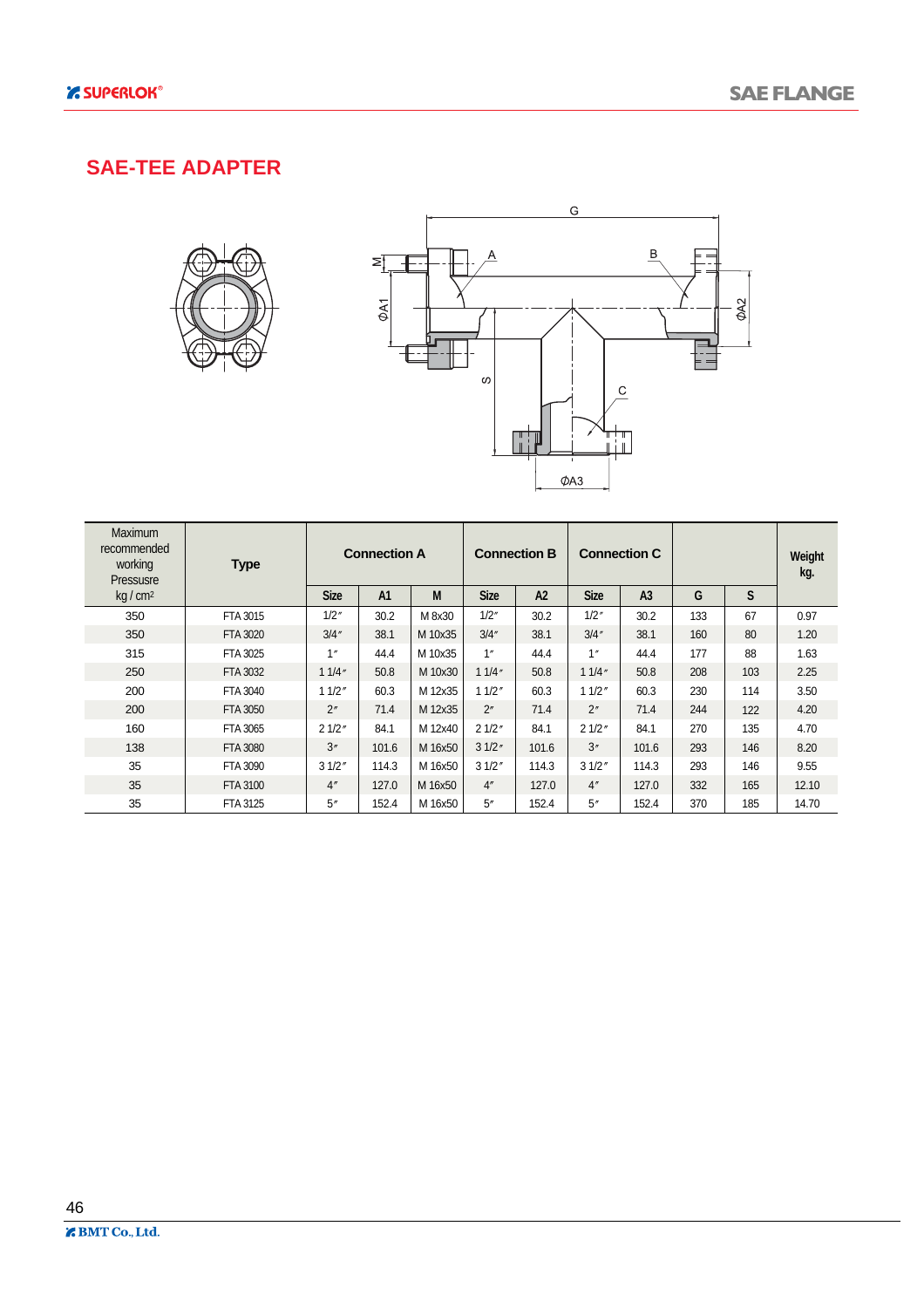#### **SAE-90 L-BLOCK**





| Maximum<br>recommended<br>working<br>Pressusre | Nominal<br>flange<br>size<br>(inch) | <b>Type</b>       | <b>Dimensions</b><br>C<br>E2<br>F<br>E1<br>S <sub>1</sub><br>B<br>D<br>G<br>M<br>S <sub>2</sub><br>L |        |     |       |       |     |     |      |                |      |    | Weight<br>kg.            |
|------------------------------------------------|-------------------------------------|-------------------|------------------------------------------------------------------------------------------------------|--------|-----|-------|-------|-----|-----|------|----------------|------|----|--------------------------|
| $kq/cm^2$                                      |                                     |                   |                                                                                                      |        |     |       |       |     |     |      |                |      |    |                          |
|                                                |                                     | Standard pressure |                                                                                                      |        |     |       |       |     |     |      |                |      |    |                          |
| 350                                            | 1/2''                               | FLB 3015          | 13                                                                                                   | 38.10  | 55  | 17.48 | 17.48 | 55  | 50  | 9.0  | M <sub>8</sub> | 25.0 | 35 | 1.0                      |
| 350                                            | 3/4''                               | <b>FLB 3020</b>   | 19                                                                                                   | 47.65  | 65  | 23.25 | 23.25 | 60  | 60  | 11.0 | M 10           | 30.0 | 40 | 1.2                      |
| 315                                            | 1"                                  | FLB 3025          | 24                                                                                                   | 52.40  | 72  | 26.20 | 26.20 | 65  | 65  | 11.0 | M 10           | 33.0 | 40 | 1.9                      |
| 250                                            | 11/4''                              | FLB 3032          | 32                                                                                                   | 58.72  | 82  | 30.18 | 30.18 | 82  | 80  | 11.0 | M 10           | 39.0 | 38 | 3.5                      |
| 200                                            | 11/2"                               | FLB 3040          | 38                                                                                                   | 69.85  | 98  | 35.71 | 35.71 | 92  | 92  | 13.5 | M 12           | 51.0 | 59 | 5.0                      |
| 200                                            | 2 <sup>''</sup>                     | FLB 3050          | 46                                                                                                   | 77.77  | 102 | 42.88 | 42.88 | 85  | 87  | 13.5 | M 12           | 51.0 | 48 | 7.9                      |
| 160                                            | 21/2"                               | FLB 3065          | 62                                                                                                   | 88.90  | 115 | 50.80 | 50.80 | 110 | 120 | 13.5 | M 12           | 60.0 | 65 | 8.6                      |
| 138                                            | 3''                                 | <b>FLB 3080</b>   | 73                                                                                                   | 106.38 | 135 | 61.93 | 61.93 | 150 | 135 | 17.0 | M 16           | 67.5 | 90 | 10.5                     |
| 35                                             | 31/2"                               | <b>FLB 3090</b>   | 89                                                                                                   | 120.70 | 150 | 69.90 | 69.90 | 145 | 145 | 17.0 | M 16           | 72.5 | 75 | $\overline{\phantom{a}}$ |
|                                                |                                     | High pressure     |                                                                                                      |        |     |       |       |     |     |      |                |      |    |                          |
|                                                | 1/2''                               | FLB 6015          | 13                                                                                                   | 40.50  | 60  | 18.25 | 18.25 | 60  | 50  | 9.0  | M8             | 25.0 | 40 | 1.0                      |
|                                                | 3/4''                               | FLB 6020          | 19                                                                                                   | 50.80  | 72  | 23.80 | 23.80 | 60  | 55  | 11.0 | M 10           | 32.0 | 36 | 1.4                      |
|                                                | 1''                                 | FLB 6025          | 23                                                                                                   | 57.15  | 82  | 27.76 | 27.76 | 68  | 64  | 13.0 | M 12           | 37.0 | 40 | 2.3                      |
| 400                                            | 11/4''                              | FLB 6032          | 30                                                                                                   | 66.68  | 96  | 31.75 | 31.75 | 76  | 72  | 15.0 | M 14           | 41.0 | 46 | 3.3                      |
|                                                | 11/2''                              | FLB 6040          | 38                                                                                                   | 79.38  | 114 | 36.50 | 36.50 | 86  | 89  | 17.0 | M 16           | 50.0 | 52 | 5.4                      |
|                                                | 2 <sup>''</sup>                     | FLB 6050          | 50                                                                                                   | 96.82  | 133 | 44.45 | 44.45 | 110 | 105 | 21.0 | M 20           | 59.0 | 70 | 9.0                      |
|                                                | 21/2"                               | FLB 6065          | 62                                                                                                   | 123.80 | 180 | 58.80 | 58.80 | 160 | 155 | 26.0 | M 24           | 77.5 | 90 | 14.6                     |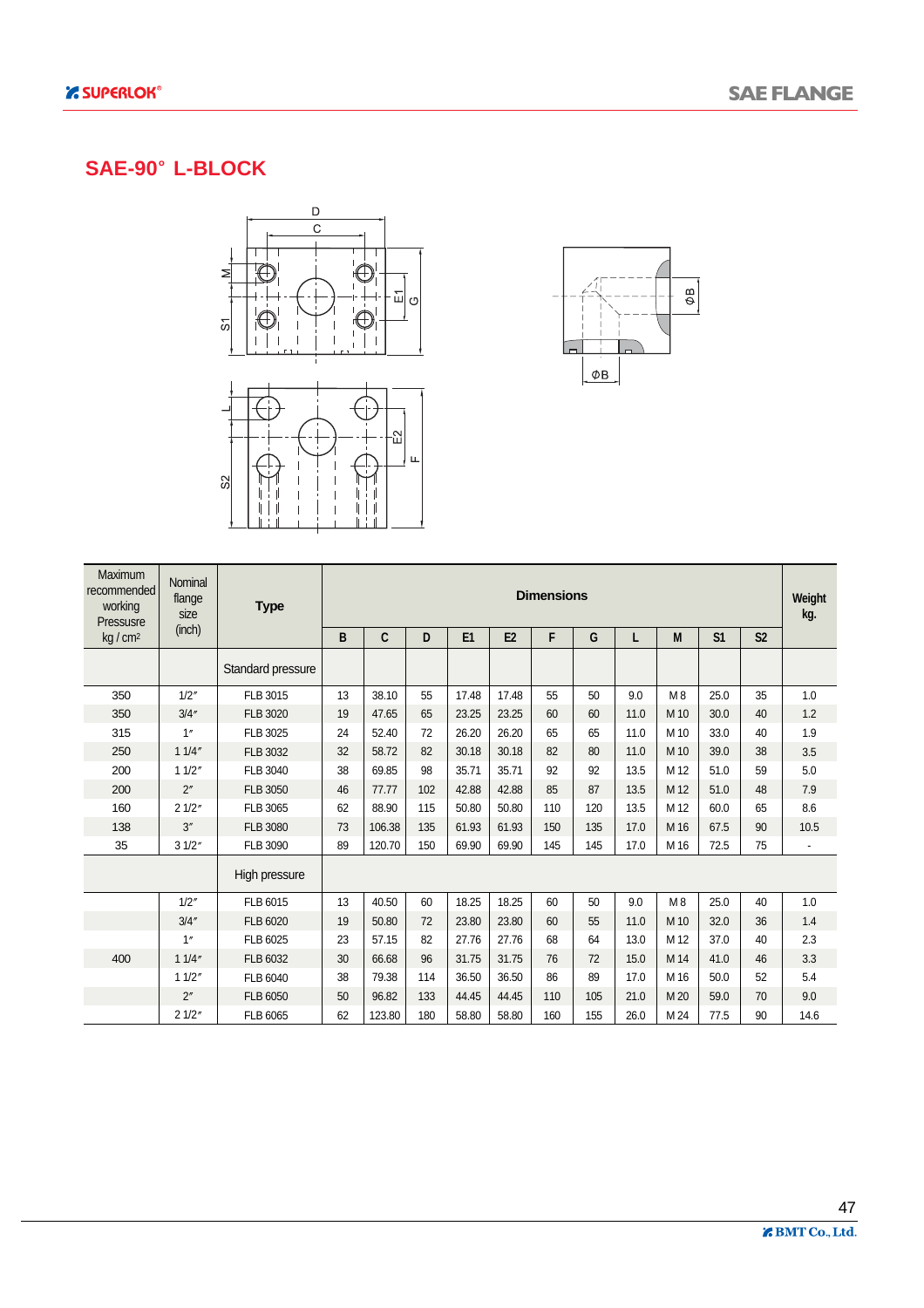### **SAE-90 L-BLOCK-COMPANION**





| <b>Maximum</b><br>recommended<br>working<br>Pressusre | Nominal<br>flange<br>size | <b>Type</b>       |    |        |     |       | <b>Dimensions</b> |     |      |                |                |      |  |
|-------------------------------------------------------|---------------------------|-------------------|----|--------|-----|-------|-------------------|-----|------|----------------|----------------|------|--|
| kg/cm <sup>2</sup>                                    | (inch)                    |                   | B  | C      | D   | E     | F                 | G   | M    | S <sub>1</sub> | S <sub>2</sub> |      |  |
|                                                       |                           | Standard pressure |    |        |     |       |                   |     |      |                |                |      |  |
| 350                                                   | 1/2''                     | <b>FLBC 3015</b>  | 13 | 38.10  | 55  | 17.48 | 55                | 50  | M8   | 25.0           | 35             | 1.0  |  |
| 350                                                   | 3/4''                     | <b>FLBC 3020</b>  | 19 | 47.65  | 65  | 23.25 | 60                | 60  | M 10 | 30.0           | 40             | 1.2  |  |
| 315                                                   | 1''                       | <b>FLBC 3025</b>  | 24 | 52.40  | 72  | 26.20 | 65                | 65  | M 10 | 33.0           | 40             | 1.9  |  |
| 250                                                   | 11/4''                    | <b>FLBC 3032</b>  | 32 | 58.72  | 82  | 30.18 | 82                | 80  | M 10 | 39.0           | 38             | 3.5  |  |
| 200                                                   | 11/2"                     | <b>FLBC 3040</b>  | 38 | 69.85  | 98  | 35.71 | 92                | 92  | M 12 | 51.0           | 59             | 5.0  |  |
| 200                                                   | 2"                        | <b>FLBC 3050</b>  | 46 | 77.77  | 102 | 42.88 | 85                | 87  | M 12 | 51.0           | 48             | 7.9  |  |
| 160                                                   | 21/2"                     | <b>FLBC 3065</b>  | 62 | 88.90  | 110 | 50.80 | 110               | 120 | M 12 | 60.0           | 65             | 8.6  |  |
| 138                                                   | 3''                       | <b>FLBC 3080</b>  | 73 | 106.38 | 135 | 61.93 | 150               | 135 | M 16 | 67.5           | 90             | 10.5 |  |
| 35                                                    | 31/2"                     | <b>FLBC 3090</b>  | 89 | 120.70 | 150 | 69.90 | 145               | 145 | M 16 | 72.5           | 75             | 16.0 |  |
|                                                       |                           | High pressure     |    |        |     |       |                   |     |      |                |                |      |  |
|                                                       | 1/2''                     | <b>FLBC 6015</b>  | 13 | 40.50  | 60  | 18.25 | 60                | 50  | M8   | 25.0           | 40             | 1.0  |  |
|                                                       | 3/4''                     | <b>FLBC 6020</b>  | 19 | 50.80  | 72  | 23.80 | 60                | 55  | M 10 | 32.0           | 36             | 1.4  |  |
|                                                       | 1''                       | <b>FLBC 6025</b>  | 23 | 57.15  | 82  | 27.76 | 68                | 64  | M 12 | 37.0           | 40             | 2.3  |  |
| 400                                                   | 11/4''                    | <b>FLBC 6032</b>  | 30 | 66.68  | 96  | 31.75 | 72                | 72  | M 14 | 41.0           | 46             | 3.3  |  |
|                                                       | 11/2"                     | <b>FLBC 6040</b>  | 38 | 79.38  | 114 | 36.50 | 86                | 89  | M 16 | 50.0           | 52             | 5.3  |  |
|                                                       | 2"                        | <b>FLBC 6050</b>  | 50 | 96.82  | 133 | 44.45 | 110               | 105 | M 20 | 59.0           | 70             | 9.0  |  |
|                                                       | 21/2"                     | <b>FLBC 6065</b>  | 62 | 123.80 | 180 | 58.80 | 160               | 155 | M 24 | 77.5           | 90             | 14.6 |  |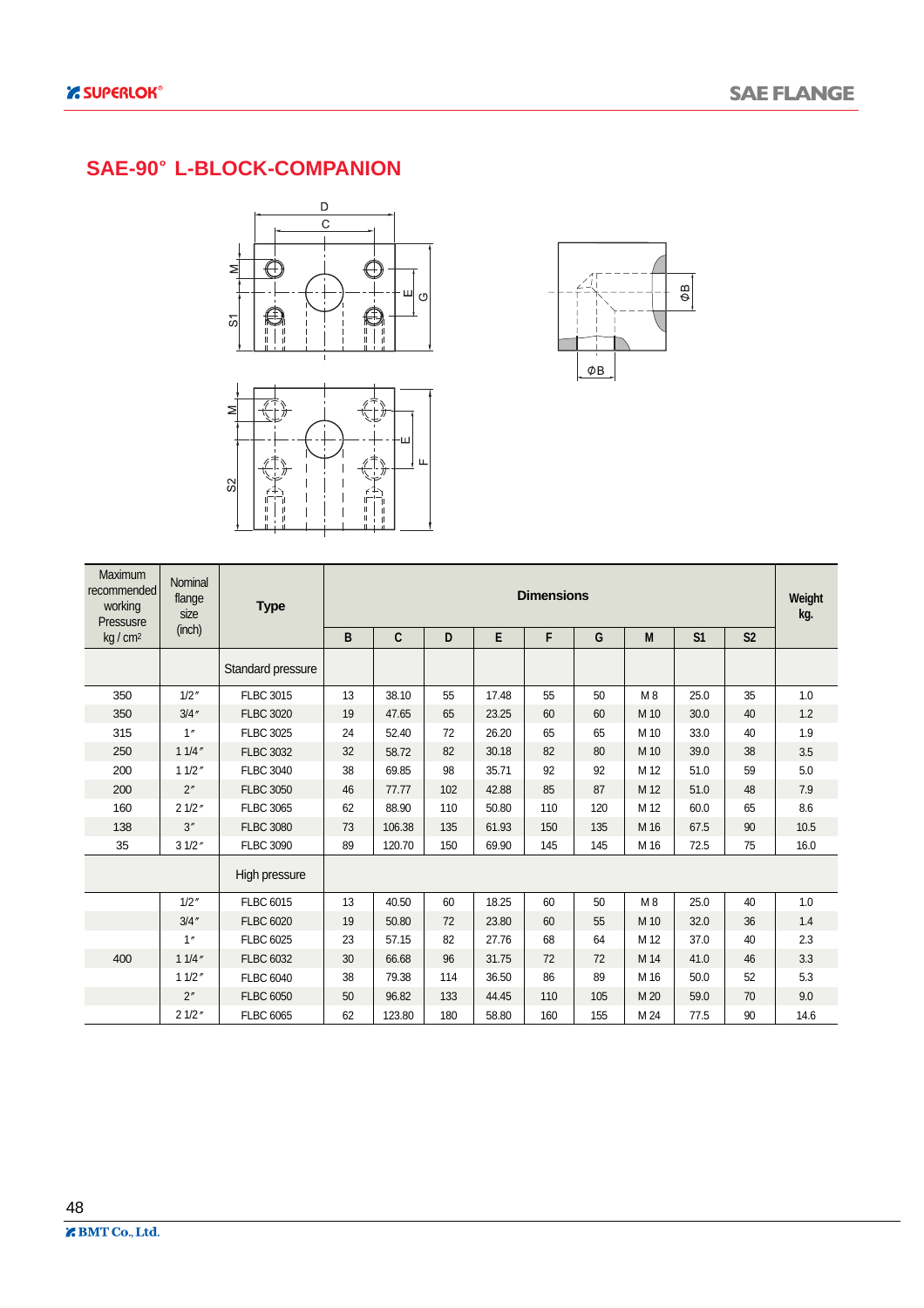#### **SAE - 90 L BLOCK-REDUCTION**





| Maximum<br>recommended<br>working<br>Pressusre | Nominal<br>flange<br>size | <b>Type</b>                       |           |           |                |                |     |                | <b>Dimensions</b> |     |     |    |      |                |                | Weight<br>kg. |
|------------------------------------------------|---------------------------|-----------------------------------|-----------|-----------|----------------|----------------|-----|----------------|-------------------|-----|-----|----|------|----------------|----------------|---------------|
| $kq/cm^2$                                      | (inch)                    |                                   | <b>B1</b> | <b>B2</b> | C <sub>1</sub> | C <sub>2</sub> | D   | E <sub>1</sub> | E <sub>2</sub>    | F   | G   |    | M    | S <sub>1</sub> | S <sub>2</sub> |               |
|                                                |                           | High pressure<br>6000psi (code62) |           |           |                |                |     |                |                   |     |     |    |      |                |                |               |
|                                                | $1 - 3/4$                 | FLR 6025-20                       | 23        | 19        | 57.15          | 50.80          | 82  | 27.76          | 23.80             | 68  | 64  | 13 | M 10 | 37             | 40             | 2.8           |
|                                                | $11/4" - 3/4"$            | FLR 6032-20                       | 30        | 19        | 66.68          | 50.80          | 96  | 31.75          | 23.80             | 72  | 72  | 15 | M 10 | 41             | 46             | 3.6           |
| 400                                            | $11/4" - 1"$              | FLR 6032-25                       | 30        | 23        | 66.68          | 57.15          | 96  | 31.75          | 27.76             | 76  | 72  | 15 | M 12 | 41             | 46             | 3.3           |
|                                                | $11/2$ " -1 $1/4$ "       | FLR 6040-32                       | 38        | 30        | 79.38          | 66.68          | 114 | 36.50          | 31.75             | 86  | 89  | 17 | M 14 | 50             | 52             | 5.7           |
|                                                | $2'' - 11/2''$            | FLR 6050-40                       | 50        | 38        | 96.82          | 79.38          | 133 | 44.45          | 36.50             | 110 | 105 | 21 | M 16 | 63             | 70             | 9.0           |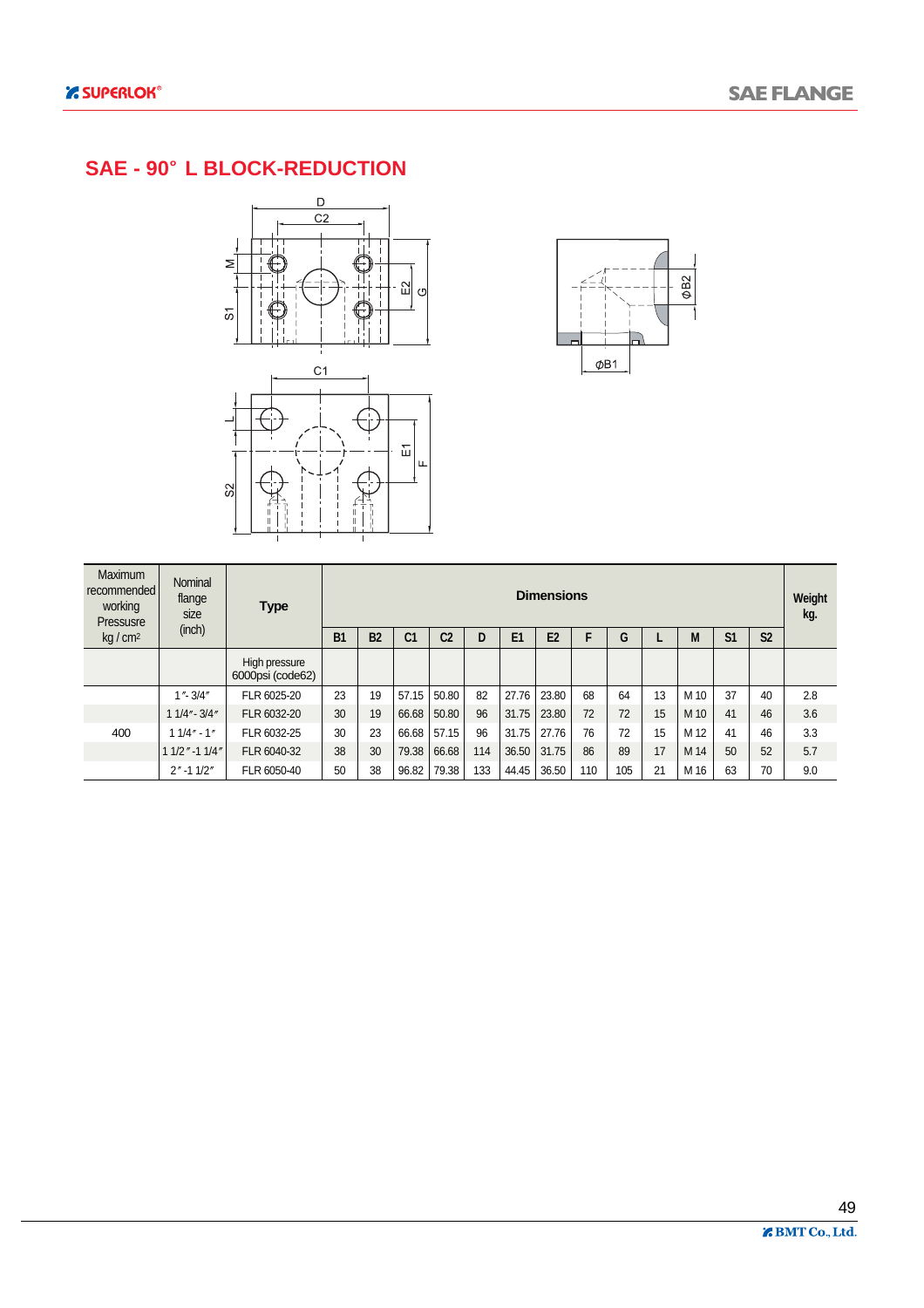#### **SAE - T - BLOCK**





| Maximum<br>recommended<br>working<br>Pressusre | Nominal<br>flange<br>size | <b>Type</b>   |    |       |     |                |                | <b>Dimensions</b> |     |    |      |                |                | Weight<br>kg. |
|------------------------------------------------|---------------------------|---------------|----|-------|-----|----------------|----------------|-------------------|-----|----|------|----------------|----------------|---------------|
| kg/cm <sup>2</sup>                             | (inch)                    |               | в  | C     | D   | E <sub>1</sub> | E <sub>2</sub> | F                 | G   |    | M    | S <sub>1</sub> | S <sub>2</sub> |               |
|                                                |                           | High pressure |    |       |     |                |                |                   |     |    |      |                |                |               |
|                                                | 3/4''                     | FTB 6020      | 19 | 50.80 | 72  | 23.80          | 23.80          | 72                | 55  | 11 | M 10 | 32             | 36.0           | 1.7           |
|                                                | 1"                        | FTB 6025      | 23 | 57.15 | 82  | 27.76          | 27.76          | 80                | 64  | 13 | M 12 | 37             | 40.0           | 2.9           |
| 400                                            | 11/4"                     | FTB 6032      | 30 | 66.68 | 96  | 31.75          | 31.75          | 92                | 72  | 15 | M 14 | 41             | 46.0           | 3.8           |
|                                                | 11/2"                     | FTB 6040      | 38 | 79.38 | 114 | 36.50          | 36.50          | 104               | 89  | 17 | M 16 | 50             | 52.0           | 8.9           |
|                                                | 2"                        | FTB 6050      | 50 | 96.82 | 133 | 44.45          | 44.45          | 140               | 105 | 21 | M 20 | 63             | 70.0           | 12.7          |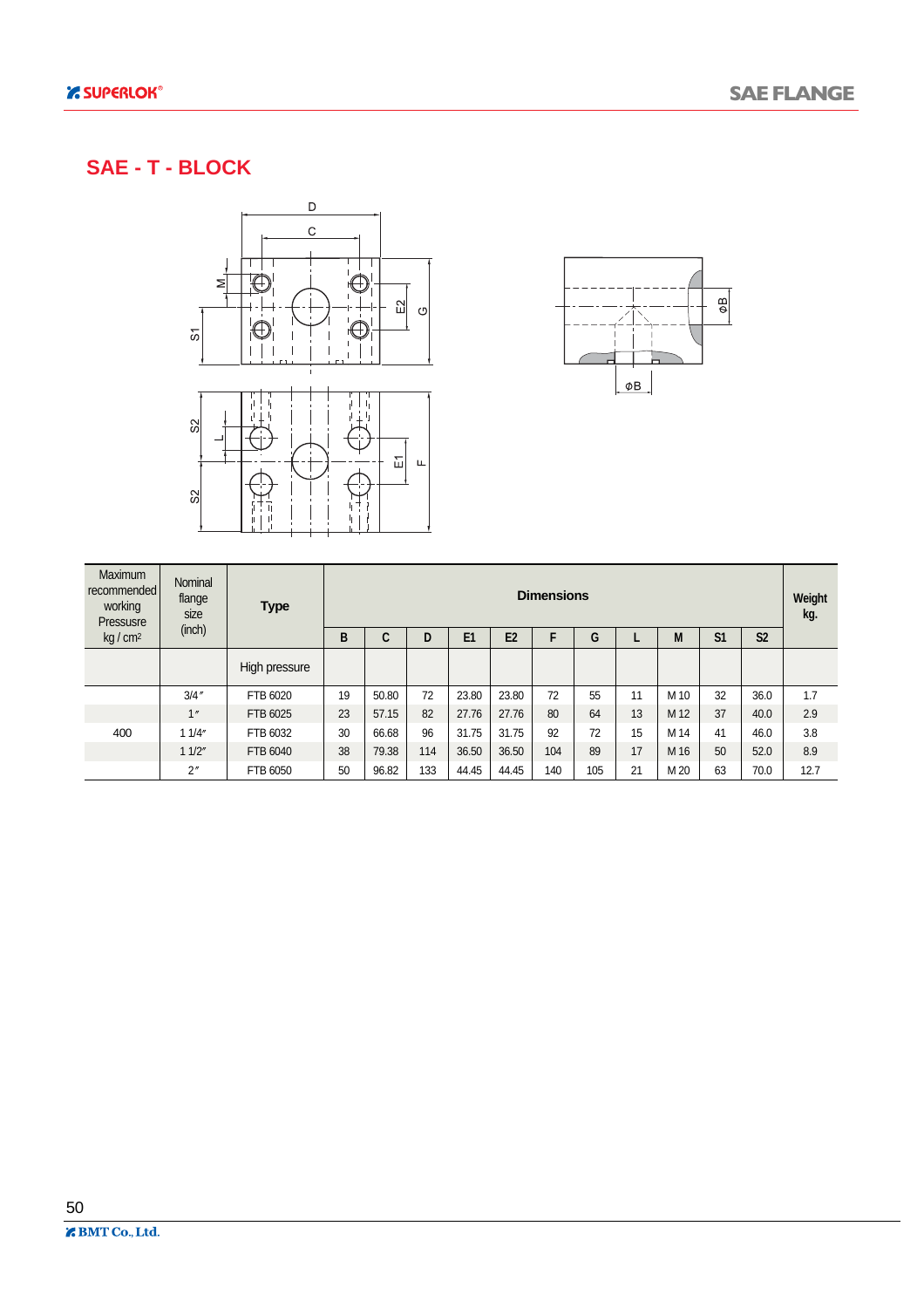#### **SAE-90 T-BLOCK-COMPANION**





| Maximum<br>recommended<br>working<br>Pressusre | Nominal<br>flange<br>size | <b>Type</b>       |    |        |     |       | <b>Dimensions</b> |     |     |      | Weight<br>kg. |
|------------------------------------------------|---------------------------|-------------------|----|--------|-----|-------|-------------------|-----|-----|------|---------------|
| kg/cm <sup>2</sup>                             | (inch)                    |                   | B  | C      | D   | E1    | E2                | F   | G   | M    |               |
|                                                |                           | Standard pressure |    |        |     |       |                   |     |     |      |               |
| 350                                            | 1/2''                     | <b>FTBC 3015</b>  | 13 | 38.10  | 55  | 17.48 | 17.48             | 70  | 50  | M8   | 1.4           |
| 350                                            | 3/4''                     | <b>FTBC 3020</b>  | 19 | 47.63  | 65  | 22.23 | 22.23             | 75  | 55  | M 10 | 1.8           |
| 315                                            | 1"                        | <b>FTBC 3025</b>  | 25 | 52.37  | 70  | 26.19 | 26.19             | 80  | 60  | M 10 | 2.3           |
| 250                                            | 11/4''                    | <b>FTBC 3032</b>  | 32 | 58.72  | 80  | 30.18 | 30.18             | 90  | 70  | M 10 | 3.9           |
| 200                                            | 11/2"                     | <b>FTBC 3040</b>  | 38 | 69.85  | 95  | 35.71 | 35.71             | 110 | 85  | M 12 | 6.3           |
| 200                                            | 2"                        | <b>FTBC 3050</b>  | 50 | 77.77  | 100 | 42.88 | 42.88             | 120 | 110 | M 12 | 8.3           |
| 160                                            | 21/2"                     | <b>FTBC 3065</b>  | 63 | 88.90  | 120 | 50.80 | 50.80             | 160 | 120 | M 12 | 11.6          |
| 138                                            | 3''                       | <b>FTBC 3080</b>  | 73 | 106.38 | 135 | 61.93 | 61.93             | 160 | 160 | M 16 | 15.3          |
| 35                                             | 31/2"                     | <b>FTBC 3090</b>  | 89 | 120.70 | 150 | 69.90 | 69.90             | 160 | 145 | M 16 | 16.2          |
|                                                |                           | High pressure     |    |        |     |       |                   |     |     |      |               |
|                                                | 1/2''                     | FTBC 6015         | 12 | 40.49  | 60  | 18.24 | 18.24             | 90  | 50  | M8   | 1.3           |
|                                                | 3/4''                     | <b>FTBC 6020</b>  | 19 | 50.80  | 72  | 23.80 | 23.81             | 72  | 55  | M 10 | 1.7           |
|                                                | 1''                       | FTBC 6025         | 23 | 57.15  | 82  | 27.76 | 27.76             | 80  | 64  | M 12 | 2.9           |
| 400                                            | 11/4"                     | FTBC 6032         | 30 | 66.68  | 100 | 31.75 | 31.75             | 92  | 72  | M 14 | 3.8           |
|                                                | 11/2"                     | <b>FTBC 6040</b>  | 38 | 79.38  | 110 | 36.50 | 36.50             | 100 | 100 | M 16 | 8.9           |
|                                                | 2 <sup>''</sup>           | <b>FTBC 6050</b>  | 50 | 96.82  | 133 | 44.45 | 44.45             | 140 | 105 | M 20 | 12.7          |
|                                                | 21/2"                     | <b>FTBC 6065</b>  | 62 | 123.80 | 180 | 58.80 | 58.80             | 180 | 155 | M 24 | 16.5          |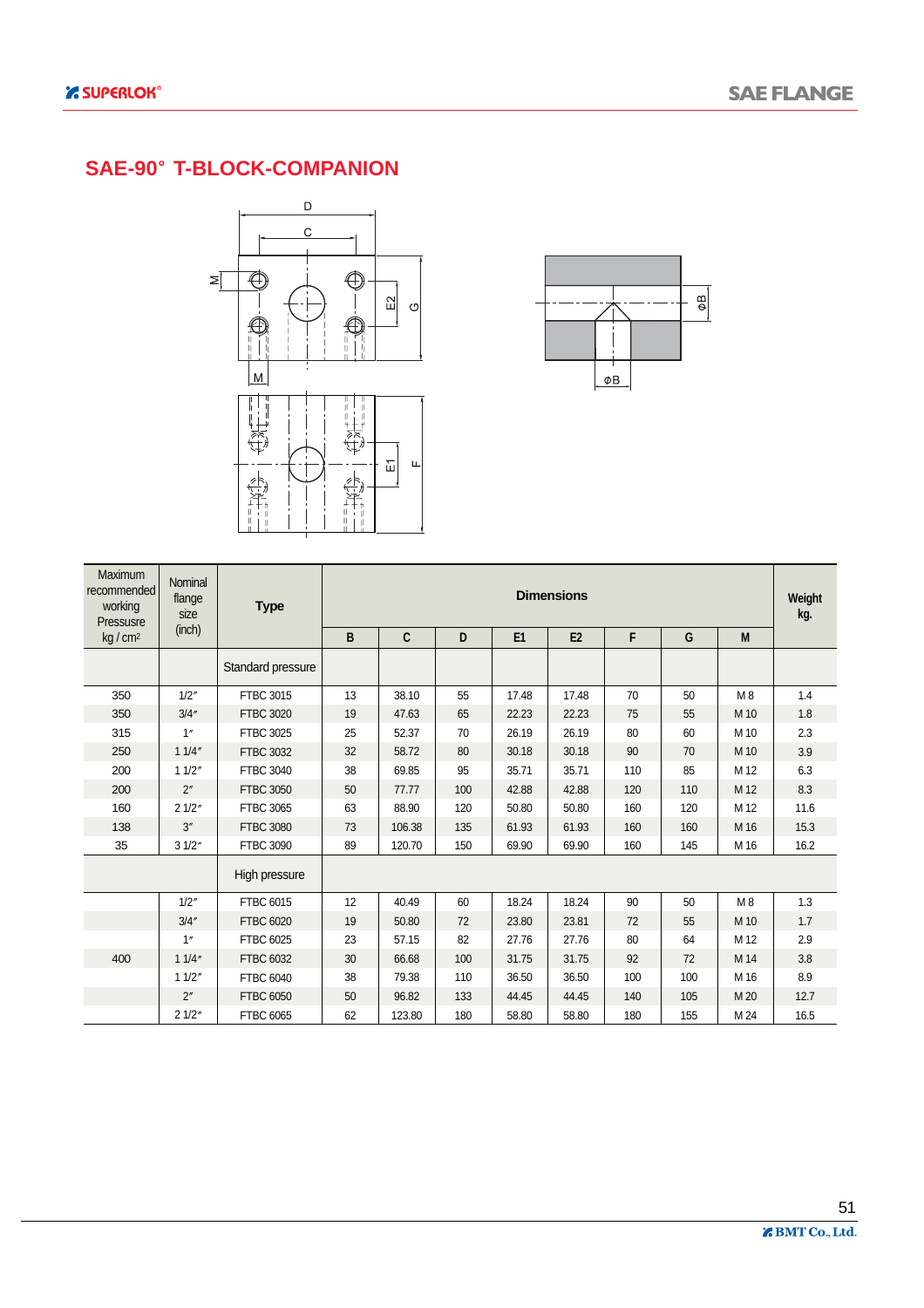#### **SAE-ON CENTERING FLANGE-PN 160-ISO 6164-2**







| Maximum<br>recommended<br>working<br>Pressusre | <b>DIN</b> | <b>Type</b>                |              |           | <b>Dimensions</b> |                          |    |     | <b>Bolts</b>        | O-ring             | Weight<br>kg. |
|------------------------------------------------|------------|----------------------------|--------------|-----------|-------------------|--------------------------|----|-----|---------------------|--------------------|---------------|
| kg / cm <sup>2</sup>                           |            |                            | $A \times S$ | <b>LK</b> | F                 | D                        | Н  | G   | M                   |                    |               |
|                                                |            | Weld-on Flange             |              |           |                   |                          |    |     |                     |                    |               |
| 160                                            | 3/8''      | FI16-010                   | 17.1x2.3     | 44        | 50                |                          | 20 | 43  | 4 - M10 x 35        | $16.3 \times 2.4$  | 0.40          |
| 160                                            | $1/2$ "    | FI16-015                   | 21.3x2.8     | 54        | 50                |                          | 20 | 50  | 4 - M10 x 35        | $25.3 \times 2.4$  | 0.70          |
| 160                                            | 3/4''      | FI16-020                   | 26.7x2.9     | 54        | 60                |                          | 20 | 50  | 4 - M10 x 35        | 25.3 x 2.4         | 0.70          |
| 160                                            | 1''        | FI16-025                   | 33.4x3.4     | 64        | 70                |                          | 20 | 56  | 4 - M12 x 35        | 29.8 x 2.6         | 0.90          |
| 160                                            | 11/4"      | FI16-032                   | 42.2x3.6     | 72        | 80                |                          | 24 | 64  | 4 - M12 x 40        | 34.5 x 2.6         | 1.40          |
| 160                                            | 11/2"      | FI16-040                   | 48.3x3.7     | 80        | 90                |                          | 29 | 68  | $4 - M16 \times 50$ | $43.0 \times 3.0$  | 2.20          |
| 160                                            | 2''        | FI16-050                   | 60.3x3.9     | 98        | 100               |                          | 40 | 80  | $4 - M16 \times 60$ | 53.3 x 5.33        | 3.20          |
| 160                                            | 21/2"      | FI16-065                   | 73.0x5.2     | 118       | 120               |                          | 50 | 98  | 4 - M20 x 70        | $61.0 \times 5.0$  | 5.60          |
| 160                                            | 3''        | FI16-080                   | 88.9x5.5     | 145       | 150               |                          | 54 | 109 | 4 - M24 x 75        | 75.0 x 5.0         | 9.50          |
| 160                                            | 31/2"      | FI16-090                   | 101.6x5.7    | 175       | 180               |                          | 58 | 135 | 4 - M30 x 90        | 88.0 x 6.0         | 17.60         |
| 160                                            | 4''        | FI16-100                   | 114.3x6.0    | 175       | 180               |                          | 58 | 135 | 4 - M30 x 90        | 88.0 x 6.0         | 17.60         |
| 160                                            | 5''        | FI16-125                   | 141.3x6.6    | 200       | $\blacksquare$    | 245                      | 70 | 150 | 8 - M24 x 100       | $115.0 \times 6.0$ | 29.30         |
| 160                                            | 6''        | FI16-150                   | 168.3x7.1    | 245       |                   | 300                      | 80 | 190 | 8 - M30 x 110       | 148.0 x 7.0        | 48.20         |
| 160                                            | 8''        | FI16-200                   | 219.1x8.2    | 290       |                   | 355                      | 90 | 190 | 8 - M36 x 130       | 183.5 x 7.0        | 55.10         |
|                                                |            | Weld-on Flange<br>Coupling |              |           |                   |                          |    |     |                     |                    |               |
| 160                                            | 3/8''      | FI16-010                   | 17.1x2.3     | 44        | 50                |                          | 20 | 87  | 4 - M10 x 55        | $16.3 \times 2.4$  | 0.80          |
| 160                                            | $1/2$ "    | FI16-015                   | 21.3x2.8     | 54        | 50                | $\overline{\phantom{a}}$ | 20 | 101 | $4 - M10 \times 60$ | $25.3 \times 2.4$  | 1.40          |
| 160                                            | 3/4''      | FI16-020                   | 26.7x2.9     | 54        | 60                |                          | 20 | 101 | $4 - M12 \times 60$ | 29.8 x 2.6         | 1.40          |
| 160                                            | 1''        | FI16-025                   | 33.4x3.4     | 64        | 70                | $\overline{a}$           | 20 | 113 | $4 - M12 \times 60$ | $34.5 \times 2.6$  | 1.80          |
| 160                                            | 11/4"      | FI16-032                   | 42.2x3.6     | 72        | 80                |                          | 24 | 129 | 4 - M16 x 70        | 43.0 x 3.0         | 2.80          |
| 160                                            | 11/2"      | FI16-040                   | 48.3x3.7     | 80        | 90                | $\overline{\phantom{a}}$ | 29 | 137 | 4 - M16 x 80        | $43.0 \times 3.0$  | 4.40          |
| 160                                            | 2''        | FI16-050                   | 60.3x3.9     | 98        | 100               |                          | 40 | 161 | 4 - M16 x 100       | 53.3 x 5.33        | 6.40          |
| 160                                            | 21/2"      | FI16-065                   | 73.0x5.2     | 118       | 120               | $\frac{1}{2}$            | 50 | 197 | 4 - M20 x 120       | 61.0 x 5.0         | 11.20         |
| 160                                            | 3''        | FI16-080                   | 88.9x5.5     | 145       | 150               |                          | 54 | 219 | 4 - M24 x 130       | 75.0 x 5.0         | 19.00         |
| 160                                            | 31/2"      | FI16-090                   | 101.6x5.7    | 175       | 180               | $\overline{\phantom{a}}$ | 58 | 271 | 4 - M30 x 150       | 88.0 x 6.0         | 35.20         |
| 160                                            | 4''        | FI16-100                   | 114.3x6.0    | 175       | 180               |                          | 58 | 271 | 4 - M30 x 150       | 88.0 x 6.0         | 35.20         |
| 160                                            | 5''        | FI16-125                   | 141.3x6.6    | 200       | ÷,                | 245                      | 70 | 301 | 8 - M24 x 170       | $115.0 \times 6.0$ | 58.60         |
| 160                                            | 6''        | FI16-150                   | 168.3x7.1    | 245       |                   | 300                      | 80 | 380 | 8 - M30 x 200       | 148.0 x 7.0        | 96.40         |
| 160                                            | 8''        | FI16-200                   | 219.1x8.2    | 290       |                   | 355                      | 90 | 380 | 8 - M36 x 220       | 183.5 x 7.0        | 110.20        |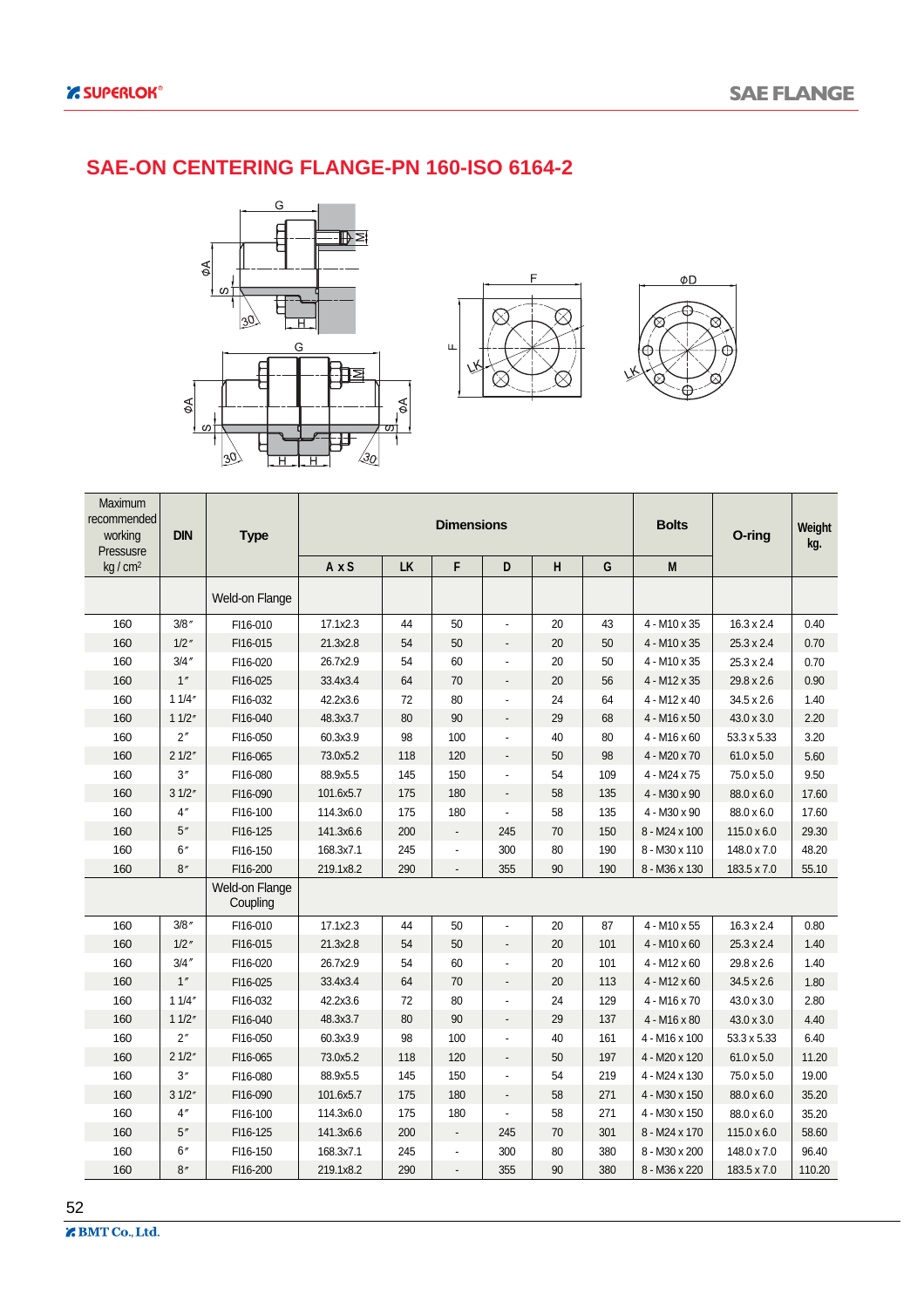#### **SAE-ON CENTERING FLANGE-PN 250-ISO 6164-2**







| Maximum<br>recommended<br>working<br>Pressusre | <b>DIN</b> | <b>Type</b>                |            |     | <b>Dimensions</b> |                          |    |     | <b>Bolts</b>        | O-ring             | Weight<br>kg. |
|------------------------------------------------|------------|----------------------------|------------|-----|-------------------|--------------------------|----|-----|---------------------|--------------------|---------------|
| kg / cm <sup>2</sup>                           |            |                            | AxS        | LK  | F                 | D                        | H  | G   | M                   |                    |               |
|                                                |            | Weld-on Flange             |            |     |                   |                          |    |     |                     |                    |               |
| 250                                            | 3/8''      | FI25-010                   | 17.1x3.2   | 44  | 50                | $\blacksquare$           | 20 | 43  | 4 - M10 x 35        | $16.3 \times 2.4$  | 0.40          |
| 250                                            | 1/2''      | FI25-015                   | 21.3x3.7   | 54  | 60                | $\overline{\phantom{a}}$ | 20 | 50  | 4 - M10 x 35        | $25.3 \times 2.4$  | 0.70          |
| 250                                            | 3/4''      | FI25-020                   | 26.7x3.9   | 64  | 70                |                          | 20 | 56  | 4 - M12 x 35        | 29.8 x 2.6         | 0.90          |
| 250                                            | 1''        | FI25-025                   | 33.4x4.6   | 72  | 80                | $\blacksquare$           | 25 | 64  | $4 - M12 \times 40$ | $34.5 \times 2.6$  | 1.45          |
| 250                                            | 11/4''     | FI25-032                   | 42.2x4.9   | 80  | 90                |                          | 32 | 68  | $4 - M16 \times 50$ | 43.0 x 3.0         | 2.20          |
| 250                                            | 11/2''     | FI25-040                   | 48.3x5.1   | 85  | 90                | $\overline{\phantom{a}}$ | 34 | 68  | $4 - M16 \times 50$ | 43.0 x 3.0         | 2.20          |
| 250                                            | 2''        | FI25-050                   | 60.3x5.5   | 98  | 100               |                          | 40 | 80  | $4 - M16 \times 60$ | 53.3 x 5.33        | 3.20          |
| 250                                            | 21/2"      | FI25-065                   | 73.0x7.0   | 118 | 120               | $\overline{a}$           | 50 | 98  | 4 - M20 x 70        | $61.0 \times 5.0$  | 5.60          |
| 250                                            | 3''        | FI25-080                   | 88.9x7.6   | 145 | 150               |                          | 54 | 109 | 4 - M24 x 75        | 75.0 x 5.0         | 9.50          |
| 250                                            | 31/2"      | FI25-090                   | 101.6x8.1  | 175 | 180               |                          | 58 | 135 | 4 - M30 x 90        | 88.0 x 6.0         | 17.60         |
| 250                                            | 4''        | FI25-100                   | 114.3x8.6  | 175 | 180               |                          | 58 | 135 | 4 - M30 x 90        | 88.0 x 6.0         | 17.60         |
| 250                                            | 5''        | FI25-125                   | 141.3x9.5  | 200 | $\overline{a}$    | 245                      | 70 | 150 | 8 - M24 x 100       | $115.0 \times 6.0$ | 29.30         |
| 250                                            | 6''        | FI25-150                   | 168.3x11.0 | 245 | $\overline{a}$    | 300                      | 80 | 190 | 8 - M30 x 110       | 148.0 x 7.0        | 48.20         |
| 250                                            | 8''        | FI25-200                   | 219.1x12.7 | 290 |                   | 355                      | 90 | 190 | 8 - M36 x 130       | 183.5 x 7.0        | 55.10         |
|                                                |            | Weld-on Flange<br>Coupling |            |     |                   |                          |    |     |                     |                    |               |
| 250                                            | 3/8''      | FI25-010                   | 17.1x3.2   | 44  | 50                |                          | 20 | 87  | 4 - M10 x 55        | $16.3 \times 2.4$  | 0.80          |
| 250                                            | 1/2''      | FI25-015                   | 21.3x3.7   | 54  | 60                |                          | 20 | 101 | $4 - M10 \times 60$ | $25.3 \times 2.4$  | 1.40          |
| 250                                            | 3/4''      | FI25-020                   | 26.7x3.9   | 64  | 70                |                          | 20 | 113 | $4 - M12 \times 60$ | 29.8 x 2.6         | 1.80          |
| 250                                            | 1''        | FI25-025                   | 33.4x4.6   | 72  | 80                |                          | 25 | 129 | 4 - M12 x 70        | 34.5 x 2.6         | 2.90          |
| 250                                            | 11/4''     | FI25-032                   | 42.2x4.9   | 80  | 90                |                          | 32 | 137 | $4 - M16 \times 80$ | 43.0 x 3.0         | 4.40          |
| 250                                            | 11/2''     | FI25-040                   | 48.3x5.1   | 85  | 90                | $\overline{a}$           | 34 | 137 | 4 - M16 x 80        | 43.0 x 3.0         | 4.40          |
| 250                                            | 2''        | FI25-050                   | 60.3x5.5   | 98  | 100               |                          | 40 | 161 | 4 - M16 x 100       | 53.3 x 5.33        | 6.40          |
| 250                                            | 21/2"      | FI25-065                   | 73.0x7.0   | 118 | 120               | $\overline{a}$           | 50 | 197 | 4 - M20 x 120       | $61.0 \times 5.0$  | 11.20         |
| 250                                            | 3''        | FI25-080                   | 88.9x7.6   | 145 | 150               |                          | 54 | 219 | 4 - M24 x 130       | 75.0 x 5.0         | 19.00         |
| 250                                            | 31/2"      | FI25-090                   | 101.6x8.1  | 175 | 180               | $\overline{\phantom{a}}$ | 58 | 271 | 4 - M30 x 150       | 88.0 x 6.0         | 35.20         |
| 250                                            | 4''        | FI25-100                   | 114.3x8.6  | 175 | 180               |                          | 58 | 271 | 4 - M30 x 150       | 88.0 x 6.0         | 35.20         |
| 250                                            | 5''        | FI25-125                   | 141.3x9.5  | 200 | $\blacksquare$    | 245                      | 70 | 301 | 8 - M24 x 170       | $115.0 \times 6.0$ | 58.60         |
| 250                                            | 6''        | FI25-150                   | 168.3x11.0 | 245 |                   | 300                      | 80 | 380 | 8 - M30 x 200       | 148.0 x 7.0        | 96.40         |
| 250                                            | 8''        | FI25-200                   | 219.1x12.7 | 290 |                   | 355                      | 90 | 380 | 8 - M36 x 220       | 183.5 x 7.0        | 110.20        |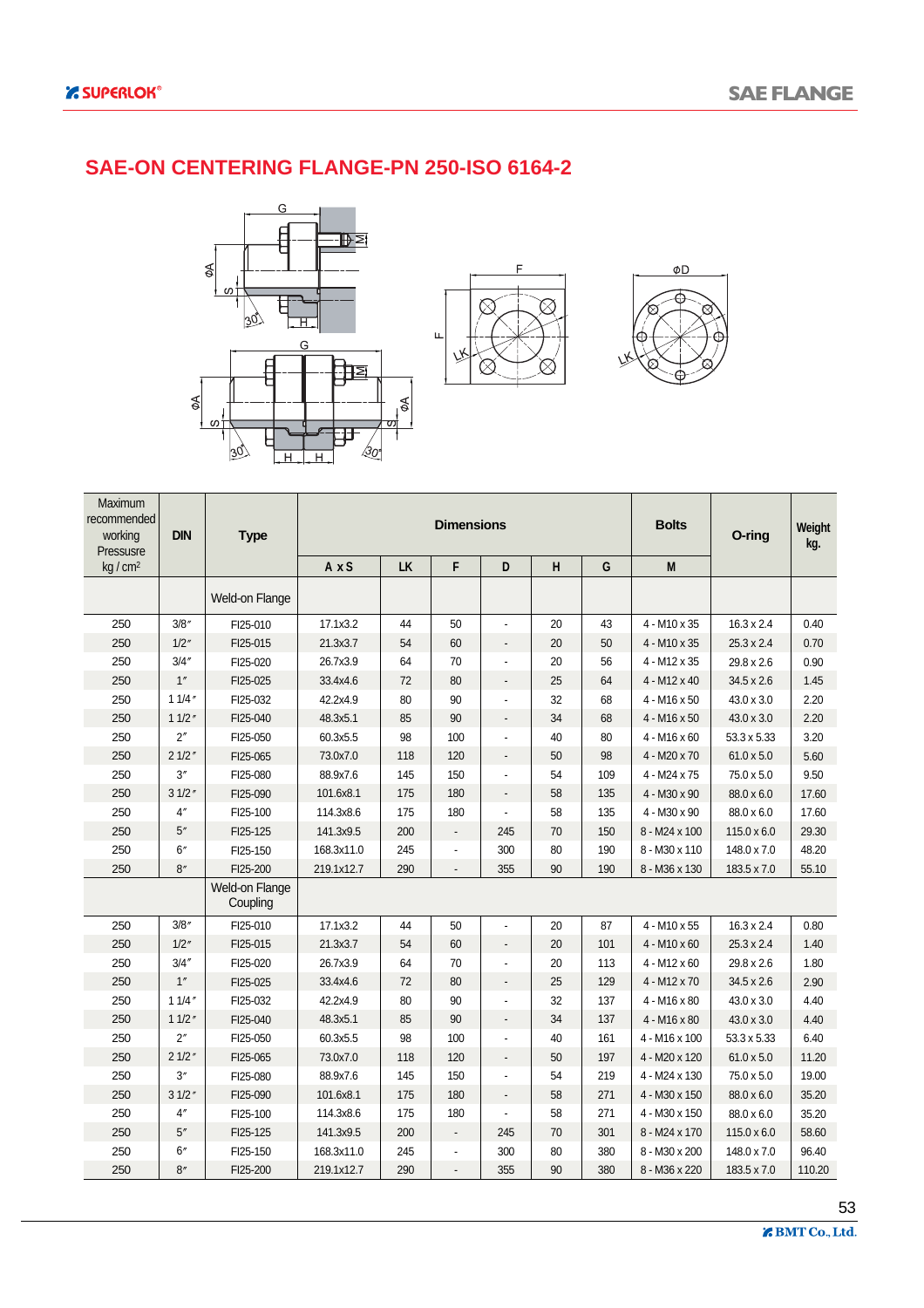#### **SAE-ON CENTERING FLANGE-PN 350-ISO 6164-2**







| Maximum<br>recommended<br>working<br>Pressusre | <b>DIN</b> | <b>Type</b>                |            |     | <b>Dimensions</b>               |                          |    |     | <b>Bolts</b>        | O-ring             | Weight<br>kg. |
|------------------------------------------------|------------|----------------------------|------------|-----|---------------------------------|--------------------------|----|-----|---------------------|--------------------|---------------|
| kg / cm <sup>2</sup>                           |            |                            | AxS        | LK  | F                               | D                        | H  | G   | M                   |                    |               |
|                                                |            | Weld-on Flange             |            |     |                                 |                          |    |     |                     |                    |               |
| 350                                            | 1/2''      | FI35-015                   | 21.3x4.8   | 54  | 60                              | $\overline{a}$           | 20 | 50  | 4 - M10 x 35        | $25.3 \times 2.4$  | 0.70          |
| 350                                            | 3/4''      | FI35-020                   | 26.7x5.6   | 54  | 60                              | $\overline{a}$           | 20 | 50  | 4 - M10 x 35        | $25.3 \times 2.4$  | 0.70          |
| 350                                            | 1''        | FI35-025                   | 33.4x6.4   | 64  | 70                              |                          | 25 | 56  | $4 - M12 \times 40$ | 29.8 x 2.6         | 0.90          |
| 350                                            | 11/4"      | FI35-032                   | 42.2x6.4   | 72  | 80                              |                          | 32 | 64  | 4 - M12 x 50        | 34.5 x 2.6         | 1.45          |
| 350                                            | 11/2"      | FI35-040                   | 48.3x7.1   | 80  | 90                              |                          | 34 | 68  | 4 - M16 x 50        | 43.0 x 3.0         | 2.20          |
| 350                                            | 2"         | FI35-050                   | 60.3x8.7   | 98  | 100                             |                          | 40 | 80  | $4 - M16 \times 60$ | 53.3 x 5.33        | 3.20          |
| 350                                            | 21/2"      | FI35-065                   | 73.0x9.5   | 118 | 120                             |                          | 50 | 98  | 4 - M20 x 70        | $61.0 \times 5.0$  | 5.60          |
| 350                                            | 3''        | FI35-080                   | 88.9x11.1  | 145 | 150                             | $\overline{\phantom{0}}$ | 54 | 109 | 4 - M24 x 75        | 75.0 x 5.0         | 9.50          |
| 350                                            | 4''        | FI35-100                   | 114.3x13.5 | 175 | 180                             |                          | 58 | 135 | 4 - M30 x 90        | 88.0 x 6.0         | 17.60         |
| 350                                            | 5''        | FI35-125                   | 141.3x15.9 | 200 |                                 | 245                      | 70 | 150 | 8 - M24 x 100       | $115.0 \times 6.0$ | 29.30         |
| 350                                            | 6''        | FI35-150                   | 168.3x18.3 | 245 |                                 | 300                      | 80 | 190 | 8 - M30 x 110       | 148.0 x 7.0        | 48.20         |
| 350                                            | 8''        | FI35-200                   | 219.1x23.0 | 290 |                                 | 355                      | 90 | 190 | 8 - M36 x 130       | 183.5 x 7.0        | 55.10         |
|                                                |            | Weld-on Flange<br>Coupling |            |     |                                 |                          |    |     |                     |                    |               |
| 350                                            | 1/2''      | FI35-015                   | 21.3x4.8   | 54  | 60                              | $\overline{a}$           | 20 | 101 | $4 - M10 \times 60$ | $25.3 \times 2.4$  | 1.40          |
| 350                                            | 3/4''      | FI35-020                   | 26.7x5.6   | 54  | 60                              |                          | 20 | 101 | $4 - M10 \times 60$ | $25.3 \times 2.4$  | 1.40          |
| 350                                            | 1''        | FI35-025                   | 33.4x6.4   | 64  | 70                              |                          | 25 | 113 | $4 - M12 \times 70$ | 29.8 x 2.6         | 1.80          |
| 350                                            | 11/4"      | FI35-032                   | 42.2x6.4   | 72  | 80                              |                          | 32 | 129 | 4 - M16 x 80        | 34.5 x 2.6         | 2.90          |
| 350                                            | 11/2''     | FI35-040                   | 48.3x7.1   | 80  | 90                              |                          | 34 | 137 | $4 - M16 \times 80$ | 43.0 x 3.0         | 4.40          |
| 350                                            | 2"         | FI35-050                   | 60.3x8.7   | 98  | 100                             |                          | 40 | 161 | 4 - M16 x 100       | 53.3 x 5.33        | 6.40          |
| 350                                            | 21/2"      | FI35-065                   | 73.0x9.5   | 118 | 120                             |                          | 50 | 197 | 4 - M20 x 120       | $61.0 \times 5.0$  | 11.20         |
| 350                                            | 3''        | FI35-080                   | 88.9x11.1  | 145 | 150                             |                          | 54 | 219 | 4 - M24 x 130       | 75.0 x 5.0         | 19.00         |
| 350                                            | 4''        | FI35-100                   | 114.3x13.5 | 175 | 180                             |                          | 58 | 271 | 4 - M30 x 150       | 88.0 x 6.0         | 35.20         |
| 350                                            | 5''        | FI35-125                   | 141.3x15.9 | 200 | $\centering \label{eq:reduced}$ | 245                      | 70 | 301 | 8 - M24 x 170       | $115.0 \times 6.0$ | 58.60         |
| 350                                            | 6''        | FI35-150                   | 168.3x18.3 | 245 |                                 | 300                      | 80 | 380 | 8 - M30 x 200       | 148.0 x 7.0        | 96.40         |
| 350                                            | 8''        | FI35-200                   | 219.1x23.0 | 290 |                                 | 355                      | 90 | 380 | 8 - M36 x 220       | 183.5 x 7.0        | 110.20        |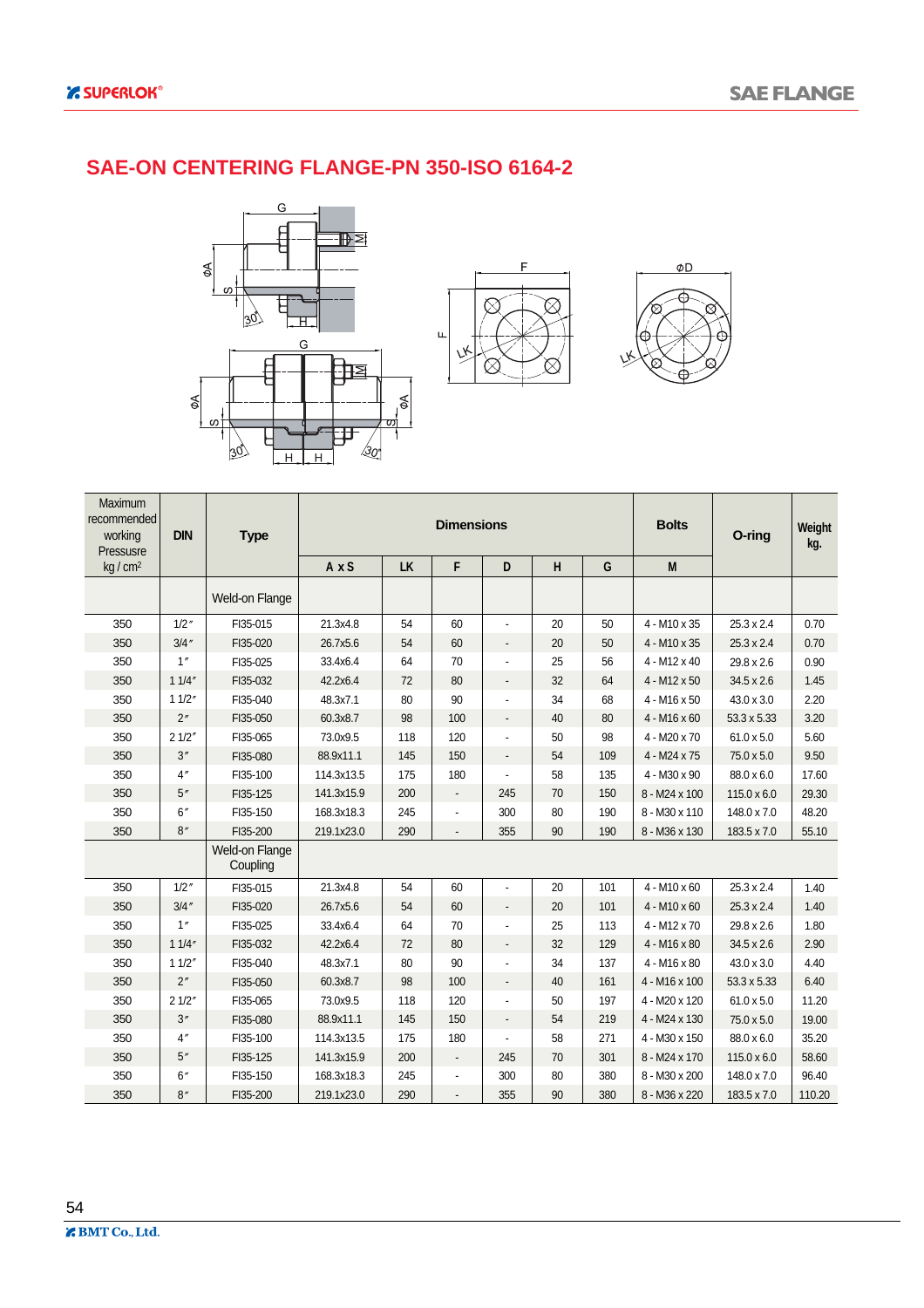#### **SAE-ON CENTERING FLANGE-PN 400-ISO 6164-2**







| Maximum<br>recommended<br>working<br>Pressusre | <b>DIN</b> | <b>Type</b>                       |            |           | <b>Dimensions</b>        |                              |         |     | <b>Bolts</b>        | O-ring             | Weight<br>kg. |
|------------------------------------------------|------------|-----------------------------------|------------|-----------|--------------------------|------------------------------|---------|-----|---------------------|--------------------|---------------|
| kg / cm <sup>2</sup>                           |            |                                   | AxS        | <b>LK</b> | F                        | D                            | $\sf H$ | G   | M                   |                    |               |
|                                                |            | <b>Weld-on Flange</b>             |            |           |                          |                              |         |     |                     |                    |               |
| 400                                            | 1/2''      | FI40-015                          | 21.3x7.5   | 54        | 60                       |                              | 20      | 50  | 4 - M10 x 35        | $25.3 \times 2.4$  | 0.70          |
| 400                                            | 3/4''      | FI40-020                          | 26.7x7.8   | 54        | 60                       | $\overline{\phantom{a}}$     | 20      | 50  | $4 - M10 \times 35$ | $25.3 \times 2.4$  | 0.90          |
| 400                                            | 1''        | FI40-025                          | 33.4x9.1   | 64        | 70                       |                              | 25      | 56  | 4 - M12 x 40        | 29.8 x 2.6         | 1.45          |
| 400                                            | 11/4''     | FI40-032                          | 42.2x9.7   | 72        | 80                       |                              | 32      | 64  | $4 - M12 \times 50$ | 34.5 x 2.6         | 2.20          |
| 400                                            | 11/2''     | FI40-040                          | 48.3x10.2  | 85        | 90                       |                              | 34      | 68  | $4 - M16 \times 50$ | 43.0 x 3.0         | 2.20          |
| 400                                            | 2"         | FI40-050                          | 60.3x11.1  | 98        | 100                      | $\overline{\phantom{a}}$     | 40      | 80  | $4 - M16 \times 60$ | 53.3 x 5.33        | 3.20          |
| 400                                            | 21/2''     | FI40-065                          | 73.0x14.0  | 118       | 120                      |                              | 50      | 98  | 4 - M20 x 70        | $61.0 \times 5.0$  | 5.60          |
| 400                                            | 3''        | FI40-080                          | 88.9x15.2  | 145       | 150                      | $\overline{\phantom{a}}$     | 54      | 109 | 4 - M24 x 75        | 75.0 x 5.0         | 9.50          |
| 400                                            | 31/2''     | FI40-090                          | 101.6x16.2 | 175       | 180                      |                              | 58      | 135 | 4 - M30 x 90        | 88.0 x 6.0         | 17.60         |
| 400                                            | 4''        | FI40-100                          | 114.3x17.1 | 175       | 180                      |                              | 65      | 135 | 4 - M30 x 95        | 88.0 x 6.0         | 17.60         |
| 400                                            | 5''        | FI40-125                          | 141.3x19.1 | 200       |                          | 245                          | 70      | 150 | 8 - M24 x 100       | $115.0 \times 6.0$ | 29.30         |
| 400                                            | 6''        | FI40-150                          | 168.3x22.0 | 245       | $\overline{\phantom{a}}$ | 300                          | 80      | 190 | 8 - M30 x 110       | 148.0 x 7.0        | 48.20         |
| 400                                            | 8''        | FI40-200                          | 219.1x22.2 | 290       | $\overline{a}$           | 355                          | 90      | 190 | 8 - M36 x 130       | 183.5 x 7.0        | 55.10         |
|                                                |            | <b>Weld-on Flange</b><br>Coupling |            |           |                          |                              |         |     |                     |                    |               |
| 400                                            | 1/2''      | FI40-015                          | 21.3x7.5   | 54        | 60                       |                              | 20      | 101 | $4 - M10 \times 60$ | $25.3 \times 2.4$  | 1.40          |
| 400                                            | 3/4''      | FI40-020                          | 26.7x7.8   | 54        | 60                       | $\overline{\phantom{m}}$     | 20      | 101 | $4 - M10 \times 60$ | $25.3 \times 2.4$  | 1.80          |
| 400                                            | 1"         | FI40-025                          | 33.4x9.1   | 64        | 70                       |                              | 25      | 113 | $4 - M12 \times 60$ | 29.8 x 2.6         | 2.90          |
| 400                                            | 11/4''     | FI40-032                          | 42.2x9.7   | 72        | 80                       | $\overline{\phantom{a}}$     | 32      | 129 | $4 - M12 \times 80$ | 34.5 x 2.6         | 4.40          |
| 400                                            | 11/2''     | FI40-040                          | 48.3x10.2  | 80        | 90                       |                              | 34      | 137 | $4 - M16 \times 85$ | 43.0 x 3.0         | 4.40          |
| 400                                            | 2"         | FI40-050                          | 60.3x11.1  | 98        | 100                      | $\overline{a}$               | 40      | 161 | 4 - M16 x 100       | 53.3 x 5.33        | 6.40          |
| 400                                            | 21/2''     | FI40-065                          | 73.0x14.0  | 118       | 120                      |                              | 50      | 197 | 4 - M20 x 130       | $61.0 \times 5.0$  | 11.20         |
| 400                                            | 3''        | FI40-080                          | 88.9x15.2  | 145       | 150                      | $\qquad \qquad \blacksquare$ | 54      | 219 | 4 - M24 x 150       | 75.0 x 5.0         | 19.00         |
| 400                                            | 31/2''     | FI40-090                          | 101.6x16.2 | 175       | 180                      |                              | 58      | 271 | 4 - M30 x 150       | 88.0 x 6.0         | 35.20         |
| 400                                            | 4''        | FI40-100                          | 114.3x17.1 | 175       | 180                      |                              | 65      | 271 | 4 - M30 x 160       | 88.0 x 6.0         | 35.20         |
| 400                                            | 5''        | FI40-125                          | 141.3x19.1 | 200       |                          | 245                          | 70      | 301 | 8 - M24 x 170       | $115.0 \times 6.0$ | 58.60         |
| 400                                            | 6''        | FI40-150                          | 168.3x22.0 | 245       |                          | 300                          | 80      | 380 | 8 - M30 x 200       | 148.0 x 7.0        | 96.40         |
| 400                                            | 8''        | FI40-200                          | 219.1x22.2 | 290       |                          | 355                          | 90      | 380 | 8 - M36 x 220       | 183.5 x 7.0        | 110.20        |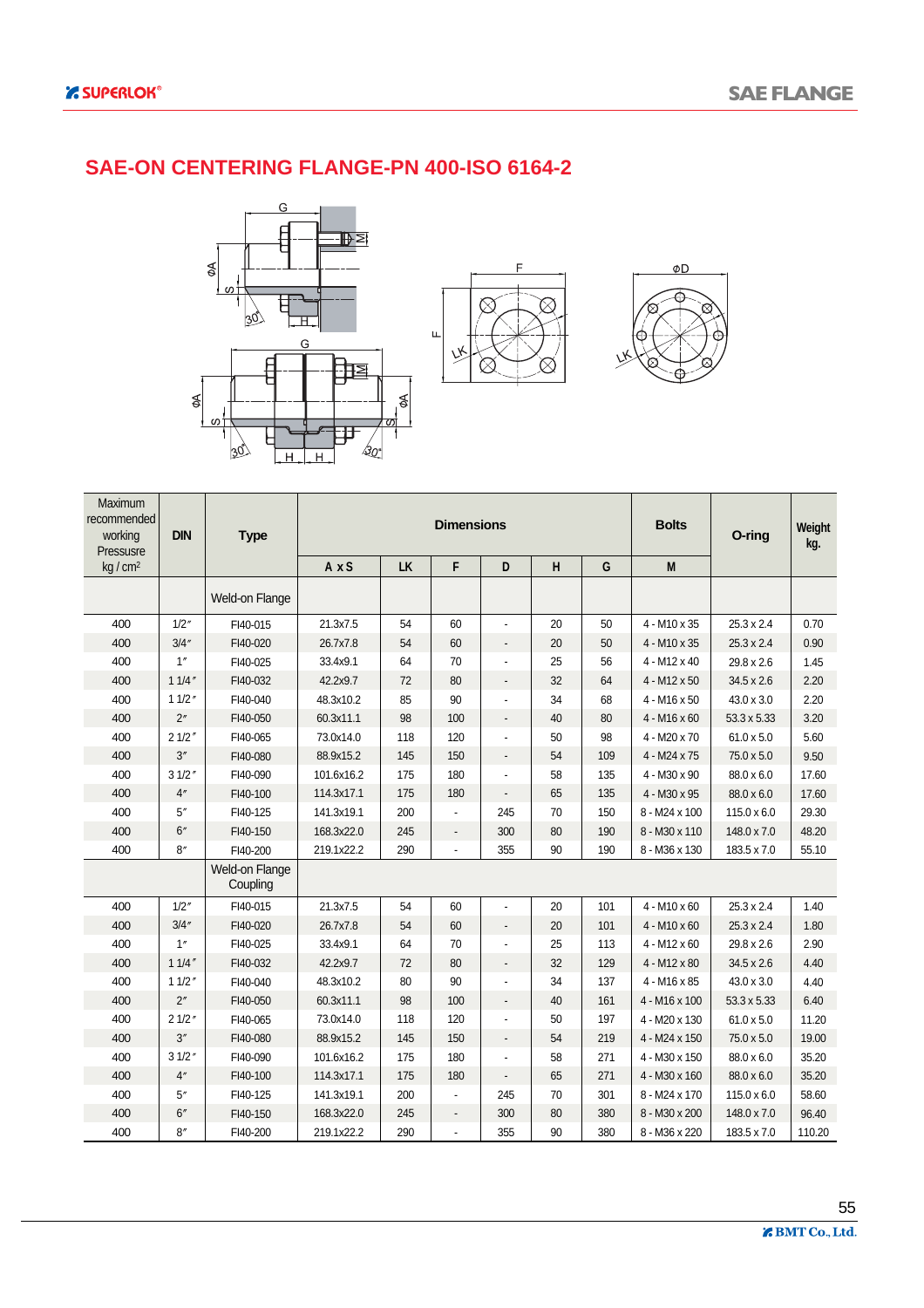### **T-FLANGE CONNECTION**



| Maximum<br>recommended  <br>working<br>Pressusre | <b>DIN</b> | <b>Type</b>           |                   |           | <b>Dimensions</b> |     | <b>Bolts</b> | O-ring             | Weight<br>kg.            |
|--------------------------------------------------|------------|-----------------------|-------------------|-----------|-------------------|-----|--------------|--------------------|--------------------------|
| kg/cm <sup>2</sup>                               |            |                       | AxS               | <b>LK</b> | F                 | G   | M            |                    |                          |
|                                                  |            | <b>Weld-on Flange</b> |                   |           |                   |     |              |                    |                          |
|                                                  | 10         | FCNT <sub>10</sub>    | $17.1 \times 3.2$ | 44        | 50                | 100 | 12-M10x35    | $16.3 \times 2.40$ |                          |
|                                                  | 16         | FCNT <sub>16</sub>    | $21.3 \times 3.7$ | 54        | 60                | 110 | 12-M10x35    | 25.3 x 2.40        | $\overline{\phantom{a}}$ |
|                                                  | 20         | FCNT <sub>20</sub>    | $26.7 \times 3.9$ | 64        | 70                | 115 | 12-M12x35    | 29.8 x 2.60        | $\blacksquare$           |
|                                                  | 25         | FCNT <sub>25</sub>    | $33.4 \times 4.6$ | 72        | 80                | 125 | 12-M12x40    | 34.5 x 2.60        | $\overline{\phantom{a}}$ |
|                                                  | 32         | FCNT <sub>32</sub>    | $42.2 \times 4.9$ | 80        | 90                | 140 | 12-M16x50    | 43.0 x 3.00        | $\blacksquare$           |
|                                                  | 40         | FCNT <sub>40</sub>    | $48.3 \times 5.1$ | 98        | 100               | 160 | 12-M16x60    | 53.3 x 5.33        | $\overline{\phantom{a}}$ |
|                                                  | 50         | FCNT <sub>50</sub>    | $60.3 \times 5.5$ | 118       | 120               | 180 | 12-M20x70    | 61.0 x 5.00        | $\overline{\phantom{a}}$ |
|                                                  | 65         | FCNT <sub>65</sub>    | 73.0 x 7.0        | 145       | 150               | 200 | 12-M24x75    | 75.0 x 5.00        | $\overline{\phantom{a}}$ |
|                                                  | 80         | FCNT <sub>80</sub>    | 88.9 x 7.6        | 175       | 180               | 240 | 12-M30x90    | 88.0 x 6.00        | $\overline{\phantom{a}}$ |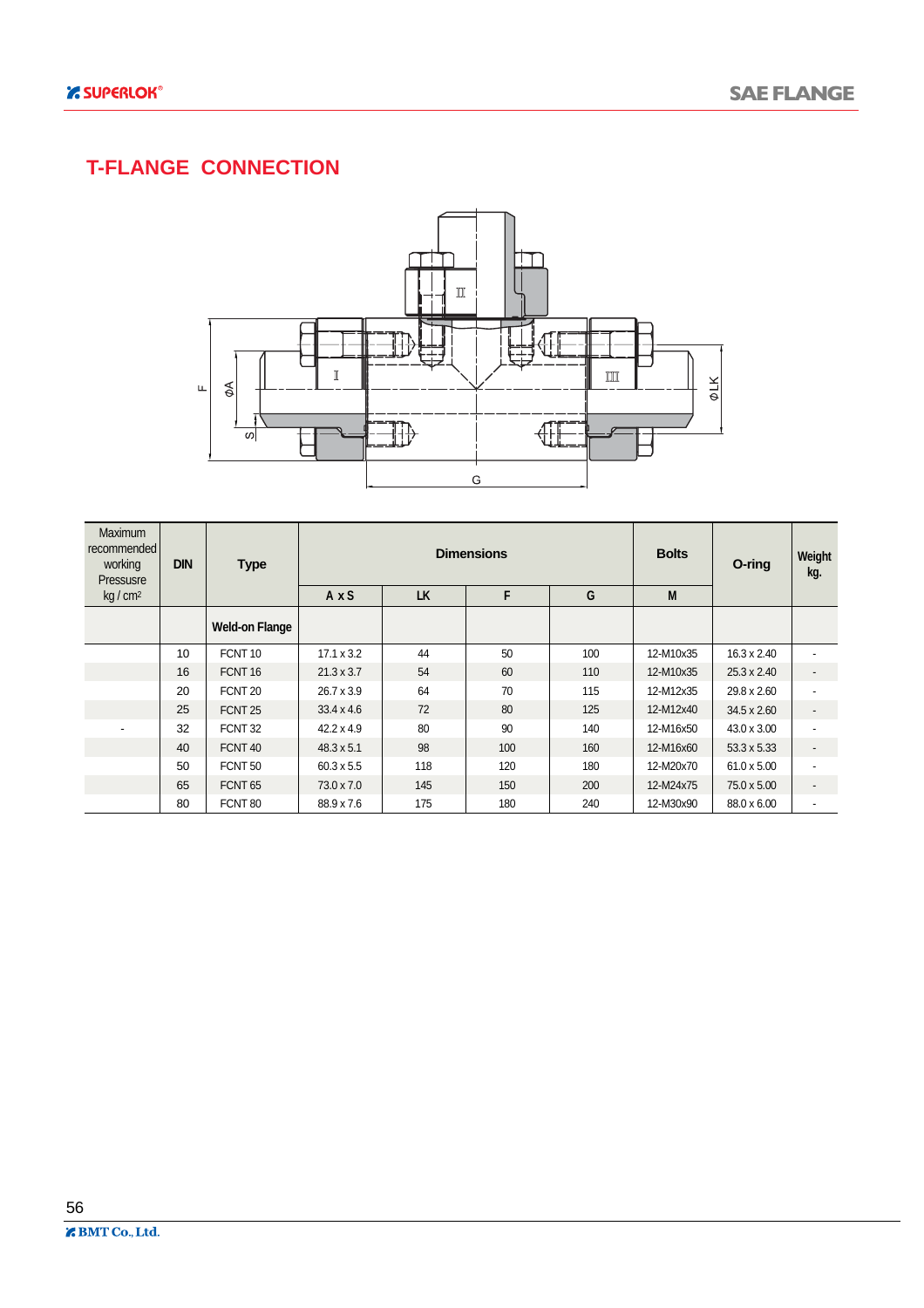#### **CETOP-WELD-ON FLANGE**





| Maximum<br>recommended<br>working<br>Pressusre | Nominal<br>flange<br>size | <b>Type</b>                       |       |                         |       | <b>Dimensions</b> |     |     | <b>Bolts</b> | Weight<br>kg. |
|------------------------------------------------|---------------------------|-----------------------------------|-------|-------------------------|-------|-------------------|-----|-----|--------------|---------------|
| kg/cm <sup>2</sup>                             | (inch)                    |                                   | Amax  | <b>B</b> <sub>max</sub> | C     | D                 | E   | G   | M            |               |
|                                                |                           | <b>Nominal Pressure</b><br>250bar |       |                         |       |                   |     |     |              |               |
| 250                                            | 3/8''                     | <b>FCET 2510</b>                  | 17.5  | 12.5                    | 24.7  | 40                | 30  | 1.0 | M 6x 25      | 0.17          |
| 250                                            | 1/2''                     | <b>FCET 2515</b>                  | 21.6  | 15.0                    | 29.7  | 45                | 30  | 1.0 | M 8x30       | 0.22          |
| 250                                            | 3/4''                     | <b>FCET 2520</b>                  | 27.2  | 20.0                    | 35.3  | 50                | 35  | 1.0 | M 8x30       | 0.32          |
| 250                                            | 1''                       | <b>FCET 2525</b>                  | 34.0  | 25.0                    | 43.8  | 65                | 40  | 1.0 | M 10x35      | 0.63          |
| 250                                            | 11/4"                     | <b>FCET 2532</b>                  | 42.8  | 32.0                    | 51.6  | 75                | 45  | 1.0 | M 12x40      | 0.92          |
| 250                                            | 11/2"                     | <b>FCET 2540</b>                  | 48.6  | 38.0                    | 60.0  | 85                | 50  | 1.0 | M 14x45      | 1.34          |
| 250                                            | $2^{\prime\prime}$        | <b>FCET 2550</b>                  | 61.0  | 47.0                    | 69.4  | 100               | 60  | 1.5 | M 16x55      | 2.30          |
| 250                                            | 21/2"                     | <b>FCET 2565</b>                  | 73.5  | 58.0                    | 83.4  | 120               | 70  | 1.5 | M 20x65      | 4.00          |
| 250                                            | 3''                       | <b>FCET 2580</b>                  | 90.5  | 70.0                    | 102.5 | 140               | 80  | 1.5 | M 20x75      | 6.03          |
| 250                                            | 31/2"                     | <b>FCET 2590</b>                  | 103.0 | 80.0                    | 102.5 | 140               | 90  | 1.5 | M 20x90      | 7.56          |
| 250                                            | 4''                       | FCET 25100                        | 115.0 | 90.0                    | 113.2 | 160               | 105 | 1.5 | M 24x100     | 10.96         |
|                                                |                           | <b>Nominal Pressure</b><br>400bar |       |                         |       |                   |     |     |              |               |
| 400                                            | 3/8''                     | <b>FCET 4010</b>                  | 17.5  | 11.0                    | 24.7  | 40                | 35  | 1.0 | M 6x25       | 0.20          |
| 400                                            | 1/2''                     | <b>FCET 4015</b>                  | 21.6  | 14.0                    | 29.7  | 45                | 40  | 1.0 | M 8x30       | 0.31          |
| 400                                            | 3/4''                     | <b>FCET 4020</b>                  | 27.2  | 18.0                    | 35.3  | 50                | 45  | 1.0 | M 8x35       | 0.45          |
| 400                                            | 1"                        | <b>FCET 4025</b>                  | 34.0  | 22.0                    | 43.8  | 65                | 50  | 1.0 | M 10x40      | 0.83          |
| 400                                            | 11/4"                     | <b>FCET 4032</b>                  | 42.8  | 29.0                    | 51.6  | 75                | 55  | 1.0 | M 12x45      | 1.19          |
| 400                                            | 11/2"                     | <b>FCET 4040</b>                  | 48.6  | 35.0                    | 60.0  | 85                | 60  | 1.0 | M 14x55      | 1.80          |
| 400                                            | 2 <sup>''</sup>           | <b>FCET 4050</b>                  | 61.0  | 43.0                    | 69.4  | 100               | 70  | 1.5 | M 16x65      | 3.08          |
| 400                                            | 21/2"                     | <b>FCET 4065</b>                  | 73.5  | 53.0                    | 83.4  | 120               | 80  | 1.5 | M 20x75      | 5.14          |
| 400                                            | 3''                       | <b>FCET 4080</b>                  | 90.5  | 58.0                    | 102.5 | 140               | 90  | 1.5 | M 20x90      | 7.34          |
| 400                                            | 31/2"                     | <b>FCET 4090</b>                  | 103.0 | 63.0                    | 102.5 | 140               | 90  | 1.5 | M 20x90      | 8.09          |
| 400                                            | 4 <sup>''</sup>           | FCET 40100                        | 115.0 | 74.0                    | 113.2 | 160               | 105 | 1.5 | M 24x100     | 12.75         |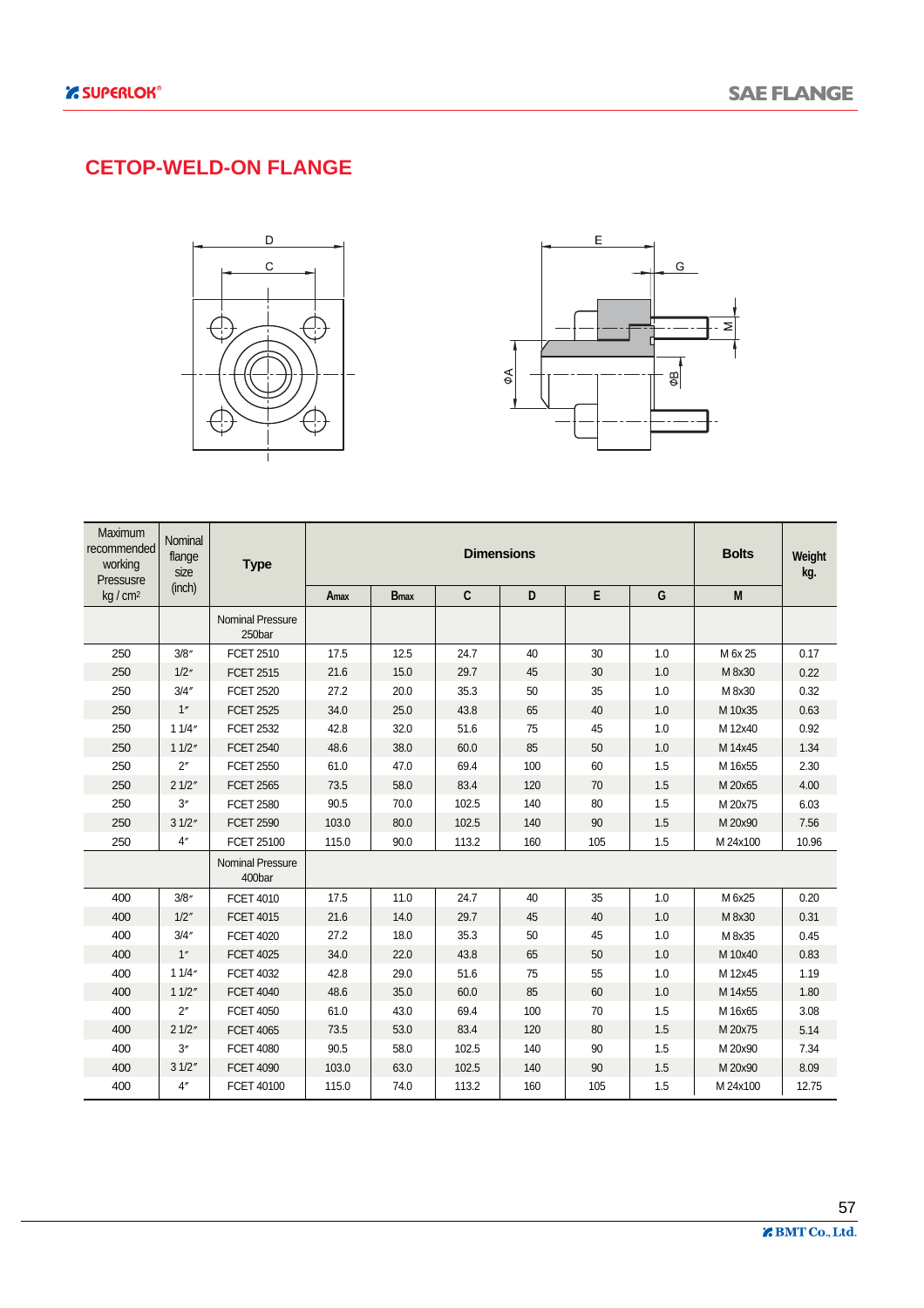#### **CETOP-WELD-ON FLANGE CONNECTION**





| <b>Maximum</b><br>recommended<br>working<br>Pressusre | Nominal<br>flange<br>size | <b>Type</b>                       |       |                         |       | <b>Dimensions</b> |     |                | <b>Bolts</b> | Weight<br>kg. |
|-------------------------------------------------------|---------------------------|-----------------------------------|-------|-------------------------|-------|-------------------|-----|----------------|--------------|---------------|
| kg/cm <sup>2</sup>                                    | (inch)                    |                                   | Amax  | <b>B</b> <sub>max</sub> | C     | D                 | E   | G              | M            |               |
|                                                       |                           | <b>Nominal Pressure</b><br>250bar |       |                         |       |                   |     |                |              |               |
| 250                                                   | 3/8''                     | <b>FCEF 2510</b>                  | 17.5  | 12.5                    | 24.7  | 40                | 60  | $\overline{2}$ | M 6x45       | 0.42          |
| 250                                                   | 1/2''                     | <b>FCEF 2515</b>                  | 21.6  | 15.0                    | 29.7  | 45                | 60  | $\overline{2}$ | M 8x45       | 0.52          |
| 250                                                   | 3/4''                     | <b>FCEF 2520</b>                  | 27.2  | 20.0                    | 35.3  | 50                | 70  | $\overline{2}$ | M 8x45       | 0.68          |
| 250                                                   | 1''                       | <b>FCEF 2525</b>                  | 34.0  | 25.0                    | 43.8  | 65                | 80  | $\overline{2}$ | M 10x50      | 1.30          |
| 250                                                   | 11/4''                    | <b>FCEF 2532</b>                  | 42.8  | 32.0                    | 51.6  | 75                | 90  | $\overline{2}$ | M 12x60      | 1.98          |
| 250                                                   | 11/2''                    | <b>FCEF 2540</b>                  | 48.6  | 38.0                    | 60.0  | 85                | 100 | $\overline{2}$ | M 14x70      | 2.79          |
| 250                                                   | 2''                       | <b>FCEF 2550</b>                  | 61.0  | 47.0                    | 69.4  | 100               | 120 | 3              | M 16x 90     | 4.67          |
| 250                                                   | 21/2"                     | <b>FCEF 2565</b>                  | 73.5  | 58.0                    | 83.4  | 120               | 140 | 3              | M 20x100     | 7.96          |
| 250                                                   | 3''                       | <b>FCEF 2580</b>                  | 90.5  | 70.0                    | 102.5 | 140               | 160 | 3              | M 20x110     | 11.80         |
| 250                                                   | 31/2"                     | <b>FCEF 2590</b>                  | 103.0 | 80.0                    | 102.5 | 140               | 180 | 3              | M 20x130     | 14.10         |
| 250                                                   | 4 <sup>''</sup>           | FCEF 25100                        | 115.0 | 90.0                    | 113.2 | 160               | 210 | 3              | M 24x150     | 21.60         |
|                                                       |                           | <b>Nominal Pressure</b><br>400bar |       |                         |       |                   |     |                |              |               |
| 400                                                   | 3/8''                     | <b>FCEF 4010</b>                  | 17.5  | 11.0                    | 24.7  | 40                | 70  | $\overline{2}$ | M 6x45       | 0.47          |
| 400                                                   | 1/2''                     | <b>FCEF 4015</b>                  | 21.6  | 14.0                    | 29.7  | 45                | 80  | $\overline{2}$ | M 8x50       | 0.63          |
| 400                                                   | 3/4''                     | <b>FCEF 4020</b>                  | 27.2  | 18.0                    | 35.2  | 50                | 90  | $\overline{c}$ | M 8x60       | 0.90          |
| 400                                                   | 1"                        | <b>FCEF 4025</b>                  | 34.0  | 22.0                    | 43.8  | 65                | 100 | $\overline{2}$ | M 10x70      | 1.73          |
| 400                                                   | 11/4''                    | <b>FCEF 4032</b>                  | 42.8  | 29.0                    | 51.6  | 75                | 110 | $\overline{2}$ | M 12x80      | 2.62          |
| 400                                                   | 11/2''                    | <b>FCEF 4040</b>                  | 48.6  | 35.0                    | 60.0  | 85                | 120 | $\overline{2}$ | M 14x90      | 3.76          |
| 400                                                   | 2"                        | <b>FCEF 4050</b>                  | 61.0  | 43.0                    | 69.4  | 100               | 140 | 3              | M 16x100     | 6.40          |
| 400                                                   | 21/2"                     | <b>FCEF 4065</b>                  | 73.5  | 53.0                    | 83.4  | 120               | 160 | 3              | M 20x110     | 10.50         |
| 400                                                   | 3''                       | <b>FCEF 4080</b>                  | 90.5  | 58.0                    | 102.5 | 140               | 180 | 3              | M 20x130     | 16.40         |
| 400                                                   | 31/2''                    | <b>FCEF 4090</b>                  | 103.0 | 63.0                    | 102.5 | 140               | 180 | 3              | M 20x150     | 16.70         |
| 400                                                   | 4 <sup>''</sup>           | FCEF 40100                        | 115.0 | 74.0                    | 113.2 | 160               | 210 | 3              | M 24x160     | 25.00         |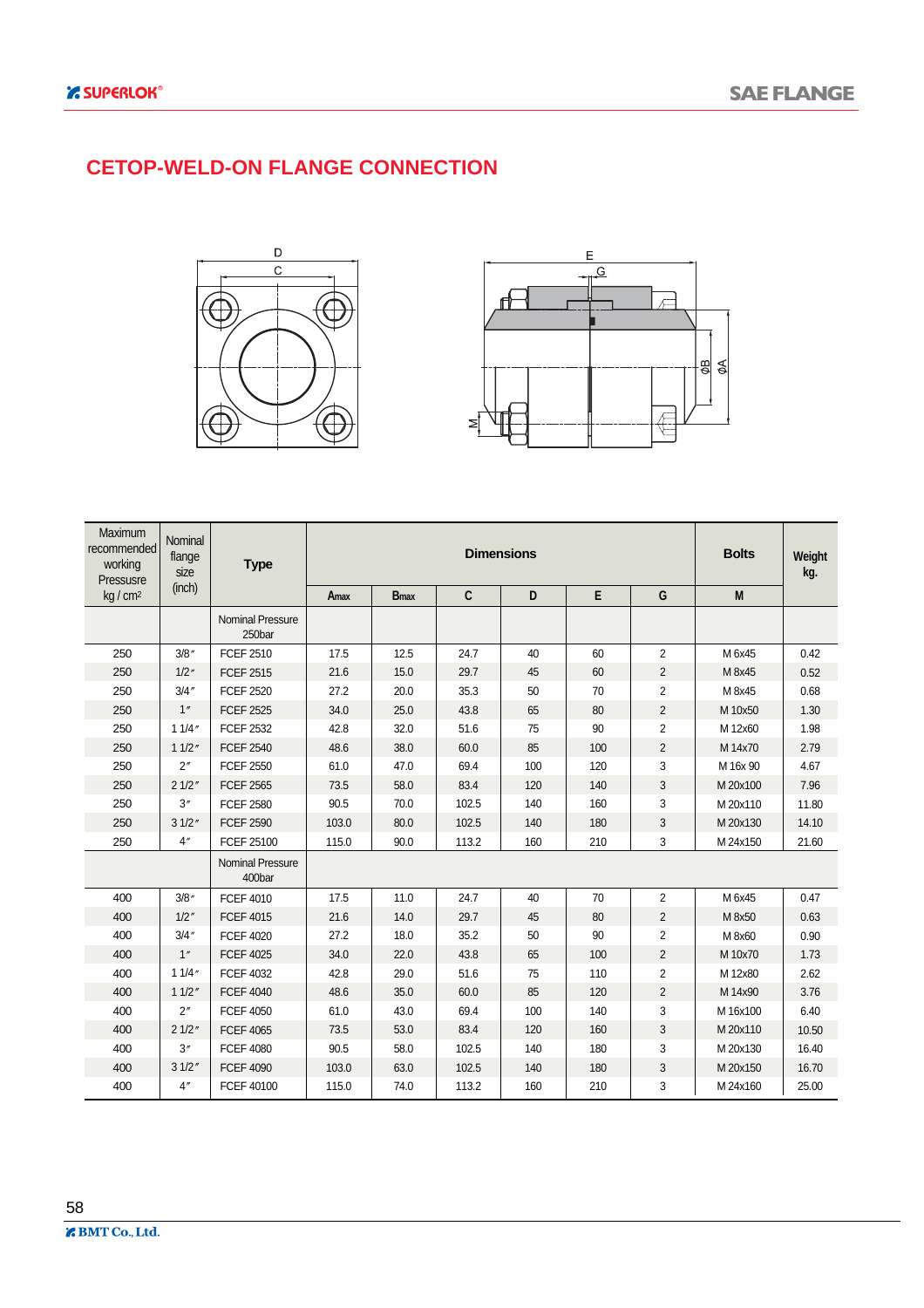#### **CETOP-FLANGE PLUG**





| Maximum<br>recommended<br>working<br>Pressusre | Nominal<br>flange<br>size | <b>Type</b>                       |       |                         | <b>Dimensions</b> |     |    | <b>Bolts</b> | Weight<br>kg. |
|------------------------------------------------|---------------------------|-----------------------------------|-------|-------------------------|-------------------|-----|----|--------------|---------------|
| kg/cm <sup>2</sup>                             | (inch)                    |                                   | Amax  | <b>B</b> <sub>max</sub> | C                 | D   | E  | M            |               |
|                                                |                           | <b>Nominal Pressure</b><br>250bar |       |                         |                   |     |    |              |               |
| 250                                            | 3/8''                     | <b>FCETP 25-10</b>                | 18.0  | 24.5                    | 24.7              | 40  | 15 | M 6x25       | 0.04          |
| 250                                            | 1/2''                     | <b>FCETP 25-15</b>                | 24.0  | 30.2                    | 29.7              | 45  | 16 | M 8x30       | 0.07          |
| 250                                            | 3/4''                     | <b>FCETP 25-20</b>                | 31.5  | 38.1                    | 35.3              | 50  | 17 | M 8x30       | 0.13          |
| 250                                            | 1''                       | <b>FCETP 25-25</b>                | 38.0  | 44.5                    | 43.8              | 65  | 19 | M 10x35      | 0.19          |
| 250                                            | 11/4"                     | FCETP 25-32                       | 43.0  | 50.8                    | 51.6              | 75  | 23 | M 12x40      | 0.30          |
| 250                                            | 11/2"                     | <b>FCETP 25-40</b>                | 50.0  | 60.3                    | 60.0              | 85  | 26 | M 14x45      | 0.46          |
| 250                                            | $2^{\prime\prime}$        | <b>FCETP 25-50</b>                | 62.0  | 71.4                    | 69.4              | 100 | 31 | M 16x55      | 0.82          |
| 250                                            | 21/2"                     | <b>FCETP 25-65</b>                | 76.0  | 87.2                    | 83.4              | 120 | 37 | M 20x65      | 1.44          |
| 250                                            | 3''                       | <b>FCETP 25-80</b>                | 90.0  | 101.6                   | 102.5             | 140 | 42 | M 20x75      | 2.25          |
| 250                                            | 31/2"                     | <b>FCETP 25-90</b>                | 102.0 | 119.0                   | 102.5             | 140 | 54 | M 20x90      | 3.90          |
| 250                                            | 4''                       | FCETP 25-100                      | 114.0 | 131.0                   | 114.5             | 160 | 62 | M 24x100     | 5.54          |
|                                                |                           | <b>Nominal Pressure</b><br>400bar |       |                         |                   |     |    |              |               |
| 400                                            | 3/8''                     | FCETP 40-10                       | 18.0  | 26.0                    | 24.7              | 40  | 16 | M 6x35       | 0.05          |
| 400                                            | 1/2''                     | <b>FCETP 40-15</b>                | 24.0  | 31.8                    | 29.7              | 45  | 18 | M 8x30       | 0.09          |
| 400                                            | 3/4''                     | <b>FCETP 40-20</b>                | 32.0  | 41.3                    | 35.3              | 50  | 20 | M 8x35       | 0.17          |
| 400                                            | 1"                        | <b>FCETP 40-25</b>                | 38.0  | 47.6                    | 43.8              | 65  | 24 | M 10x40      | 0.27          |
| 400                                            | 11/4"                     | FCETP 40-32                       | 44.0  | 54.0                    | 51.6              | 75  | 28 | M 12x45      | 0.44          |
| 400                                            | 11/2"                     | <b>FCETP 40-40</b>                | 51.0  | 63.5                    | 60.3              | 85  | 32 | M 14x55      | 0.65          |
| 400                                            | 2 <sup>''</sup>           | <b>FCETP 40-50</b>                | 67.0  | 79.4                    | 69.4              | 100 | 40 | M 16x60      | 1.32          |
| 400                                            | 21/2"                     | FCETP 40-65                       | 80.0  | 94.2                    | 83.4              | 120 | 45 | M 20x70      | 2.13          |
| 400                                            | 3''                       | <b>FCETP 40-80</b>                | 90.0  | 104.0                   | 102.5             | 160 | 52 | M 24x90      | 3.00          |
| 400                                            | 31/2"                     | <b>FCETP 40-90</b>                | 102.0 | 119.0                   | 113.1             | 160 | 52 | M 24x90      | 3.90          |
| 400                                            | 4 <sup>''</sup>           | FCETP 40-100                      | 114.0 | 131.0                   | 123.7             | 180 | 60 | M 24x100     | 5.54          |